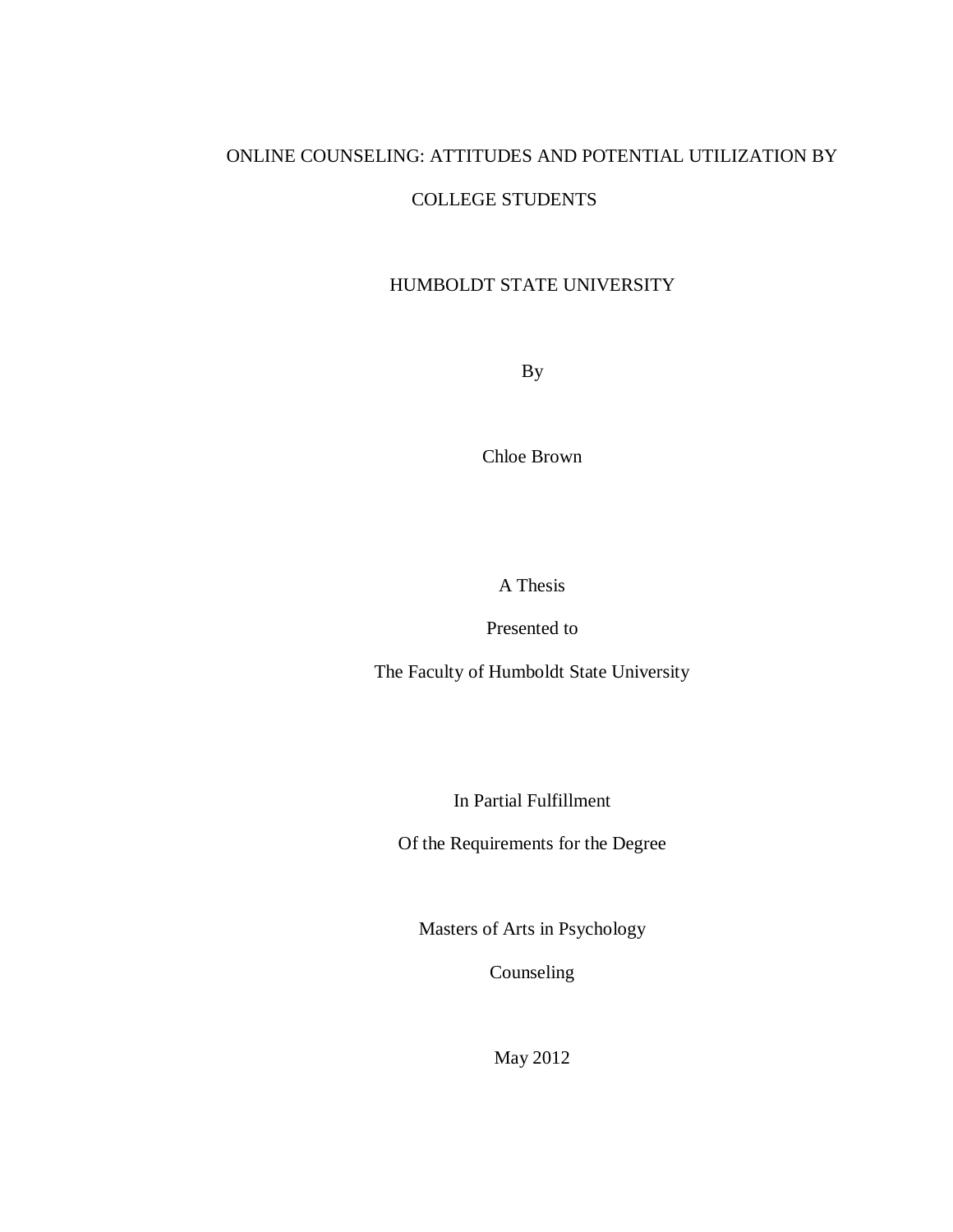# ONLINE COUNSELING: ATTITUDES AND POTENTIAL UTILIZATION BY

## COLLEGE STUDENTS

## HUMBOLDT STATE UNIVERSITY

## By

## Chloe Brown

Approved by the Master's Thesis Committee:

Dr. Lizabeth Eckerd, Committee Chair Date

Dr. Jennifer Sanford, Committee Member Date

Dr. Tasha Howe, Committee Member Date

Dr. Emily Sommerman, Graduate Coordinator Date

Dr. Jená Burges, Vice Provost Date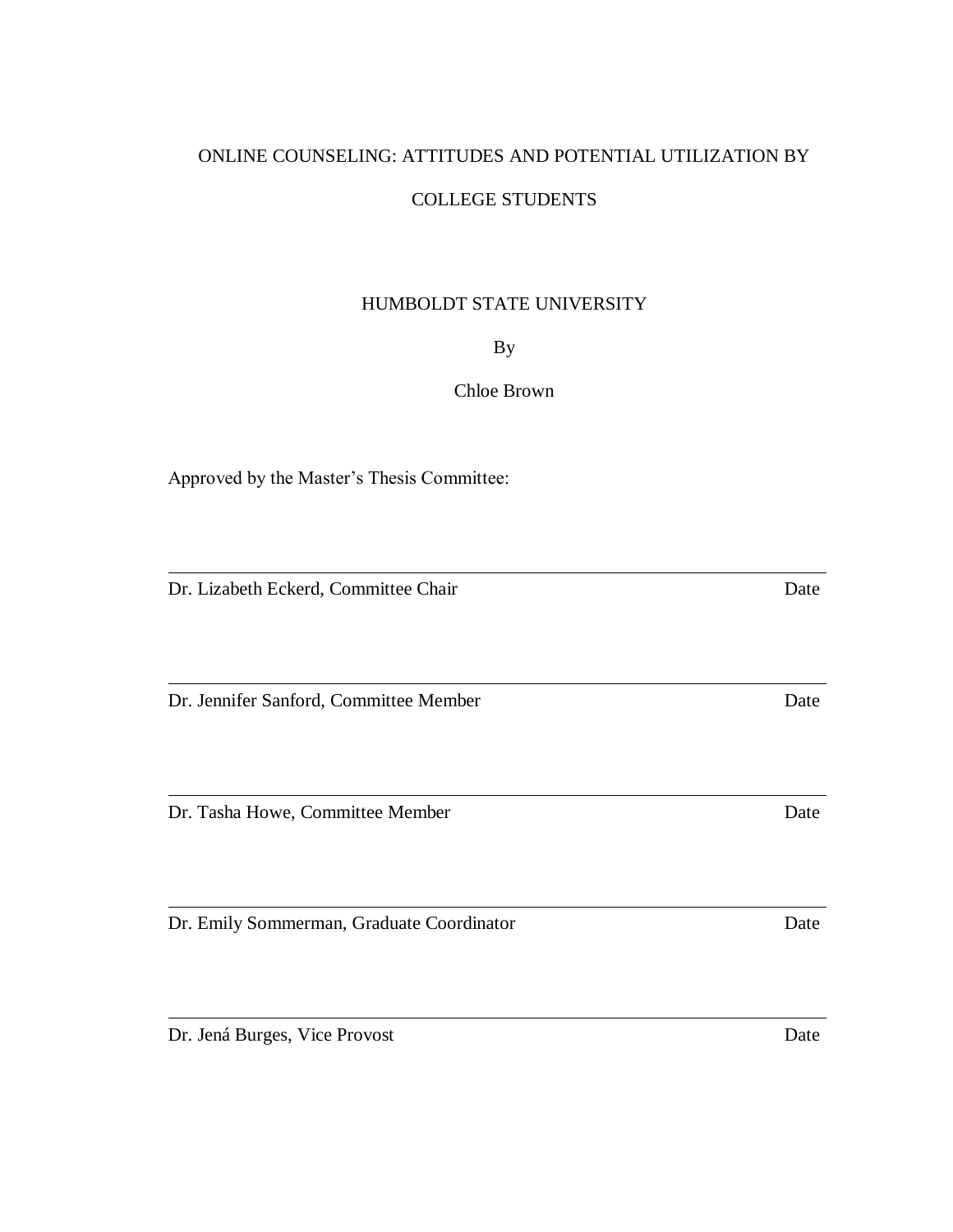#### **ABSTRACT**

# <span id="page-2-0"></span>ONLINE COUNSELING: ATTITUDES AND POTENTIAL UTILIZATION BY COLLEGE STUDENTS

#### Chloe Brown

Student needs at college counseling centers are outpacing current resources. Key organizations such as the American Psychological Association and the California higher public education systems have emphasized the importance of incorporating technological advances into current practice standards. This study explored college students' knowledge of and interest in online counseling as well as provided useful information for colleges interested in offering online services. College students  $(N = 119)$  completed the Attitudes Toward Seeking Psychological Help-Short Form, the Online Counseling Attitudes Scale, the Face-to-Face Counseling Attitudes Scale, and questionnaires developed by the researchers. The majority of the sample was female  $(71.4\%, n = 85)$ , White  $(62.2\%, n = 74)$ , aged  $18-25(83.2\%, n = 99)$ , and had declared a social sciences major (63.0%,  $n = 75$ ). Results demonstrated promising student interest with 28.9% of participants stating they had utilized online counseling and 64.4% endorsing online counseling as a good alternative for their mental health needs. Most participants (77.3%) said they would agree to provide relevant contact information for a crisis. As expected, perceived value of face-to-face counseling correlated with general help-seeking attitudes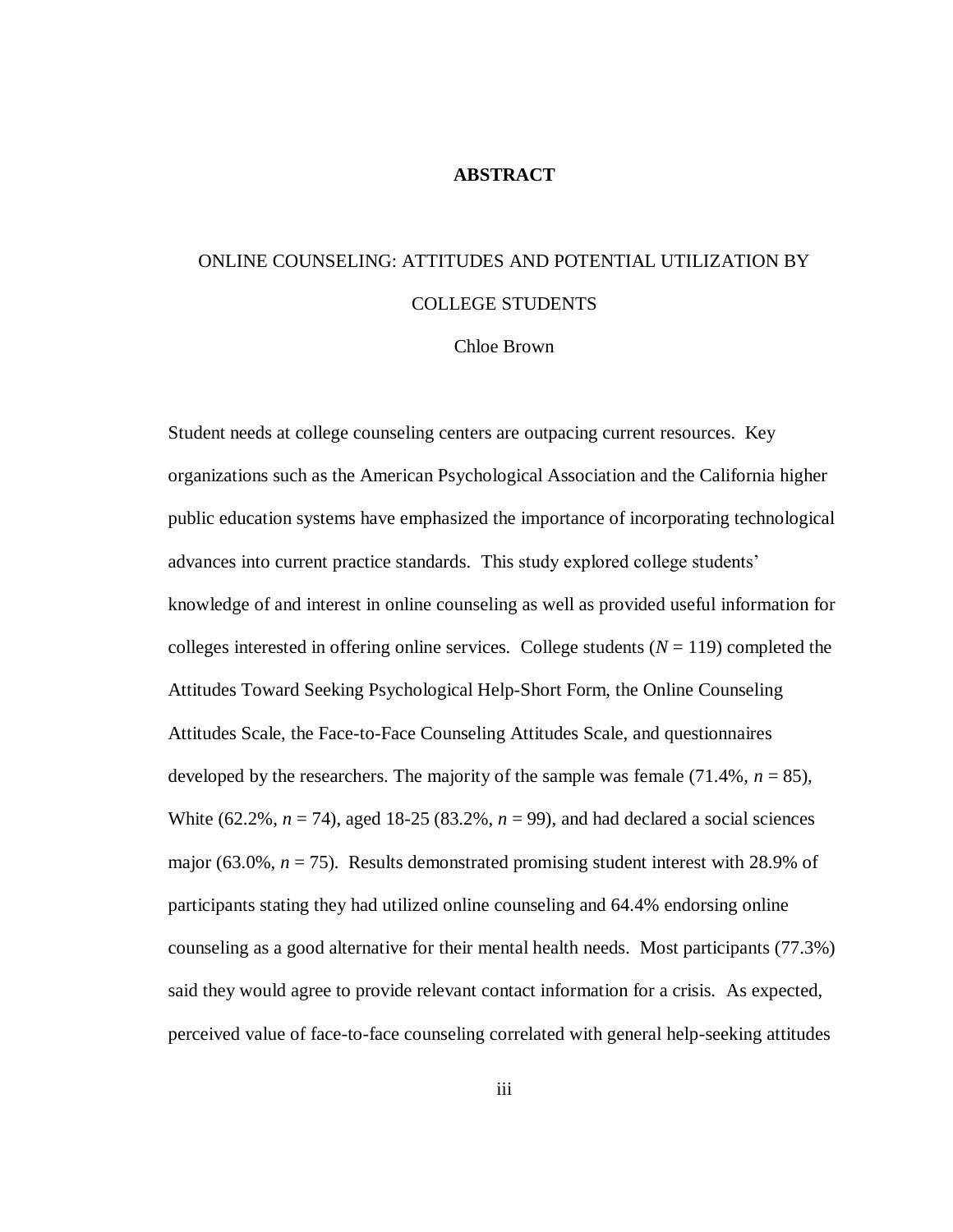$r(119) = .498$ ,  $p < .01$ . Interestingly, a small but significant correlation was also found between general help-seeking behavior and online counseling attitudes,  $r(119) = .177$ ,  $p =$ .001. Gender differences consistent with counseling literature emerged for face-to-face but not online counseling; females reported more favorable general help-seeking *t*(117) = 3.362,  $p = .001$ , and perceived value of face-to-face counseling  $t(117) = 2.295$ ,  $p = .024$ , attitudes. Differential results for face-to-face and online counseling suggest that students perceive online counseling differently and that it may be useful for college counseling centers to provide education about the two forms of therapy. For example, to increase the familiarity of online psychological support, an online counseling seminar could be incorporated into new student orientation with additional tutorials found on the college counseling center website. In conclusion, the substantial student interest in online counseling suggests that different will not necessarily deter people from utilizing online support and that online counseling may be a worthwhile endeavor for college counseling centers to seriously consider as a way to meet at least some student demands.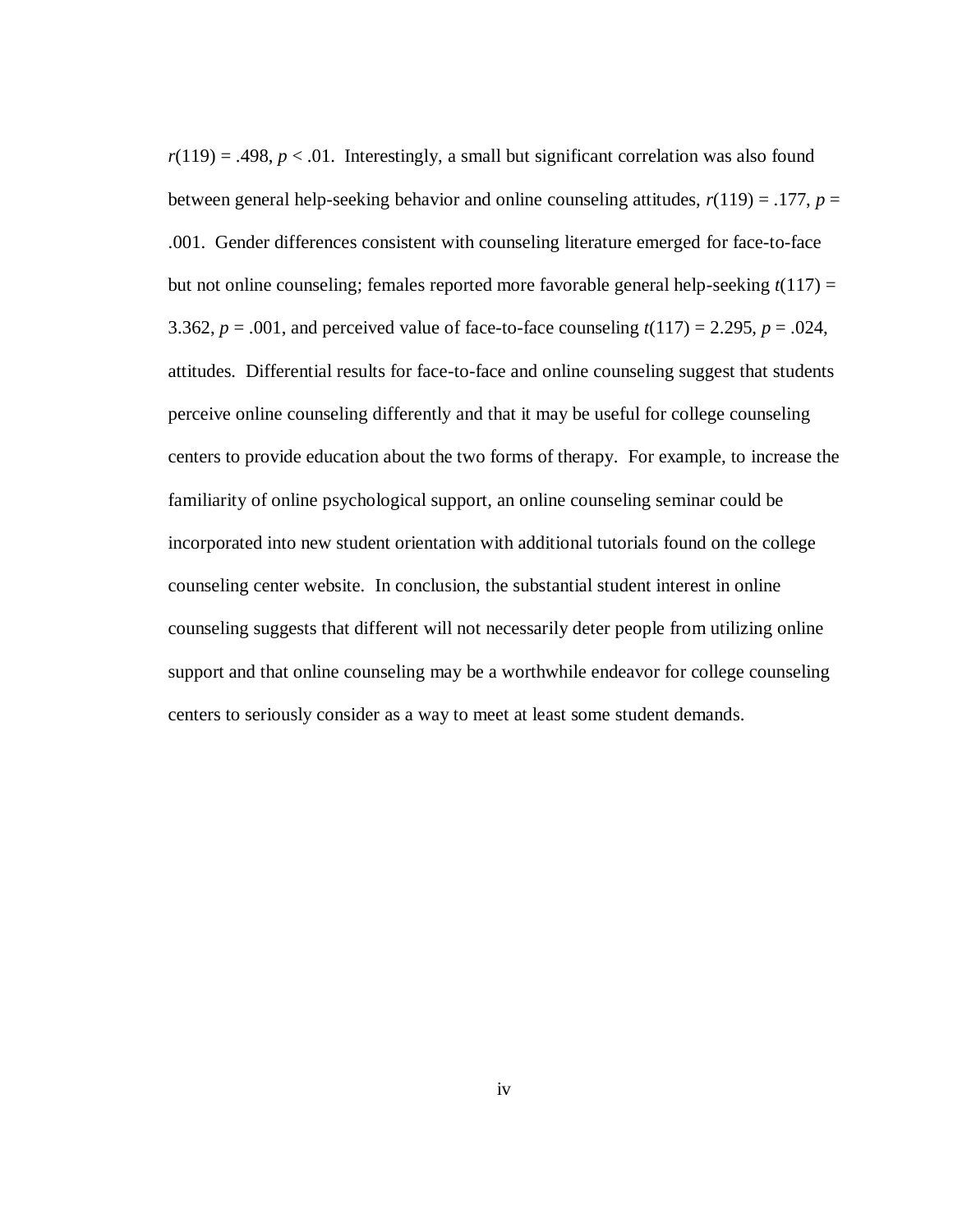#### **ACKNOWLEDGMENTS**

<span id="page-4-0"></span>To begin, I would like to thank my advisor, Dr. Beth Eckerd for her continual support, guidance, and faith in my abilities throughout this entire process. I could not have accomplished this project without you! I am also grateful to my committee members Dr. Jennifer Sanford and Dr. Tasha Howe for their helpful feedback and flexibility in meeting. Two other key players in this project were my undergraduate assistants Vanessa and Colleen who contributed to the formulation of the hypotheses, data collection and presentation of the finding at the Western Psychological Association 2012 Conference. I hope it was a valuable experience and encourages them to conduct their own research in the future. Thank you to my colleagues, Anabel, Bill, Fritzie, Francis, Jen, and Joey for your friendship and contribution to my development as a therapist. To my housemate Nicole, thank you for your words of encouragement as I got ready to sit down at my computer and tackle my next thesis draft. Lastly, I would like to express my love and appreciation to my family and friends. Thank you for your endless patience, love, and guidance as I continue to find my way in life.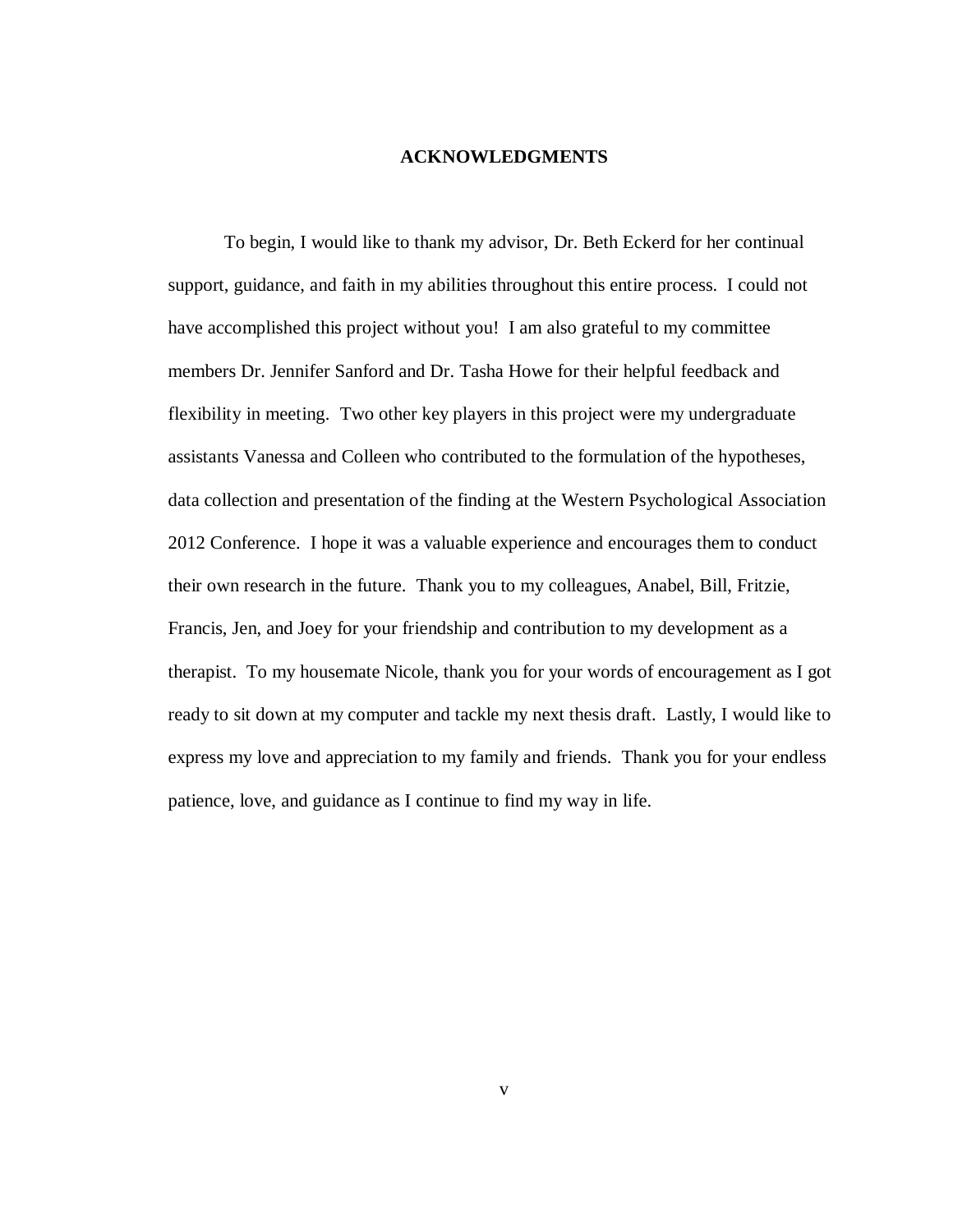# **TABLE OF CONTENTS**

<span id="page-5-0"></span>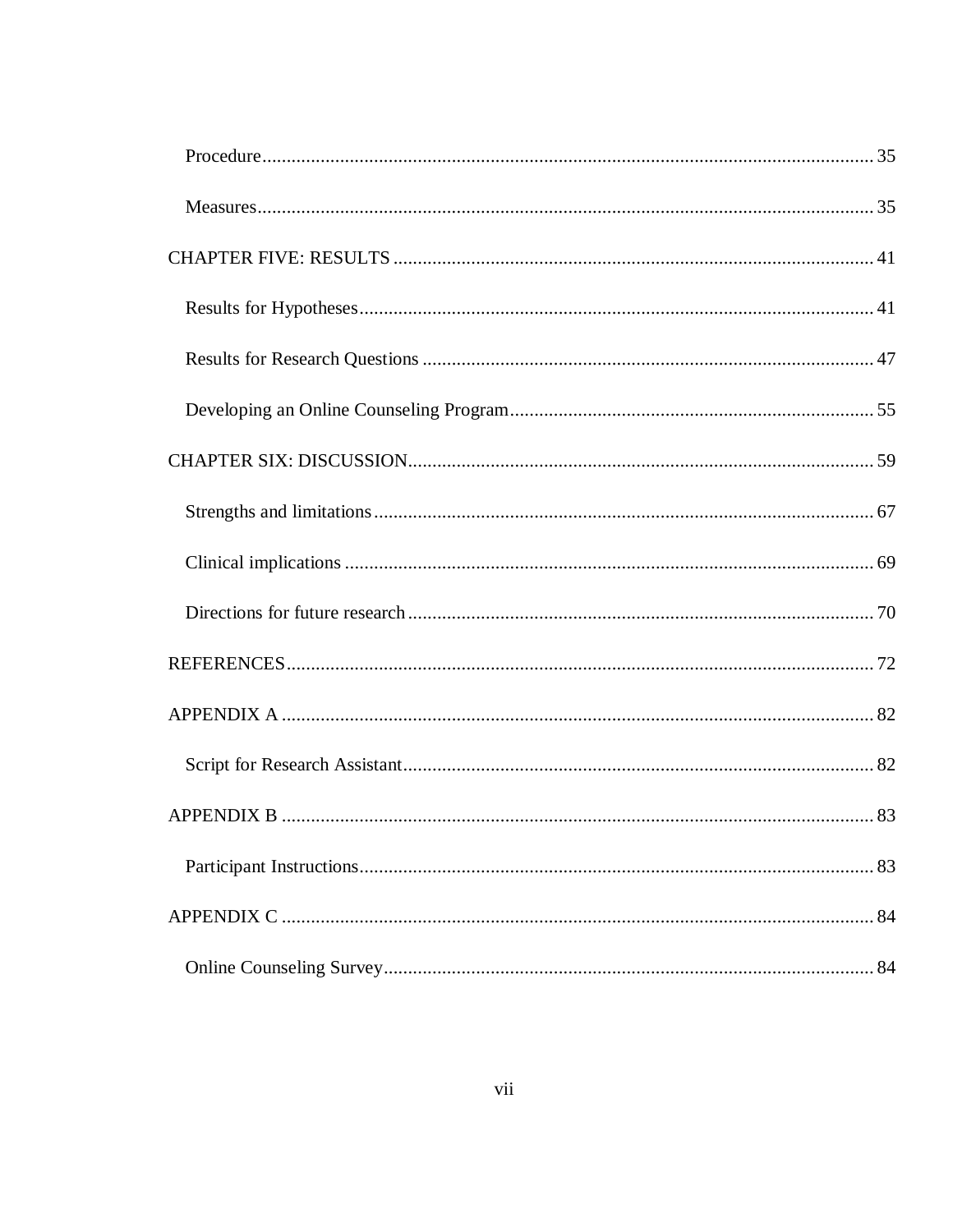# **LIST OF TABLES**

<span id="page-7-0"></span>

| Table 1: Relation of Gender, Access Conflicts, and Internet Time to Belief that Online |  |
|----------------------------------------------------------------------------------------|--|
|                                                                                        |  |
| Table 2: Relation of Gender, Access Conflicts, and Internet Time to Use of Online      |  |
|                                                                                        |  |
|                                                                                        |  |
| Table 4: Correlations for General Help-Seeking Attitudes (ATTPHS), Perceived Value of  |  |
| f2f Counseling (FC-V), and Perceived Value of Online Counseling (OC-V) 46              |  |
| Table 5: Mean Differences for Perceived Value of Online Counseling (OC-V) by           |  |
|                                                                                        |  |
| Table 6: Percentage of Respondents Endorsing Willingness to Provide Contact            |  |
|                                                                                        |  |
| Table 7: Mean Differences for Perceived Value of Online Counseling (OC-V) by           |  |
|                                                                                        |  |
| Table 8: Mean Differences for Perceived Value of (OC-V) and Discomfort (OC-D) with     |  |
|                                                                                        |  |
| Table 9: Percentage of Respondents Interested in Online Counseling (OC) for Lack of    |  |
| Friends or Social Discomfort Who Endorsed Counseling Interest Variables 55             |  |
| Table 10: Percentage of Respondents Endorsing Interest in More Advanced                |  |
|                                                                                        |  |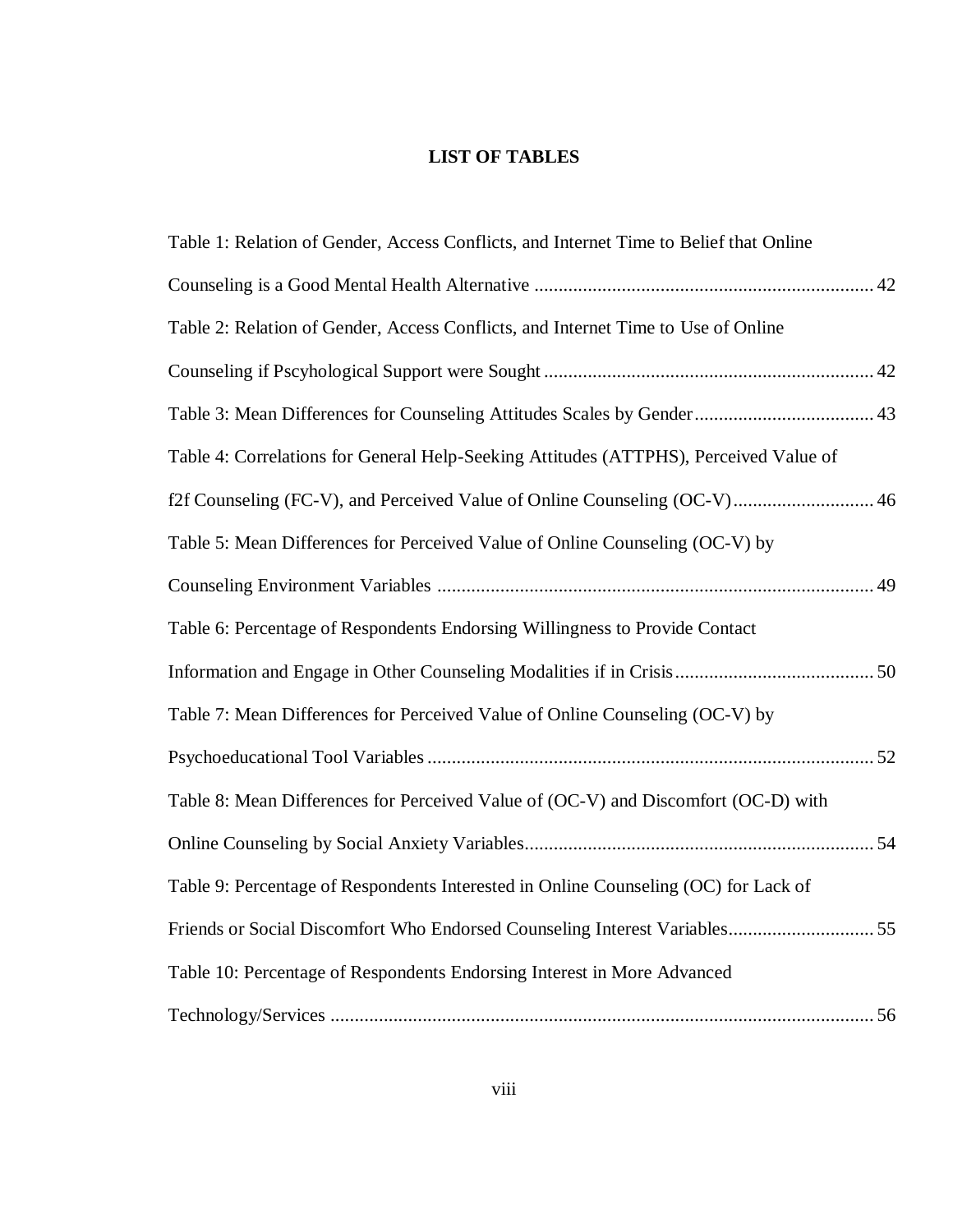| Table 11: ANOVA Results for Perceived Value of Online Counseling (OC-V) by      |  |
|---------------------------------------------------------------------------------|--|
|                                                                                 |  |
| Table 12: ANOVA Results for Perceived Discomfort of Online Counseling (OC-V) by |  |
|                                                                                 |  |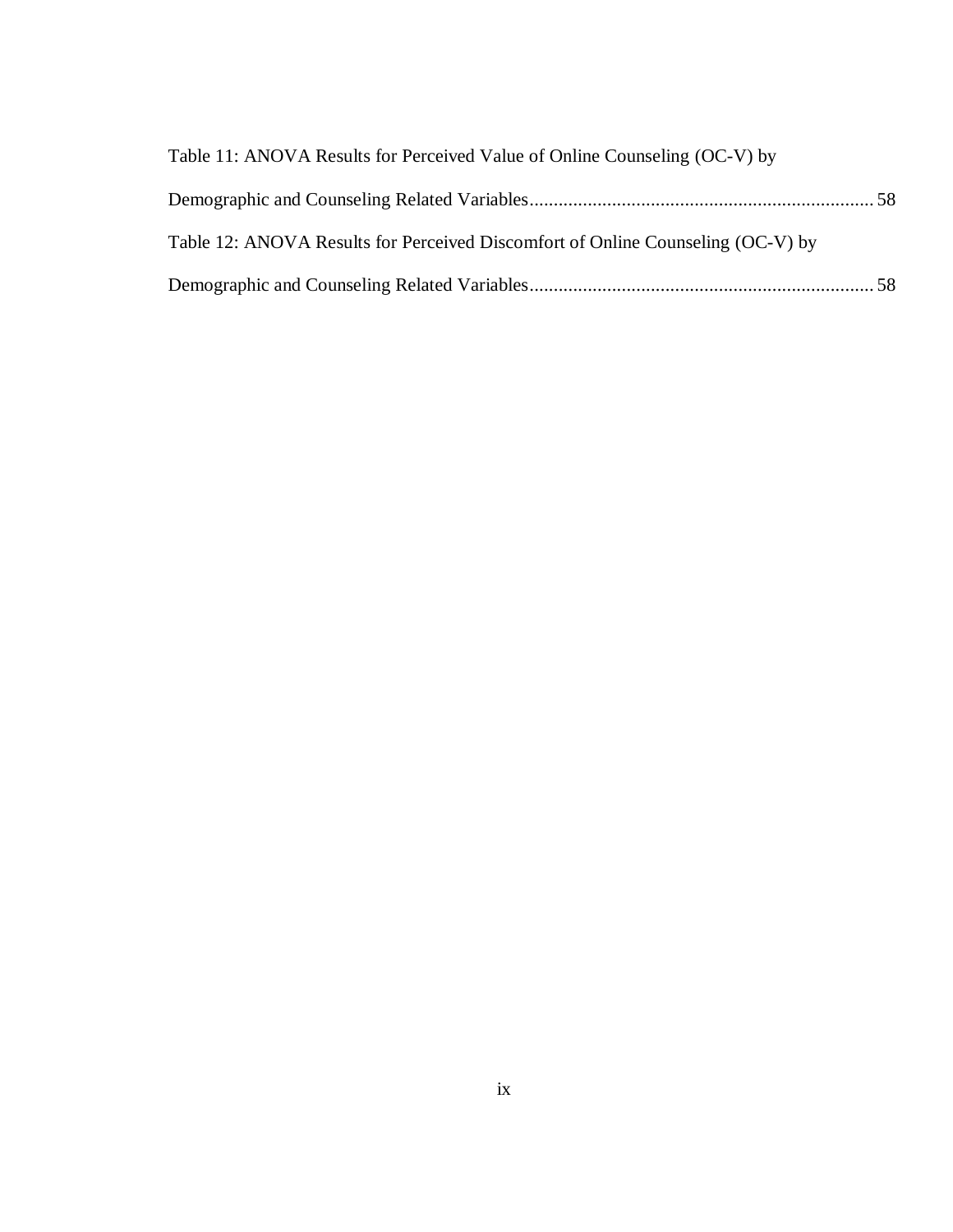# **CHAPTER ONE INTRODUCTION**

<span id="page-9-0"></span>Research increasingly suggests that the prevalence and severity of problems reported by college students seeking counseling services are on the rise (Benton, Robertson, Tseng, Newton, & Benton, 2003; Mowbray et al., 2006). According to Mowbray et al. (2006), approximately 12-18% of students on college campuses currently have a diagnosable mental illness. A recent annual survey of college counseling center directors  $(N = 320)$  noted a 70.6% increase in crisis issues over the past five years requiring immediate assistance, a 45.7% increase in alcohol abuse, a 24.3% increase in students with an eating disorder, and a 39.4% increase in cases involving self-injury (Gallagher, 2010). Furthermore, the onset of several psychological disorders including Major Depressive Disorder, Bipolar Disorder, and Schizophrenia often occur late in adolescence and early adulthood right as individuals are beginning college (Chisholm, 1998). With the effectiveness of new psychiatric medications and the continued assistance of mental health supportive services, many of these individuals are now able to continue their education. Unfortunately, many university counseling centers also report limited resources to adequately support individuals with these more severe conditions (Storrie, Ahern, & Tuckett, 2010).

In the state of California, the four-year public higher education system is not immune to these national trends. Extensive systemwide research at both the University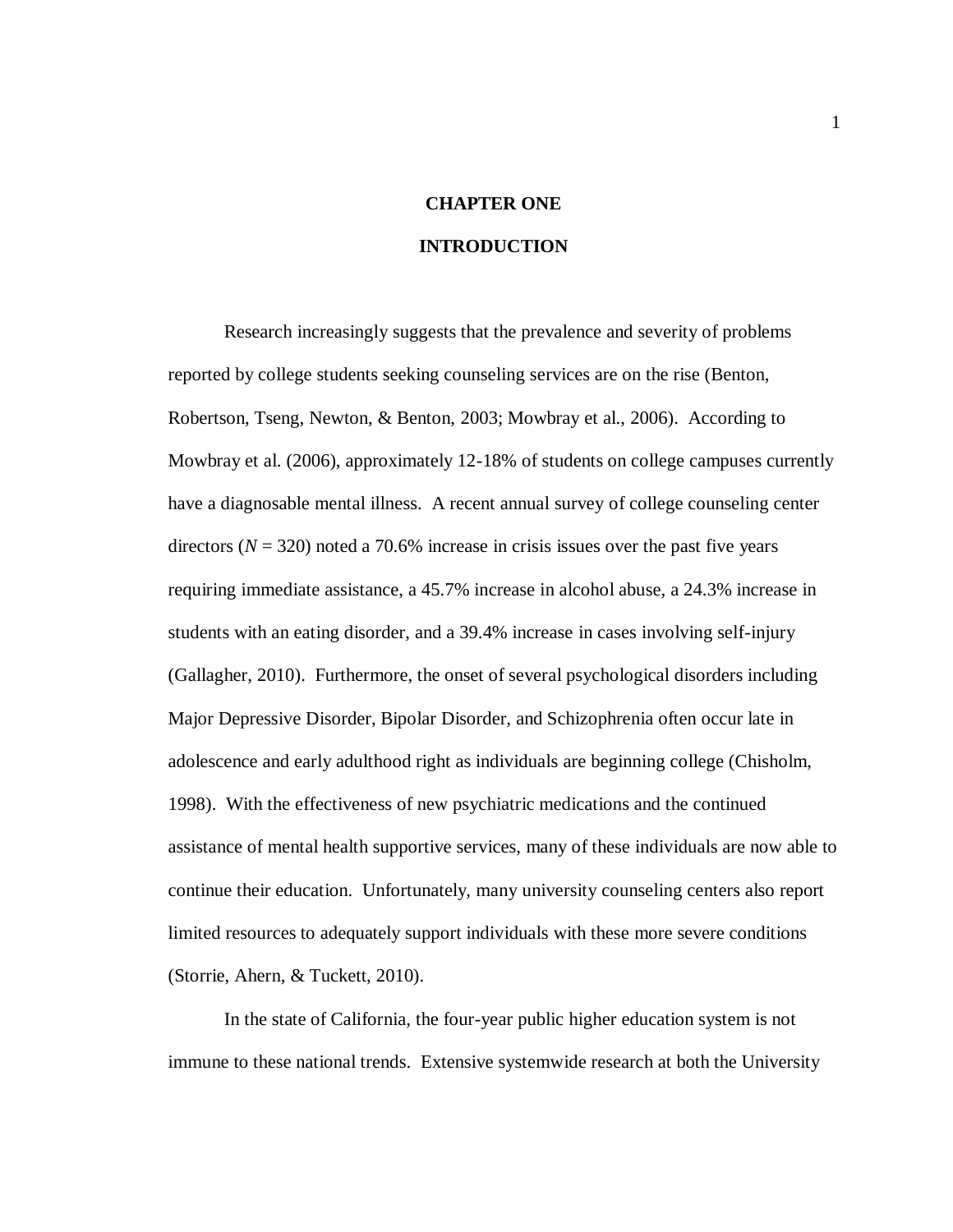of California (UC) and California State University (CSU) systems indicate that students are reporting mental health issues with greater frequency and complexity. For example, data collected from three recent academic years (2005-06, 2007-08, and 2008-09) indicate that the number of students seen at the college counseling centers on twelve CSU campuses (only 12 out of the 23 CSU campuses maintained data) increased by 16.5% with only a 7.6% increase in enrollment during the same time period (California State University Select Committee on Mental Health, 2010). Student services including counseling services have also been affected by severe budget cuts resulting in longer student wait-times, difficulty retaining staff, and decreased services and programs within both university systems. In the UC system, students who do not identify themselves as in imminent crisis must often wait three to six weeks to see a counselor (University of California Office of the President, 2006).

To meet the needs of students seeking counseling services, the roles, functions, and standards of college counseling centers are continually changing. The UC and CSU systems have worked creatively to adequately address increasing student demand through crisis management teams, campus-wide collaborations (e.g., training for faculty and staff), and student wellness campaigns. UC campuses have committed to a multiyear plan of increased funding for student mental health services by increasing student registration fees, resulting in an \$8 million funding increase for the 2008-09 academic year (University of California, University Affairs, 2008). In June 2007, voter approved Proposition 63 supported a four-year initiative to expand suicide and violence-prevention programs for public schools with approximately \$34 million allocated for universities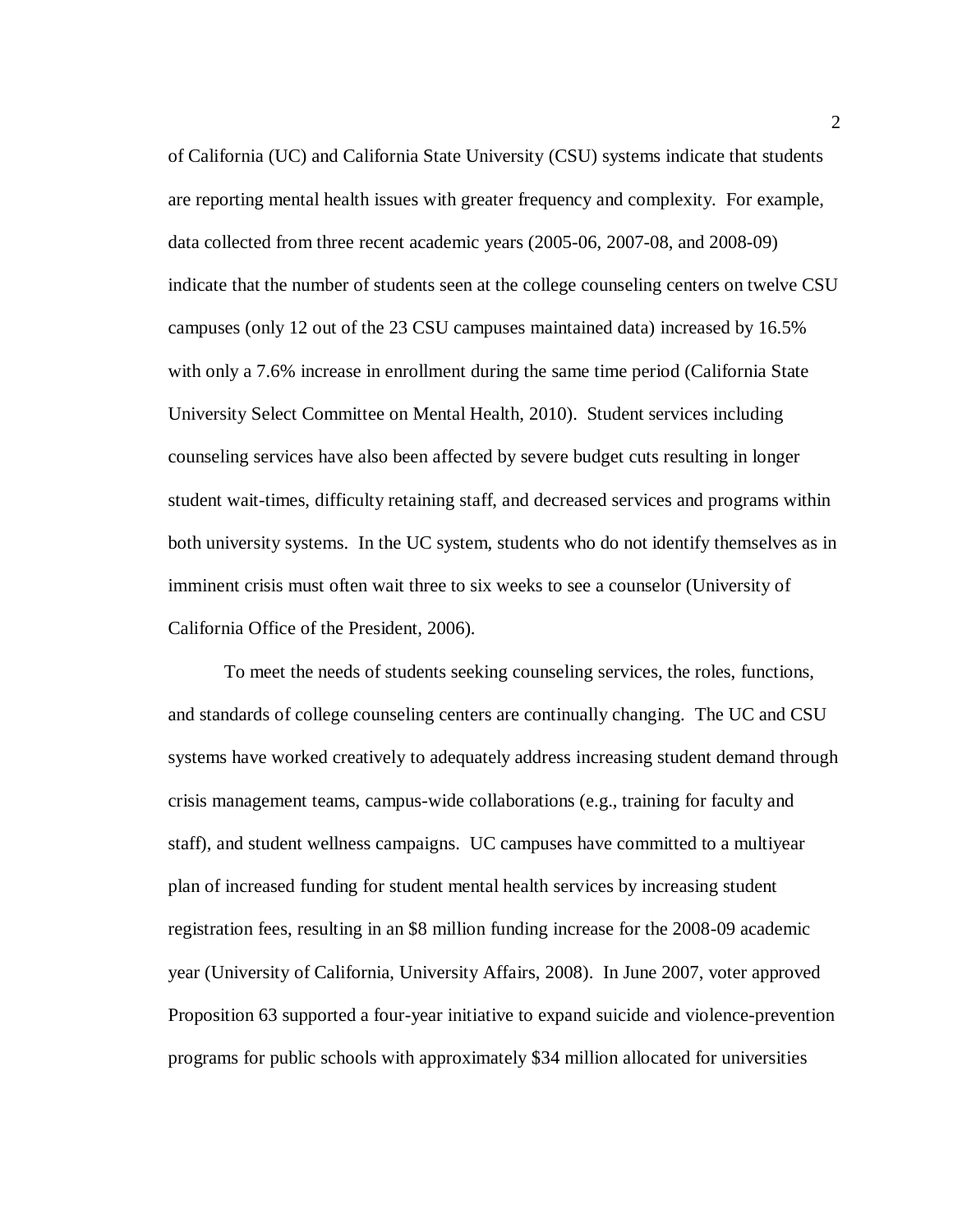(University of California, University Affairs, 2008). Adapting to the rapidly changing collegiate environment has now also prompted the UC and CSU systems along with national organizations such as the American Psychological Association (APA) to explore alternatives to the traditional 50 minute face-to-face (f2f) session. In a final report by the Select Committee on Mental Health, the CSU system made the following statement:

By necessity, college counseling is slowly reinventing itself. Key in this transformation is the use of technology (e.g., on line social networking sites and prevention efforts), increased data and outcome measurement via technological advances, greater collaboration with Academic Affairs, and more innovative models of service delivery and referral. (California State University Select Committee on Mental Health, 2010, p. 46)

A potential alternative delivery method with significant relevance at the college level is online counseling. The college population uses online and media communication extensively, and the majority of students either have no insurance or are limited in their ability to afford healthcare services (Khasanshina, Wolf, Emerson, & Stachura, 2008; Proudfoot et al., 2009; Richards, 2009).

In the private sector and at a few selected college counseling centers, the traditional 50 minute f2f therapy model is now expanding to include online technology such as informational websites, assessment and psychotherapeutic software, online support groups, and comprehensive self-help programs. More technologically experienced clinicians are exchanging emails with clients they see in f2f therapy or even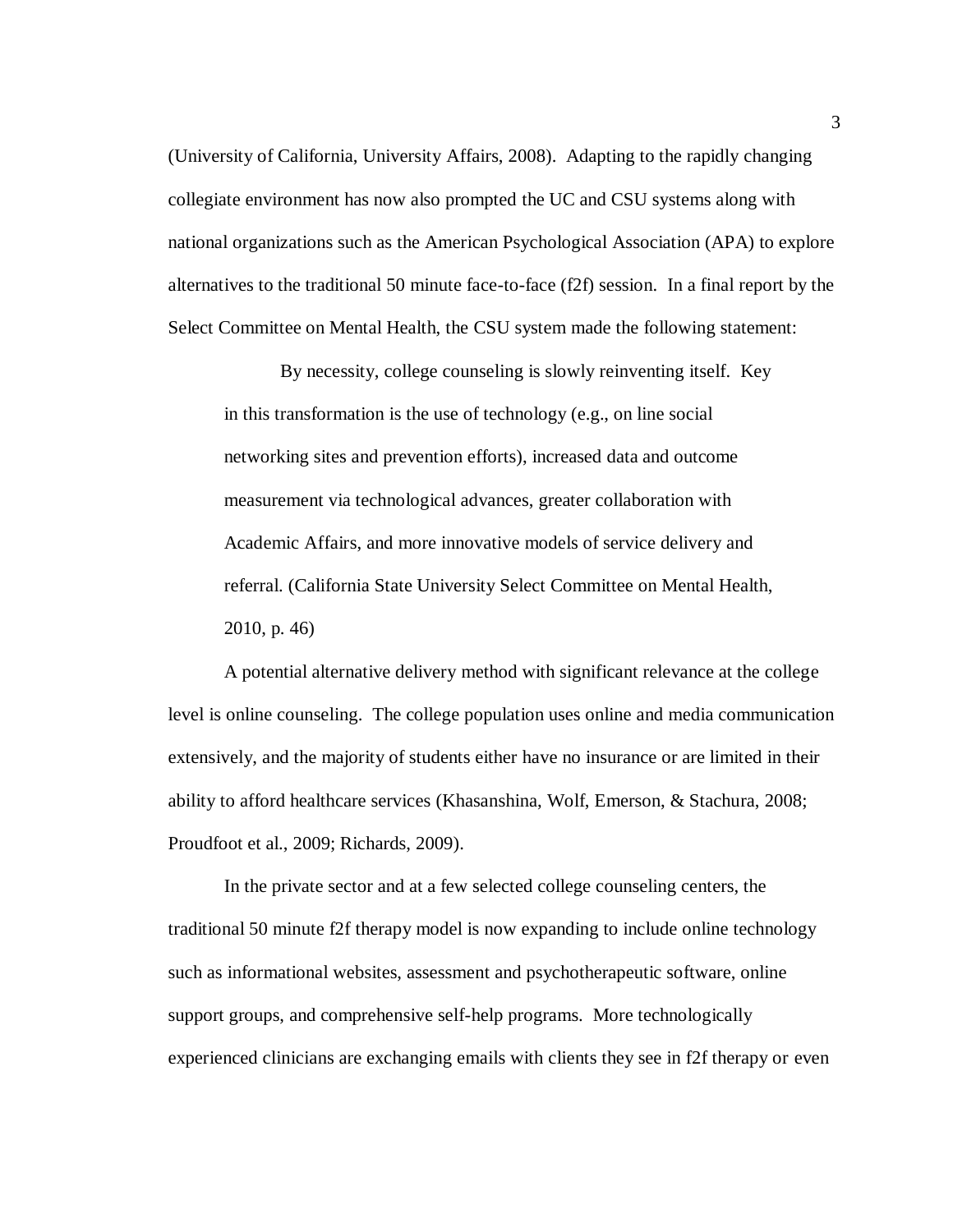operating their entire practice online using a continuum of communication tools (e.g., videoconferencing, instant messaging, and self-help resources) [Fenichel, 2010]. At the college level, online counseling has the potential to meet the needs of students presenting with typical college adjustment or other developmental concerns that are greatly underserved due to the crisis management needs of college counseling centers. A considerable number of these students are waitlisted and sometimes not seen by a counselor until the following academic semester.

Research pertaining to online counseling has generally developed in a two-step approach, beginning with anecdotal and professional opinions, to more recently, examination of these speculative statements through empirical methods. The general conclusions derived from most quantitative studies indicate that online counseling is just as efficacious as f2f therapy and is becoming widely accepted within the mental health field (Kraus, 2010). Research also suggests that online counseling can adequately address a wide range of mental health conditions (e.g., depression, panic disorders, substance abuse, eating disorders, and smoking cessation) [Barak, Hen, Boniel-Nissim, & Shapira, 2008] and that a strong therapeutic alliance can be created and maintained throughout the course of treatment (Murphy et al., 2009). To identify overarching principles and best practices for online counseling, future directions for this developing field include improving service quality and access and improving the research methods used to study the effectiveness of online counseling (Cartreine, Ahern, & Locke, 2010).

Research exploring public attitudes and pinpointing those people most likely to be interested in utilizing online mental health support is more limited than research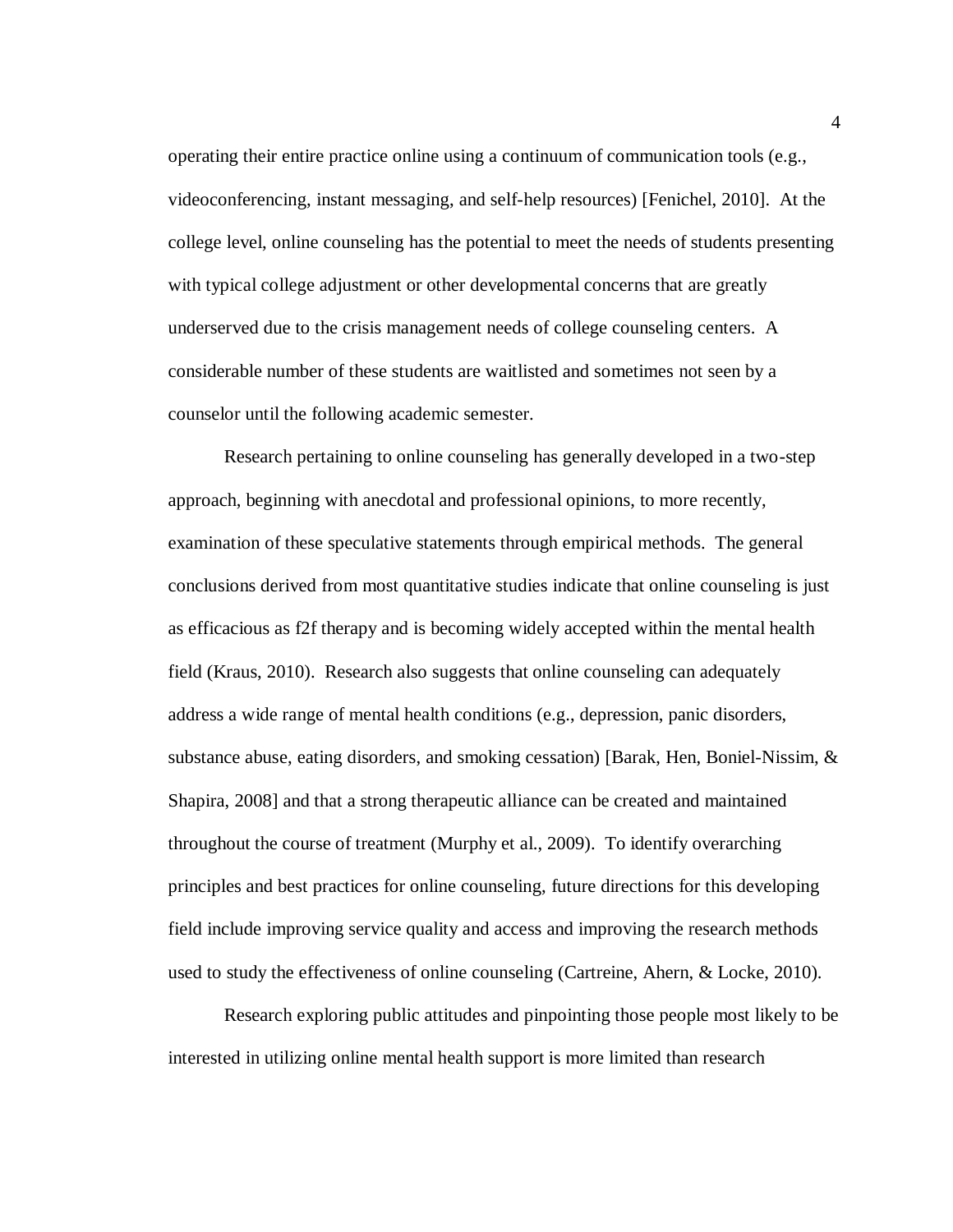evaluating the efficacy of or client satisfaction with online counseling. Preliminary investigation suggests that personal/individual differences exist (e.g., personality traits, locus of control, perceptions of stigma, and level of distress) between people who prefer to utilize f2f counseling in comparison to people who prefer to utilize online counseling services (Klein & Cook, 2010; Tsan & Day, 2007). Several studies focusing on the college population (e.g., Klein & Cook 2010; Proudfoot et al., 2009; Richards, 2009; Ryan, Shochet, & Stallman, 2010) found evidence that young adults preferred or were willing to use more informal forms of mental healthcare such as informational websites or online counseling but that the majority of participants lacked sufficient understanding and awareness of what online services may offer to fully utilize such support. For example, Hass et al. (2008) determined that 279 students (24.0%) out of a total of 981 respondents to an online outreach service for students at risk for suicide engaged in one or more anonymous online dialogues. These findings suggest that college students may be willing to utilize online counseling, but that student exposure to the possibilities and various forms of online counseling will be critical.

To stay marketable in today's economy, mental health practitioners cannot ignore the influence of new technology and communication. College counseling centers are in a position to advance the field of online counseling due to current fiscal constraints and high student demands for mental health services. Before choosing to offer online services, it is important that college counseling centers consider potential delivery methods, understand which students would most likely use such support, and identify potential barriers to implementing online services. Important challenges to consider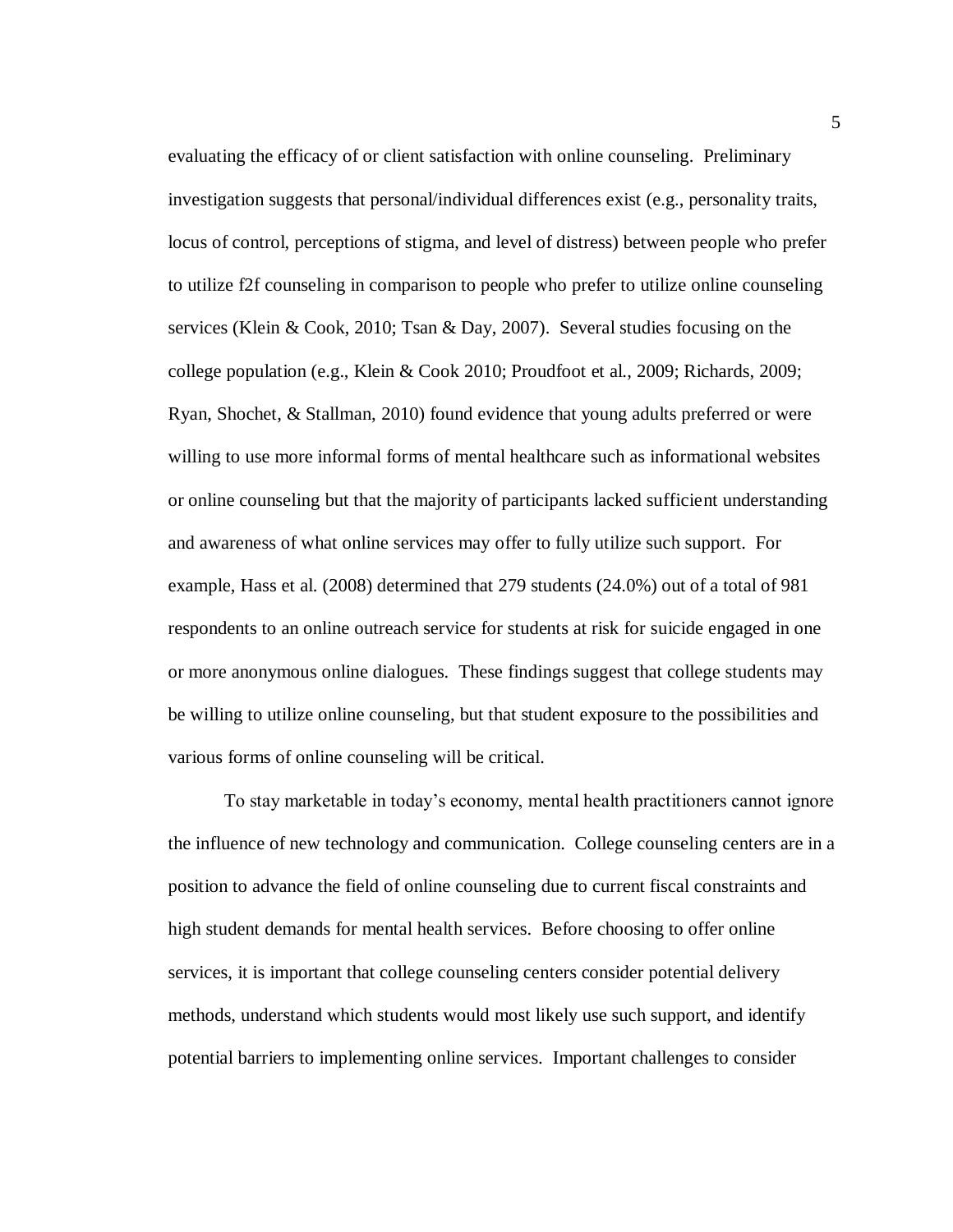include the lack of visual cues and increased potential for misunderstanding, increased client anxiety due to delays in response time, and clinicians' ability to protect clients in immediate crisis, for example in cases of suicidal or homicidal risk (Yahpe  $\&$  Speyer, 2010).

More research is now needed to expand on existing empirical data, and continue to evaluate anecdotal evidence through empirical methods. In moving forward at the college level, it is especially important to gain a thorough understanding of students' interest in and attitudes towards online mental health services to guide program development. The current study explored students' knowledge of and interest in online counseling services. A questionnaire consisting of several standardized measures and items developed by the researcher will gather specific information regarding student attitudes and potential utilization of an email counseling service as conducted between an individual student and a counselor. Several nonspecific questionnaire items also inquired about general student interest in other alternative asynchronous and synchronous counseling services including videoconferencing (e.g., Skype), discussion boards, chat room discussions, and peer support groups. Although positive attitudes towards online psychological help may not necessarily translate to actual utilization of such services (Ajzen, 1991), acquiring this information may encourage discussion about how to best meet student needs and expand outreach efforts to students less inclined to seek online support. After defining terms, the following review of the literature for online psychotherapeutic interventions will examine: online communication benefits and challenges, current empirical findings on the efficacy of online counseling, current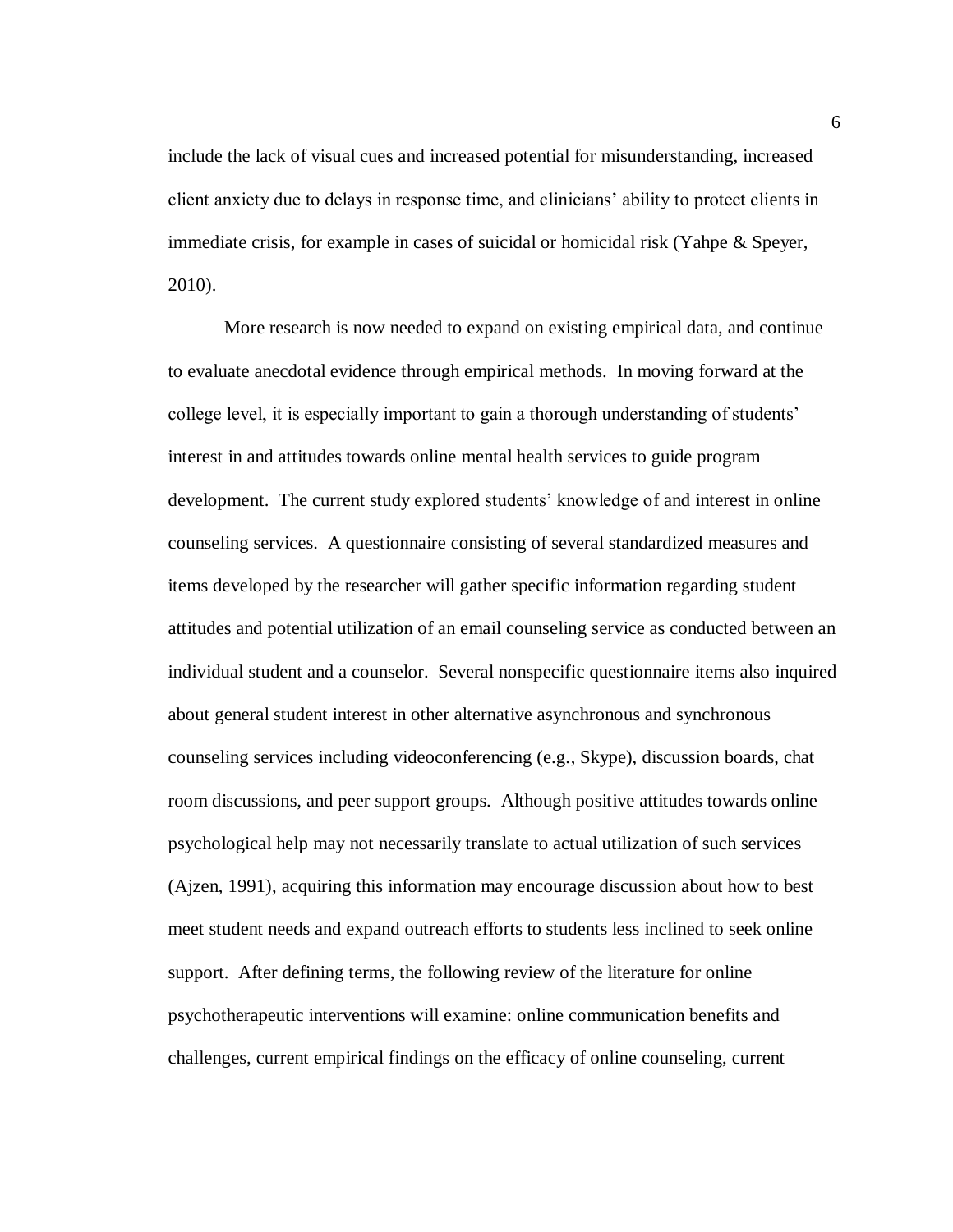empirical findings on public interest in and attitudes towards online counseling, ethical concerns, and training requirements for interested clinicians. A final section will discuss the initial success of online services currently being offered on select colleges and health websites for the college student population.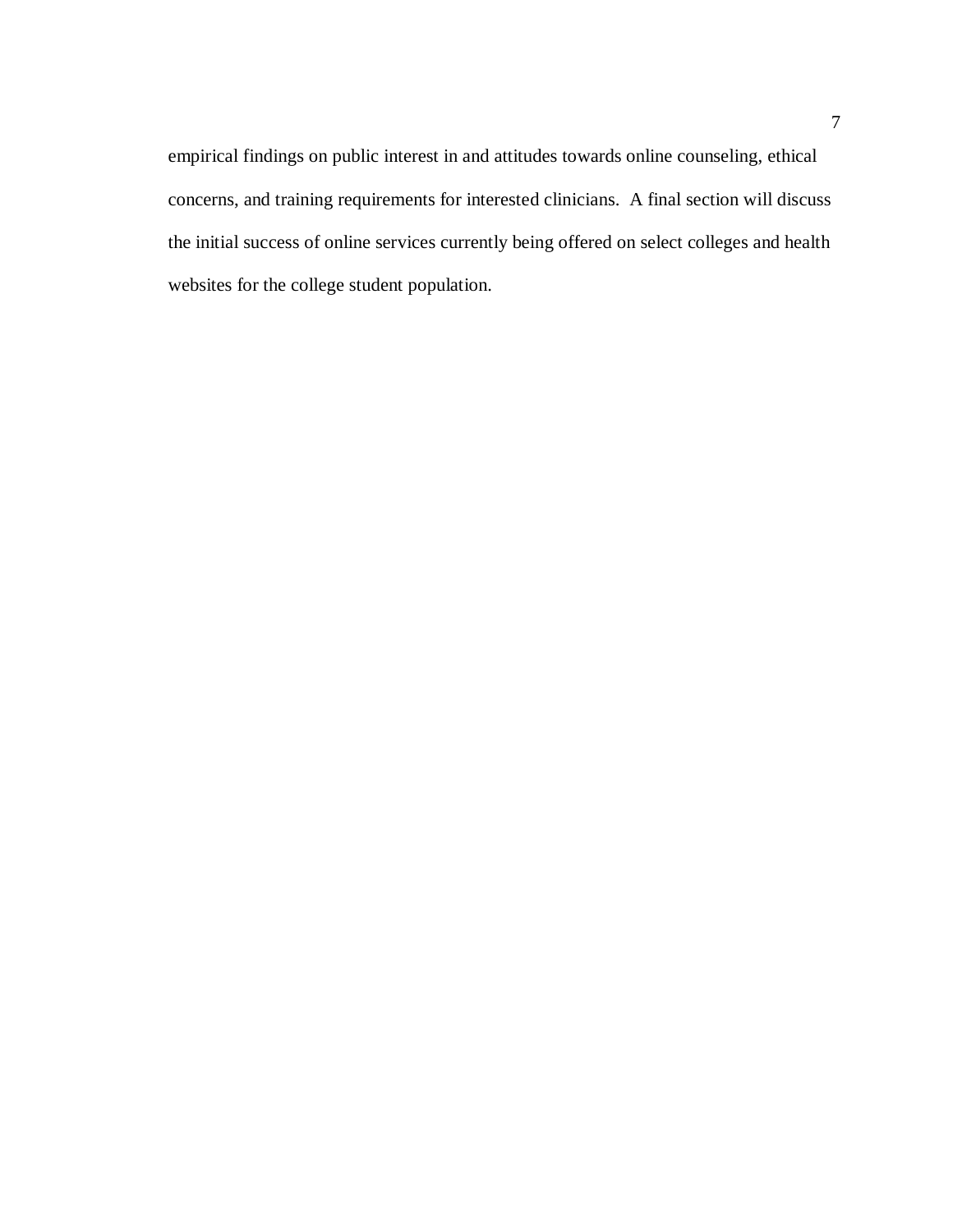## **CHAPTER TWO**

### **LITERATURE REVIEW**

#### <span id="page-16-1"></span><span id="page-16-0"></span>**Terms, Definitions, and Current Services**

In most literature and among professionals, "online therapy" is commonly referred to as cybertherapy, e-therapy, webcounseling, or computer-mediated psychotherapy (Barak, Klein, & Proudfoot, 2009). The term "online counseling" in this study is defined as services performed by a mental health professional via various Internet-assisted modalities including email, chat (e.g., instant messaging or chat room), and videoconferencing. The term "text-based counseling" will be specifically used to discuss online counseling occurring within email or chat modalities.

Online counseling provides two main methods to interact with clients: asynchronous and synchronous communication. Asynchronous modalities include emailing, message boards, and weblogs where the therapist and client are not communicating with each other in tandem and time is a fluid entity. Neither participant has to be at the computer at the same time, and each has a chance to consider how and when to respond to the interaction (Yaphe & Speyer, 2010). In synchronous interactions, written or spoken dialogue occurs in "real time" when both the therapist and client have access to a computer (Derrig-Palumbo, 2010). Common examples of this psychotherapeutic environment include instant messaging and videoconferencing.

The use of email counseling in combination with concurrent f2f counseling is a common method of online counseling as a relatively good working computer and internet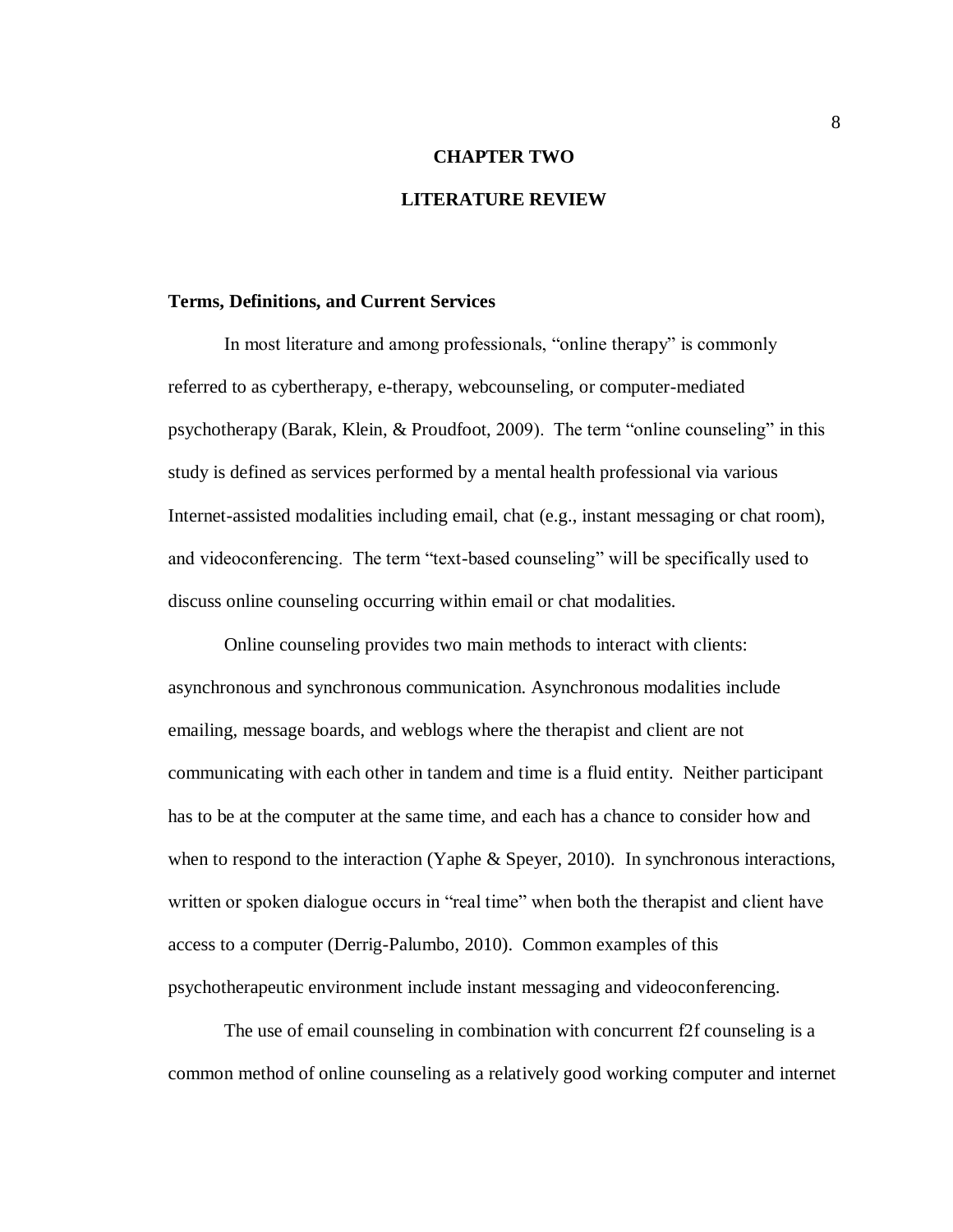connection are all that are required (Recupero & Harms, 2010). For this reason, the current study will focus on the implementation of email counseling services on college campuses. The published research on email counseling since the 1990s can provide valuable information on training, software development, and safety and liability precautions. Furthermore, due to the current economic and staff limitations on college campuses, email counseling services would require the least commitment of new resources such as new computer software, as email is one of the main forms of communication on college campuses and encryption software is readily available. Other modalities such as instant messaging, discussion boards, and videoconferencing would require more professional monitoring (e.g., being at the computer at a designated time and screening discussion boards for potentially harmful information) and potentially more computer software than is currently obtainable. Exploring some of these newer forms of therapeutic intervention would be the next step if students responded positively to an email online counseling program and funding were available to acquire any needed computer software.

#### <span id="page-17-0"></span>**Potential Benefits and Challenges of Online Counseling**

Communication of therapeutic content in text-based counseling has been shown to have advantages and disadvantages. Basic benefits of online services include convenience and increased access for clients and therapists, the ability to overcome geographical, physical or lifestyle limitations including time constraints, and the capacity to save a transcript of the interaction (Barak et al., 2009; Rochlen, Zack, & Speyer, 2004). Other researchers have cited technological software as an efficient method to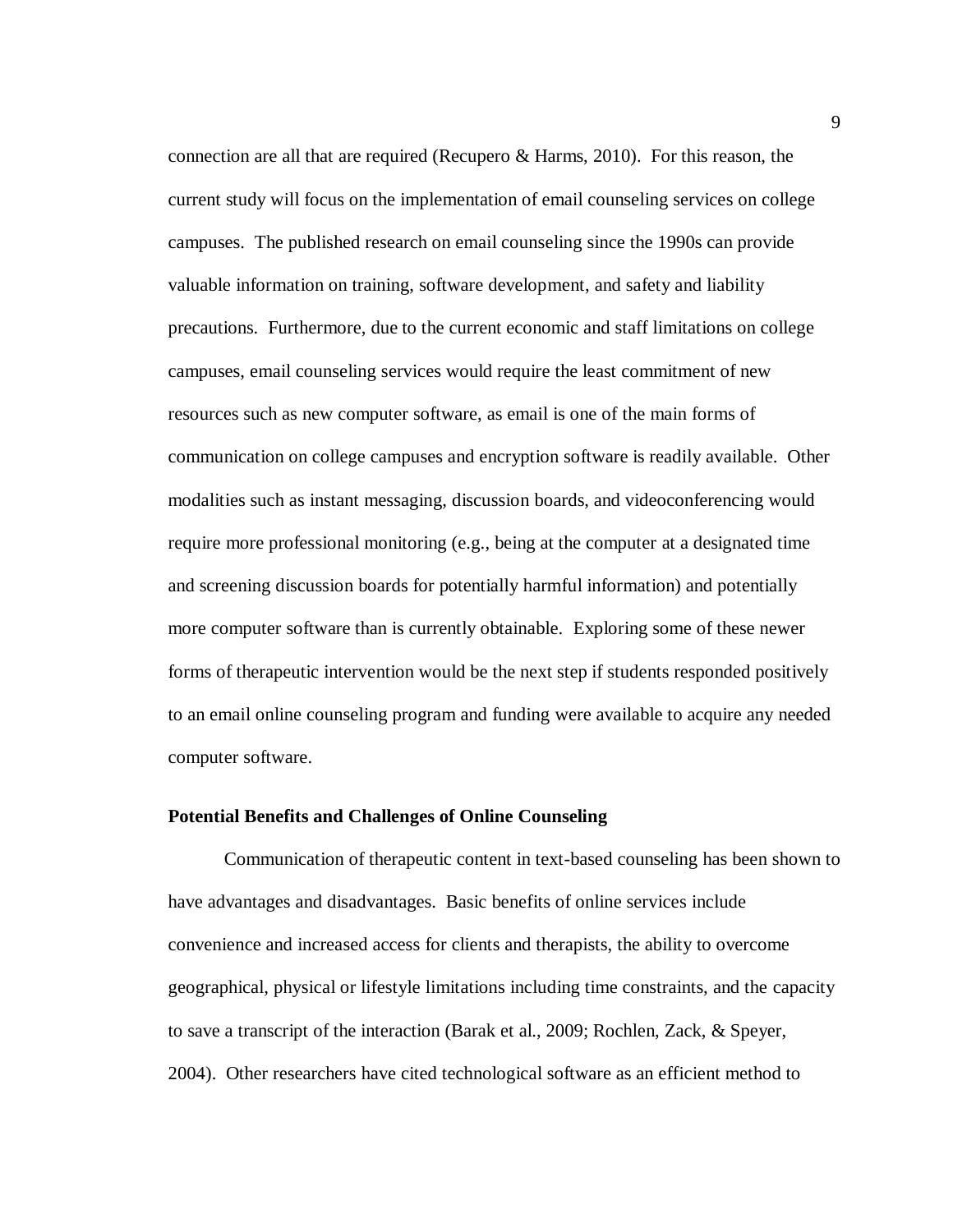serve a greater number of individuals, provide relevant supplementary material, and act as a gateway to f2f therapy (Richards, 2009). For example, at a college that offered an online outreach service for students at risk for suicide, 190 students (19.4%) out of a total of 981 respondents to the program eventually saw a counselor for an in-person evaluation (Haas et al., 2008). A final benefit is that the act of writing may itself help a client increase accountability and self-awareness (Recupero & Harms, 2010). Logistical concerns have been noted, however, and include technological failures, the time delay, diagnostic limitations, crisis intervention, and maintaining confidentiality (Barak et al., 2009).

**Therapeutic expression through writing.** When computers and information technology began to have a significant impact in the field of clinical psychology during the late 1990s, clinicians interested in practicing online did not have computer specific interventions, theories, or a business model to follow (Grohol, 2004). With the leadership of a number of business entrepreneurs and several commercial enterprises (e.g., LifeHelper.com, Here2listen.com, and HelpHorizons.com) online counseling became a marketable service including a number of benefits and limitations (Grohol, 2004). For example, the asynchronous nature of email interactions allows both the clinician and client a greater degree of self reflection. The ability to save email messages also allows the client to review previous therapy conversations and clarify misunderstandings or interpret emotionally charged passages from a new perspective (Rochlen, Zack, & Speyer, 2004). Furthermore, it has been suggested that the typing may work as an externalizing mechanism (e.g., client is able to see what they are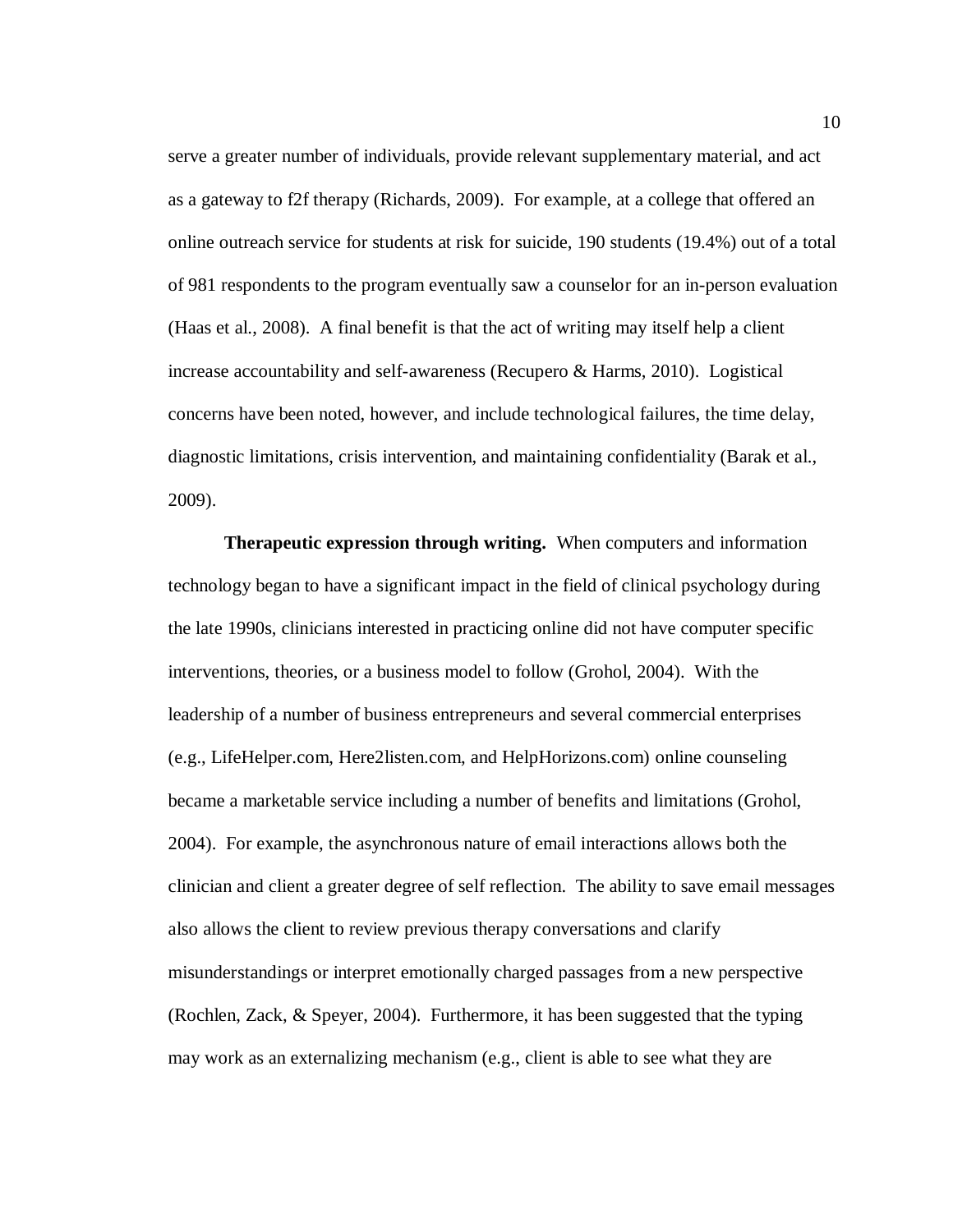thinking/feeling on the computer screen) and lead to greater therapeutic change (Yaphe & Speyer, 2010). From the clinician's perspective, written documentation of therapy makes the process of supervision, consultation, and assessment of a client's therapy progress easier as entire email interactions can be sent to one's supervisor or colleague for consultation (Yaphe & Speyer, 2010).

However, text-based counseling as the primary means of therapeutic contact may also be anxiety provoking and difficult to maneuver. Key concerns include the time delay and disparities in writing ability between the clinician and client (Barak et al., 2009). For example, if a client sends an email on a Friday evening, after the standard Monday-Friday 9am-5pm work week, would a counselor not respond until Monday morning? This situation could introduce significant distress when an individual is already suffering. Also, differences in writing abilities between clinician and client can increase the likelihood of misunderstandings and affect the therapeutic relationship if empathy and a caring stance are not effectively communicated to the client through writing (Recupero & Harms, 2010). To overcome these possible writing and technical complications, it is important that clinicians clearly state expected email turnaround times and what to do in the event of a misunderstanding. Furthermore, the International Society for Mental Health Online (ISMHO) encourages clinicians to assess clients' skills, attitudes, and past experiences with writing prior to the start of treatment (ISMHO, 2011).

**The absence of face-to-face cues.**Absence of f2f cues is one of the most drastic differences between text-based and traditional f2f counseling modalities. In f2f therapy, facial expressions provide important information about how the receiver understands,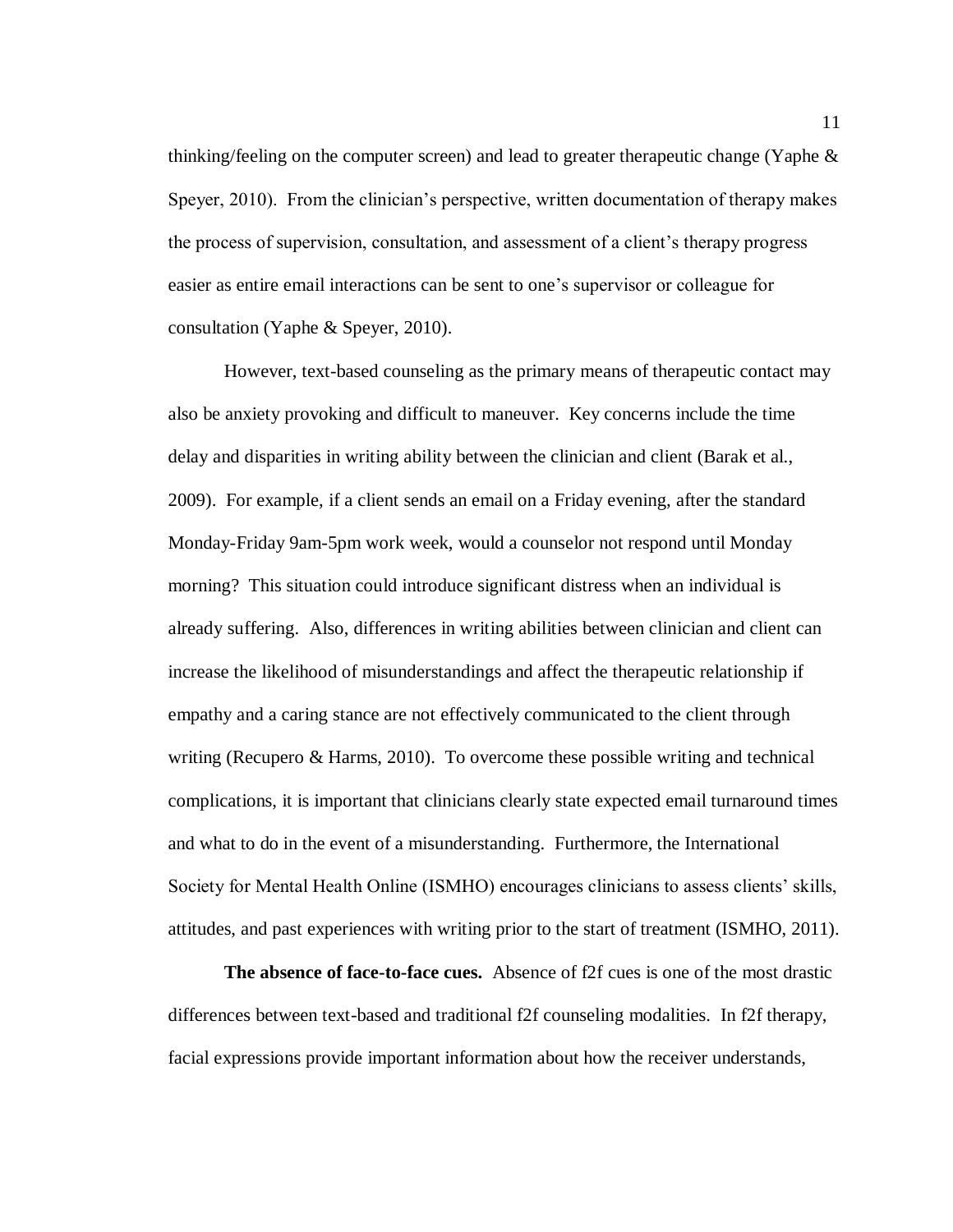interprets, and emotionally reacts to the words that were just spoken. Suler (2010) states that communicating solely through text will have different implications depending on such factors as the client's preferred mode of interaction and presenting problem. The lack of visual cues for some clients may create ambiguity, inhibit intimacy, and produce anxiety as one is left to imaginative thinking to fill in the gaps of what cannot be "seen" on the computer screen. To the contrary, the text-based environment may appeal to some people and can help to contain over-stimulation in people experiencing trauma, social anxiety or other issues involving shame and guilt (Leibert, Archer, Munson, & York, 2006).

Without physical cues in online counseling, there is a need to develop alternative methods to identify, understand, and communicate feelings and emotions that do not rely on nonverbal body language. Active online consumers are right in the middle of this process, creating a new form of communication. Commonly used techniques to add depth in online relationships include: changes in text font, size or color, voice accentuations (e.g., \*ANGER\* to indicate a vocal emphasis), trailers (e.g., as…, uh…, and um… to indicate a hesitation or break in one's train of thought), acronyms (e.g., lol for "laugh out loud"), and exclamation points to emphasize emotion or lighten the mood (Suler, 2010). Murphy and Mitchell (1998) also state that emotional writing can be achieved by providing clients with images (e.g., I [therapist] am jumping up and down in excitement for what we have achieved through our interactions today), or incorporating figurative language (e.g., metaphor and symbols) into the writing. Unfortunately, people commonly overestimate their ability to effectively communicate through email (Kruger,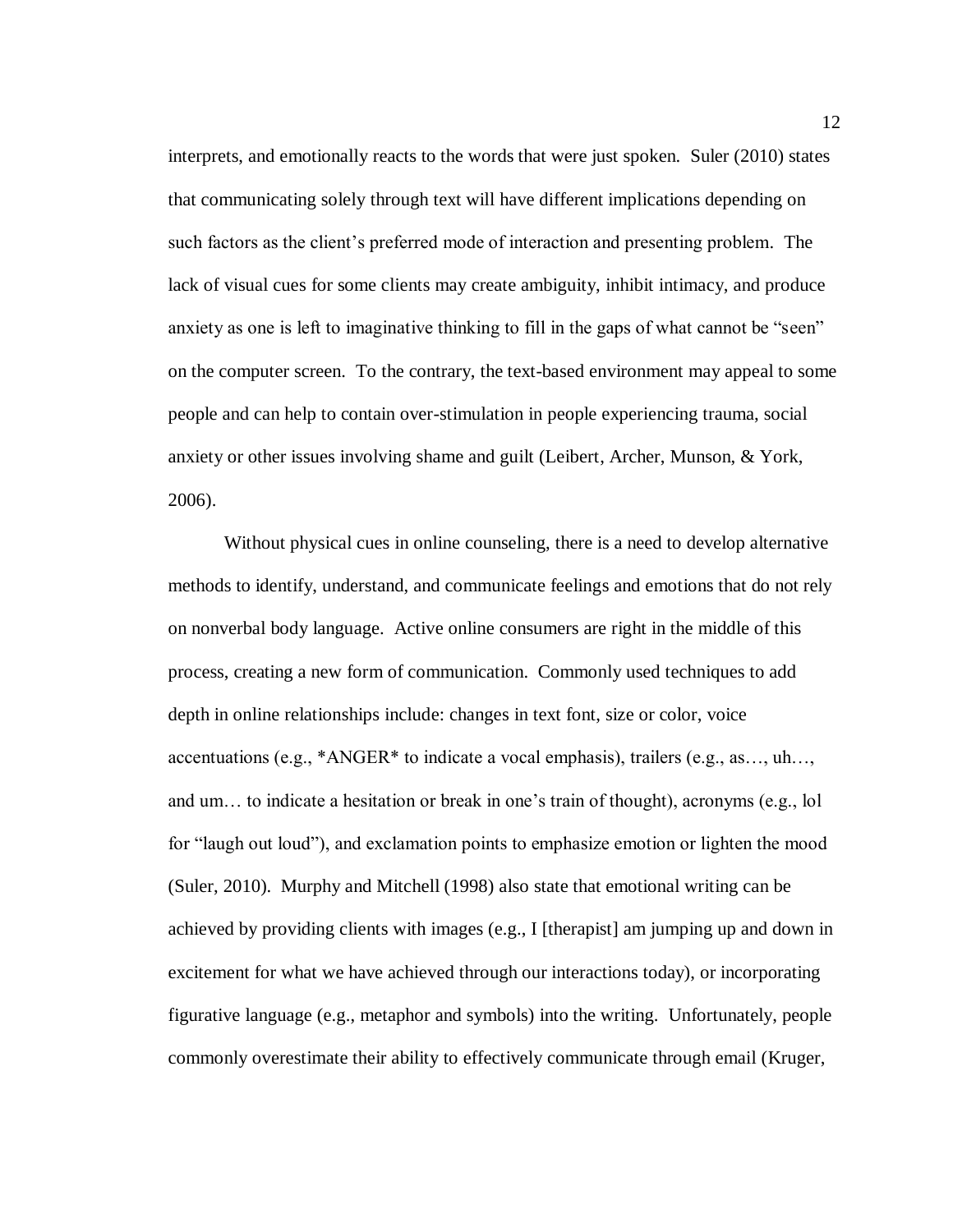Epley, Parker, & Zhi-Wen, 2005) and subtle humor or sarcasm may be easily misinterpreted without the sender's body language or vocal qualities. To communicate effectively with clients online, it is important that clinicians notice client's writing style and then mirror their use of expressive writing techniques (Derrig-Palumbo, 2010).

**The therapeutic relationship.** In comparison to f2f therapies, mental health professionals report online clients are able to express themselves more openly and disclose higher levels of personal information at a quicker pace (Yaphe & Speyer, 2010). Referred to as the "disinhibition effect" by many researchers (e.g., Richards, 2009; Suler, 2010; Yaphe & Speyer, 2010) the phenomenon is possibly due to people feeling less vulnerable about opening up in an anonymous context and not having to address immediate reactions of others regarding disclosed information (Suler, 2010). A willingness to reveal highly personal information in email communications with a counselor is also evident among the college population. For example, out of 50 email communications with a counselor assigned to the students' cases at a college counseling center during a 14-month period, five related to suicidal ideation, six disclosed feelings of loneliness, and seven addressed symptoms of depression (Richards, 2009). In f2f counseling, it generally takes clients several sessions to disclose such information; only five individuals emailed a counselor more than once, suggesting that the majority of students disclosed highly sensitive information at the first point of contact (Richards, 2009). In an online method of outreach to college students at risk for suicide, one student wrote the following in the first point of contact with a counselor: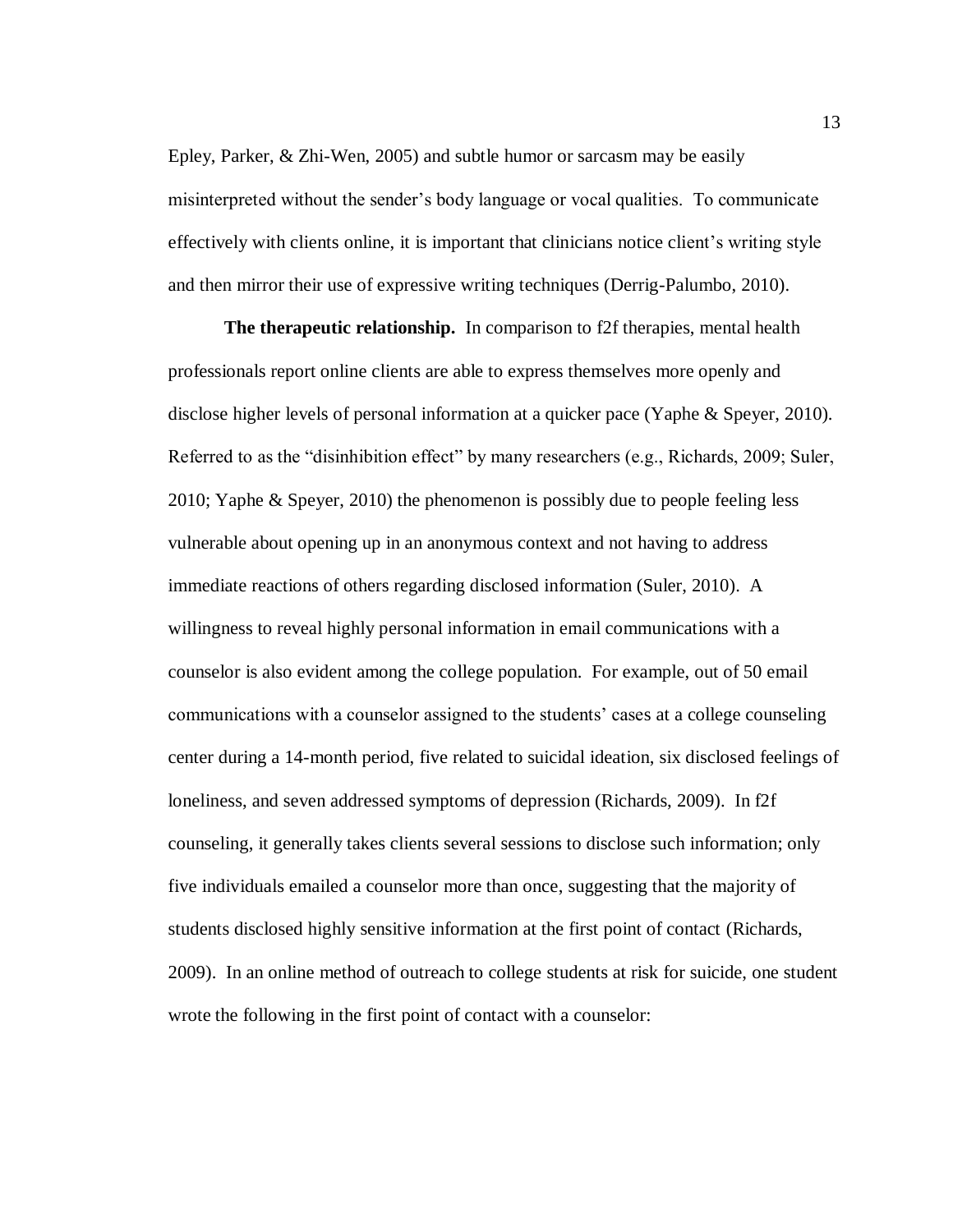"…I'm also involved in a lawsuit, which is scaring me so much, for a car accident I caused over 4 years ago, and the woman wants way more money than we have, so it will affect me for the rest of my life another reason why I don't think it's worth sticking around. I think the depression questionnaire was a God-send before I did something stupid…" (Haas et al., 2008, p. 18).

Two current examples of possible alternative counseling models include the Israeli online emotional support service, SAHAR (http://www.sahar.org.il), and the Samaritans organization in the United Kingdom [\(http://www.samaritans.co.uk\)](http://www.samaritans.co.uk/). Data from both of these services suggest that users are comfortable in disclosing highly sensitive material. Samaritan research indicates that service users expressed feeling suicidal, disclosed that they had a suicidal plan, or expressed having made a suicide attempt in 40.3% of email contacts and 48.4% of sent text messages (using a cell phone or other mobile device) [Samaritans, 2010]. These figures compare with an average of 19.2% of users disclosing past or in progress plans of self-harm across all other methods of communication (e.g., telephone, f2f, and letter) [Samaritans, 2010]. Implementation of synchronous modalities for crisis management would provide a chance for continuous dialogue that is not possible with email formats, and online peer group supervision would allow clinicians to simultaneously seek and utilize supervision.

**Potential clientele.** Identifying the clientele who would be most interested in and/or benefit from online counseling is another important component of planning for providing online treatment. Comfort with and acceptance of online counseling will most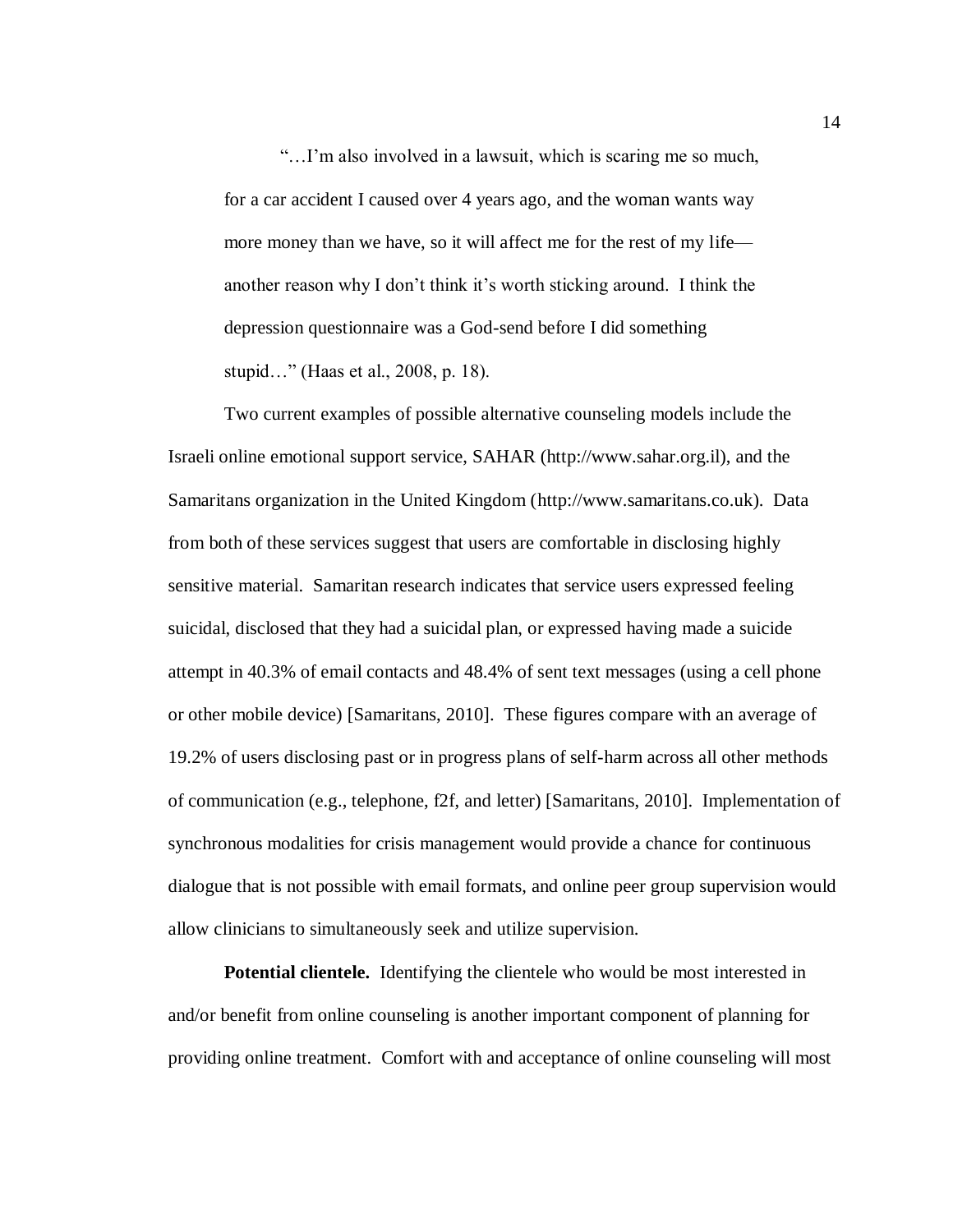likely fall on a continuum with some individuals readily accepting of and excited to try the new counseling medium, to individuals showing some interest but not having a space that allows for confidentiality, to other individuals thinking that forming a meaningful relationship with a counselor online is impossible. The clientele likely to be most suitable for online counseling are people seen in outpatient settings, while those generally thought not appropriate are people experiencing severe pathology (e.g., suicidal ideation, thought disorders, and borderline personality disorder) or being treated in inpatient programs (Kraus, 2010; Stofle, 2001). Specific conditions that have been shown to be appropriate for online counseling and/or other internet-supported interventions include subclinical difficulties (e.g., Murphy et al., 2009), major depressive disorder (e.g., Vernmark et al., 2010), post-traumatic stress disorder (e.g., Klein et al., 2010; Sloan, Gallagher, Feinstein, Lee, & Pruneau, 2011), social phobia (e.g., Andrews, Davis, & Titov, 2011; Tillfors et al., 2008), eating disorders (e.g., Gulec et al., 2011; Lindenberg, Moessner, Harney, McLaughlin, & Bauer, 2011), and smoking cessation (e.g., Hutton et al., 2011; An et al., 2010).

In a college setting, students likely to benefit most from online counseling include students presenting with mild concerns (e.g., mild depression, developmental concerns, and academic conflicts) that are put on a waitlist and unable to meet with f2f counselor right away. Students with such issues may only need validation and direction which may take as little as one email session. Furthermore, these concerns affect a large proportion of the student population and such client-counselor dialogue posted on a psychoeducation online forum accessible to all students may act as a measure in preventing more serious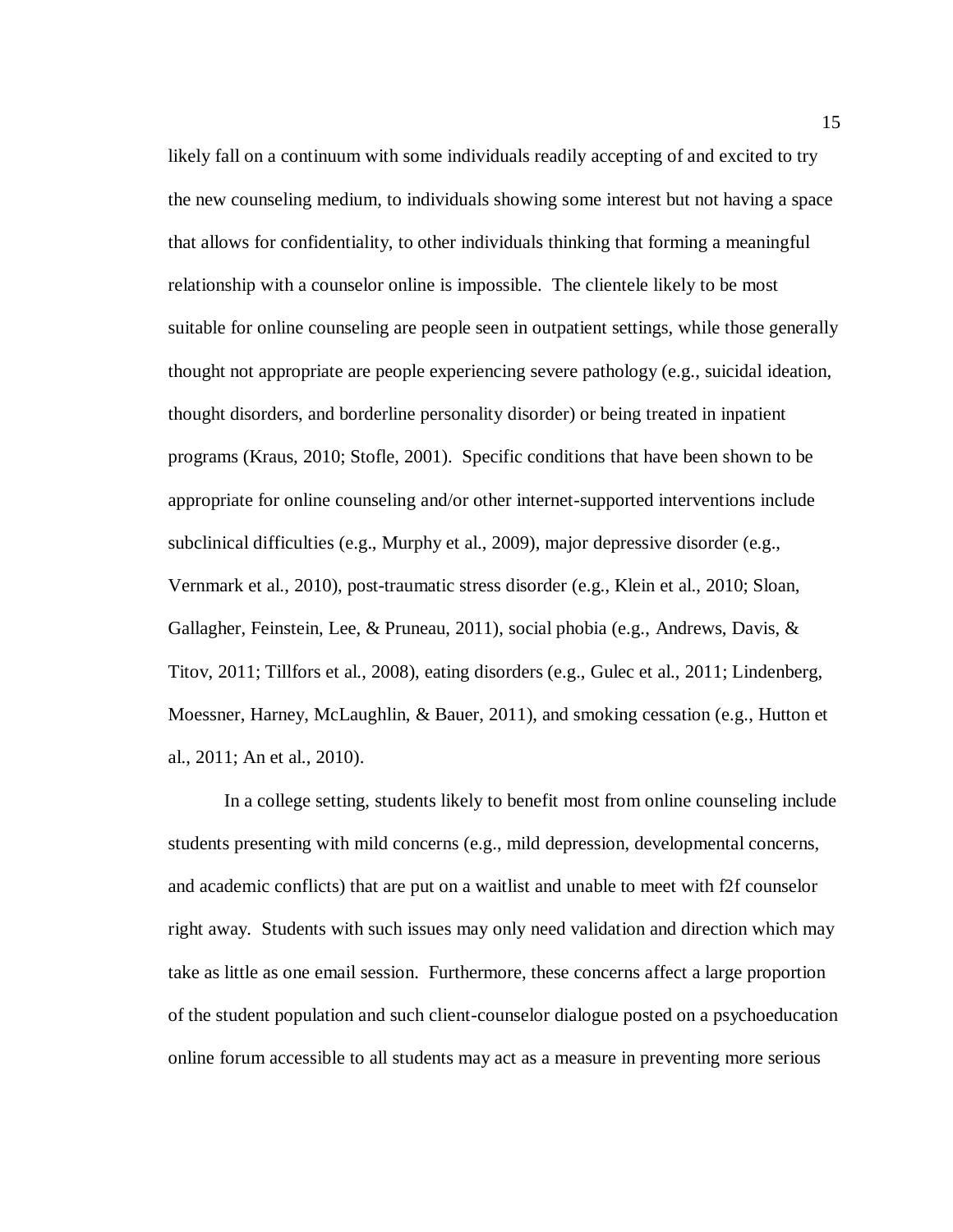mental health concerns. Other students who seek anonymity for fear of too much exposure at one time (e.g., victims of sexual abuse, members of the LGBT community, or students who believe there is something terribly wrong with them) may also find online support especially appealing. Until the discipline of online counseling is firmly established, offering online treatment to people with serious mental health concerns is likely to be ethically too risky for the majority of practicing clinicians. Based on the work of online suicidal crisis/outreach programs (e.g., Haas et al., 2008; Ryan et al., 2010; SAHAR, n.d.; & Samaritans, n.d.) it appears that treating suicidal clients is providing the groundwork and crisis management practice needed to move in the direction of meeting the needs of more at-risk clientele. At the college level, addressing the needs of at-risk students through online counseling becomes a complex issue. It can be argued that online counseling for a student in moderate to severe emotional distress is probably better than having no contact with a mental health professional. College campuses however, have a responsibility to keep students safe and minimal staff resources and limited ability to respond immediately to email messages may entail significant liability concerns for a university. Ultimately, unless more immediate response methods are developed it is very possible that treating more at-risk students is not a realistic option in a college setting.

#### <span id="page-24-0"></span>**Research Outcomes**

Empirical research investigating the effectiveness of and client satisfaction with online counseling indicates that this new treatment modality is comparable to f2f counseling with similar treatment outcomes (Barak et al., 2008; Murphy et al., 2009).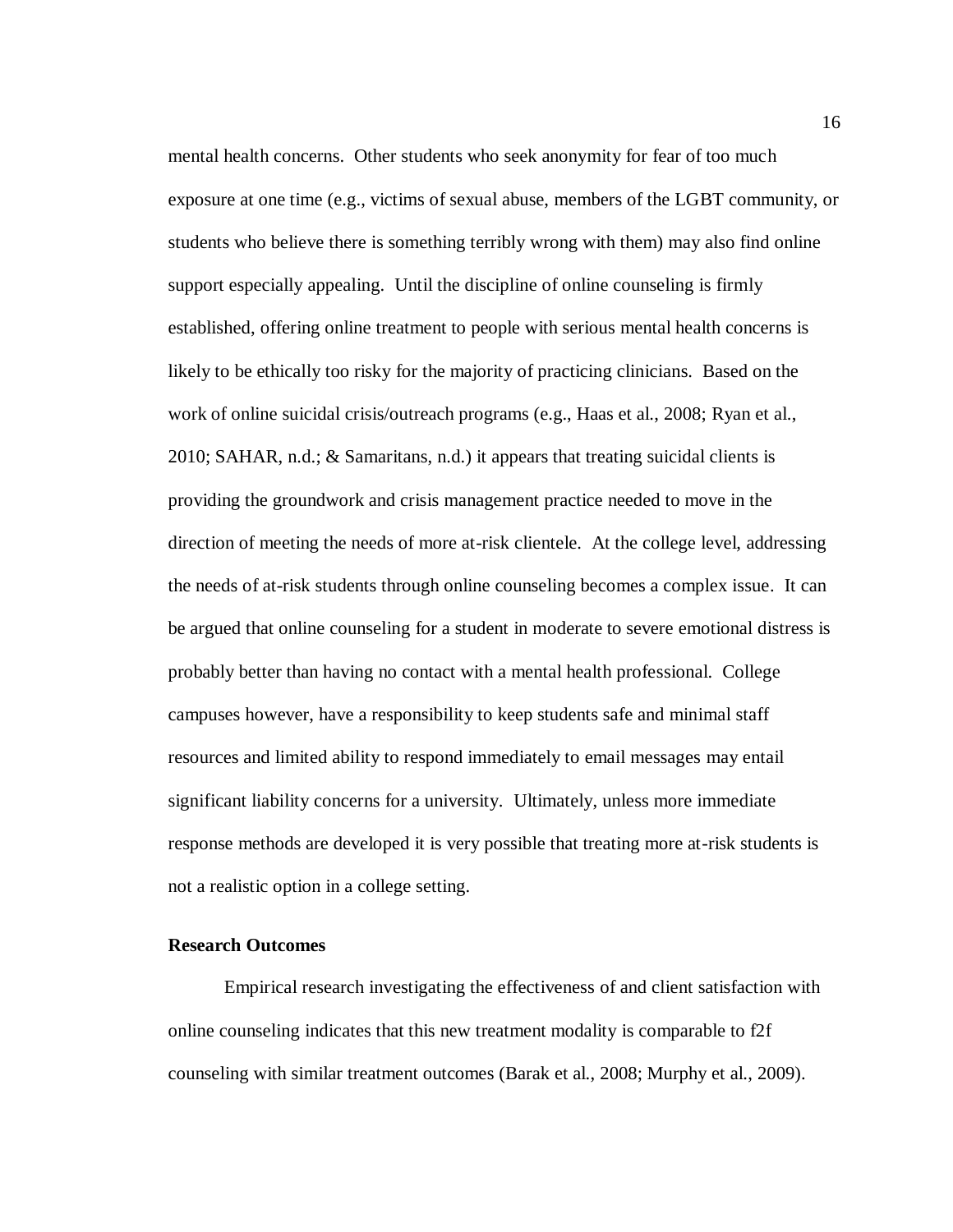The few studies examining client interest and use of online counseling suggests that the general public (including the college population) is interested in and willing to try online counseling but that the majority of people lack an awareness and/or understanding of how online counseling works (Klein  $& Cook, 2010$ ; Murphy et al., 2009). The following two sections summarize the current empirical findings regarding online counseling. The knowledge gained from such research can then be applied to establishing a reasonable standard of care.

**Research on efficacy.** Barak et al. (2008) conducted a meta-analysis of 92 studies [published anytime until March 2006] investigating the effectiveness of various internet-based psychotherapeutic interventions for a range of disorders. Although treatment outcome was measured differently across studies, Barak et al. (2008) found an overall effect size (ES) of  $g = 0.53$  which is considered to be a medium effect (Cohen, 1988) and similar to the ES found in studies examining the effectiveness of f2f counseling (Lambert & Ogles, 2004). When examining the data for 27 studies which specifically investigated online counseling conducted asynchronously and synchronously with a therapist, the reported ES was  $g = 0.51$  and  $g = 0.53$  for email and chat interventions, respectively (Barak et al., 2008). Similarly, Murphy et al. (2009) found comparable Global Assessment of Functioning Scale (GAF) improvement and Client Satisfaction Survey scores for clients receiving either f2f or online counseling for a variety of concerns (e.g., work stress, marital problems, anxiety/depression, and parenting issues). These findings suggest that online counseling is becoming a viable treatment option that can meet the needs of people in psychological distress.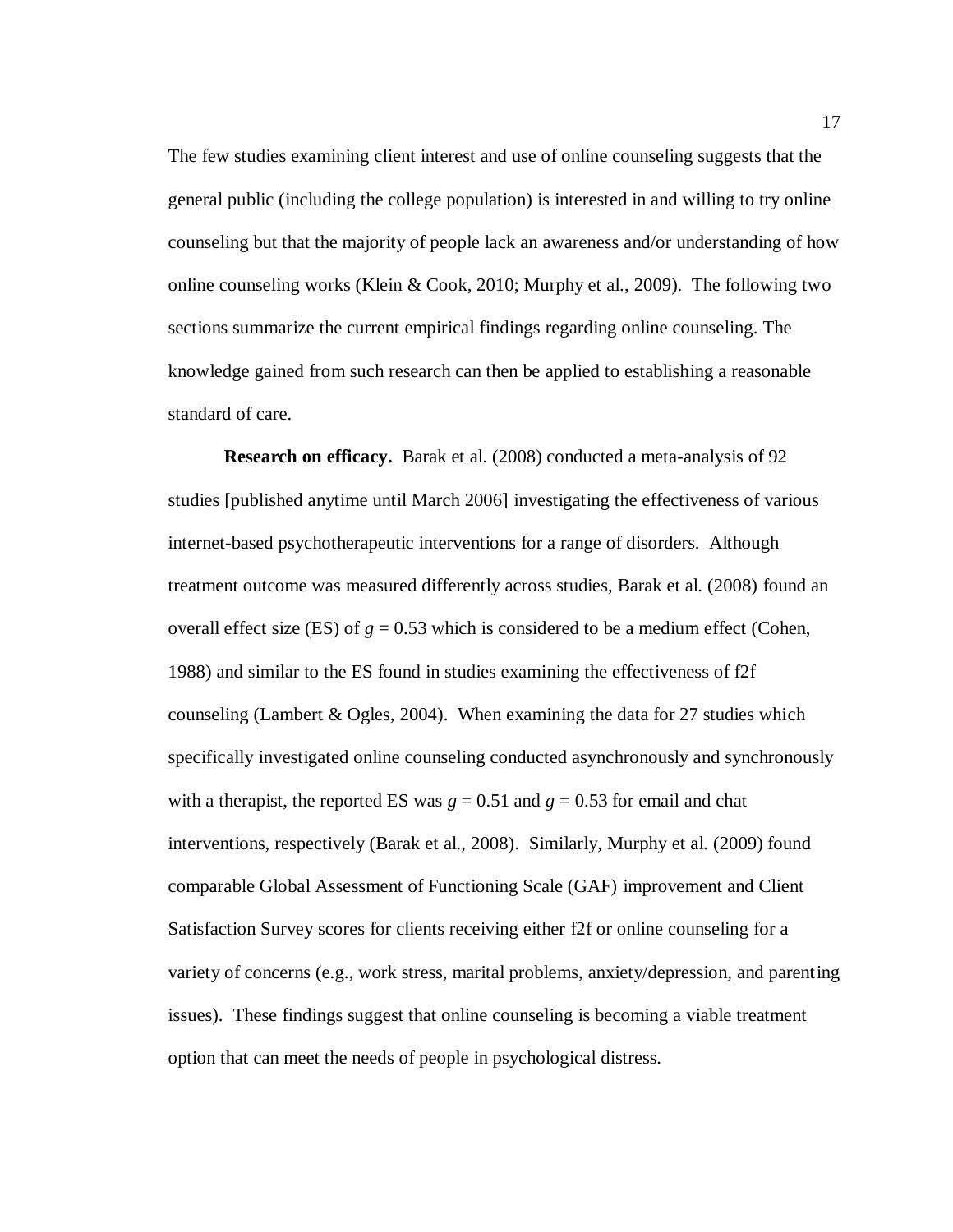Empirical research has also indicated that online counseling is useful in the treatment of several specific disorders. Barak et al. (2008) found a higher ES for issues that were more psychological in nature (e.g., depression, anxiety, and body image) than for concerns that were primarily physiological or somatic such as weight loss or reducing blood pressure. The average ES as measured by several types of outcome measures (e.g., self-report questionnaires, assessments by experts, and physiological measures) for various psychological disorders reported in Barak et al. (2008) included  $g = 0.88$  for PTSD ( $N = 148$ ),  $g = 0.80$  for panic and anxiety disorders ( $N = 498$ ),  $g = 0.45$  for body image concerns ( $N = 221$ ), and  $g = 0.32$  for depression ( $N = 2500$ ). In contrast, the average ES (using the same outcome measures) for weight loss and physiological concerns was  $g = 0.17$  and  $g = 0.27$ , respectively (Barak et al., 2008). Online counseling may also be particularly appealing to individuals with social anxiety and avoidant personalities due to the fear of seeking and meeting a therapist. Andrews (2011) reported comparable results for f2f counseling and internet cognitive behavioral therapy for social phobia, with no significant differences between groups on primary outcome measures (the Social Interaction Anxiety Scale and the Social Phobia Scale). Supporting these results, Tillfors et al. (2008) determined that internet delivered self-help for social phobia and public speaking fears among college students was just as effective with and without live group exposure sessions. The reported average within-group ES on primary outcome measures (the Liebowitz Social Anxiety Scale self-report version, the Social Phobia Scale, the Social Interaction Scale, and the Social Phobia Screening Questionnaire) at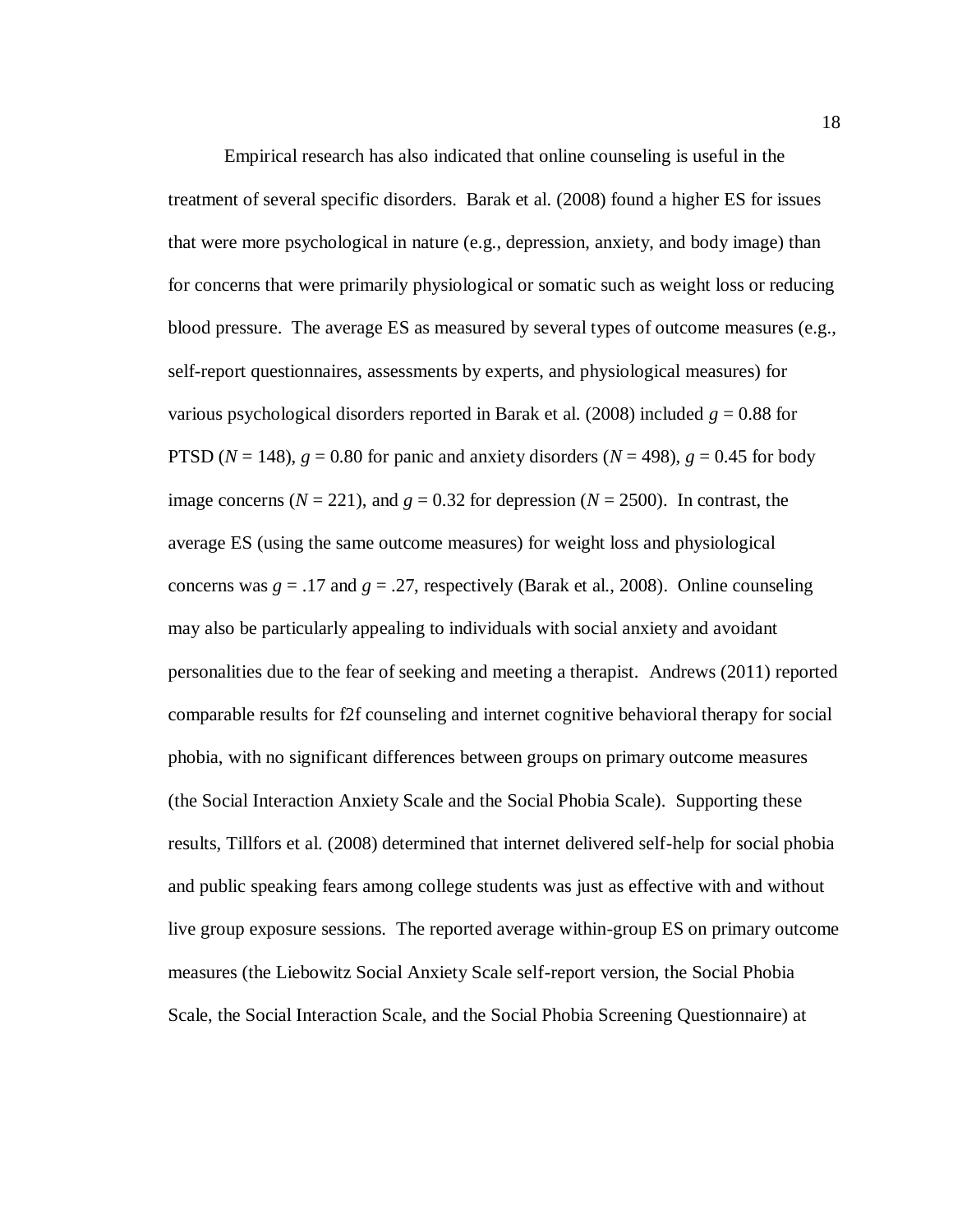post-test for the participants who received group exposure and the participants who only received the self-help online material was  $d = 1.01$  and  $d = 1.00$ , respectively.

The above results are encouraging as it is fairly common that individuals with social anxiety are unable to initiate or participate in f2f counseling (Kessler, 2003). According to the National Comorbidity Survey Replication (*N* = 9282), treatment for pure social phobia (non-co-morbid) follows a significant inverse relationship between number of fears and seeking treatment. Out of the respondents with pure social phobia (*n*  $= 213$ ), treatment was accessed by 25.9% of individuals with 1-4 fears, 16.6% of respondents with 5-7 fears, 14.3% of individuals with 8-10 fears, and 8.4% of respondents with 11 or more fears (Ruscio, Brown, Chiu, Sareen, Stein, & Kessler, 2008). Therefore, the key is finding a method of treatment that individuals with social anxiety are able to access given possible social limitations. If an individual is unable to seek f2f counseling initially, online counseling may be an acceptable first step for treatment. Although online counseling may improve access to care, a number of professionals, given the lack of contact inherent with online counseling are also concerned that clients will learn to utilize interpersonal skills over the internet that are not then subsequently applied to f2f counseling sessions and other everyday interactions (Leibert et al., 2006).

In light of these findings, the current study will incorporate survey items that assess participants' comfort in discussing personal problems in f2f counseling and if they would be interested in seeking online support for symptoms related to social anxiety, including not having close friends and/or being shy or uncomfortable in social situations.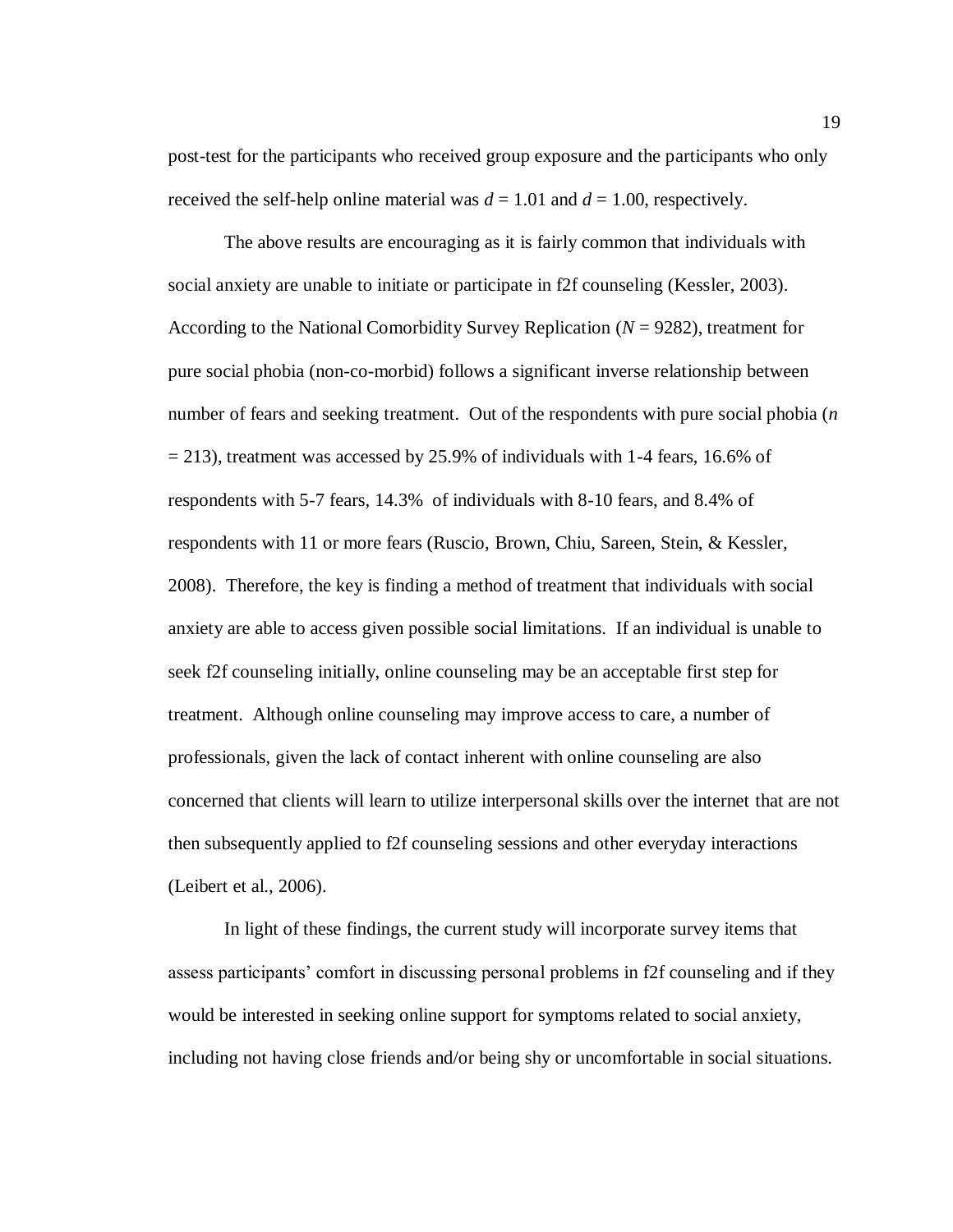If a method existed of insuring that social competency skills were applied to everyday interactions, online counseling for social phobia could potentially increase access to evidence-based therapies and reduce the time required by therapists to administer the treatment. Andrews (2011) noted a substantial difference in the amount of therapist time required between f2f counseling and online modalities over eight weeks of treatment with an average of 18 minutes of therapist time required for each online participant and 240 minutes of therapist time required for each f2f counseling participant.

**Research on client satisfaction.** The effectiveness of online counseling is also dependent on client satisfaction as clients are less likely to adhere to and benefit from treatment if treatment is not satisfactory and/or does not meet client expectations. Initial research in this area is quite limited due to small sample sizes and weak experimental designs but suggests that clients are generally less satisfied with online counseling in comparison to f2f counseling. In the most extensive study to date, Hanley and Reynolds (2009) examined the online therapeutic alliance in adult therapy across five studies ( $N =$ 161) that utilized asynchronous communication or a combination of asynchronous and synchronous communication. Using various alliance measures (e.g., Working Alliance Inventory, Working Alliance Inventory-short form, and Agnew Relationship Measureshort form), each study reported high to moderate alliance scores suggesting that participants felt enough connection with the clinician to enable therapeutic change (Hanley & Reynolds, 2009). Conversely, in a preliminary study of an email online counseling program among college students, Richards (2009) reported lower client satisfaction in online counseling from students  $(n = 7)$  who completed the Client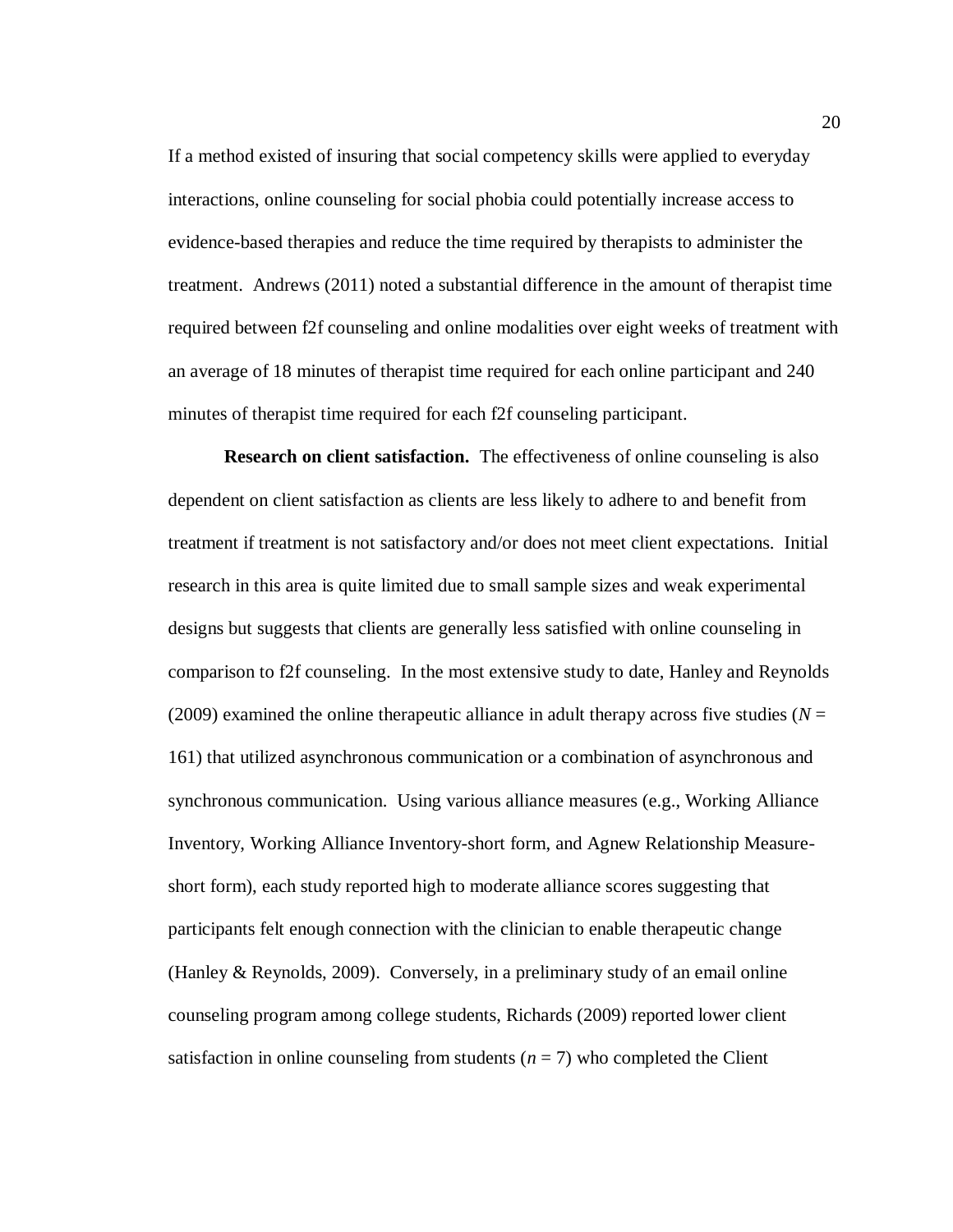Satisfaction Inventory-short form (CSI-SF). Statistical analysis revealed a significant difference between online counseling and f2f counseling when the reported mean online client satisfaction score of 58 (out of 100) from Richards (2009) was compared to the original mean validation score of 81 for f2f counseling from McMurtry and Hudson (2000). Furthermore, Khasanshina et al. (2008) determined that client satisfaction of students  $(n = 44)$  receiving f2f counseling with psychiatric consultation using videoconferencing technology was lower than students (*n* = 495) only receiving f2f counseling. Collectively, these results illustrate the potential for therapeutic relationships to develop in online mediums but that clients are possibly finding online counseling less satisfying when compared to f2f counseling. Further research is warranted with better control groups and larger sample sizes.

**Research on client interest and utilization.** Research on public interest and potential use of online counseling services can provide important information about people who may be interested in seeking online support and how to make these types of services most accessible. A recent survey of 218 Australian community members (age 18-80) demonstrated promising public interest in online counseling with 22.9% of respondents endorsing a preference for using online mental health services and 77.1% of respondents endorsing a preference for using traditional f2f counseling (Klein & Cook, 2010). Furthermore, online counseling use patterns have been identified by gender and time spent using the internet for personal reasons. For example, Richards (2009) found comparable usage trends in online counseling mediums by gender as traditional f2f counseling (21% male and 79% female). Leibert et al. (2006) established a positive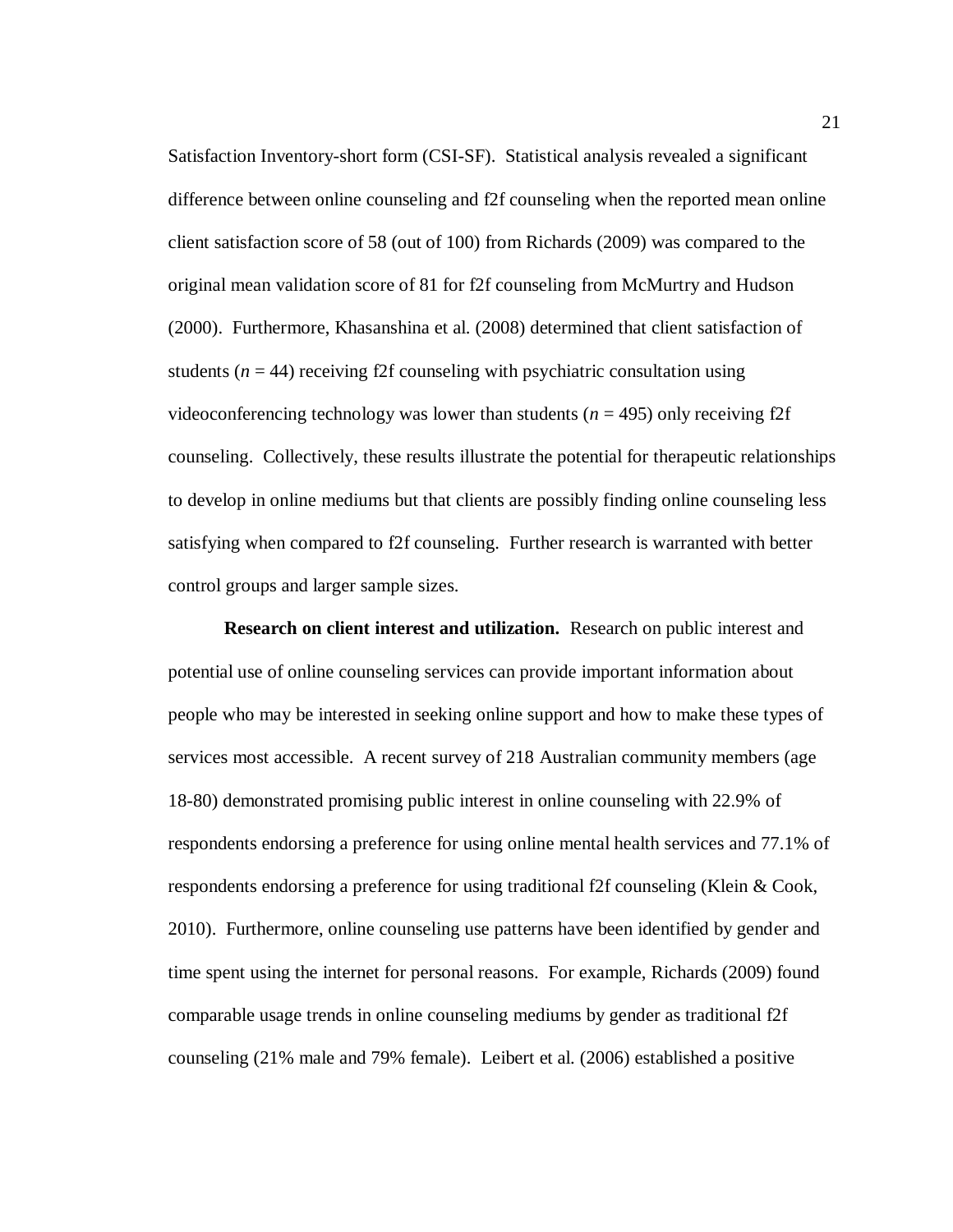correlation between general internet usage and the use of online counseling with individuals who used the internet for more than 10 hours per week for personal reasons being more likely to seek online counseling services.

Likewise, certain traits and attitudes predict preference for online counseling versus traditional f2f counseling. Klein and Cook (2010) determined that people who prefer online counseling in comparison to people who prefer f2f counseling hold stronger stigmatized beliefs associated with accessing mental health services, place a lesser emphasis on physicians' abilities to remedy mental concerns and/or a greater emphasis on chance to address mental health difficulties, and have lower extraversion, agreeableness, emotional stability, and openness to new experience scores on personality measures.

Furthermore, research comparing the range of students' presenting issues in email counseling with the students receiving f2f counseling at the college counseling center revealed no significant differences in student difficulties between the two forms of therapy (Richards, 2009). Interestingly, however, Ryan et al. (2010), in exploring possible topics of interest for students interested in using online counseling  $(N = 252)$ , determined that time management and diet and exercise were priorities for students with low levels of distress while relaxation/keeping calm and depression/anxiety were important areas for students experiencing high levels of distress and that work/life balance was a topic of interest for all sampled students. These general use findings can be of great value in developing online services and can help to tailor individualized treatment plans and possibly improve treatment adherence.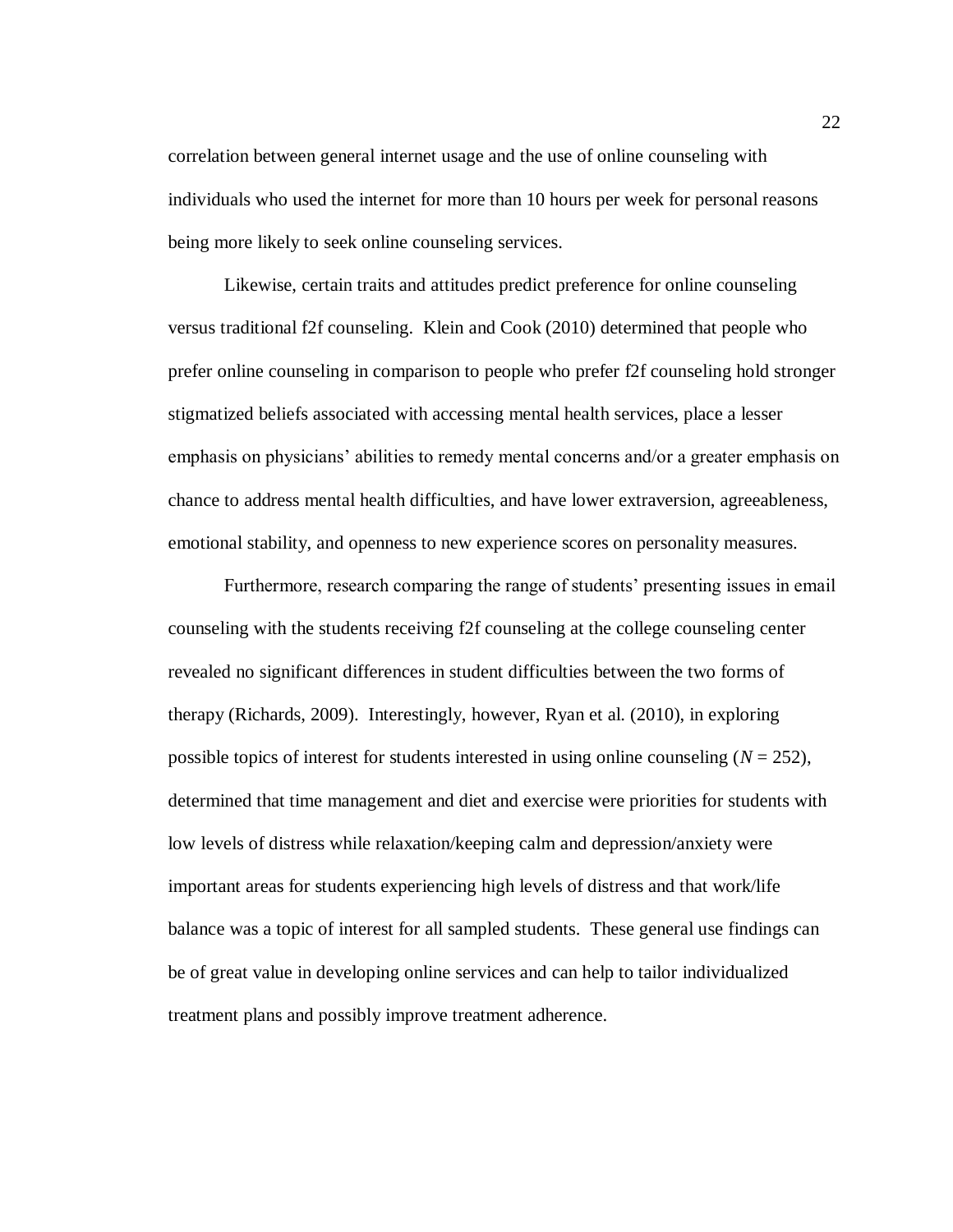**Online outreach programs.** Positive results have also been identified in regard to outreach programs for college students showing signs of psychological distress and/or being at risk for suicide. For example, Ryan et al. (2010) examined college students' preference for formal and informal support as a function of level of psychological distress  $(N = 251)$ . The likelihood of student use of online mental health services positively correlated with level of psychological distress, with 57.7% of participants experiencing high psychological distress indicating that they were "quite likely" or "very likely" to use an online student program; 49.4% of moderately distressed participants expressing that they were "likely" to use online support; and 36.1% in the low distress indicating that they were "likely" to use online programs.

Initial interpretation of the findings proposed by Ryan et al. (2010) suggests that online outreach services have the potential to reach students who are in need of support but are unlikely to seek it without someone to facilitate the process of taking the first step. Upon further examination however, the results also raise an important caveat from social psychology research regarding the inability to definitively predict an individual's intention to perform a behavior based on attitudes towards the behavior. According to one the most persuasive predictive theories, the theory of planned behavior (Ajzen, 1985), an individual's intention to perform a given behavior is a function of motivational factors that influence the behavior and volitional control of the behavior in question.

Application of the theory of planned behavior therefore suggests that actual rates of online counseling use may differ from the intentions expressed by students if motivational and/or volitional factors are not met. An individual's intention to use online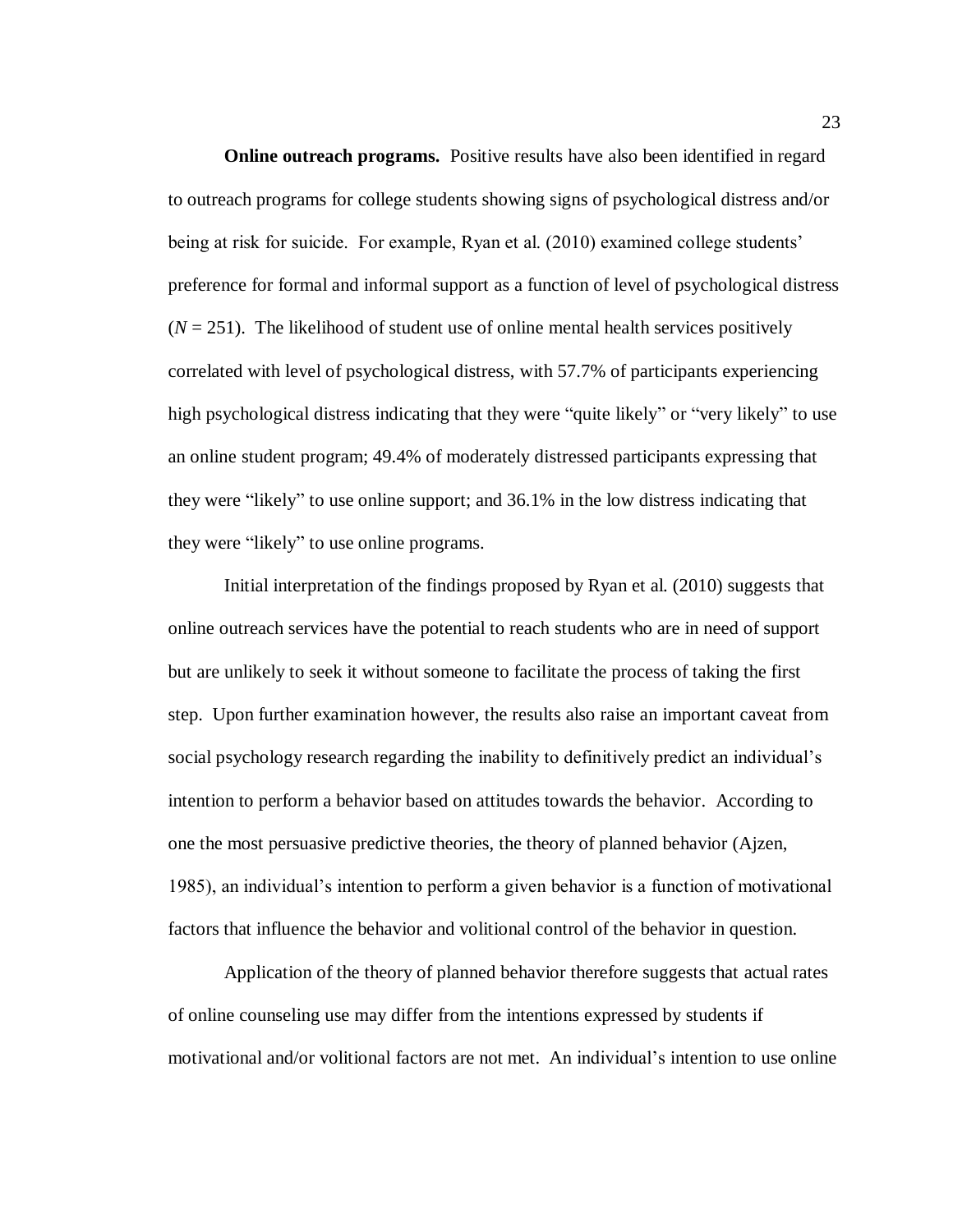counseling may involve motivational factors such as a need for psychological support, the belief that online counseling may provide relief, and anonymity. Volitional control factors may include an individual's ability to contact a counselor and having a computer and a private space to communicate with a counselor by email.

Students have also shown willingness to use online counseling outside of the college counseling center's regular business hours and as a psychoeducational tool. For example, results of an online counseling program offered by the college counseling center at Trinity College in Dublin, Ireland demonstrated that a significant number of students used the online service when the college counseling center was not open. More than two-thirds of submission were emailed outside of the regular office hours, (Monday to Friday 9:00am-5:00pm) was 77% ( $N = 34$ ) (Richards, 2009). Furthermore, the use of the website as a psychoeducational tool was also evident as the number of users increased while the number of submitted questions/concerns decreased. During a 14-month period, the 50 received submissions received 7,141 views by other users in the system with each submission being viewed an average of 146 times (Richards, 2009).

Consistent with the results of Richards (2009), Michaud and Colom (2003) examined users' overall satisfaction with and perceived usefulness of an internet health site for adolescents in Switzerland [\(http://www.ciao.ch\)](http://www.ciao.ch/) which included general health information and an opportunity to ask personal questions which are then answered by a trained professional. Out of the questionnaires completed by users who asked personal questions ( $N = 257$ ), 92% felt that the professional responding to their question had clearly understood their problem. Moreover, the use of the website as a way to promote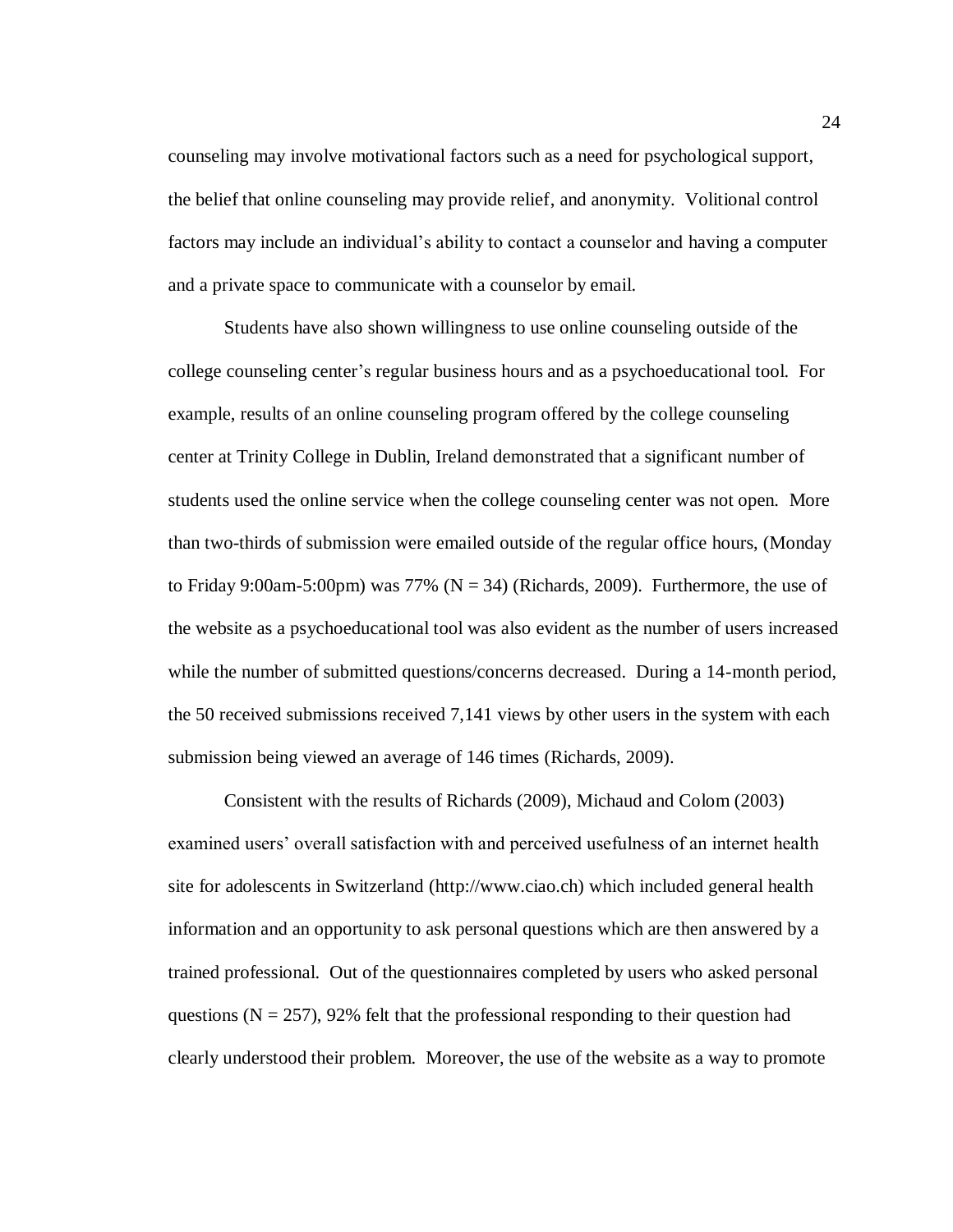healthier lifestyles was also clear as 55% of the respondents stated that they had changed their behavior as a result of the suggestions they had received (Michaud  $&$  Colom, 2003). In conclusion, the results of these two studies suggest that young adults have a significant interest in using online services as a psychoeducational tool, are able to communicate effectively with online practitioners and that online programs may be a worthwhile addition for students who are unable or unwilling to utilize the college counseling center's f2f services.

**Online peer support.** Online peer support groups may be another potentially appealing service to the college population. In email communications between people recently diagnosed with Bipolar Disorder and people who had been effectively managing their Bipolar Disorder for at least two years, recently diagnosed individuals reported the interactions permitted a greater acceptance of the diagnosis, reduced feelings of isolation, and provided practical information and advice (Proudfoot et al., 2009). At the college level, such services could be an effective way to prevent relapse and encourage continuation of treatment. Logistically, an online peer support group could operate by pairing seniors and juniors with first year students or other students who just received a diagnosis.

Conversely, however, Freeman, Barker, and Pistrang (2008) evaluated the use of an online support group for college students  $(N = 238)$  with various psychological concerns and found no evidence for the additional benefit of online peer support. Participants with access only to a website containing information about student problems and participants with access to an identical website and an online peer support group both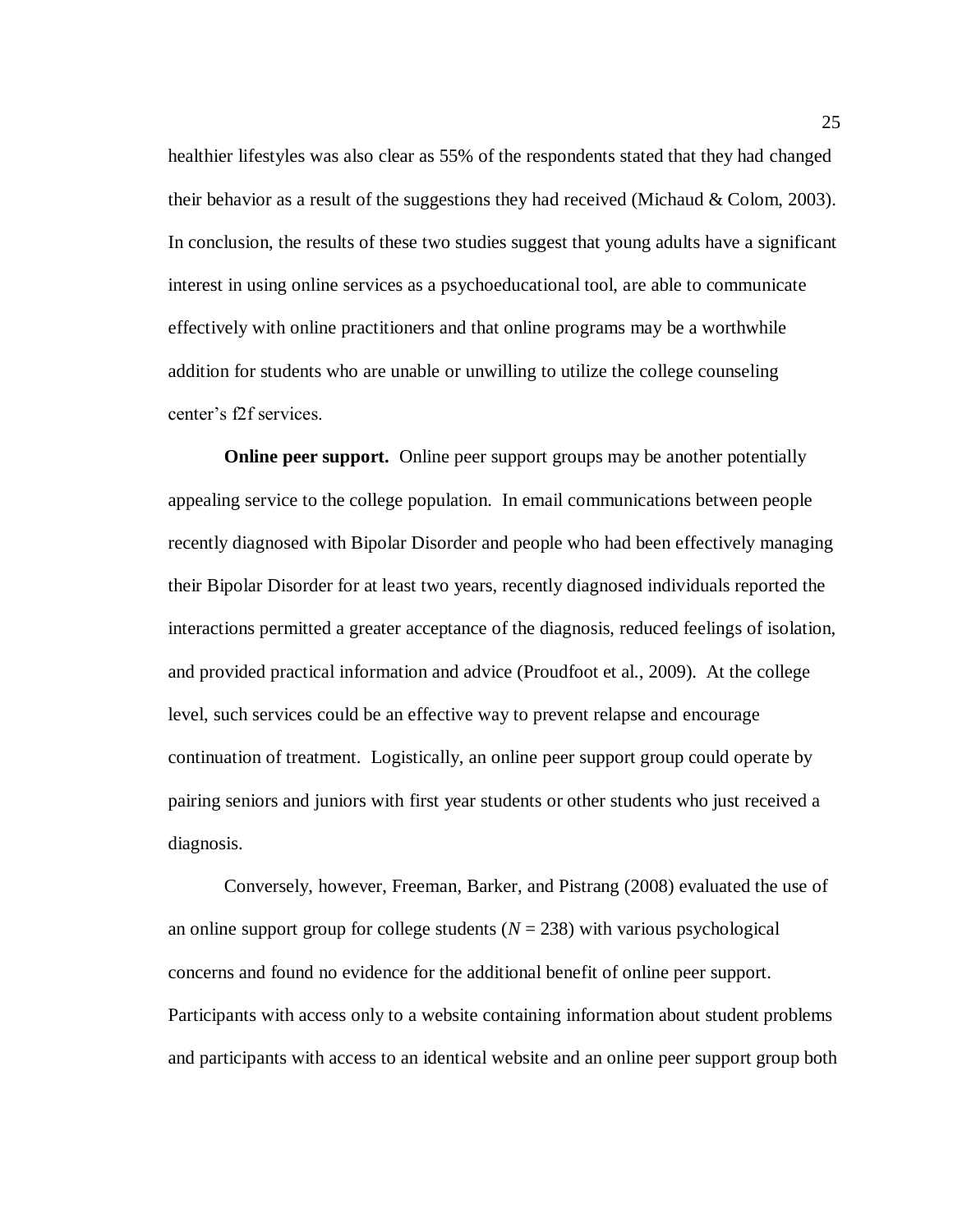improved over time on two out of three outcome measures (Clinical Outcomes in Routine Evaluation—Outcome Measure, Satisfaction with Life Scale, and Sense of Community Index) [Freeman et al., 2008]. Freeman et al. (2008) noted that the online peer support group mirrored online groups that are professionally led (e.g., a few active members with mostly silent readers) but that perhaps the results were skewed by the short length of the study (10 weeks) [Freeman et al., 2008]. The authors suggest that the potential benefits of an online support group were not identified in the study because the support group was not yet functioning therapeutically. Accordingly, the mixed results of these two studies highlight the need for further research to determine how long it takes for therapeutic factors to develop in such a setting and whether peer online groups addressing specific conditions may be more appropriate at the college level.

**Online counseling as a gateway to f2f treatment.** Due to the severity of problems reported from students seeking counseling services, the potential of online services to act as a gateway to professional and/or f2f counseling is another important research area. Many students currently experiencing psychological distress are not seeking mental health support. According to a study on the psychological wellbeing of first year university students, only 5% of respondents utilized university counseling services out of a total of 344 respondents classified (using the General Population Wellbeing Measure) to be at-risk for mental health problems (Cooke, Bewick, Barkham, Bradley, & Audin, 2006). Initial research with students first trying online mental health programs and subsequently continuing treatment online or scheduling f2f counseling is encouraging. For example, at a college counseling center that offered online services,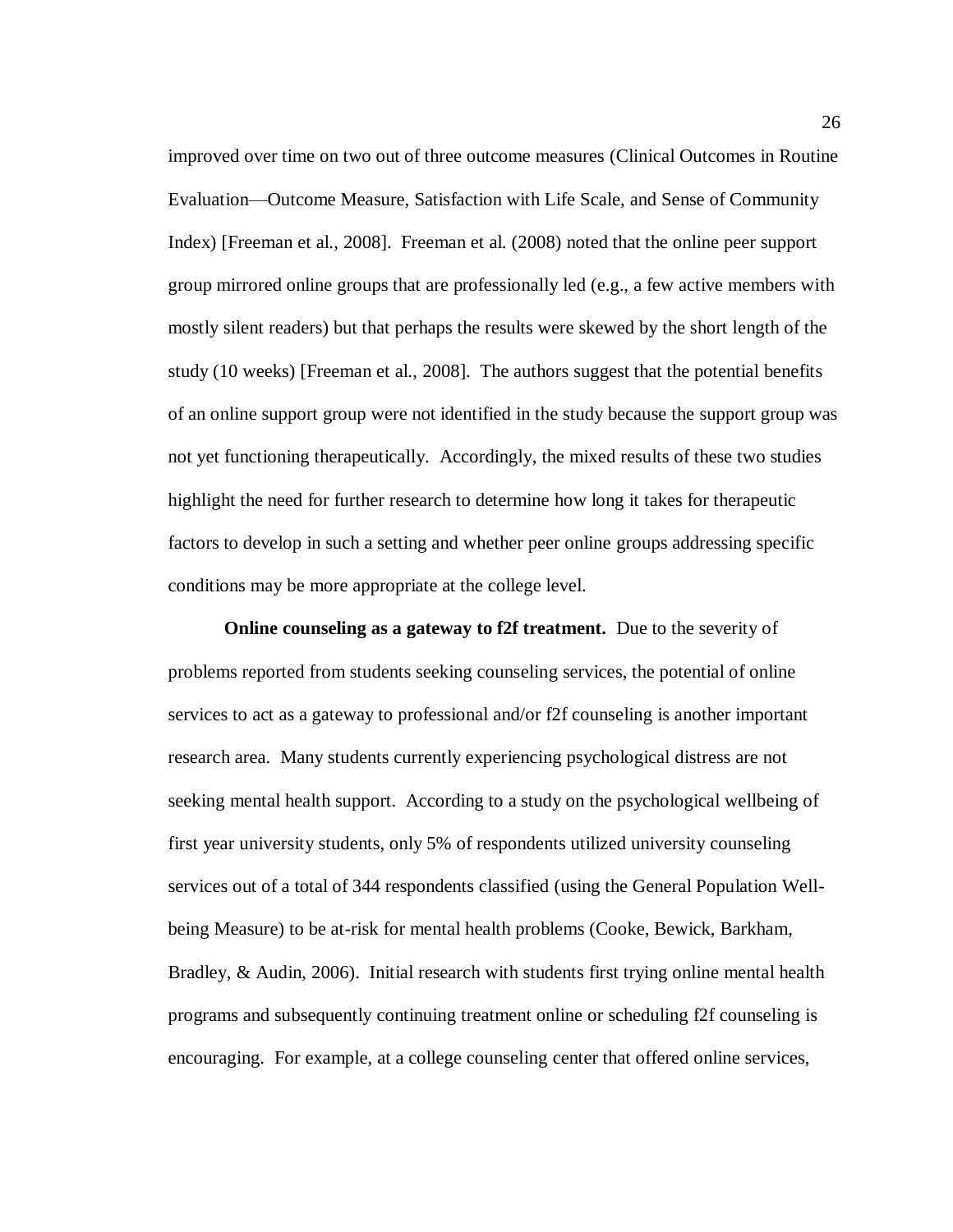24% ( $n = 10$ ) of users who interacted with a counselor by email went on to seek f2f therapy, with an average of six months between using online services and meeting with a counselor in-person (Richards, 2009). Likewise, Haas et al. (2008) noted that students identified to be at-risk for suicide but who chose not to schedule an in-person evaluation often acknowledged that online dialogues with a counselor made them more open to the possibility of seeking f2f treatment in the future. Such findings provide further support for the use of online counseling as an extension of current services being offered for students who are hesitant or hold stigmatized beliefs toward mental healthcare.

#### <span id="page-35-0"></span>**Liability and Ethical Considerations**

The modality of online counseling is steadily becoming an accepted form of therapy as treatment efficacy studies are showing positive results. Many of the remaining obstacles related to widespread implementation of online counseling pertain to legal regulations, clinical competency, and the lack of third-party payment options (Cartreine et al., 2010; Kraus, 2010). State laws govern health care service delivery, and state licensing boards for mental health professionals only allow clinicians to practice in the state where the clinician is licensed (Kraus, 2010). Therefore, clinicians practicing online counseling across state lines could encounter significant legal risk in a malpractice claim. At the college level, these regulations limit the ability of counseling centers to provide services to students who are not physically on campus such as when a student chooses to travel abroad to another country. Unfortunately, online counseling could be quite useful in such a situation, but poses significant liability concerns to a university. Potential options for a clinician interested in practicing online counseling include obtaining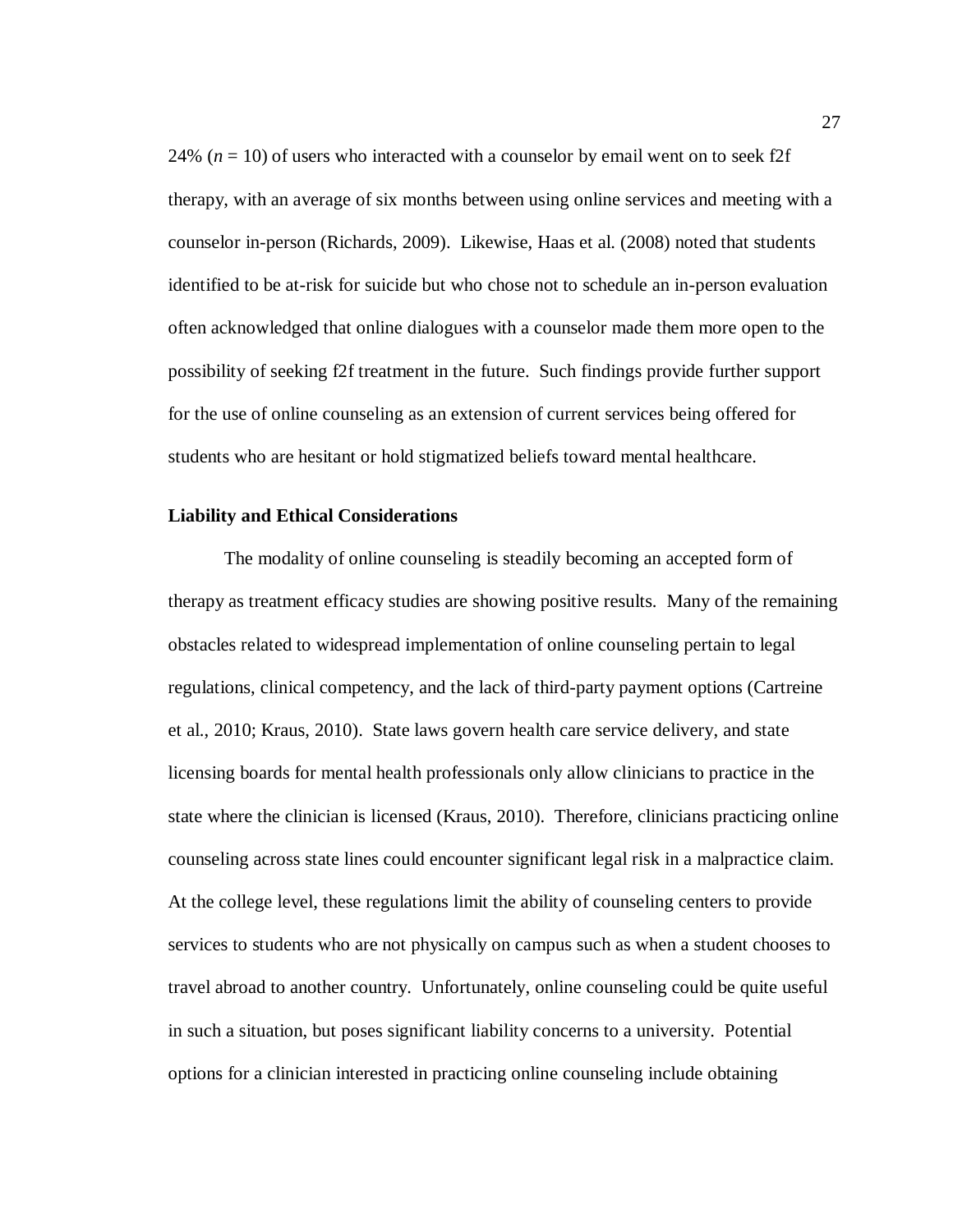licensure in both the clinician's state and the client's state and advocating for a system of national licensure for mental health professionals (Zack, 2010).

While state and federal regulations continue to be defined as malpractice suits are brought forth, professional organizations provide some guidance. The American Psychological Association (APA) briefly addresses online clinical concerns stating that their general ethical standards also apply to psychological services delivered over the internet (APA, 2010). The American Counseling Association (ACA) and the American Mental Health Counselors Association (AMHCA) have created separate technologyassisted counseling sections in their ethical codes clearly addressing specific issues related to online services. These additional sections provide information on how to modify informed consent procedures for online use, the importance of attaining accurate client identification, using encryption software, abiding by state and local regulations, and developing alternative contact methods in emergency situations (ACA, 2005; AMHCA, 2010). As clients have control over the location and type of computer used to communicate with a counselor, a final aspect of practicing ethically requires that clinicians review how clients can maintain confidentiality (e.g., limiting access by others to computer used for online therapy, double checking the email address before sending an email, and having a discussion about encryption software and how to properly save email and chat sessions with an online counselor) [Kraus, 2010].

Online counseling requires a skill set that extends beyond general graduate behavioral health training programs. It is critical that both clinicians and potential consumers become familiar with the various types of online treatments while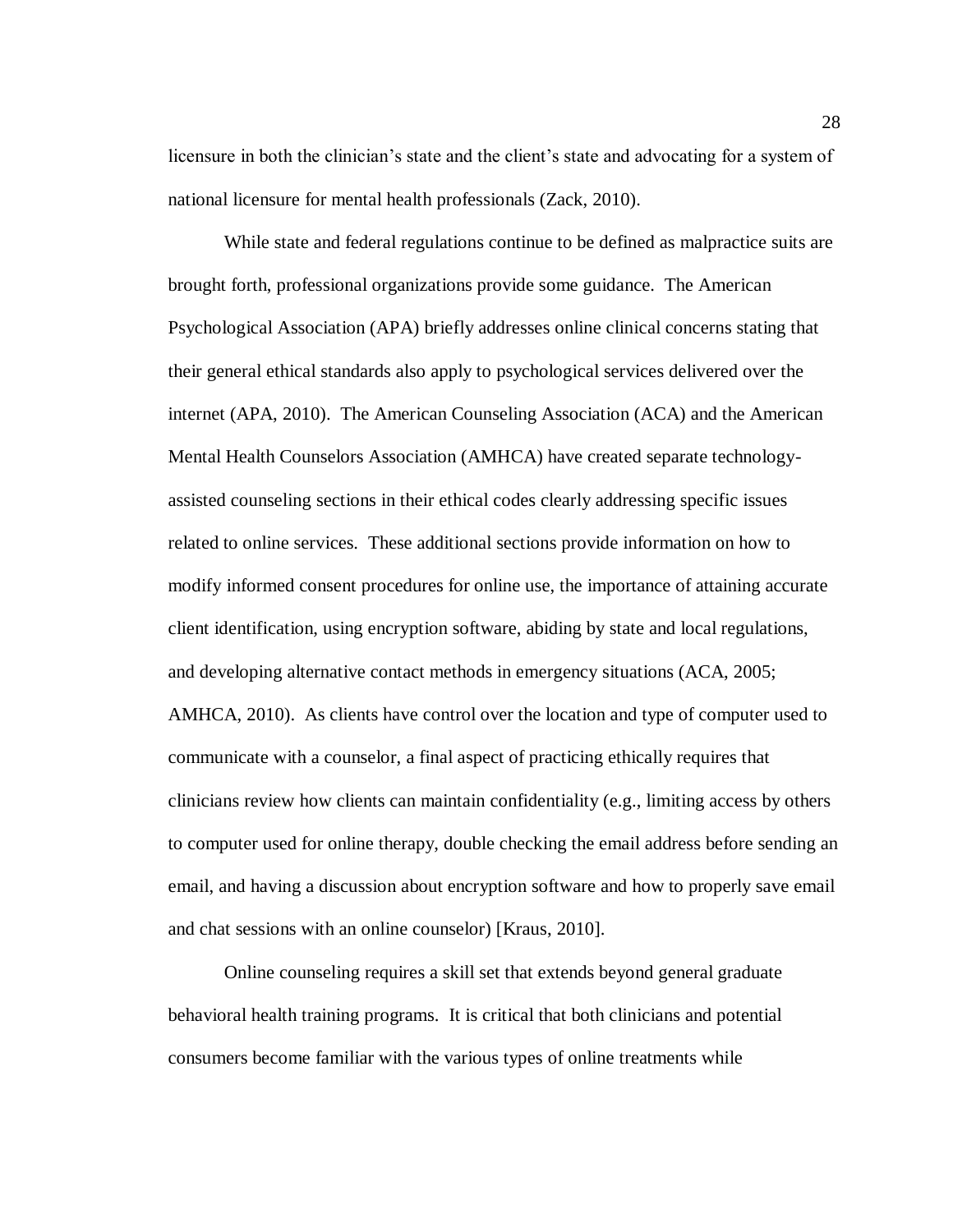understanding the possible advantages and disadvantages associated with each modality (Fenichel, 2010). To fulfill a training need in online counseling modalities, university settings and national organizations are quickly organizing formalized training opportunities as full courses, continuing education credits, and seminars. Although the ISMHO neither evaluates nor sanctions any specific training programs, the organization's website provides a list of possible training opportunities while encouraging interested clinicians to do further research into programs that are of interest (ISMHO, 2011). To provide more rigorous training opportunities, Cartreine et al. (2010) recommend that universities offer online counseling as a specialty track with an emphasis in evidencebased treatments.

The cost of care is another factor limiting service utilization and the potential growth of this field. The majority of clients seeking online services today pay out of pocket using a credit card or other secure payment system such as PayPal (Cartreine et al., 2010). In 2004, the possibility of third-party payment for *established patients/clients* began with the insurance code 0074T which was then revised to code 99444 for physicians and 98969 for non-physicians in 2008 (Zack, 2010). Federal health insurance plans have followed allowing for people covered by Medicare Part B to receive Internetsupported therapeutic interventions with audio and video equipment explicitly defined to telephone, fax, and email (Health and Human Services Regulation on Telehealth, 2010).

#### **Summary**

Collectively, the reviewed literature supports the potential clinical utility of online counseling and suggests that online mental health services may be a useful alternative for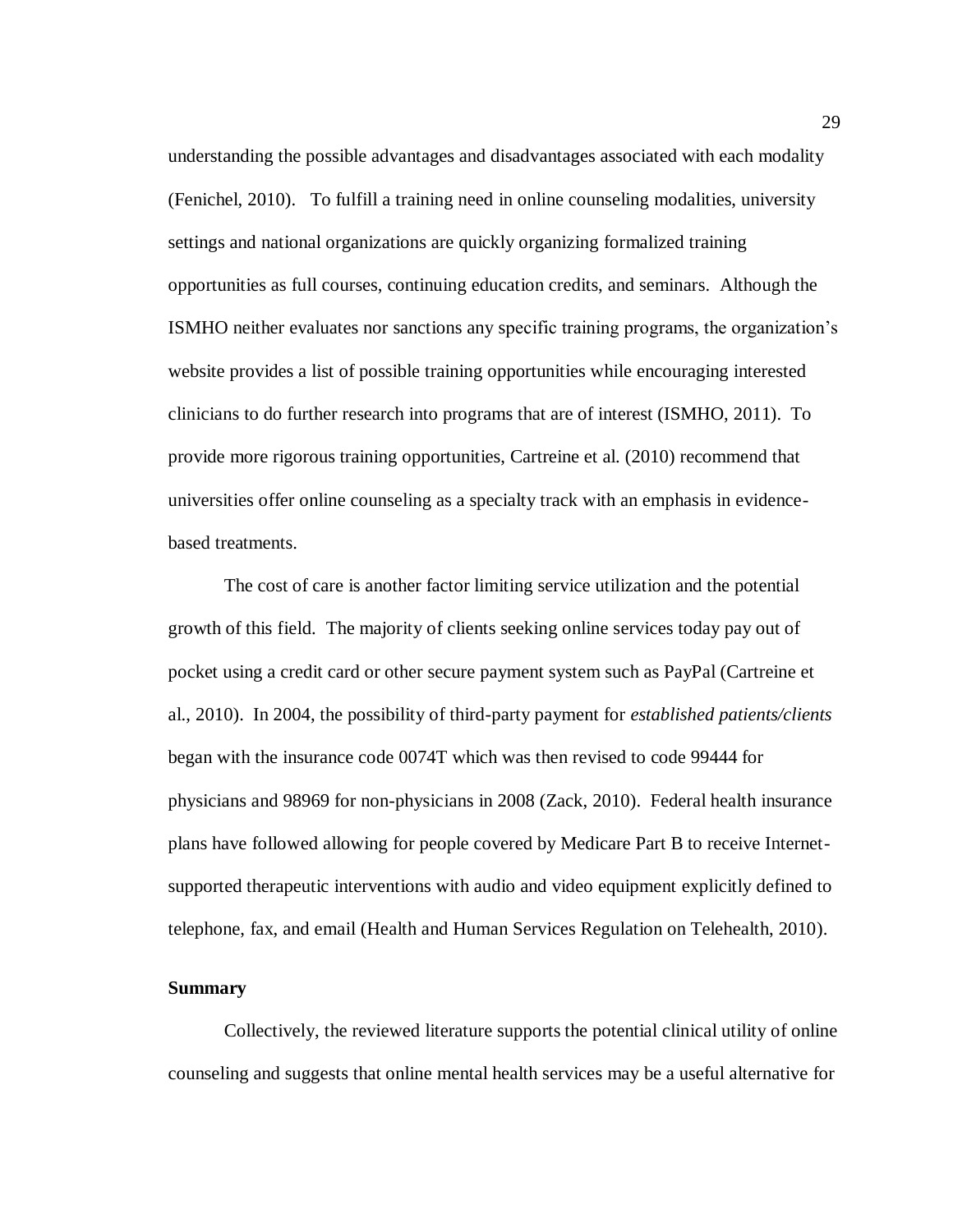people who are uncomfortable with or unable to access traditional f2f counseling. Studies investigating public interest in online counseling highlight the public's willingness to at the very minimum try the new modality and the potential for clinicians to have consistent clientele if people are satisfied with the service. One concern noted in several studies, however, was the lack of user knowledge and understanding of what to expect when engaging in online counseling. Klein and Cook (2010) stated that 54% of sampled college students ( $n = 118$ ) endorsed the statement "I would need to know more about e-mental health services." Likewise, when outlier scores were included in the analysis of client satisfaction between f2f counseling and online counseling modalities, Murphy et al. (2009) found higher client satisfaction scores for f2f counseling. Murphy et al. (2009) attributed such differences to clients not having appropriate expectations of problems that may arise when communicating with a counselor online (e.g., possible technical issues and needing to find a quiet and secure space when responding to a counselor's email). Therefore, in proceeding with the development of online counseling programs, client education will be essential with further discussion of possible services and what to expect when engaging in online counseling prior to the start of treatment.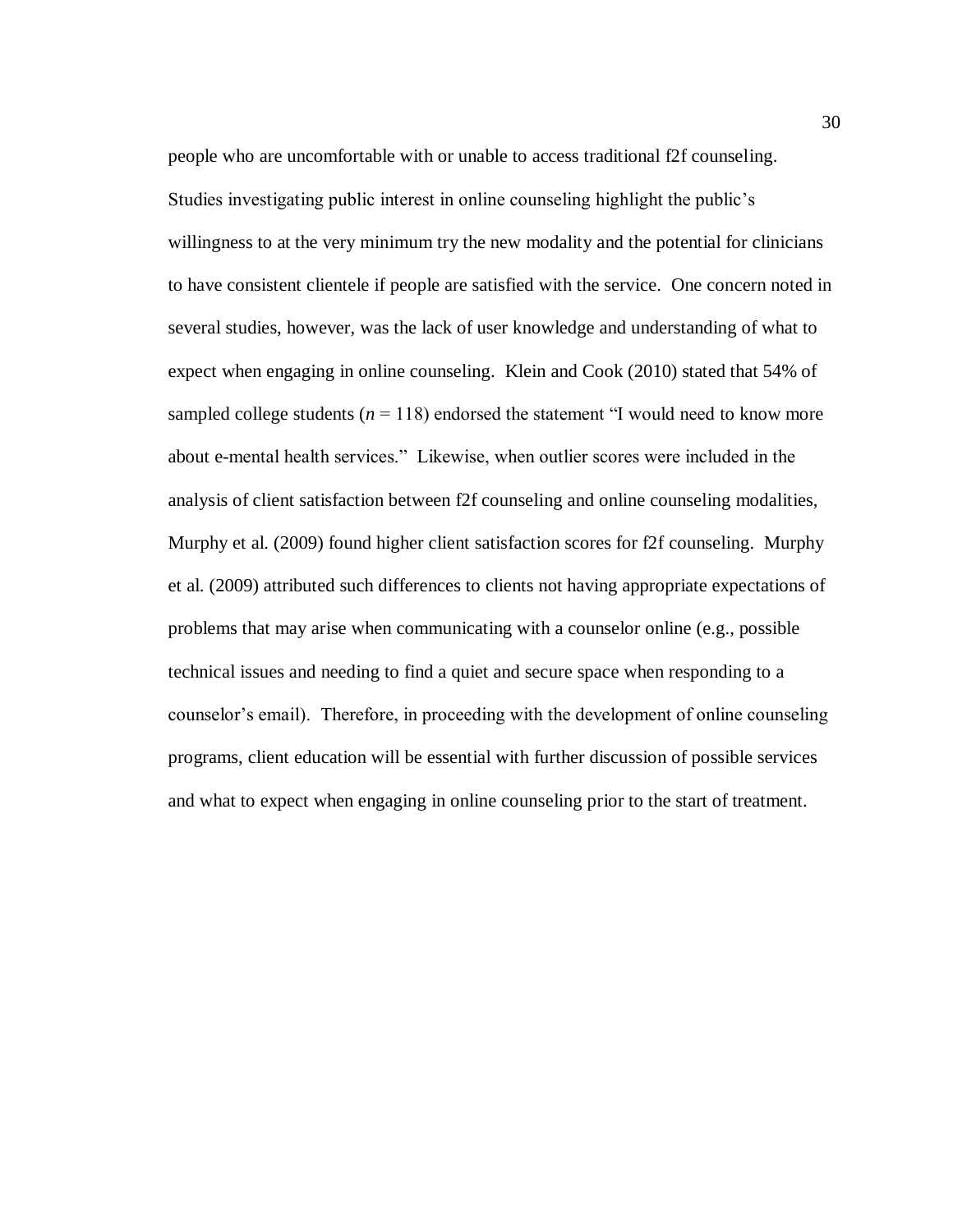# **CHAPTER THREE STATEMENT OF PURPOSE AND HYPOTHESES**

Student needs at college counseling centers are outpacing current resources. Key organizations such as APA and the California higher public education systems and professionals in the field are reevaluating how services can be best delivered. Discussion has highlighted the importance of incorporating technological advances into current practice standards. The initial research regarding online services (e.g., Barak et al., 2008; Klein & Cook, 2010; Murphy et al., 2009; Richards, 2009) shows promising results in terms of student interest and clinical effectiveness. With the need to maximize limited resources among a large student body, university counseling centers are in a position to take leadership. The first step in developing an online counseling program for the college population is to assess college students' attitudes and willingness to try online counseling while identifying potential barriers to implementing online services.

Based on the literature, the following hypotheses and research questions were developed to explore the interest in and potential utilization of online counseling by college students.

#### **Hypotheses**

1. It is hypothesized that females will be more interested in utilizing online counseling than men. This hypothesis is substantiated by previous findings which indicate that men are less interested in and engage in online counseling less often than women (Khasanhina et al., 2008; Klein & Cook, 2010; Richards, 2009).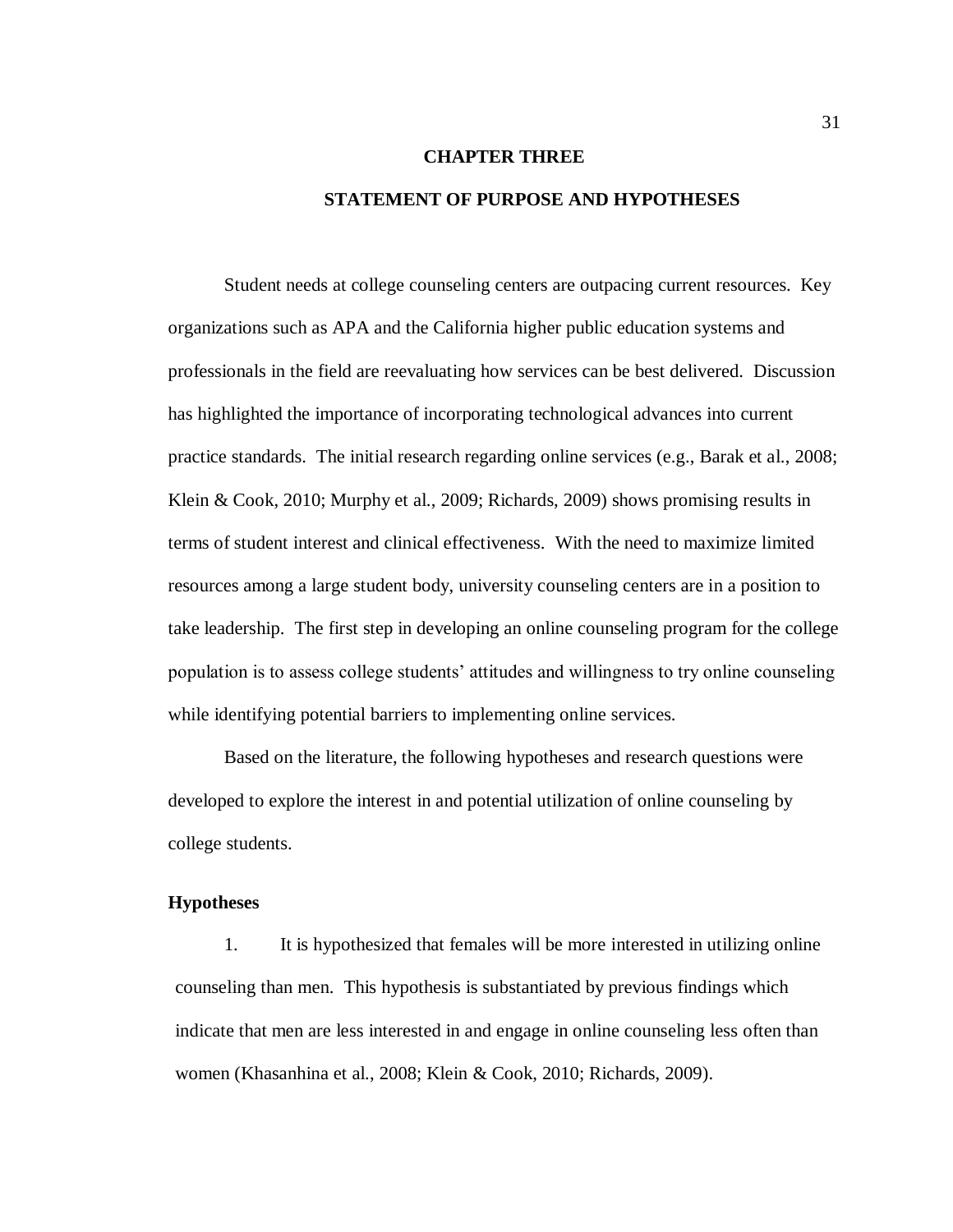2. It is hypothesized that participants who report conflicts in accessing the college counseling center during regular business hours will be especially likely to report interest in online services. The rationale for this hypothesis is based on previous research by Richards (2009) at Trinity College, where an online email counseling service was utilized by a significant number of students when the college counseling center was not open.

3. It is hypothesized that participants who use the internet for more than 10 hours per week for personal reasons will report more interest in online counseling. This hypothesis is validated by previous research findings which reported that individuals who used the internet for more than 10 hours per week for personal reasons were more likely to seek online counseling services than individuals who did not use the internet as often (Leibert et al., 2006).

4. It is hypothesized that general help-seeking attitudes, belief in the value of f2f counseling, and belief in the value of online counseling will all correlate positively. Rationale for this hypothesis is substantiated by previous research indicating that participants who displayed positive general help-seeking attitudes also expressed positive views towards f2f counseling and online counseling (Rochlen, Beretvas, & Zack, 2004).

### **Research Questions**

1. Do college students who currently use expressive writing techniques and/or figurative language in email messages report more positive attitudes and interest in online counseling?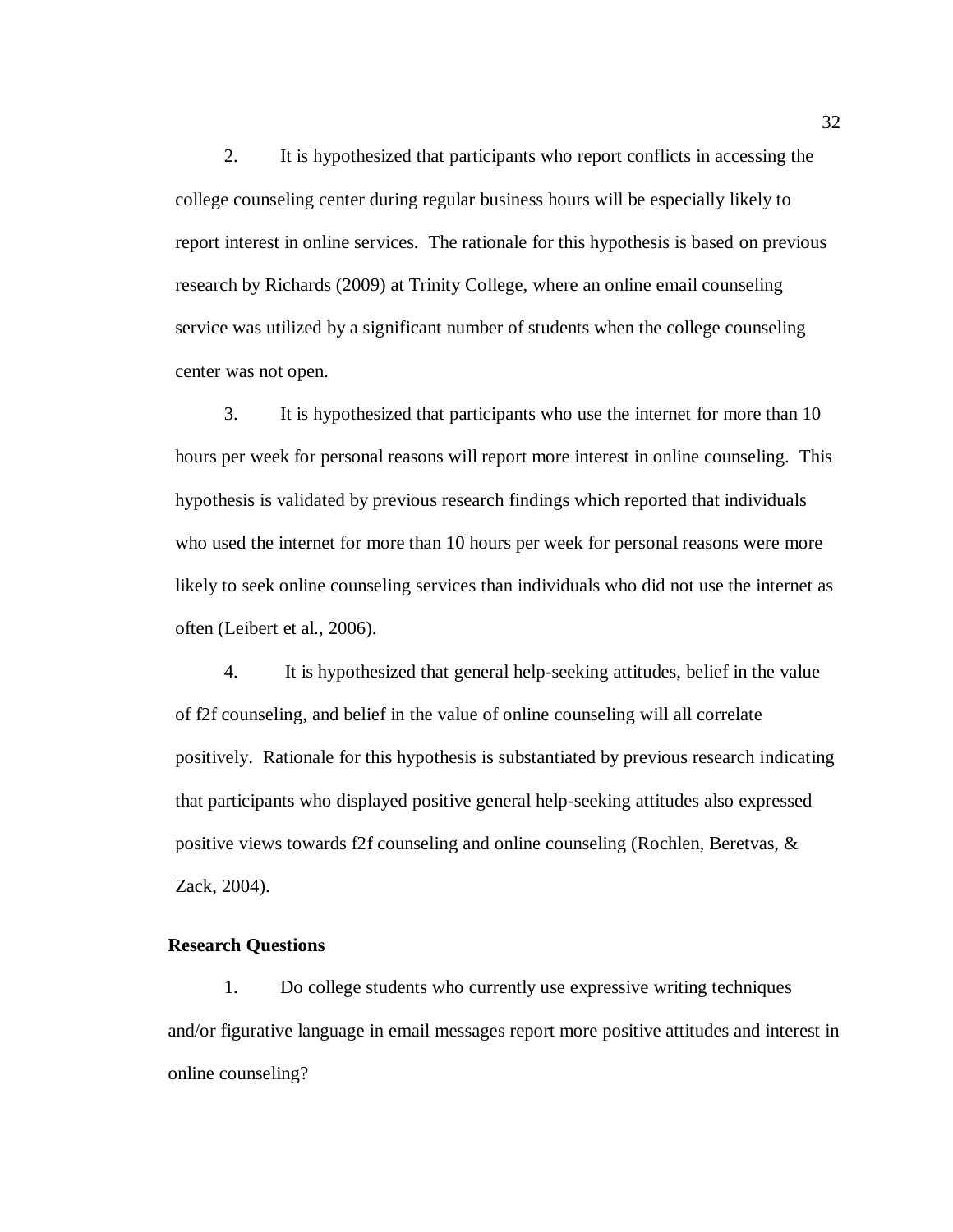2. In comparison to f2f counseling, do college students think online counseling would permit greater control (e.g., when to initiate contact, pace and parameter of self-disclosure, power differential between professional and client) and an increased ability to express oneself?

3. What percentage of students seeking online services would agree to provide accurate identification information and agree to an immediate f2f or telephone counseling session if the counselor thought it was necessary?

4. What percentage of students report an interest in using online counseling as a psychoeducational tool by reading other students' email communications (with identifying information removed) on an online forum that is accessible to all students?

5. What percentage of students demonstrate an interest in seeking online support for symptoms related to social anxiety, including not having close friends and/or being shy or uncomfortable in social situations?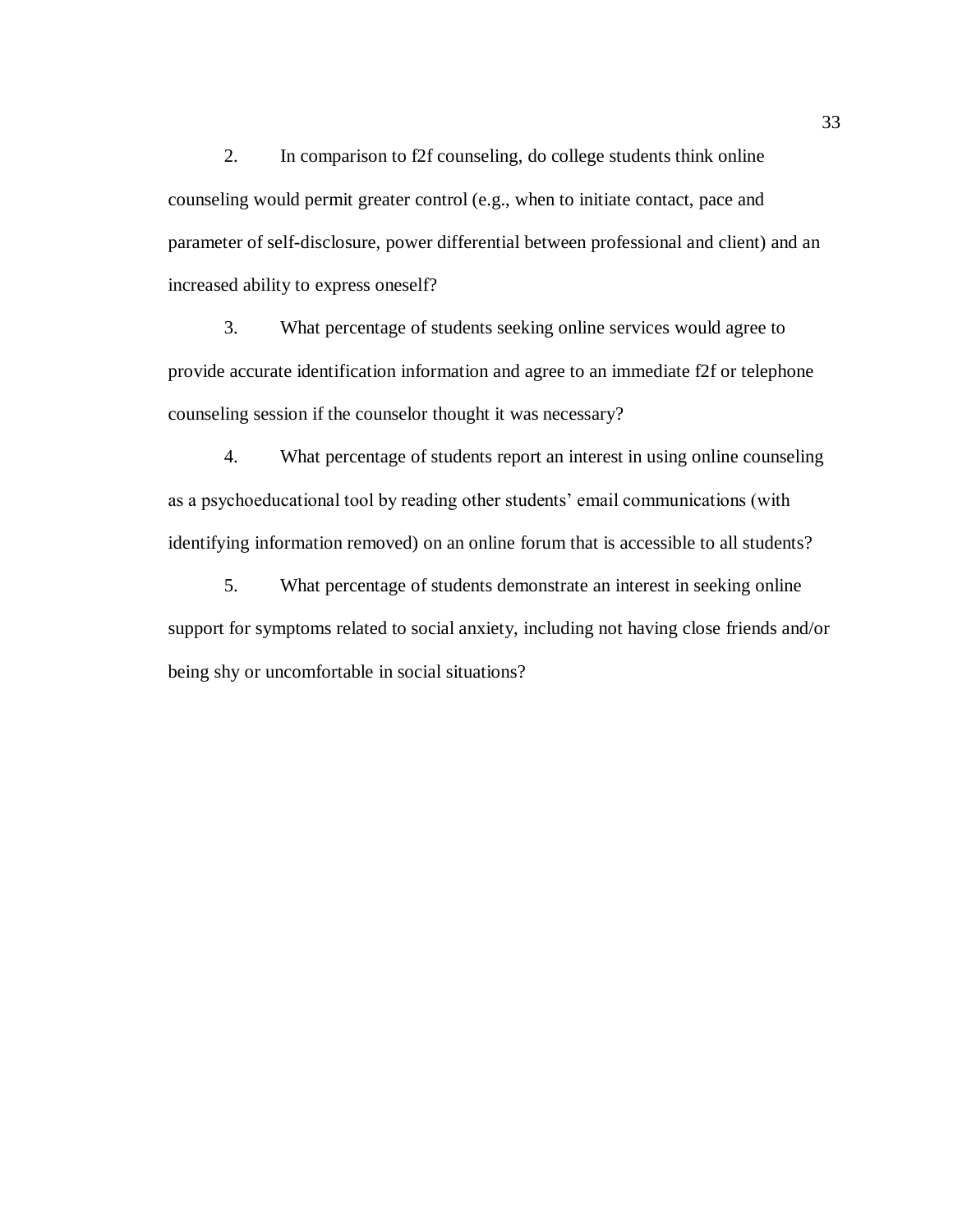# **CHAPTER FOUR**

## **METHODS**

## **Participants**

A total of 119 participants completed the survey, with Humboldt State University (HSU) students comprising 77.3% ( $n = 92$ ) of the sample and online respondents comprising the remaining 22.7% of the sample  $(n = 27)$ . Participants from HSU were recruited through the psychology subject pool website and online participants were recruited by posting a link to the survey on the following websites:

psych.hanover.edu/research/exponent.html and [www.matthewshepard.org/engage/youth](http://www.matthewshepard.org/engage/youth-blogs/meg-in-the-city/)[blogs/meg-in-the-city/.](http://www.matthewshepard.org/engage/youth-blogs/meg-in-the-city/) The majority of the sample was female  $(71.4\%, n = 85)$ , White (62.2%, *n* = 74), aged 18-25 (83.2%, *n* = 99), and had declared a social sciences major  $(63.0\%, n = 75)$ . Participants took approximately 20-35 minutes to answer all of the questions. Participants recruited from the subject pool received class credit for their participation in the study. Participants from websites were entered in a raffle to receive one of 10 \$5 itunes gift certificates.

The ideal sample size for results involving group mean differences would have been 132 participants, providing 90% power to detect a small-to-medium effect size of .40. For correlational analyses, 113 participants would provide 90% power to detect a medium effect size of .30. The achieved sample size of 119 provided the expected power for correlational analyses and provided 85% power to detect an effect size of .40 for results involving group mean differences.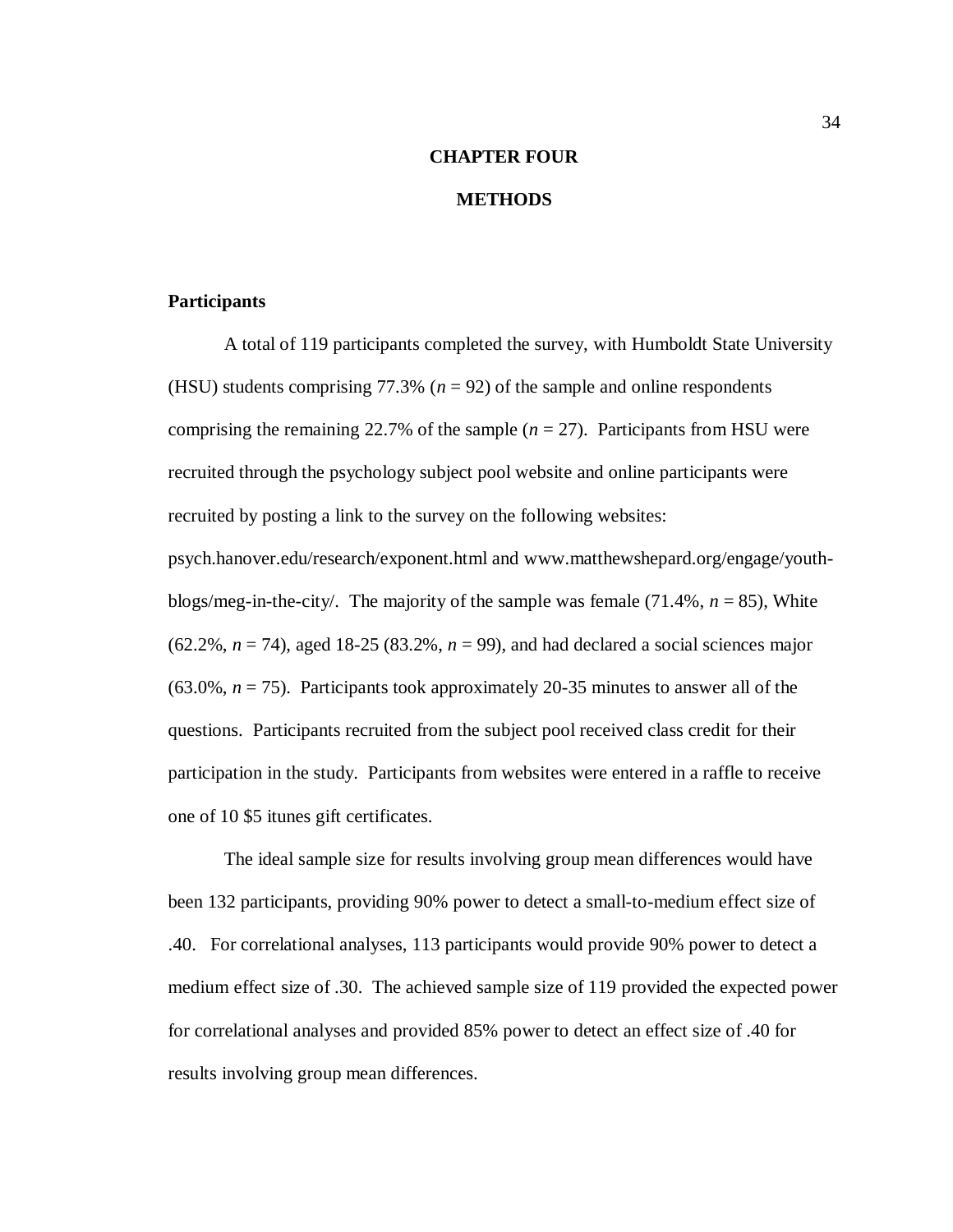## **Procedure**

A first draft of the survey was developed and revised with the aid of the HSU Counseling and Psychological Services (CAPS) director. A pilot study was then conducted on a group of five graduate students with a second revision phase to modify questions that were unclear or redundant.

Participants recruited from the subject pool completed the study in a psychology research lab in the Behavioral and Social Sciences (BSS) building. Participants were first welcomed by the principal investigator or a research assistant. Afterwards a prewritten script (see Appendix A for entire script) was read and participants were given an opportunity to ask questions. Participants recruited from the websites completed the survey online using Survey Monkey software. To raffle the gift certificates, participants' email addresses were exported to a separate data file from the survey responses. This eliminated any connection between the responses and the email addresses.

#### **Measures**

Due to the fairly recent introduction and study of online counseling, few standardized measures exist to assess online counseling attitudes and potential utilization. To adequately assess the current hypotheses and research questions there was a need to create several questionnaires (see Appendices B and C for the complete survey). Questionnaires are described here in order of appearance in survey.

**Demographic questionnaire.** We created a six item demographic questionnaire to collect information about participants' age, gender, ethnicity, sexual orientation, class rank, and major. Items correspond to survey questions numbered one through six.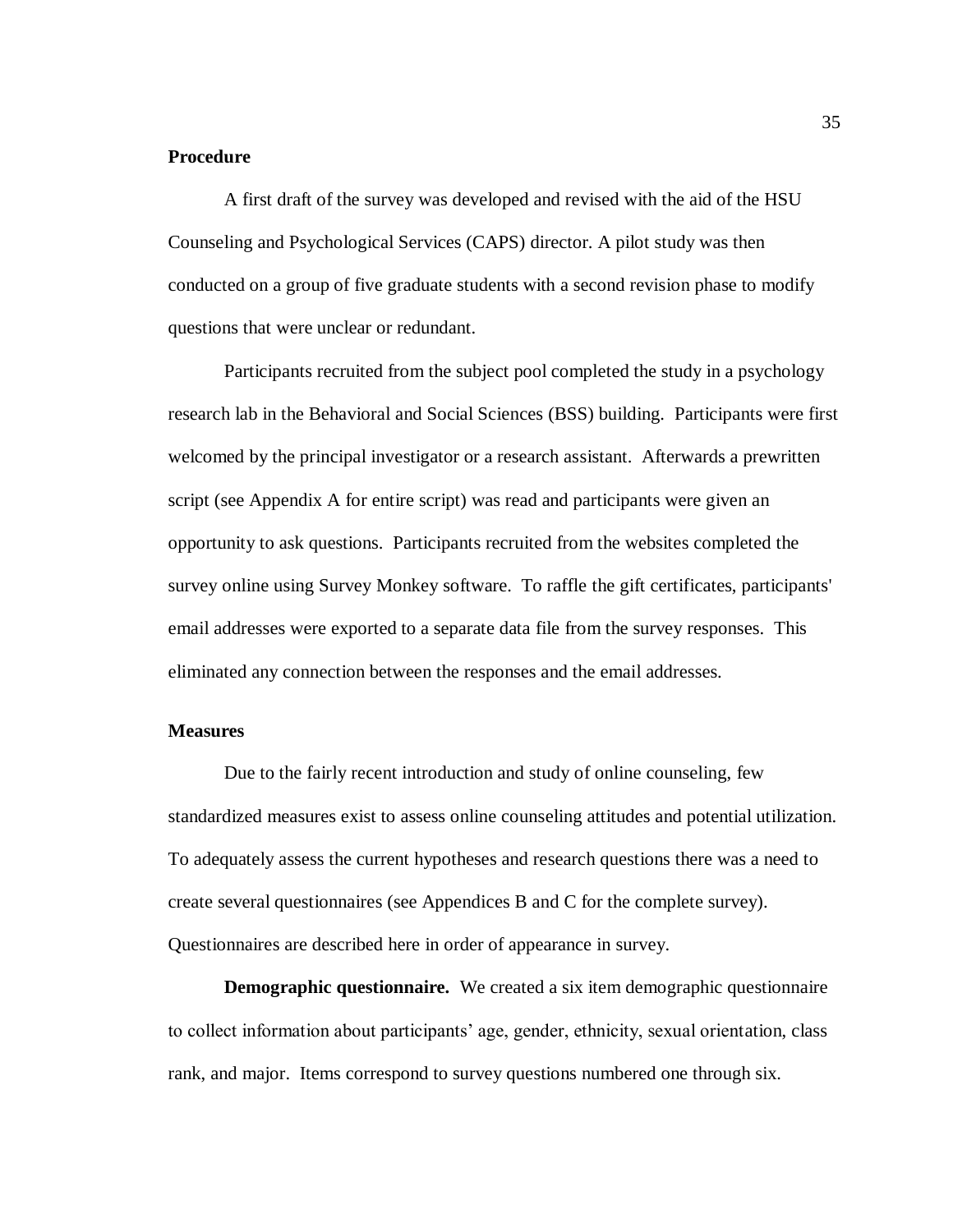**Counseling interest and experience scale.** We created eight items for this study to assess participants' past, current, and possible future experiences with both f2f and online counseling. Sample items include "I am interested in learning more about a) f2f counseling, b) online counseling, and c) both types of counseling," and "If I were to seek counseling services, it would be difficult for me to discuss my problem(s) with a f2f counselor." Items correspond to survey questions numbered 7-14. Items seven and eight have a "check all that apply" response choice. A multiple choice response format was used for items nine and 10. Participants responded to items 11 through 14 using a "disagree/agree" response choice format.

**Attitudes toward seeking professional help.** Participants completed the Attitudes Toward Seeking Professional Psychological Help Scale-Short Form (ATSPPHS; Fischer & Farina, 1995) which measures general attitudes toward seeking professional help for psychological concerns. The scale is a 10-item shortened version of an original 29-item instrument (Fischer & Turner, 1970) with a correlation between the two scales of  $r = .87$  (Fischer & Farina, 1995). Items with the highest item-total scale correlations were chosen for the revised version. Sample items include: "The idea of talking about problems with a psychologist strikes me as a poor way to get rid of emotional conflicts" and "A person with an emotional problem is not likely to solve it alone; he or she *is* likely to solve it with professional help." Participants rate their level of agreement with each of the items using a Likert scale ranging from 0 (*strongly disagree*) to 3 (*strongly agree*). Responses are summed to yield a total score range of 0 to 30 with higher scores indicating a more positive attitude toward seeking psychological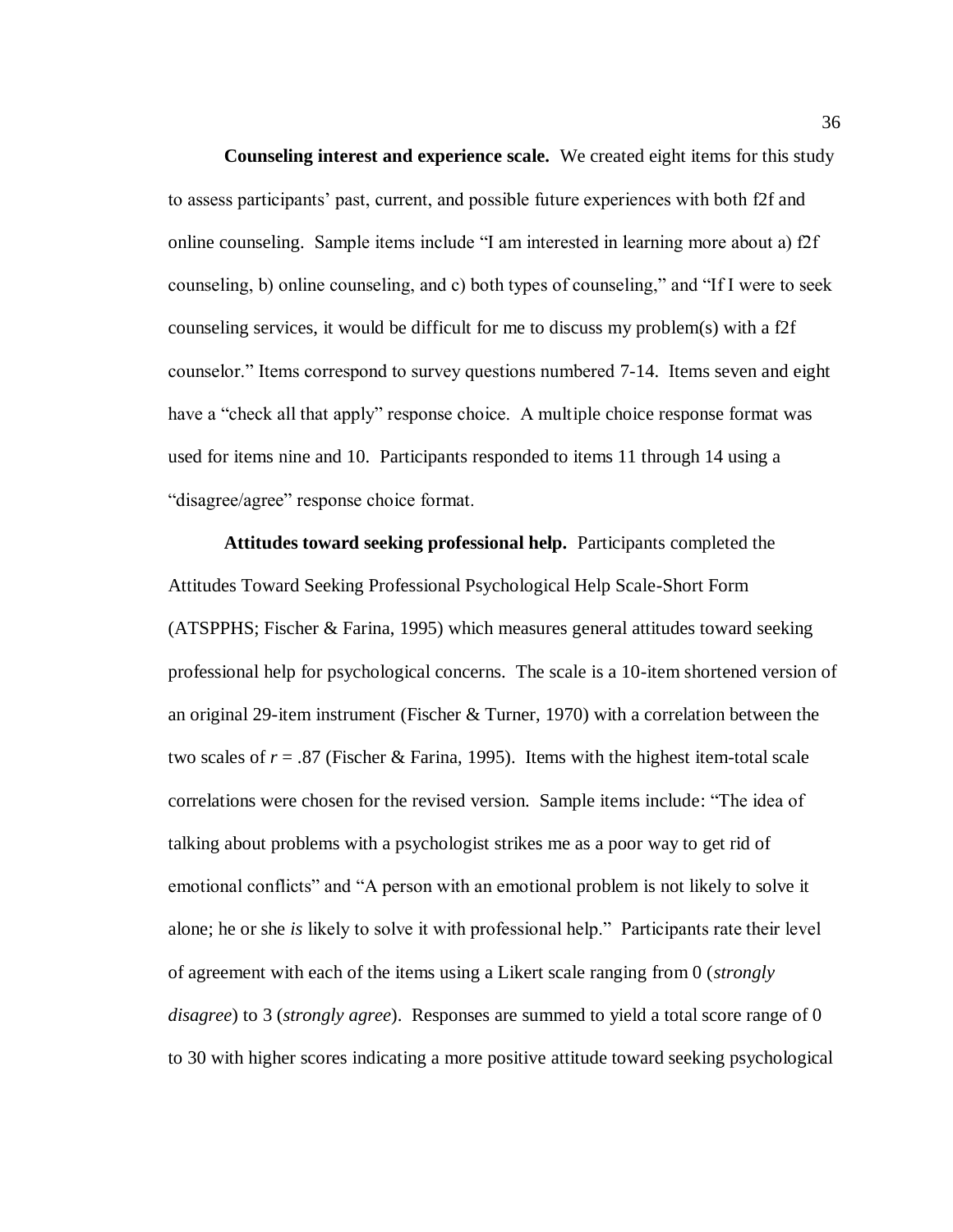help. Internal consistency reliability for the short form was found to be similar to the documented values for the Full Scale with  $\alpha = 0.84$  (Fischer & Farina, 1995). When using the ATSPPHS, Rochlen, Beretvas, and Zack (2004) found an internal consistency of  $\alpha =$ .75. The test-retest correlation with a 1-month interval between tests was  $r(32) = .80$ (Fischer & Farina, 1995). The reliability coefficient found in this study for the ATSPPHS was  $\alpha = .68$ . This reliability coefficient is notably lower than the reliability coefficients reported by Fischer and Farina (1995) but considered acceptable for the purposes of this study. Items correspond to survey questions numbered 15-24.

**Attitudes toward face-to-face and online counseling.** Participants completed the Online Counseling Attitudes Scale (OCAS) and the Face-to-Face Counseling Attitudes Scale (FCAS) (Rochlen, Beretvas, & Zack, 2004) to compare attitudes between f2f and online counseling. The OCAS is a 10-item questionnaire that assesses attitudes toward online counseling with two subscales: Value of Online Counseling (OC-V) and Discomfort With Online Counseling (OC-D). Sample items include "It could be worthwhile to discuss my personal problems with an online counselor" and "If I were having a personal problem, seeking help with an online counselor would be the last option I would consider." Participants rate their level of agreement with each of the items using a Likert scale ranging from 1 (*strongly disagree*) to 6 (*strongly agree*). Scores are calculated by summing the responses to each item from the two subscales, with a score range of 5 to 30 for each subscale. High scores for the OC-V and the OC-D indicate a positive view of online counseling and a high level of *dis*comfort with online counseling, respectively. Rochlen, Beretvas, and Zack (2004) reported test retest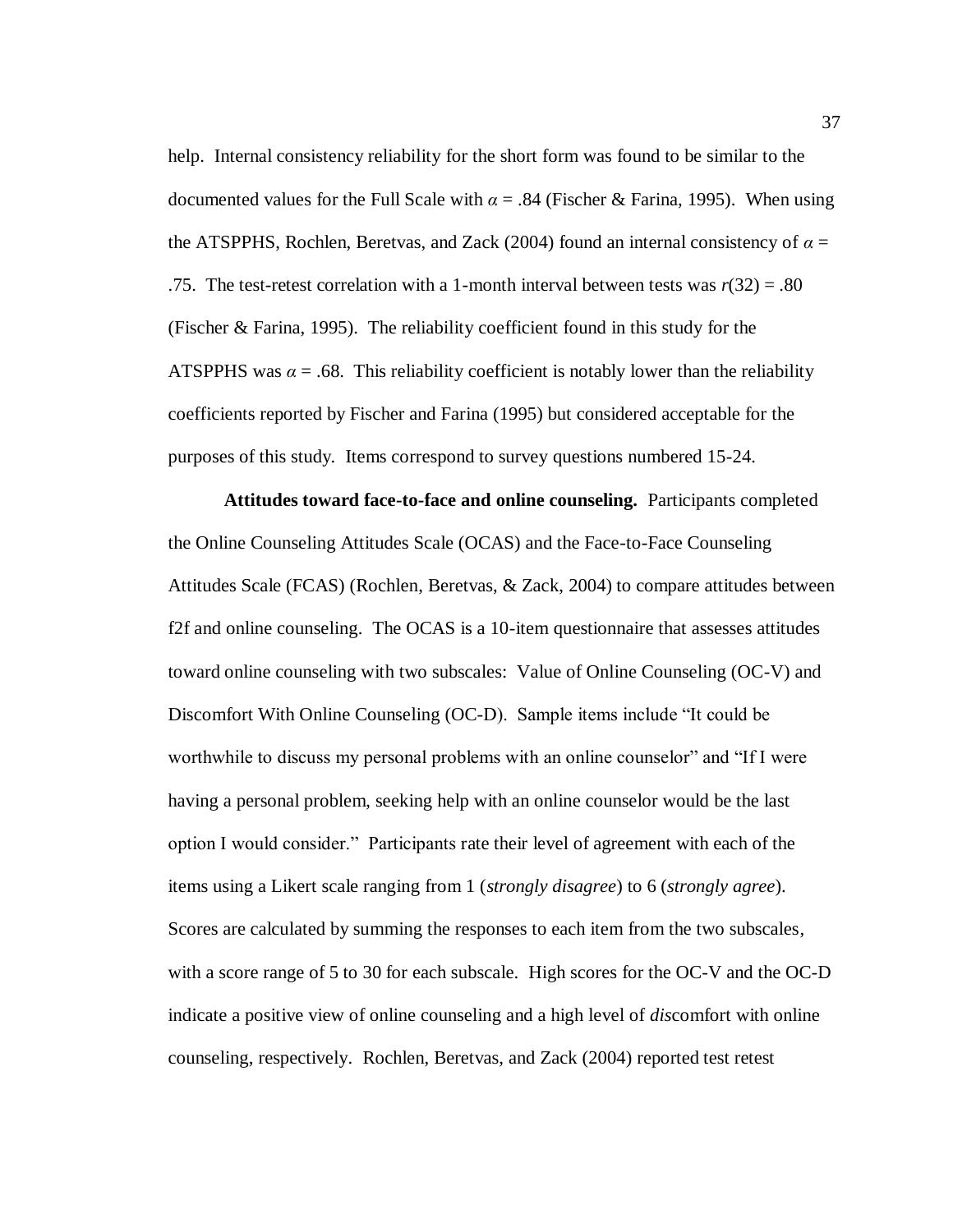reliability coefficients of  $r = .88$  for the OC-V subscale and  $r = .77$  for the OC-D subscale while Rochlen, Land, and Wong  $(2004)$  reported test retest reliability coefficients of  $r =$ .93 and  $r = .91$  for the OC-V and the OC-D subscales, respectively. The reliability coefficients for the OC-V and OC-D subscales of the OCAS in this study were  $\alpha = .84$ and  $\alpha = 0.78$ , respectively. Items correspond to survey questions numbered 25-34.

The FCAS is the same 10-item questionnaire as the OCAS except the word "online" is substituted with the phrase "face-to-face" for all statements, and has the following similar subscales: Value of Face-to-Face Counseling (FC-V) and Discomfort With Face-to-Face Counseling (FC-D). For example, the sample items from the previous paragraph would now be worded as "It could be worthwhile to discuss my personal problems with a face-to-face counselor" and "If I were having a personal problem, seeking help with a face-to-face counselor would be the last option I would consider." Participants rate their level of agreement with each of the items using a Likert scale ranging from 1 (*strongly disagree*) to 6 (*strongly agree*). Scores are calculated by summing the responses to each item from the two subscales, with a score range of 5 to 30 for each subscale. High scores for the FC-V and the FC-D indicate a positive view toward f2f counseling and a high level of *dis*comfort with f2f counseling, respectively. The FCAS yielded test-retest reliability coefficients of  $r = .85$  and  $r = .87$  for the FC-V and FC-D, respectively (Rochlen, Beretvas, & Zack, 2004). Across several studies both the OCAS and the FCAS scales yielded internal consistency ranges of  $\alpha = .77$  to .90 (Rochlen, Beretvas, & Zack, 2004). The reliability coefficients for the FC-V and FC-D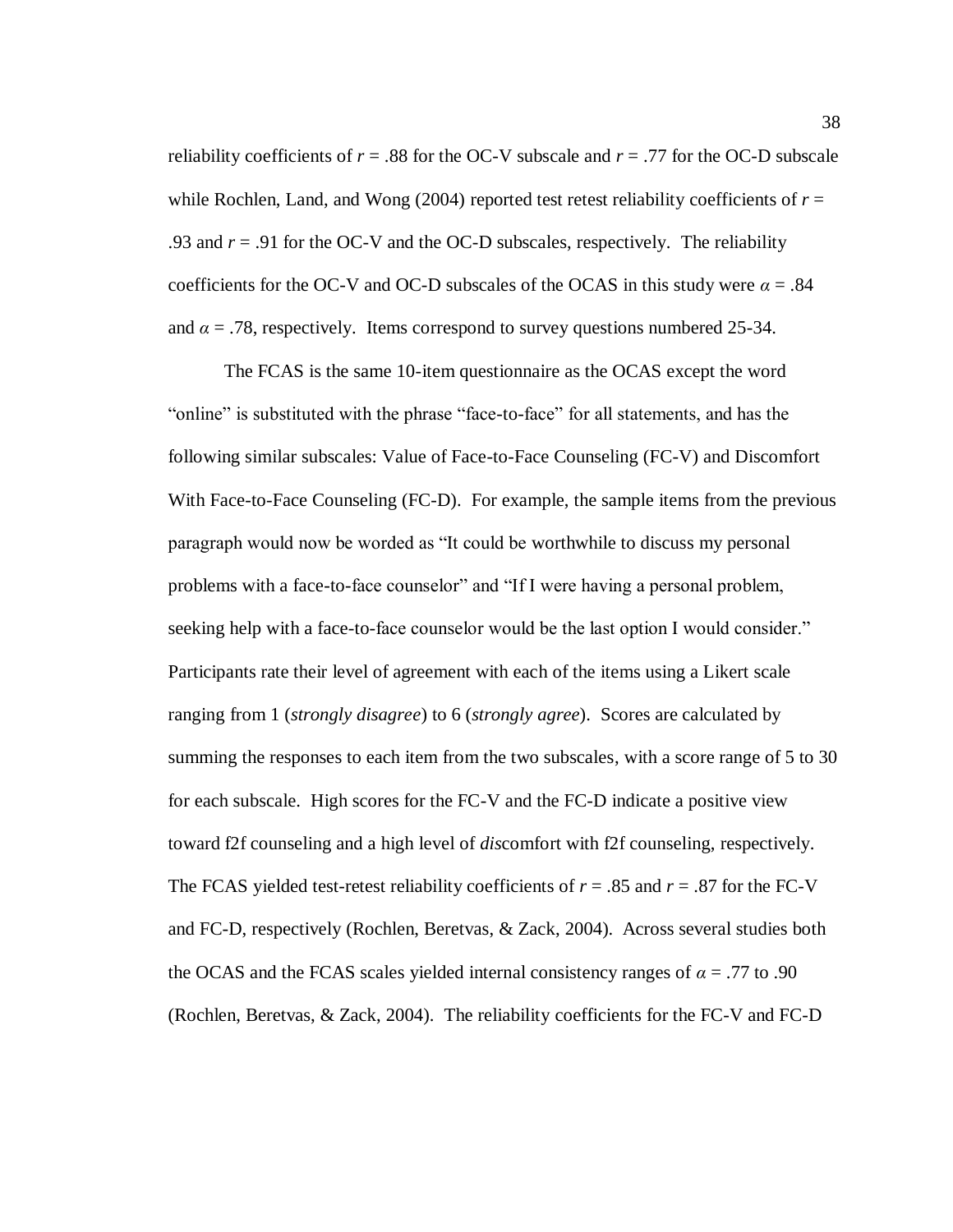subscales of the FCAS in this study were  $\alpha = .90$  and  $\alpha = .82$ , respectively. Items correspond to survey questions numbered 35-44.

**Computer and email comfort scale.** We created seven items for this study to assess participants' computer skills and degree of comfort felt toward communicating by email and online chatting. Sample questions include "I have the computer skills necessary to communicate with a counselor by email" and "I think it is possible to communicate feelings by chatting online in 'real time' (e.g., instant messaging, video conferencing)." Items correspond to survey questions numbered 45-51. Items 45-50 were answered using a "disagree/agree" response choice. Item 51 asks about weekly personal internet use and will be answered using a forced choice format.

**College counseling center email counseling use scale.** We created a 22-item questionnaire to assess participants' attitudes and potential use of email counseling if a college counseling center were to offer these services. Items ask participants about issues for which online counseling may be sought, participants' comfort and interest in using online counseling as a psychoeducational tool, and participants' current and potential interest in using expressive writing (e.g., emoticons, voice accentuations, acronyms, and figurative language) to aid in written communication. Sample items include "An online counseling program would be a good alternative for meeting my mental health needs" and "Not being able to see my counselor's facial expression(s) when reading my email message would be okay." The final item asks about participants' interest in additional methods of online counseling (e.g., discussion boards, chat room discussions, and peer support groups).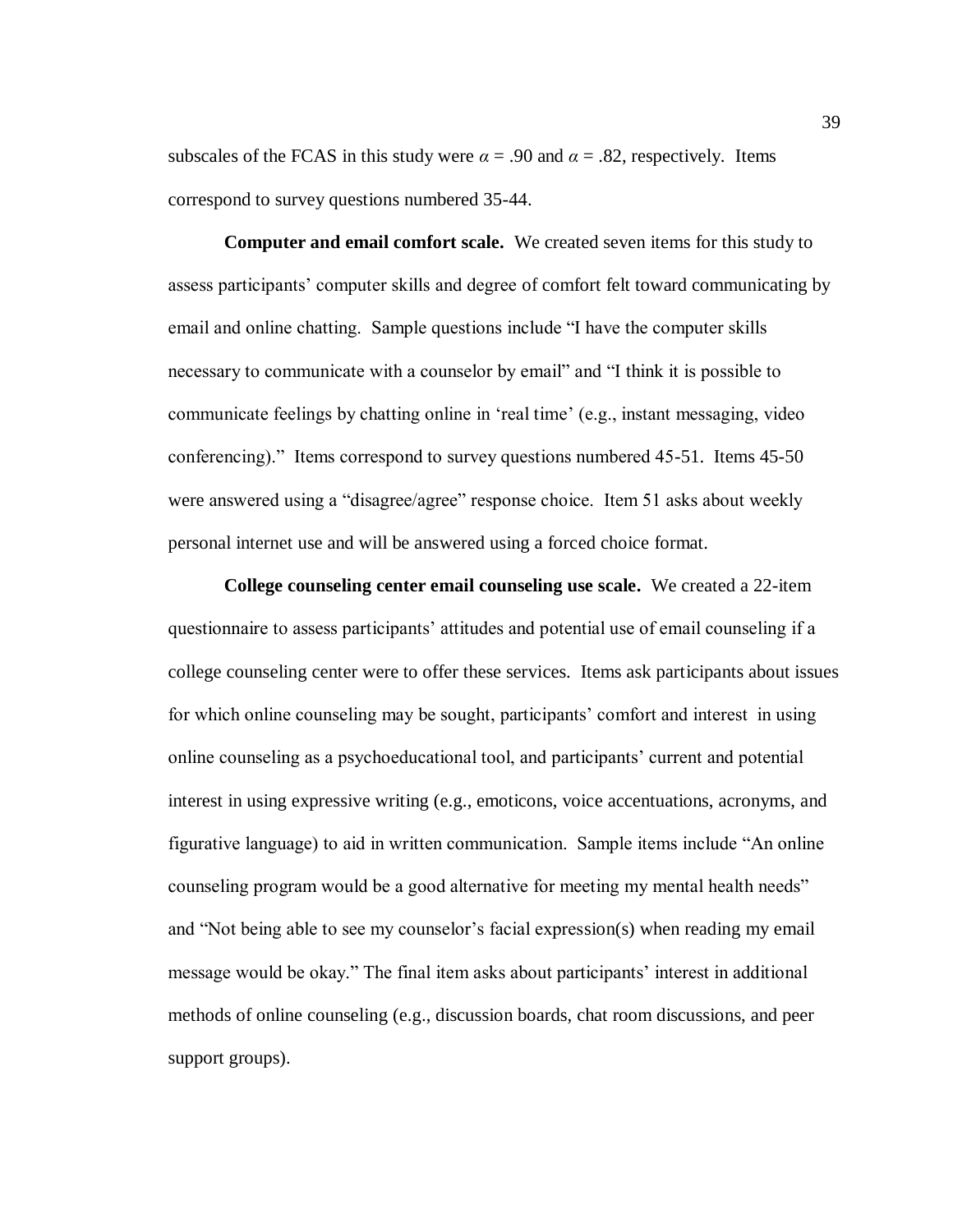Items correspond to survey questions numbered 52-72. Items 52-55 and item 72 have a "check all that apply" response choice. Participants responded to items 56-69 using an "agree/disagree" response choice format. Item 70 has a forced choice response format and item 71 was answered using a multiple choice format.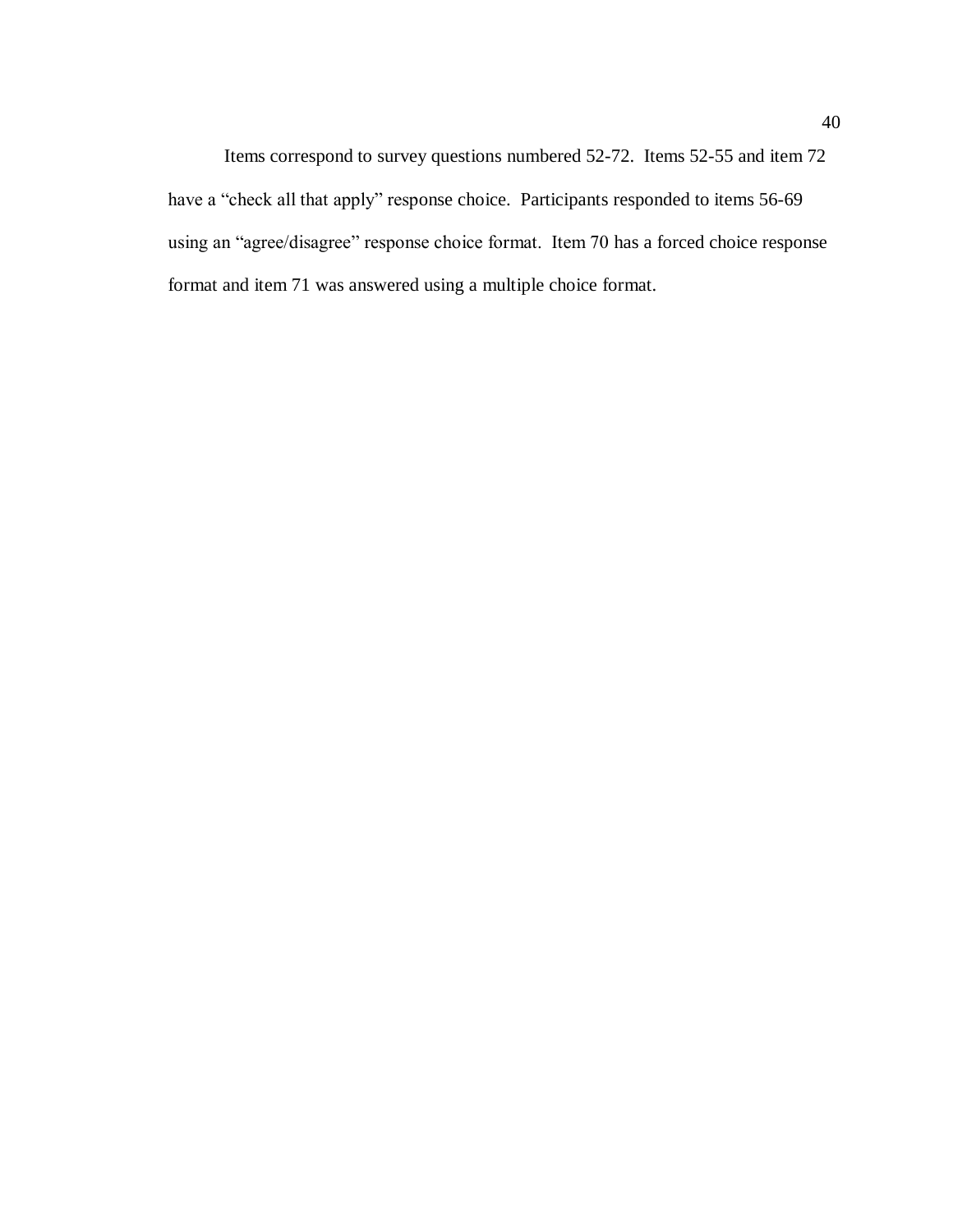# **CHAPTER FIVE RESULTS**

Consistent with the literature (e.g., Richards, 2009; Rochlen, Beretvas, & Zack, 2004), results demonstrated promising student interest in online psychological support, with 28.9% of participants stating they had utilized online counseling and 64.4% endorsing online counseling as a good alternative for their mental health needs. A total of four hypotheses and five research questions were developed to explore interest in and potential utilization of online counseling by college students. Each hypothesis and research question required a considerable number of statistical analyses, increasing the probability of type I errors. However, as this study was primarily exploratory, a Bonferroni correction to reduce the risk of experimentwise error was not conducted, so results should be interpreted cautiously.

#### **Results for Hypotheses**

**Online counseling interest by gender.** Hypothesis #1 predicted that females would be more interested in utilizing online counseling than men. To test this hypothesis, two Chi-square tests were performed by gender for survey items #58 and #68. Survey item #58 read: "An email online counseling program through the college counseling center would be a good alternative for meeting my mental health needs ('good alternative')." Survey item #68 read: "I would use email online counseling if I decided to seek psychological support ('would use email')." No significant gender differences were identified for either question. Females did not endorse email online counseling as a good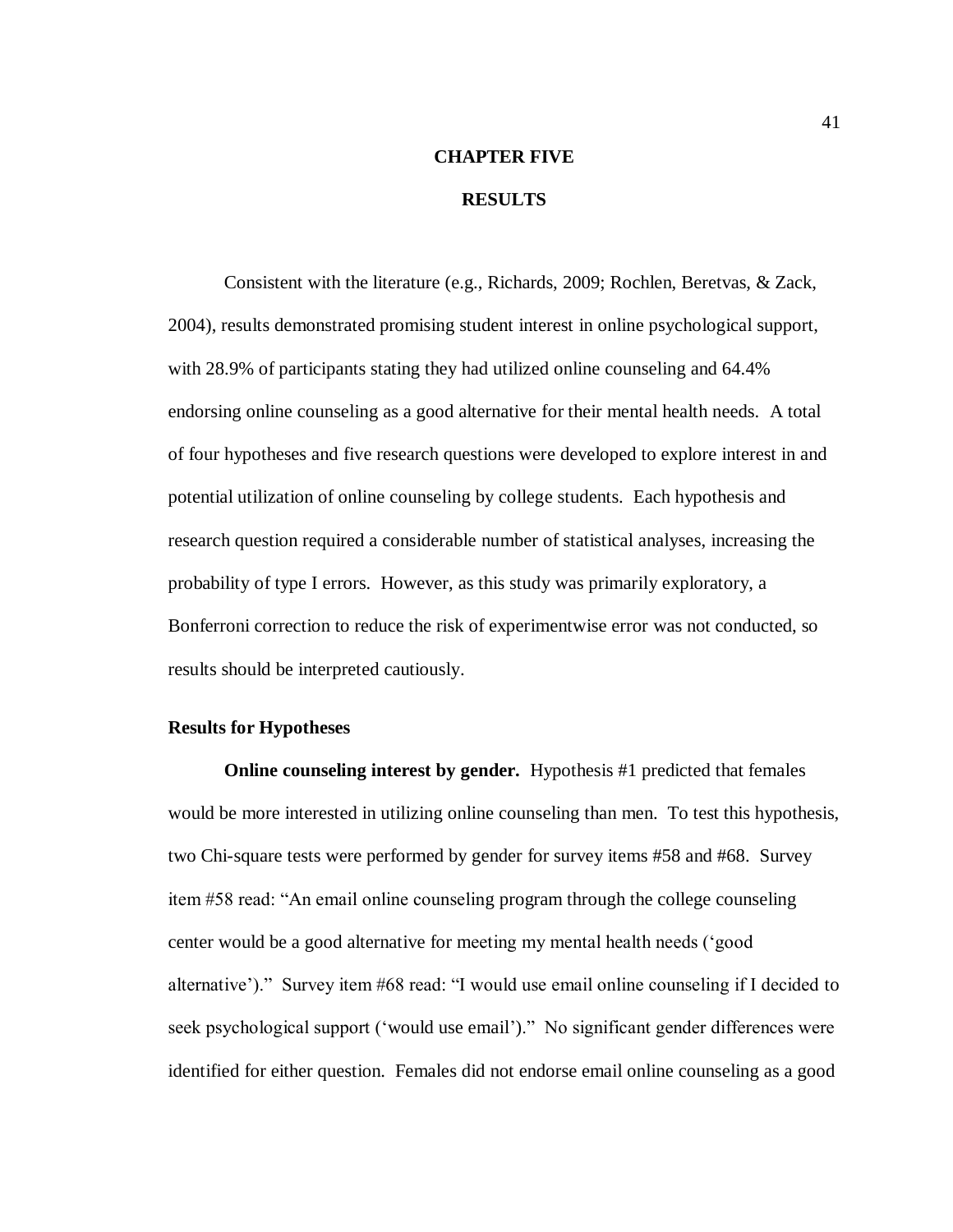alternative for mental health services more often than men, nor did they indicate they would use email online counseling more often than men (see Tables 1 and 2 for complete statistical data).

Table 1

*Relation of Gender, Access Conflicts, and Internet Time to Belief that Online Counseling is a Good Mental Health Alternative*

| Variables                                               | $X^2$ | df           | $\boldsymbol{n}$ | $\boldsymbol{p}$ |      |
|---------------------------------------------------------|-------|--------------|------------------|------------------|------|
| Gender                                                  | .462  |              | 118              | .496             | .063 |
| Conflicts in accessing<br>counseling center             | 5.474 | $\mathbf{1}$ | 118              | $.019*$          | .215 |
| Amount of time spent<br>on internet for personal<br>use | 1.608 | 4            | 117              | .807             | .117 |
| $\ast p$<br>.05.                                        |       |              |                  |                  |      |

# Table 2

*Relation of Gender, Access Conflicts, and Internet Time to Use of Online Counseling if Psychological Support were Sought*

| Variables                                               | $X^2$ | df | n   | $\boldsymbol{p}$ | V    |
|---------------------------------------------------------|-------|----|-----|------------------|------|
| Gender                                                  | .497  |    | 119 | .481             | .065 |
| Conflicts in accessing<br>counseling center             | 1.898 |    | 119 | .168             | .126 |
| Amount of time spent<br>on internet for personal<br>use | 1.051 | 4  | 118 | .902             | .094 |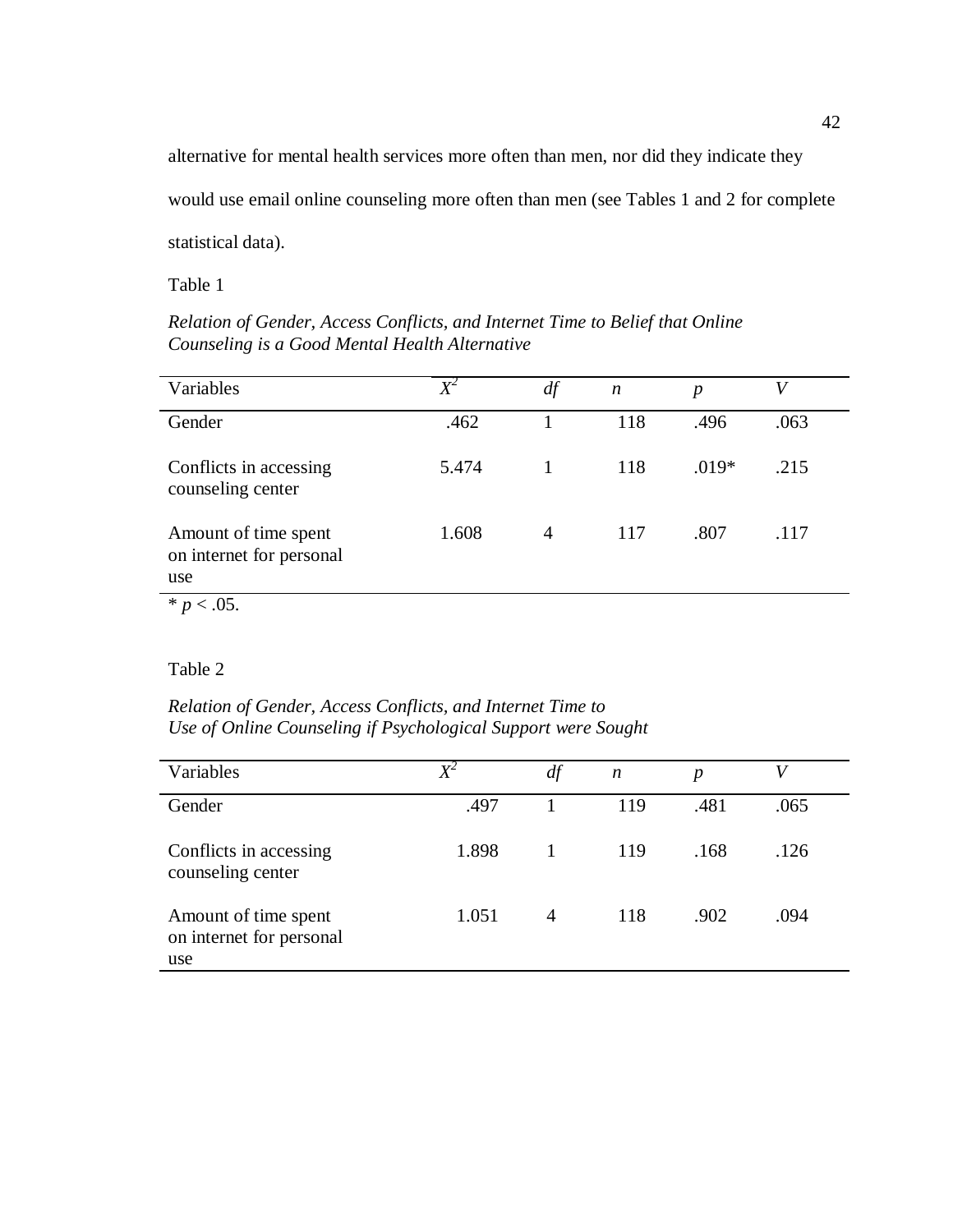Five independent samples *t*-tests were subsequently conducted to identify possible gender differences between general help-seeking attitudes (ATSPPHS), perceived value and discomfort with online counseling (OC-V and OC-D, respectively), and perceived value and discomfort with f2f counseling (FC-V and FC-D, respectively) [These scales will collectively be referred to as the "counseling attitudes scales."]. Significant results were found by gender for two of these scales. In comparison to males, females displayed more positive attitudes toward seeking professional help for psychological concerns and perceived a greater value in f2f counseling. Females did not however, perceive a greater value in online counseling than men and therefore, Hypothesis #1 was not supported (see Table 3 for complete results).

Table 3

|               | Males<br>$(n = 34)$ |           | Females<br>$(n = 85)$ |      |                  |                  |                |
|---------------|---------------------|-----------|-----------------------|------|------------------|------------------|----------------|
| <b>Scales</b> | $\boldsymbol{M}$    | <i>SD</i> | $\boldsymbol{M}$      | SD   | $\boldsymbol{t}$ | $\boldsymbol{p}$ | $\overline{d}$ |
| <b>ATPPHS</b> | 17.22               | 3.00      | 19.74                 | 3.92 | 3.362            | $.001**$         | .72            |
| $OC-V$        | 19.15               | 4.63      | 20.00                 | 4.76 | .890             | .375             | .18            |
| $OC-D$        | 14.68               | 5.41      | 15.52                 | 4.82 | .830             | .408             | .16            |
| FC-V          | 23.68               | 4.17      | 25.68                 | 4.34 | 2.295            | $.024*$          | .47            |
| $FC-D$        | 13.68               | 5.23      | 12.44                 | 5.42 | 1.135            | .259             | .23            |

*Mean Differences for Counseling Attitudes Scales by Gender*

 $* p = 0.05$ . \*\*  $p < 0.01$ .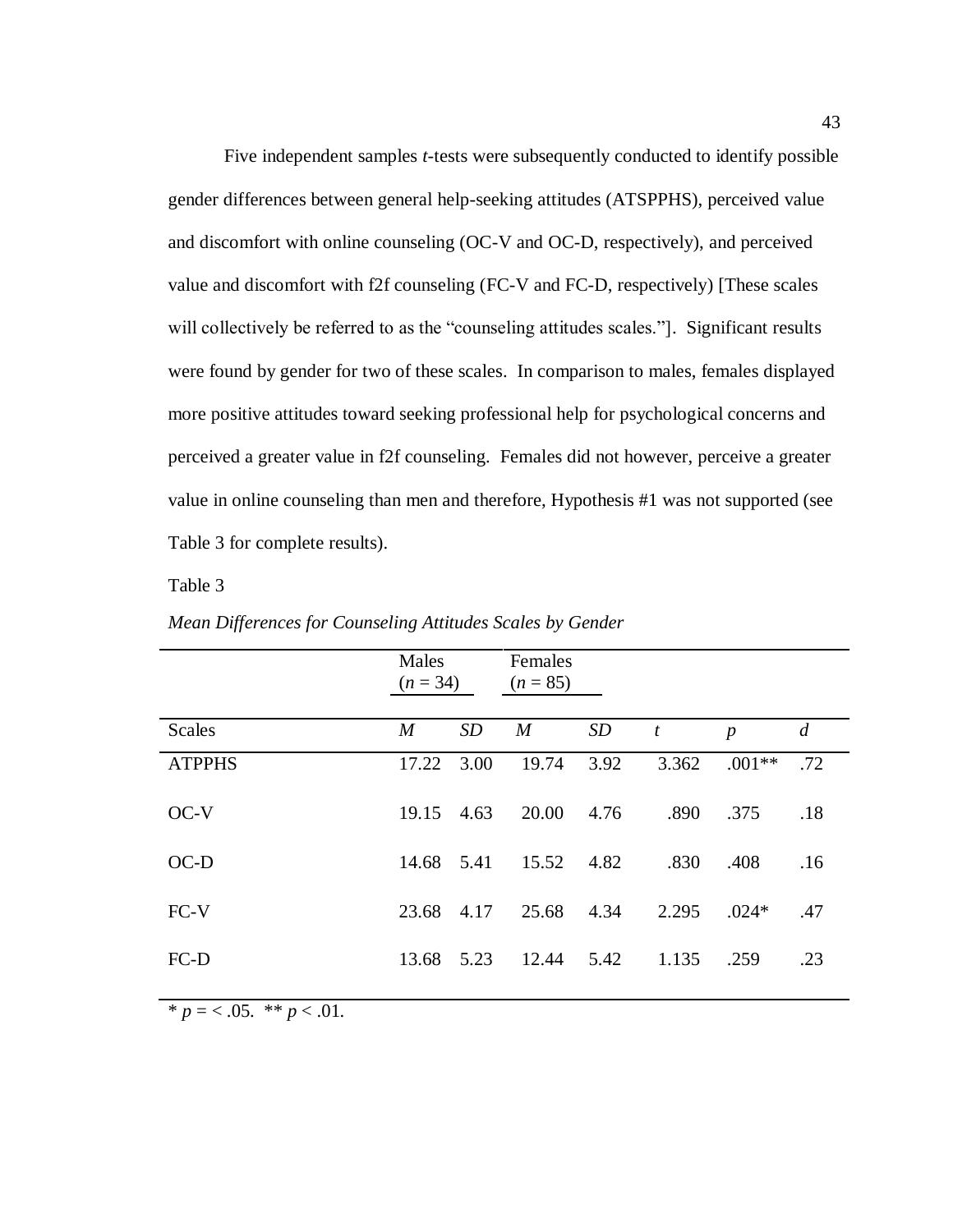**Online counseling during non-business hours.** Next, interest in online counseling by students who are not able to access the college counseling center during normal hours of operation was examined. It was hypothesized that participants who reported conflicts in accessing the college counseling center during regular business hours would be especially likely to report interest in online counseling services (Hypothesis #2). Statistical analyses first included two chi-square tests using survey items #58 (good alternative) and #68 (would use email) between participants who reported and did not report difficulties in accessing the college counseling center. Participants who reported conflicts in accessing the college counseling center during regular business hours ( $n = 29$ ) identified email online counseling as a good alternative mental health service more often than participants who did not report scheduling conflicts with the college counseling center's hours of operation. No significant differences were identified between participants who reported and did not report difficulties in accessing the college counseling center regarding intent to use email online counseling if psychological support were sought (see Table 1 and Table 2 for complete Chi-Square analyses).

Subsequently, an independent samples *t*-test for the OC-V subscale of the OCAS was performed to identity possible group mean differences by this same grouping parameter. The independent samples *t*-test for the OC-V subscale revealed no difference in perceived value of online counseling,  $t(117) = .042$ ,  $p = .97$ ,  $d = .009$  between participants who were able ( $M = 19.77$ ,  $SD = 4.80$ ) and not able ( $M = 19.72$ ,  $SD = 4.50$ )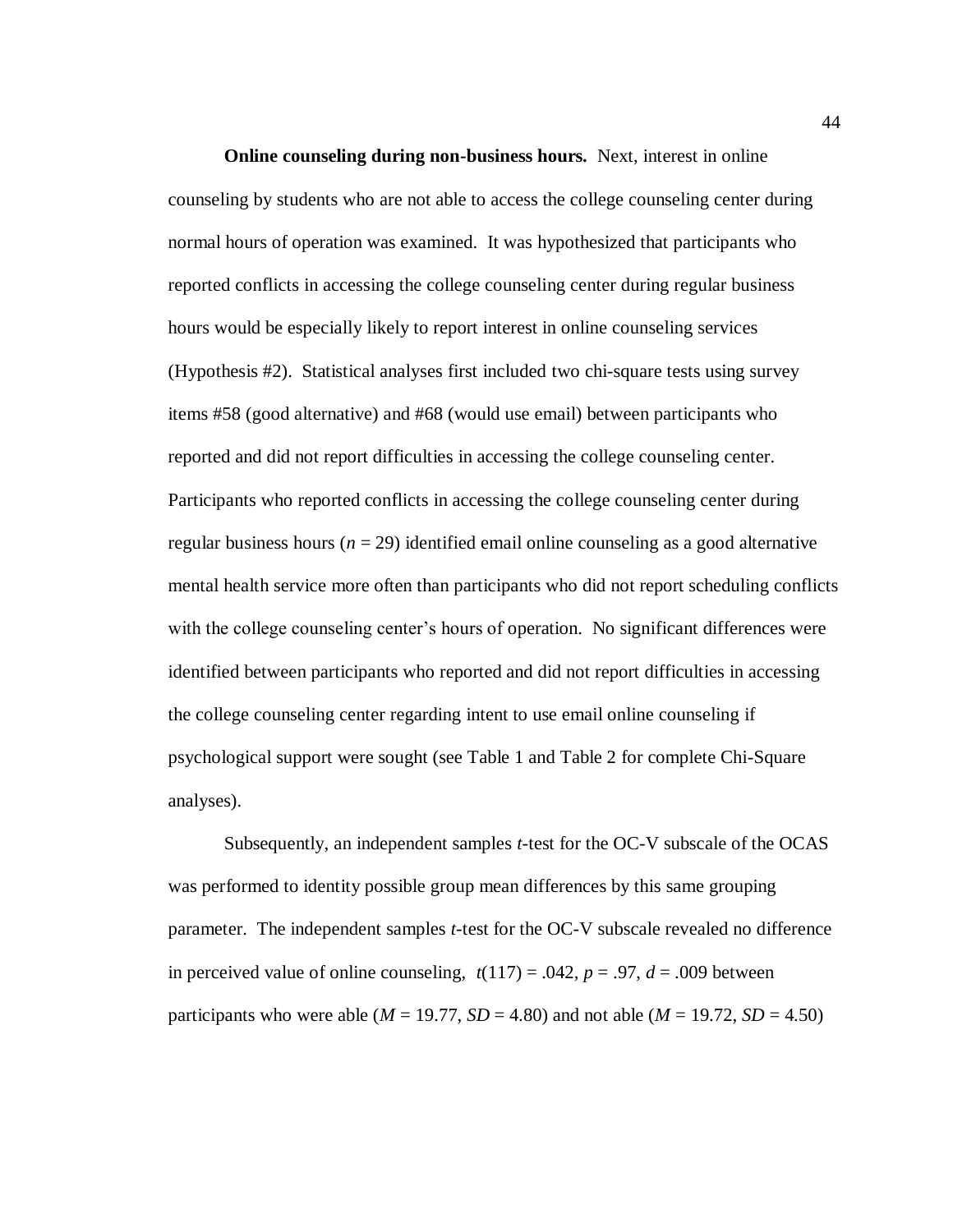to access the college counseling center during normal business hours. Collectively, the results provided partial support for hypothesis #2.

**Online counseling interest and personal internet use.** Hypothesis #3 predicted that participants who reported using the internet for more than 10 hours per week for personal reasons would report more interest in online counseling than participants who spent less time on the internet for personal reasons. To test this hypothesis, two Chisquare tests were performed using survey items #58 (good alternative) and #68 (would use email) and the following categories of participants' reported weekly personal internet use:  $<$  1 hour, 1-3 hours, 4-6 hours, 7-9 hours, and 10 hours or more. Neither  $X^2$  test revealed significant results. Weekly personal internet use was not an important factor in the endorsement of email online counseling as a good alternative mental health service nor did it relate to willingness to use email online counseling if they sought psychological support (see Tables 1 and 2 for complete analyses.)

Next, one Analysis of Variance (ANOVA) was conducted for the OC-V subscale and the five weekly personal internet use categories. Results were again non-significant; no mean differences were identified for perceived value of online counseling by participant weekly personal internet use subgroups,  $F(4, 117) = 1.96$ ,  $p = .11$ ,  $\eta^2 = .06$ . Therefore, hypothesis #3 was not supported.

**Relationship between general help-seeking behavior, f2f counseling and online counseling.** Possible correlations in general help-seeking behavior and belief in the perceived value of f2f counseling and online counseling were investigated with the prediction that general help-seeking attitudes, the perceived value of f2f counseling, and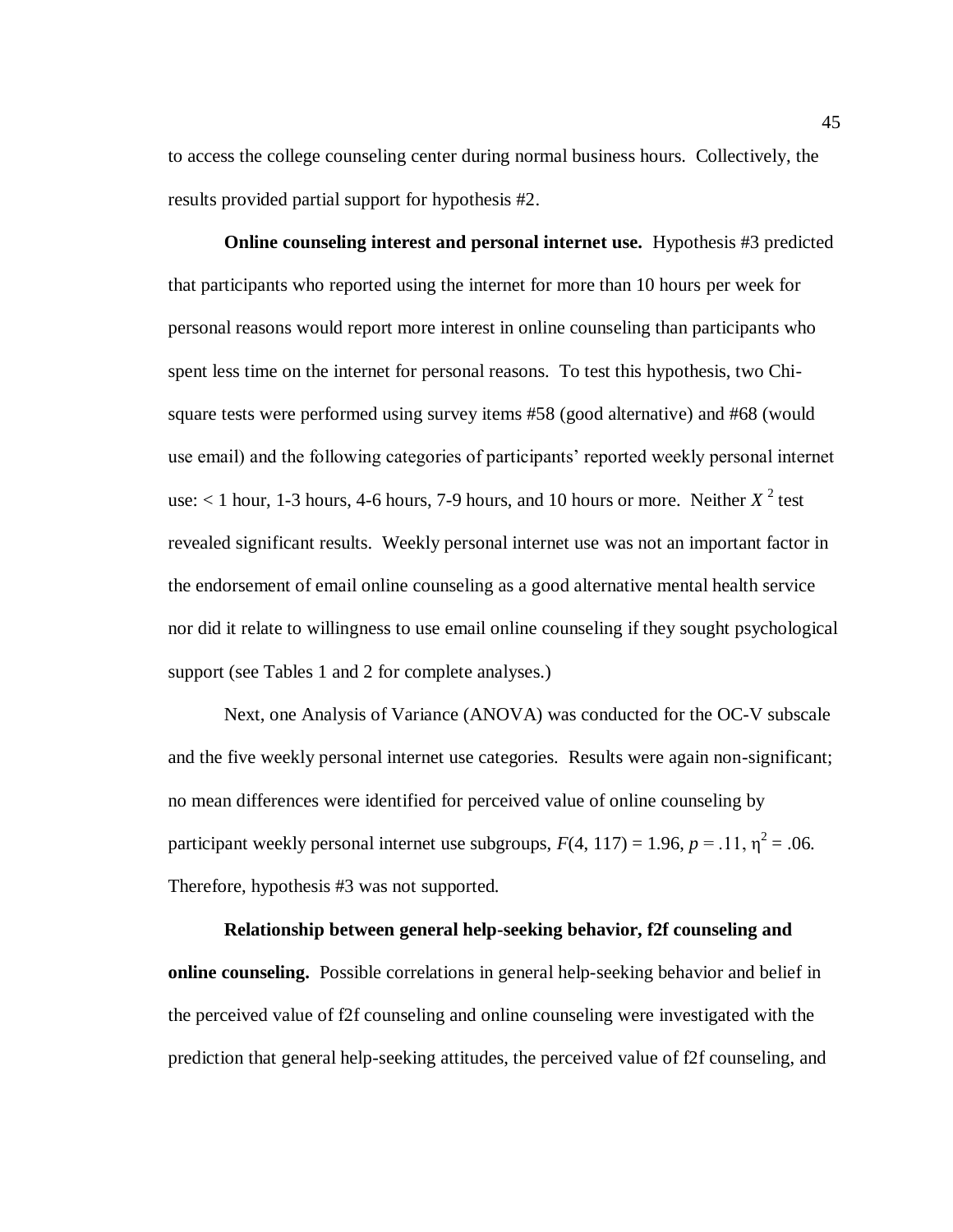the perceived value of online counseling would all correlate positively (Hypothesis #4). To test this hypothesis, the ATPPHS was correlated with the FC-V subscale (perceived value of f2f counseling) and the OC-V subscale (perceived value of online counseling). A large significant correlation emerged between general help-seeking behavior and the perceived value of f2f counseling. Likewise, a small but significant correlation was also found between general help-seeking behavior and online counseling. However, perceived value of f2f counseling (FC-V) and the perceived value of online counseling (OC-V) did not correlate significantly. With two significant results, hypothesis #4 was partially supported (see Table 4 for the complete correlation matrix).

Table 4

*Correlations for General Help-Seeking Attitude (ATTPHS), Perceived Value of f2f Counseling (FC-V), and Perceived Value of Online Counseling (OC-V)*

| Measure   |         |        |        |
|-----------|---------|--------|--------|
| 1. ATPPHS | (.676)  |        |        |
| 2. FCV    | .498**  | (.898) |        |
| 3. OCV    | $.177*$ | .107   | (.844) |

 $* p = .05.$  \*\*  $p < .01.$ 

*Note*. Scale reliability values (Cronbach's alpha) appear within parentheses.

Collectively, the results of the five hypotheses provide partial support for interest in and belief in the perceived value of online counseling by this sample of college students  $(N = 119)$ . Specifically, the results suggest that email online counseling may be a good mental health alternative for students who are unable to access the college counseling center during normal business hours and/or would be interested in using the service as a psychoeducational tool. A large positive correlation was also identified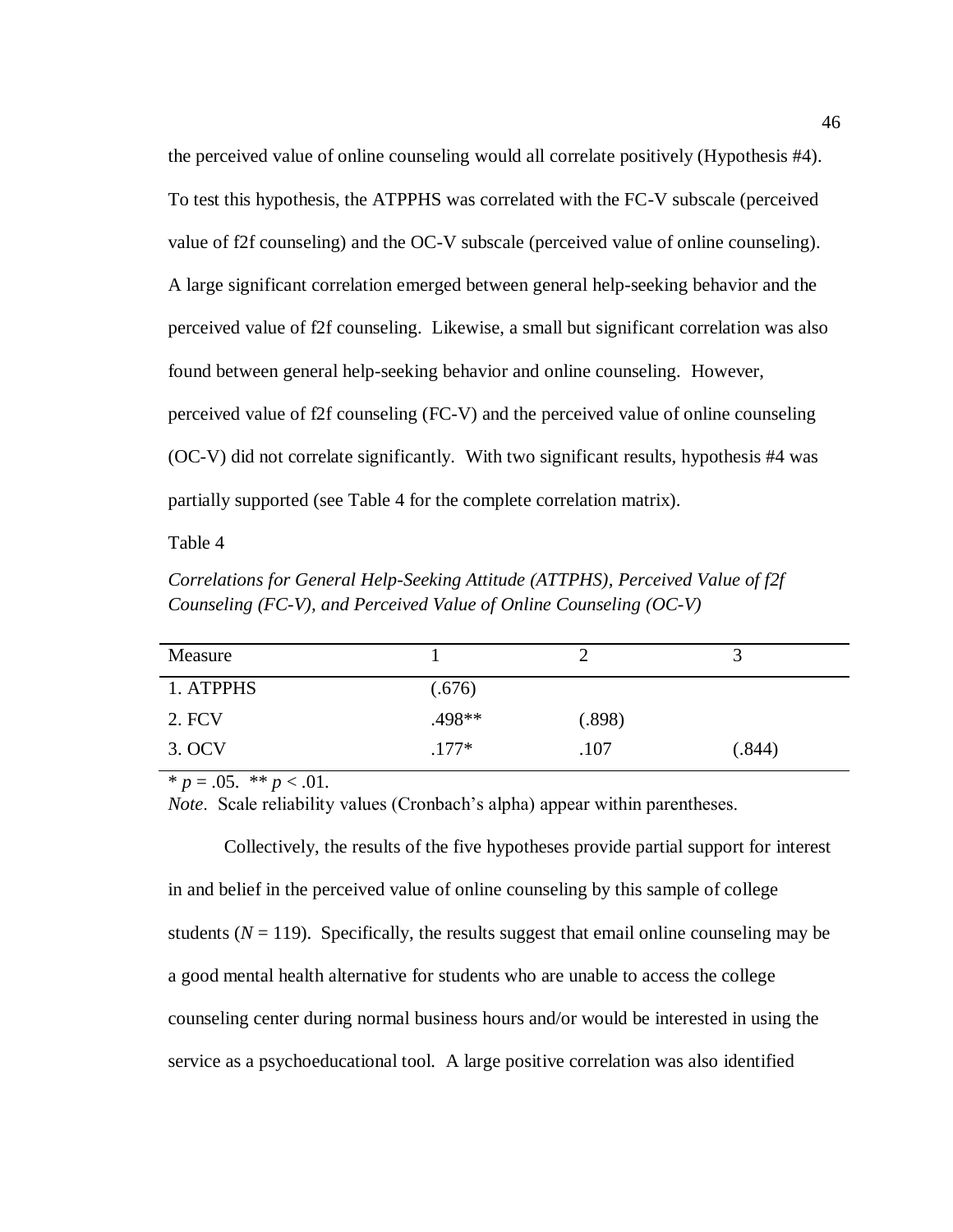between general help-seeking attitudes and the belief in the perceived value of f2f counseling which contrasted with a much weaker correlation between general helpseeking attitudes and the belief in the perceived value of online counseling. Similarly, group mean differences by gender were found for general help-seeking attitudes and belief in the perceived value of f2f counseling but not for belief in the perceived value of online counseling. These findings suggest that online counseling may be beneficial to the college population but that some hesitancy exists. For example, it is possible that online counseling is seen as a more ambivalent form of help-seeking and f2f counseling suggests a higher commitment to behavioral change.

#### **Results for Research Questions**

**Therapeutic expression through writing.** Next, interest in online counseling was investigated by participants' current email message writing style (Research Question #1). Two independent samples *t*-tests were performed for survey item #55 and survey items #58 (good alternative) and #68 (would use email). Survey item #55 read: "To help me communicate through writing when I am online, I currently use (check all that apply): emoticons, voice accentuations, trailers, parenthetical expressions, acronyms, and figurative language." To conduct mean comparisons, these six response choices were added to make a writing style scale tallying the number of writing techniques participants currently use when communicating online. The scale had a 0-6 score range. No significant differences were found for either independent samples *t*-test. Participants who used more writing style techniques ( $M = 3.37$ ,  $SD = 1.56$ ) did not endorse online counseling as a good mental health alternative more often than participants who use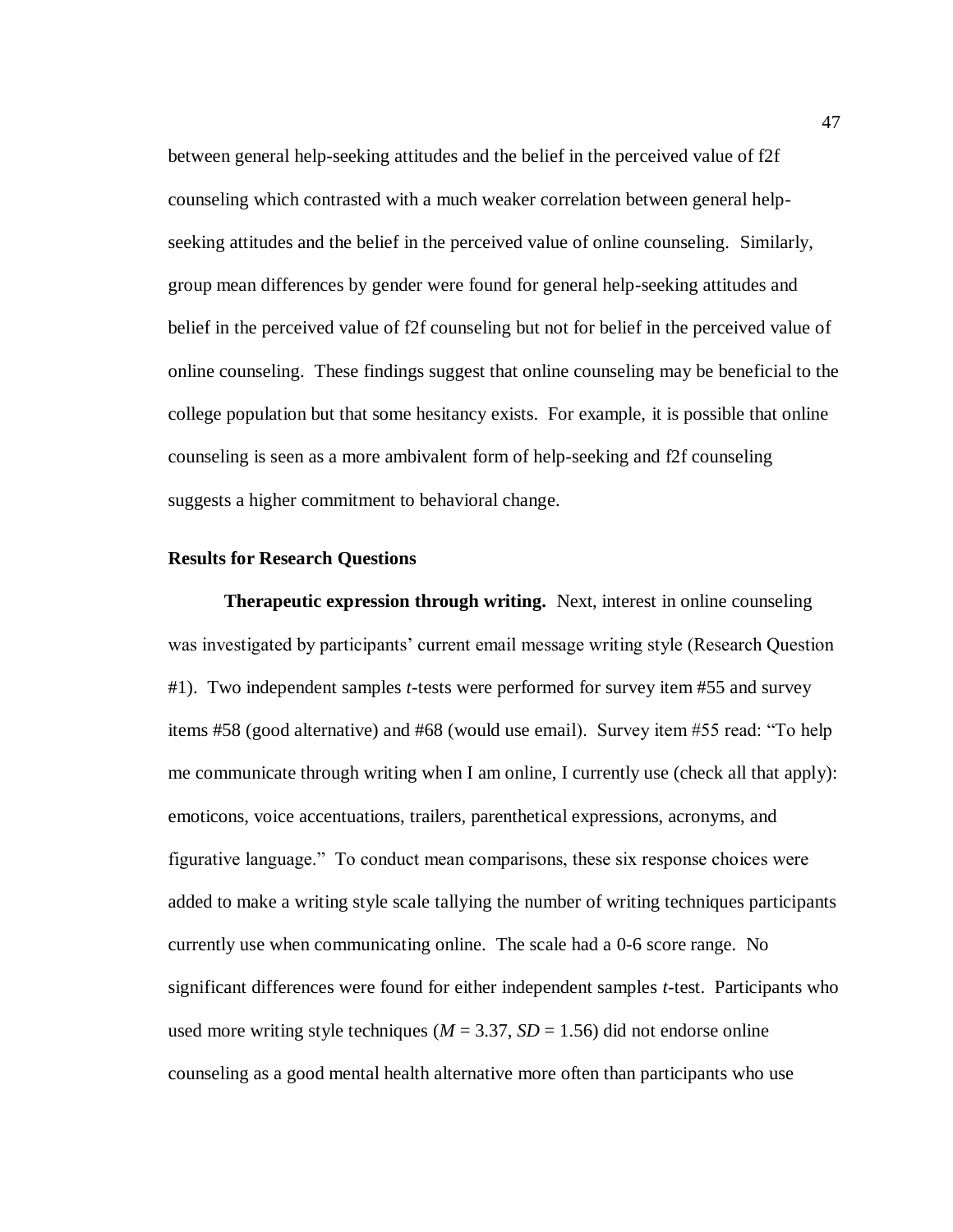fewer writing style techniques ( $M = 3.05$ ,  $SD = 1.73$ ),  $t(116) = 1.053$ ,  $p \cdot .30$ ,  $d = .20$ . Likewise, no significant differences were found regarding interest in using online counseling if psychological support were sought between participants who used more and less writing style techniques,  $(M = 3.40, SD = 1.74)$  and  $(M = 3.13, SD = 1.53)$ , respectively,  $t(117) = .895$ ,  $p = .37$ ,  $d = .16$ . Subsequently, the OC-V subscale was correlated with the writing style scale from survey item #55. Again the results were nonsignificant indicating that use of writing style techniques is not an important factor in the perceived value of online counseling,  $r(119) = .11$ ,  $p = .23$ .

**Therapeutic relationship and client control.** Next, perceived client control in online counseling in comparison to control in f2f counseling was examined (Research Question #2). Four independent samples *t*-tests were conducted with survey items #60- 63 and the OC-V subscale. Survey item #60 read: "Not being able to see my counselor's facial expression(s) when reading my email message would be okay." Survey item #61 read: "Writing versus talking about my thoughts and feelings would allow me to be more self-reflective." Survey item #62 read: "I would feel more comfortable and be able to express myself more openly in email online counseling versus face-to-face counseling." Survey item #63 read: "I would feel more in control of my counseling experience in email online counseling versus face-to-face counseling (e.g., when to initiate contact, pace and parameter of self-disclosure, power differential between professional and client)."

Significant results were found for all independent samples *t*-tests. Participants who agreed to the above survey items perceived a greater value in online counseling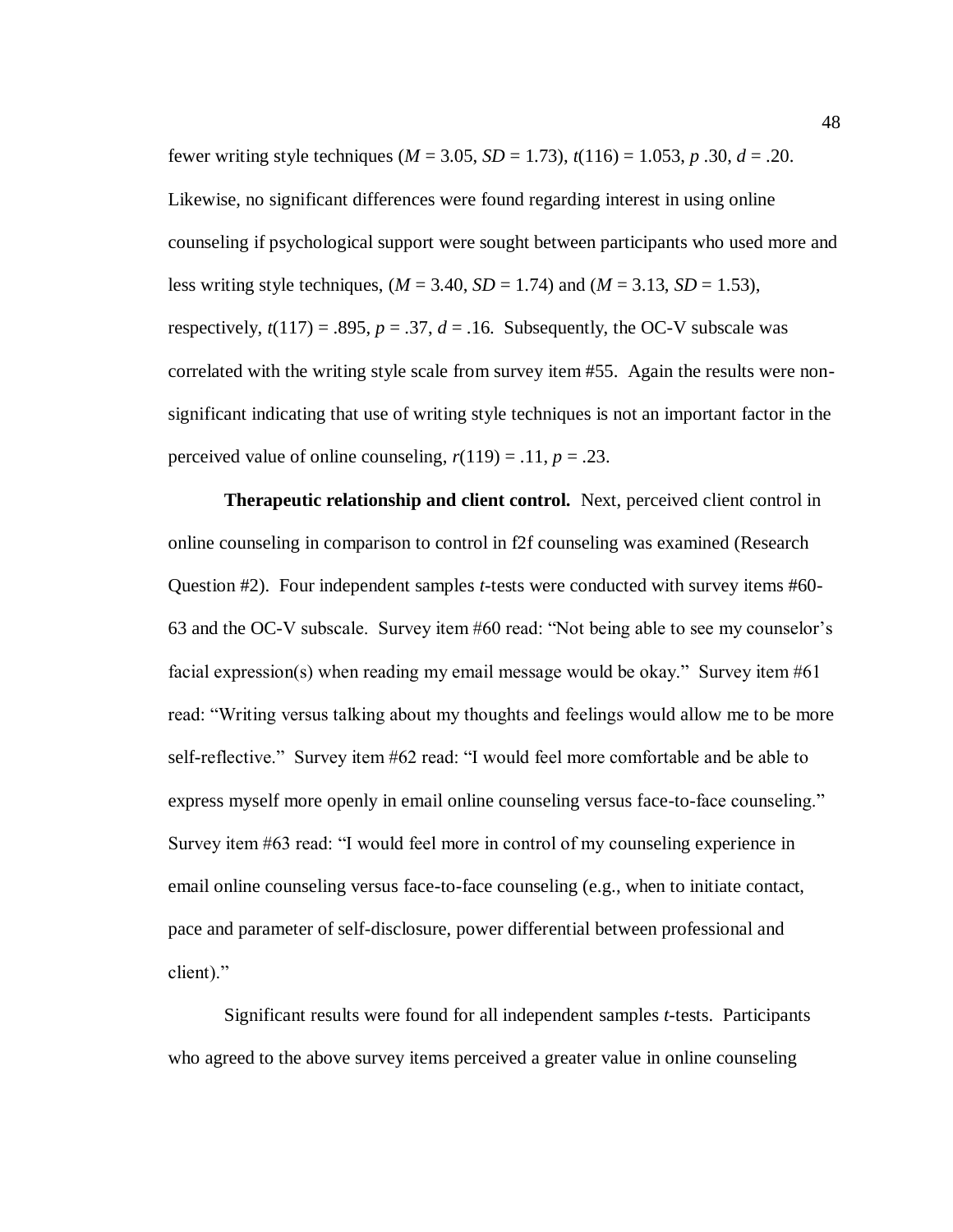(OC-V subscale) than participants who disagreed with the statements (see Table 5 for

complete results).

Table 5

| Mean Differences for Perceived Value of Online Counseling $(OC-V)$ by Counseling |  |  |
|----------------------------------------------------------------------------------|--|--|
| <i>Environment Variables</i>                                                     |  |  |

|                                              |     | Agree            |      | <b>Disagree</b> |                  |      |                  |                |  |  |
|----------------------------------------------|-----|------------------|------|-----------------|------------------|------|------------------|----------------|--|--|
| Variables                                    | (n) | $\boldsymbol{M}$ | SD   | (n)             | $\boldsymbol{M}$ | SD   | $\boldsymbol{t}$ | $\overline{d}$ |  |  |
| Okay with not<br>seeing<br>counselor's face  | 65  | 21.31            | 4.71 | 54              | 17.89            | 4.04 | 4.205            | .78            |  |  |
| Writing versus<br>talking<br>would be more   | 76  | 20.71            | 4.46 | 42              | 18.05            | 4.79 | 3.024            | .57            |  |  |
| Ability to express<br>oneself<br>more openly | 40  | 21.60            | 4.34 | 78              | 18.88            | 4.65 | 3.071            | .60            |  |  |
| Client Control <sup>a</sup>                  | 56  | 21.07            | 4.33 | 63              | 18.59            | 4.77 | 2.960            | .55            |  |  |

All  $ps < .05$ .

<sup>*a*</sup> i.e., when to initiate contact, pace and parameter of self-disclosure, power differential between professional and client.

**Client identification and emergency protocols.** As the feasibility of online counseling is contingent upon a university's ability to establish safety measures in crisis situations, students' willingness to provide pertinent contact information and engage in other modalities of therapy during a crisis was next assessed (Research Question #3). Survey item #7 read: "When receiving counseling, it is the counselor's responsibility to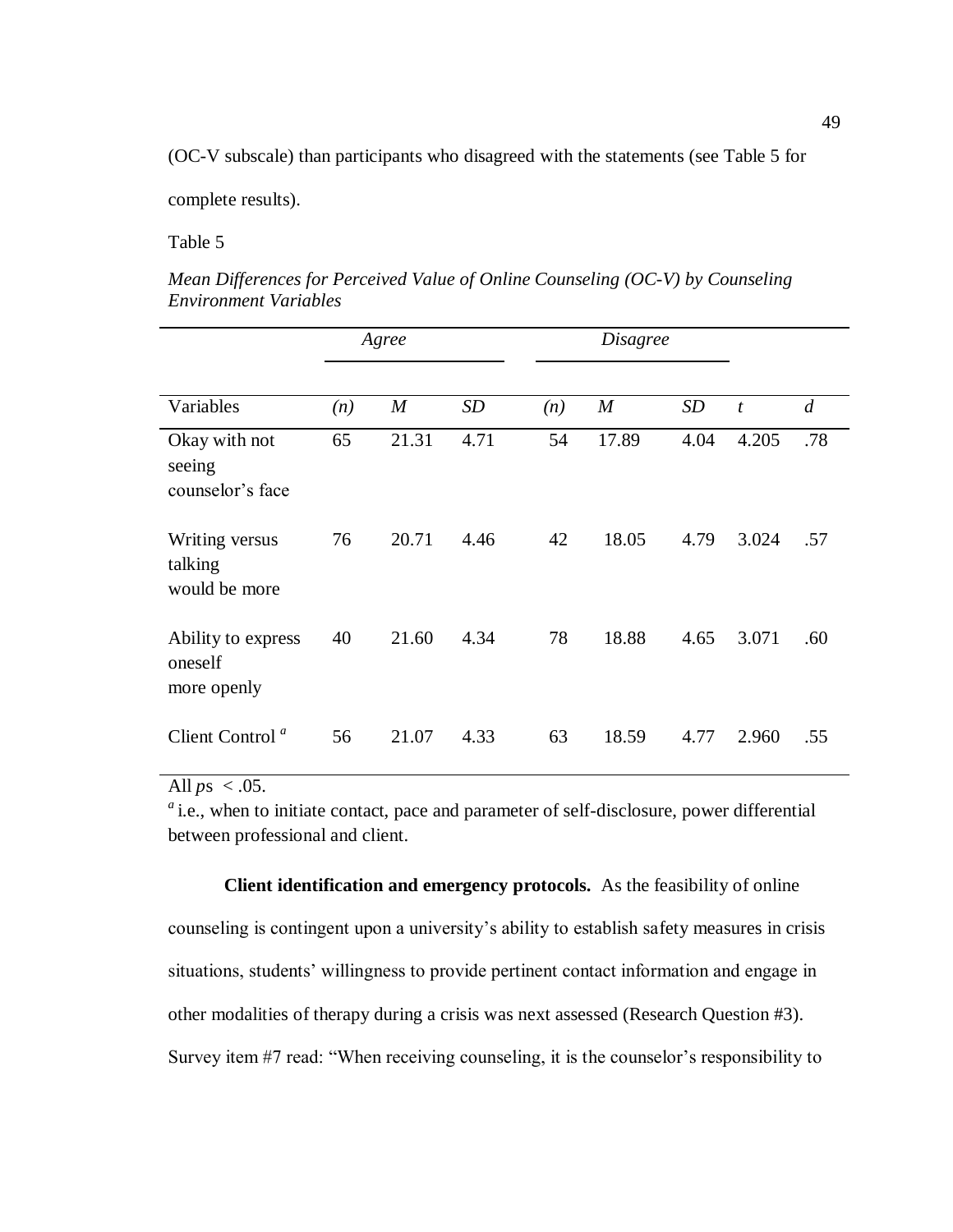set boundaries for his/her client's safety. If I were to engage in online counseling I would agree to (check all that apply): provide accurate identification and emergency contact information, provide my student identification number, agree to an immediate face-toface counseling session if my counselor thought it was necessary, agree to an immediate telephone counseling session if my counselor thought it was necessary, and call a mental health hotline if my emotional condition worsened and my personal safety became at risk." Descriptive statistics for survey item #7 indicated that the majority of participants would agree to several of the listed safety measures, including making more direct contact with a counselor if necessary (see Table 6).

Table 6

*Percentage of Respondents Endorsing Willingness to Provide Contact Information and Engage in Other Counseling Modalities if in Crisis*

|                                                          | Endorsers |
|----------------------------------------------------------|-----------|
|                                                          | $\%$      |
|                                                          | (n)       |
| Provide accurate identification and emergency contact    | 77.3      |
| information.                                             | (92)      |
|                                                          |           |
| Provide student identification number.                   | 62.2      |
|                                                          | (74)      |
| Agree to an immediate face-to-face counseling session if | 78.2      |
| counselor thought it was necessary.                      | (93)      |
| Agreement to an immediate telephone counseling           | 74.8      |
| session if counselor thought it was necessary.           | (89)      |
| Call a mental health hotline if emotional condition      | 61.3      |
| worsened and personal safety became at risk.             | (73)      |
|                                                          |           |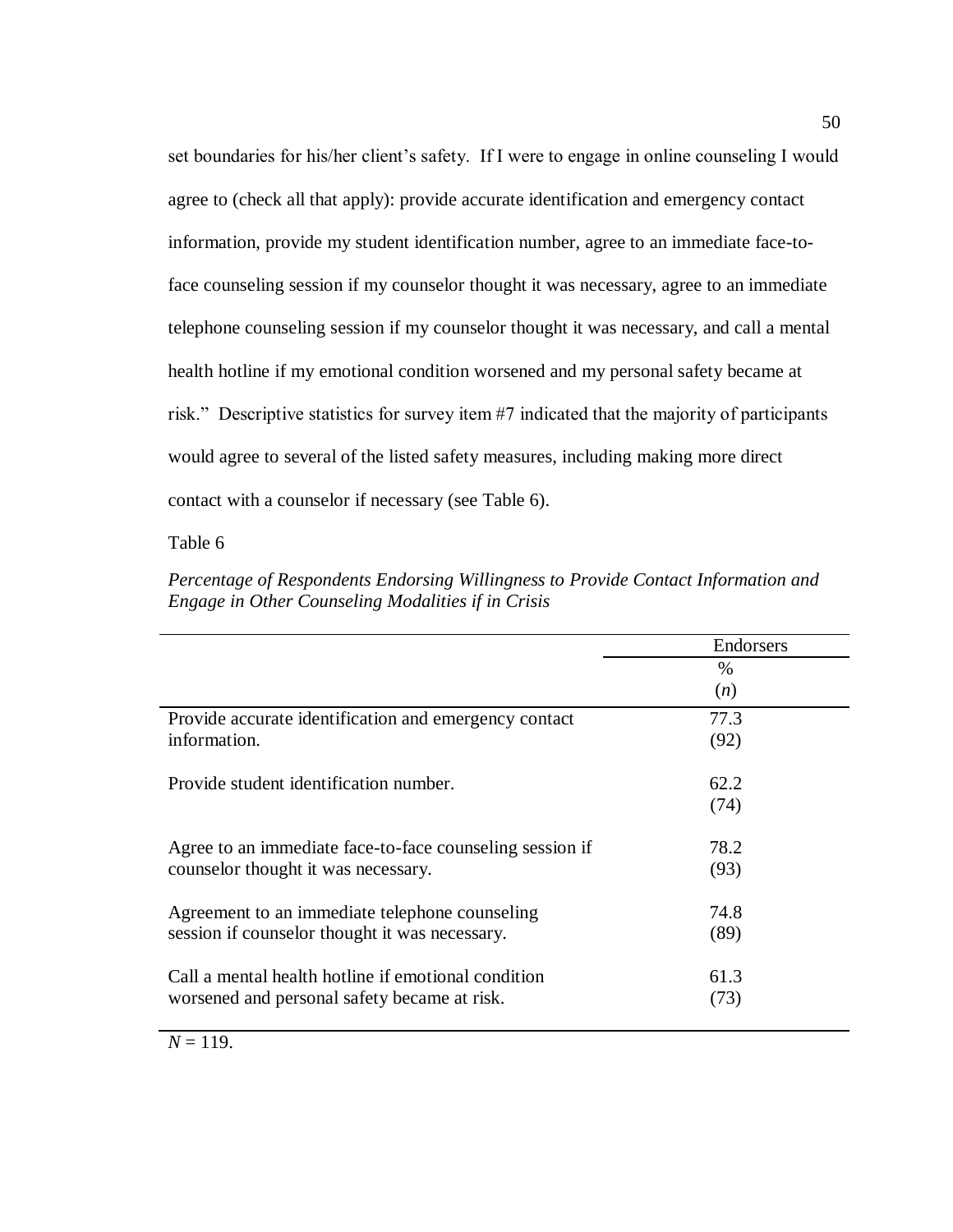**Online counseling use as a psychoeducational tool.** Research question #4 investigated participants' interest in using online counseling as a psychoeducational tool by reading other students' email communications on an online forum that is accessible to all students. Statistical analyses included two independent sample *t*-tests regarding the perceived value of online counseling (OC-V subscale) participants who agreed versus disagreed with survey items #59 (good alternative) and #65 (would use email). Survey item #59 read: "Assuming my identifying information is removed, I would agree to have my email message to a counselor and his/her response posted on an online webpage for other students to view." Survey item #65 read: "I would be interested in using email online counseling as a psychoeducational tool by reading the other students' email communications (with identifying information removed) on an online forum that is accessible to all students." As this service of an online counseling program is user generated, a final descriptive analysis was performed to identify participants who would agree to use online counseling as a psychoeducational tool but would not be willing to post their own interactions with a counselor.

The majority of participants  $(62.2\%, n = 74)$  agreed they would use email online counseling services as a psychoeducational tool with 54.6% of participants ( $n = 65$ ) agreeing to post their own correspondences with a counselor. Significant differences were found for both independent samples *t*-tests. Participants who expressed interest in online counseling as a psychoeducational tool perceived more value in online counseling (OC-V subscale) than participants who did not express interest in such a service. Likewise, participants who agreed that they would allow their correspondence with a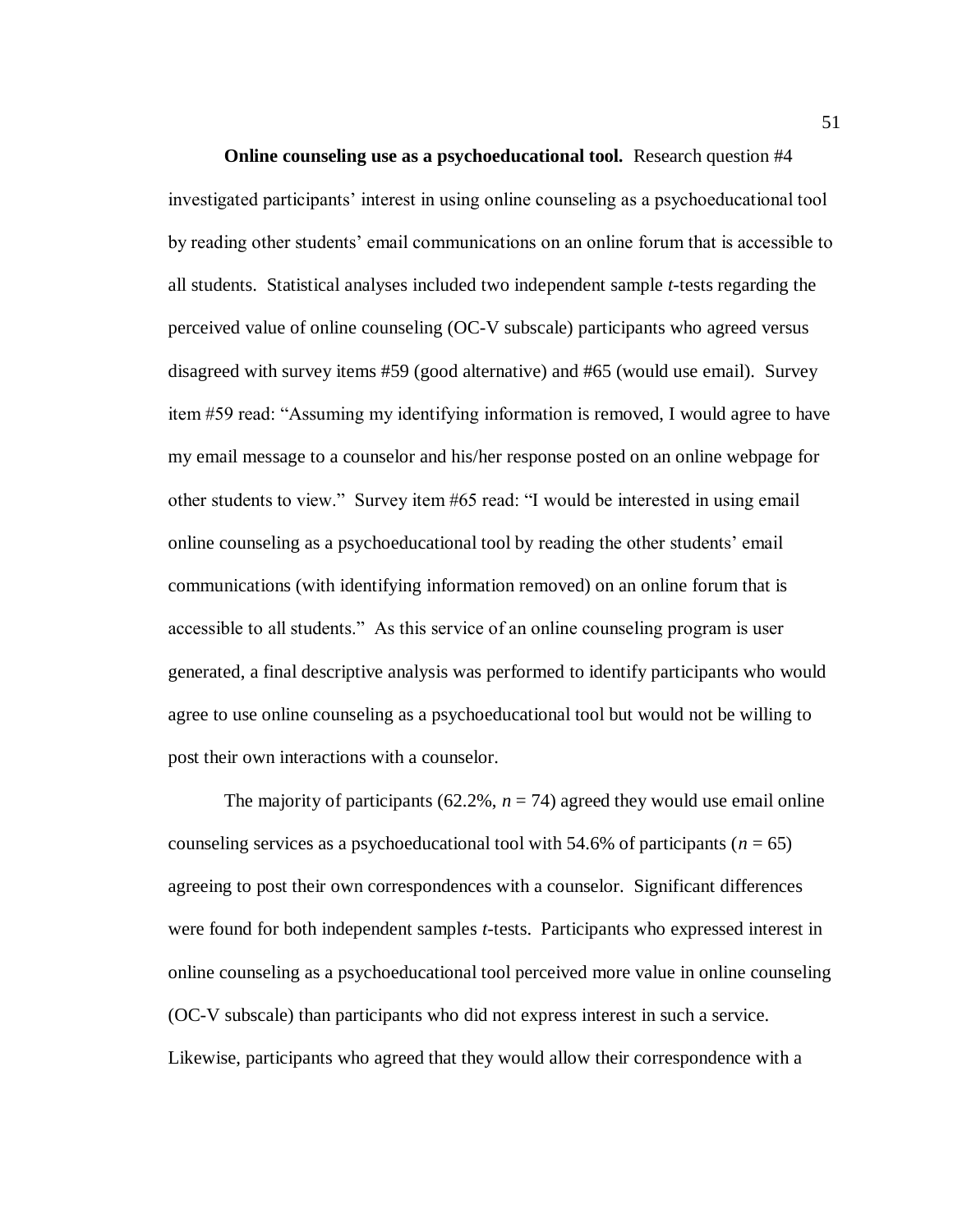counselor to be posted online perceived more value in online counseling (OC-V subscale) than participants who would not be comfortable with posting such an interaction (see Table 7 for complete results). User generation of this psychoeducational tool was promising; only one-third of participants  $(n = 25)$  who expressed interest in this resource  $(n = 74)$  stated they would not be willing to post their own interactions with a counselor.

Table 7

*Mean Differences for Perceived Value of Online Counseling (OC-V) by Psychoeducational Tool Variables*

|                                                                                                                                  | Agree |       |           |     | Disagree |           |       |     |
|----------------------------------------------------------------------------------------------------------------------------------|-------|-------|-----------|-----|----------|-----------|-------|-----|
| Variables                                                                                                                        | (n)   | M     | <i>SD</i> | (n) | M        | <i>SD</i> |       | d   |
| Use of online counseling as a<br>psychoeducational tool                                                                          | 65    | 20.97 | 4.51      | 54  | 18.30    | 4.58      | 3.195 | .59 |
| Willingness to post interactions 74 20.69 4.59 44<br>with a counselor online<br>$\Lambda$ 11 $\Lambda$ $\sim$ $\Lambda$ $\Gamma$ |       |       |           |     | 18.32    | 4.57      | 2.717 | .52 |

All  $ps < .05$ .

**Interest in online counseling for social anxiety.** Next, participants' interest in seeking online support for symptoms related to social anxiety, including not having close friends and/or being shy or uncomfortable in social situations, was examined (Research Question #5). Descriptive statistics for survey items #58 (good alternative) and #68 (would use email) indicated that the majority of participants with social anxiety concerns  $(n = 54)$  endorsed online counseling as a good mental health alternative (72.2%,  $n = 39$ ) and would consider using such a service if psychological support were sought (72.2%, *n* = 39). Analysis also included four independent samples *t*-tests regarding the perceived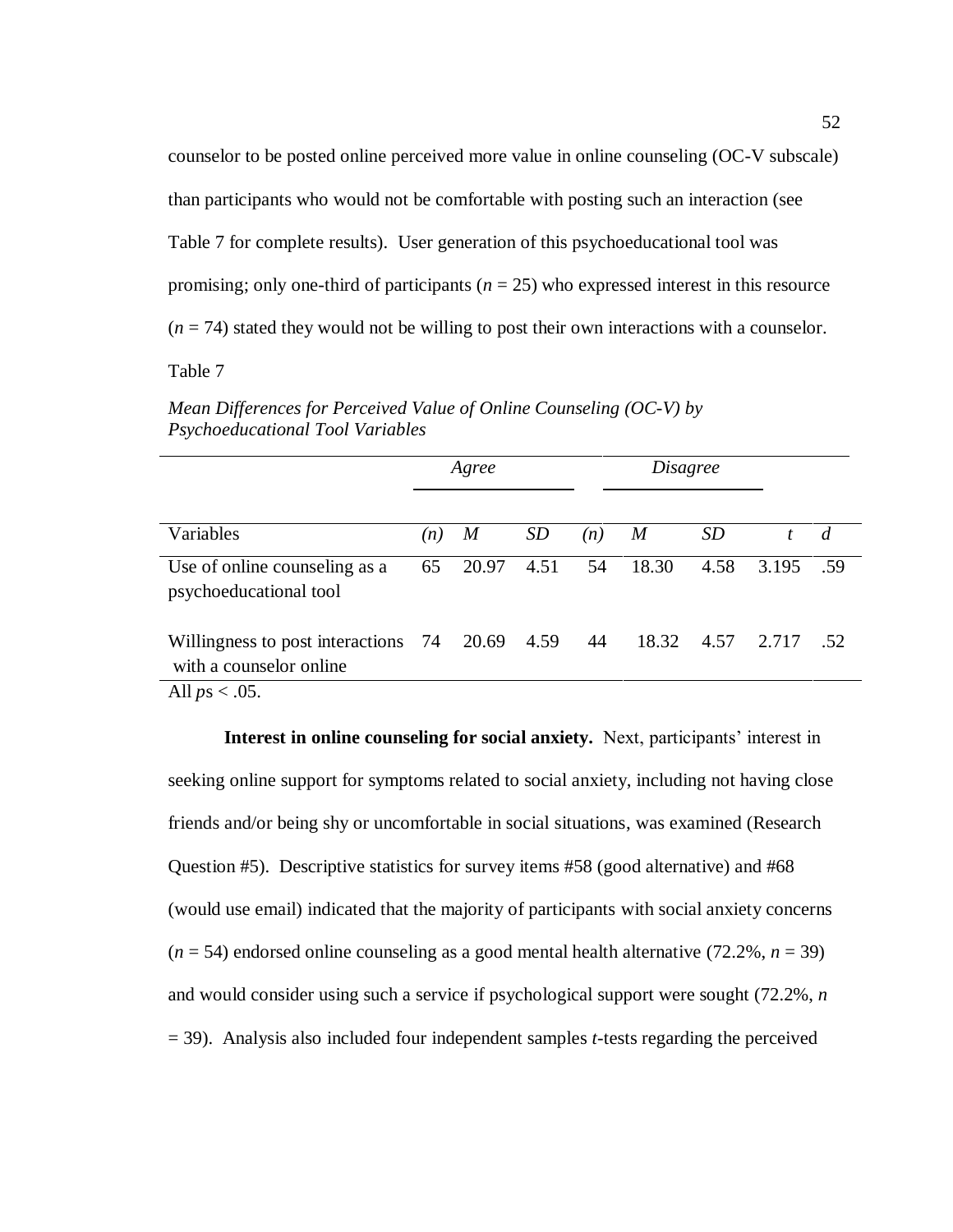value of online counseling (OC-V subscale) and the perceived discomfort with online counseling (OC-D subscale) for these two subgroups of participants. Significant results were found for both OC-V independent samples *t*-tests. Participants who would consider using email online counseling to address not having close friends perceived more value in online counseling (OC-V subscale) than participants who would not use email online counseling to address not having close friends. One significant result was found for the OC-D subscale independent samples *t*-tests. Participants who endorsed interest in email online counseling for being shy or uncomfortable in social situations perceived less discomfort with online counseling (OC-D subscale), suggesting less discomfort with online counseling than participants who did not express any interest in email online counseling for this concern (see Table 8 for complete results).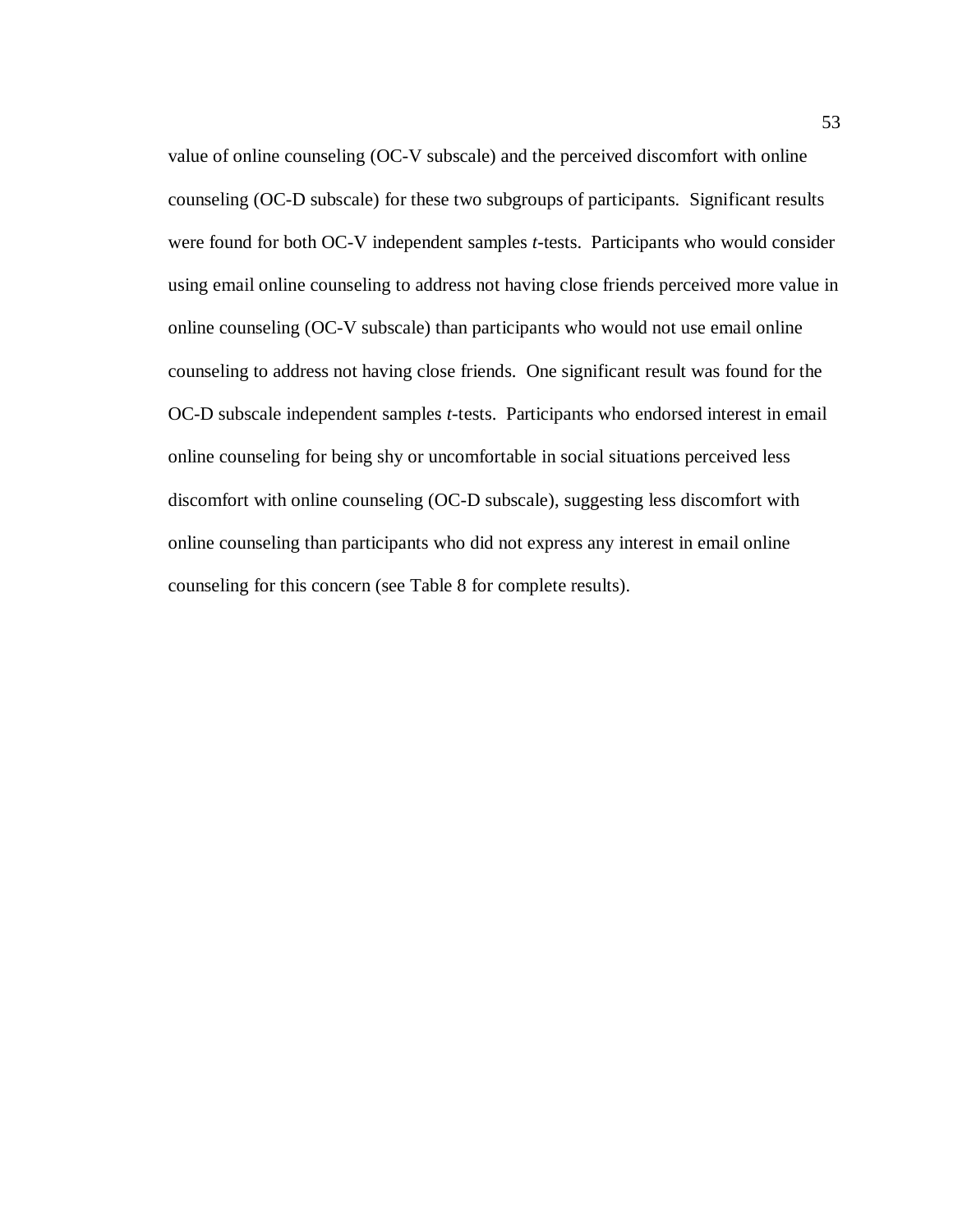### Table 8

*Mean Differences for Perceived Value of (OC-V) and Discomfort (OC-D) with Online Counseling by Social Anxiety Variables*

|                                                    |     | Endorsed         |           | Not Endorsed |                  |           |                  |                  |                |
|----------------------------------------------------|-----|------------------|-----------|--------------|------------------|-----------|------------------|------------------|----------------|
| Interest in online counseling for lack of friends  |     |                  |           |              |                  |           |                  |                  |                |
| <b>Scales</b>                                      | (n) | M                | <i>SD</i> | (n)          | M                | SD        | t                | $\boldsymbol{p}$ | $\overline{d}$ |
| $OC-V$                                             | 24  | 22.00            | 3.66      | 95           | 19.19            | 4.80      | 2.675            | $.009*$          | .66            |
| $OC-D$                                             | 24  | 14.63            | 4.50      | 95           | 15.44            | 5.12      | .715             | .476             | .17            |
| Interest in online counseling to social discomfort |     |                  |           |              |                  |           |                  |                  |                |
| <b>Scales</b>                                      | (n) | $\boldsymbol{M}$ | <b>SD</b> | (n)          | $\boldsymbol{M}$ | <b>SD</b> | $\boldsymbol{t}$ | $\boldsymbol{p}$ | $\overline{d}$ |
| $OC-V$                                             | 30  | 21.30            | 4.57      | 89           | 19.24            | 4.68      | 2.102            | $.038*$          | .45            |
| $OC-D$                                             | 30  | 13.77            | 4.35      | 89           | 15.79            | 5.11      | 1.940            | $.055*$          | .43            |
| $* p ≤ .05.$                                       |     |                  |           |              |                  |           |                  |                  |                |

Another component of Research Question #5 investigated how online counseling may be an acceptable first step or addition to treatment given possible social limitations and fear of meeting a therapist. Descriptive analyses were conducted for the two social anxiety participant subgroups and survey items #66 and #67. Survey item #66 read: "I would be interested in email online counseling while also attending weekly face-to-face counseling." Survey item #67 read: "If I had a good experience with email online counseling I would likely seek face-to-face services in the future." Results were promising; a number of participants who endorsed social anxiety concerns expressed interest in concurrent f2f counseling and email online counseling, and were open to the idea of f2f counseling in the future if they had a good experience with email online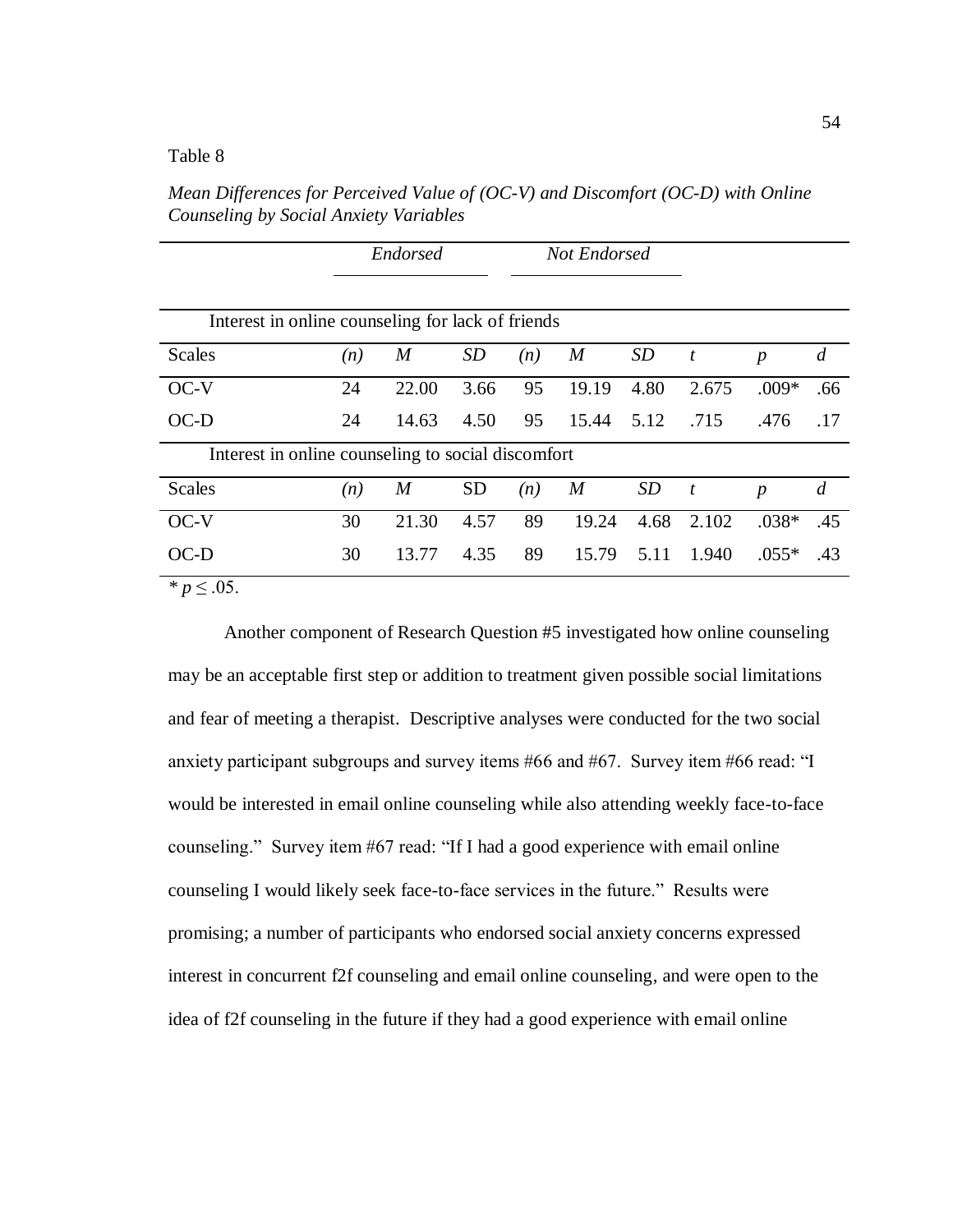counseling. Table 9 provides descriptive statistics for survey items #58, #68, #66, and

#67 by the two social anxiety participant subgroups.

# Table 9

*Percentage of Respondents Interested in Online Counseling (OC) for Lack of Friends or Social Discomfort Who Endorsed Counseling Interest Variables*

|                                                      | Lack of<br>friends<br>$(n = 24)$ | Social<br>discomfort<br>$(n = 30)$ |
|------------------------------------------------------|----------------------------------|------------------------------------|
|                                                      | $\%$<br>(n)                      | $\%$<br>(n)                        |
| OC as good alternative                               | 66.7<br>(16)                     | 76.7<br>(23)                       |
| Interest in email counseling                         | 66.7<br>(16)                     | 73.3<br>(22)                       |
| Interest in using OC and f2f<br>concurrently         | 66.7<br>(16)                     | 66.7<br>(20)                       |
| Interest in f2f following good<br>experience with OC | 79.2<br>(19)                     | 83.3<br>(25)                       |

## **Developing an Online Counseling Program**

A final objective of this research study was to provide useful information for colleges interested in offering online services to students. Descriptive analyses were performed for interest in learning more about counseling services (survey item #10), likelihood of experiencing anxiety if a counselor did not respond to an email right away (survey item #69), length of time participants would be willing to wait for a counselor's response to an email message (survey item #70), text-based online counseling modality preference (survey item #71), and interest in more advanced forms of online services (survey item #72). The majority of participants were interested in learning more about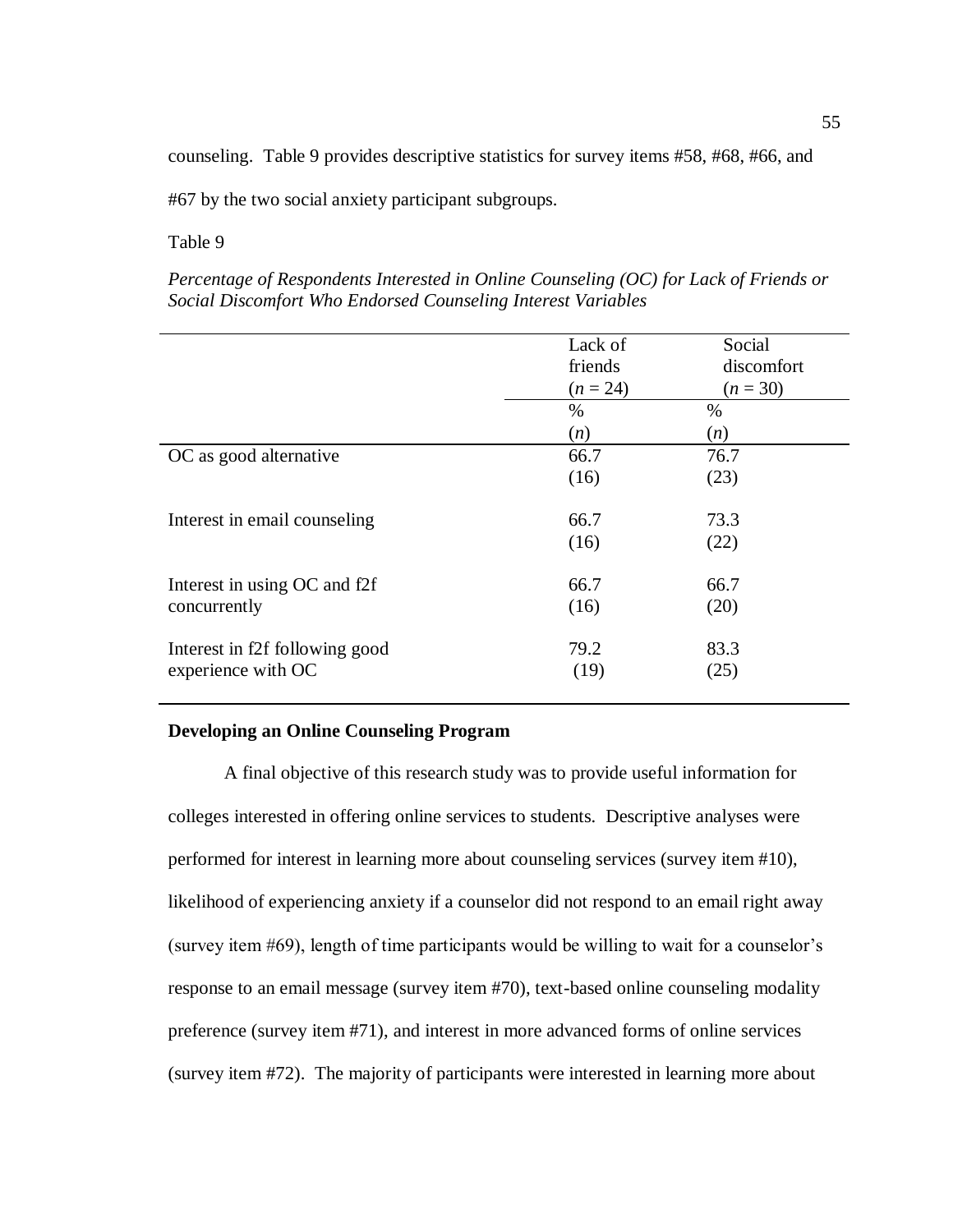mental health services, with 63.0% of participants expressing a desire to learn more about f2f and/or online counseling. A substantial number of participants (56.3%) also stated they would feel anxious if a counselor did not respond to their email right away with 37.8% of participants wanting a counselor to reply within 12 hours and 39.5% of participants wanting a counselor's response within 24 hours. Results indicated that 32.8% of participants would prefer to communicate with a counselor by email and 48.7% of participants would choose to communicate with a counselor with instant message. Last, interest in more advanced online services (e.g., discussion boards, chat rooms, video-conferencing, and online support groups) was also promising with participants showing greater interest in services that were facilitated by a mental health professional than strictly peer support without counselor input. Refer to Table 10 for these results from survey item #72.

Table 10

*Percentage of Respondents Endorsing Interest in More Advanced Technology/Services*

| Service type                   | % who endorsed interest |
|--------------------------------|-------------------------|
| Discussion boards              | 48.7                    |
| Chat room discussions          | 51.3                    |
| Individual video-conferencing  | 57.1                    |
| Email-based peer support group | 34.5                    |
| Real-time peer support group   | 31.1                    |
| Real-time group counseling     | 44.5                    |
|                                |                         |

 $N = 119$ .

Identifying possible target groups of students for whom online counseling may or may not be appropriate is another important aspect when developing online counseling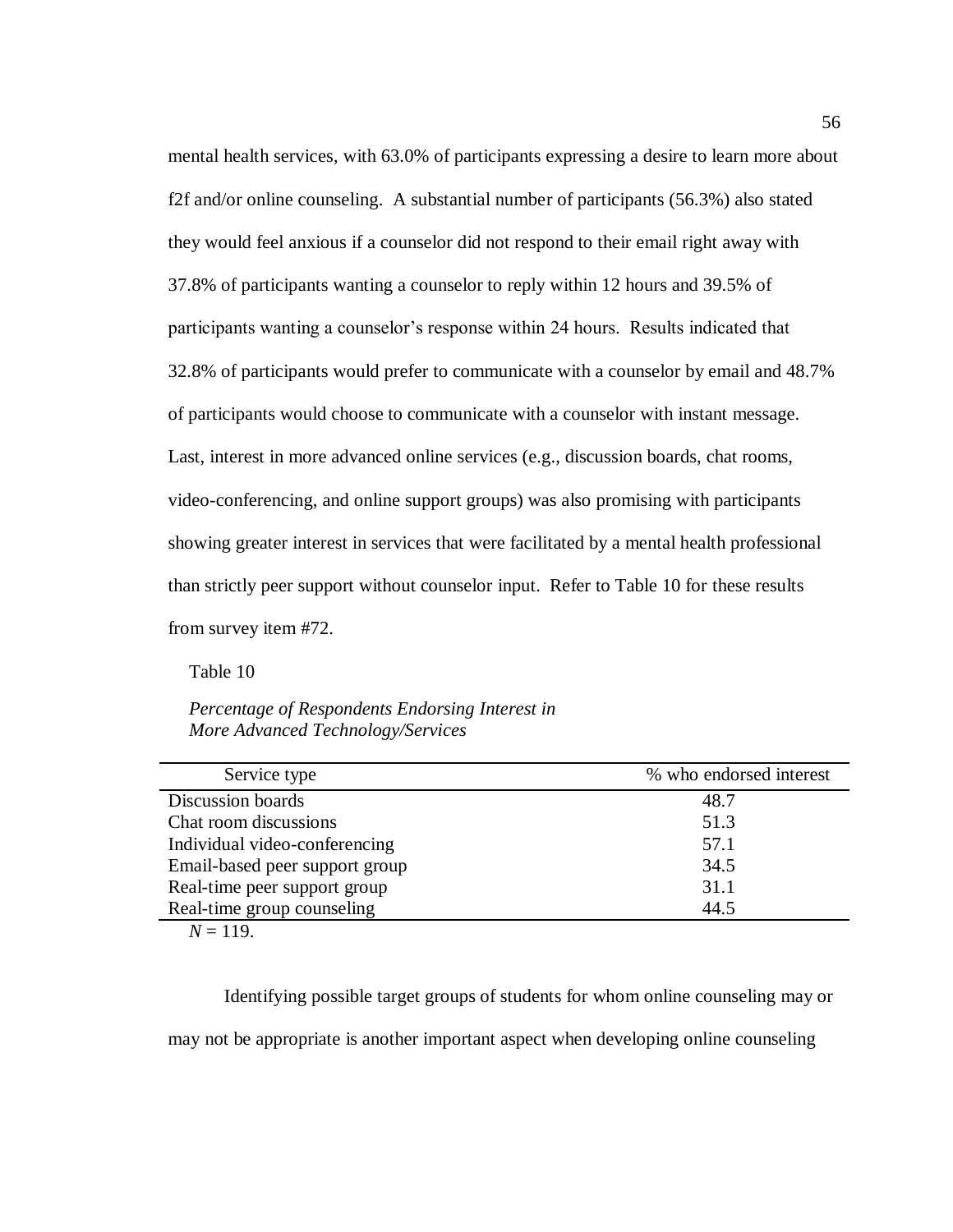services. To explore this further, eight one-way ANOVAs were conducted for the OC-V and OC-D subscales by participants' age (survey item #1), sexual orientation (survey item #4), past experience with f2f counseling (survey item #9), and interest in learning more about f2f counseling and online counseling (survey item #10). All *F*-tests were non-significant except for the OC-V subscale by interest in learning more about online and f2f counseling. *Post-hoc* analysis revealed that participants who would be interested in learning about both types of counseling  $(M = 21.28, SD = 4.40)$  perceived a greater value in online counseling in comparison to participants who would only be interested in learning more about f2f counseling and  $(M = 17.35, SD = 4.34)$ ,  $p = .001$  and participants who would not be interested in learning about either types of counseling  $(M = 17.56, SD)$  $= 5.14$ ),  $p = .012$ . As the significant *F*-test did not include participants who would be interested in learning more about online counseling, these variables did not yield any online counseling target groups. Results of these analyses are given in Tables 11 and 12.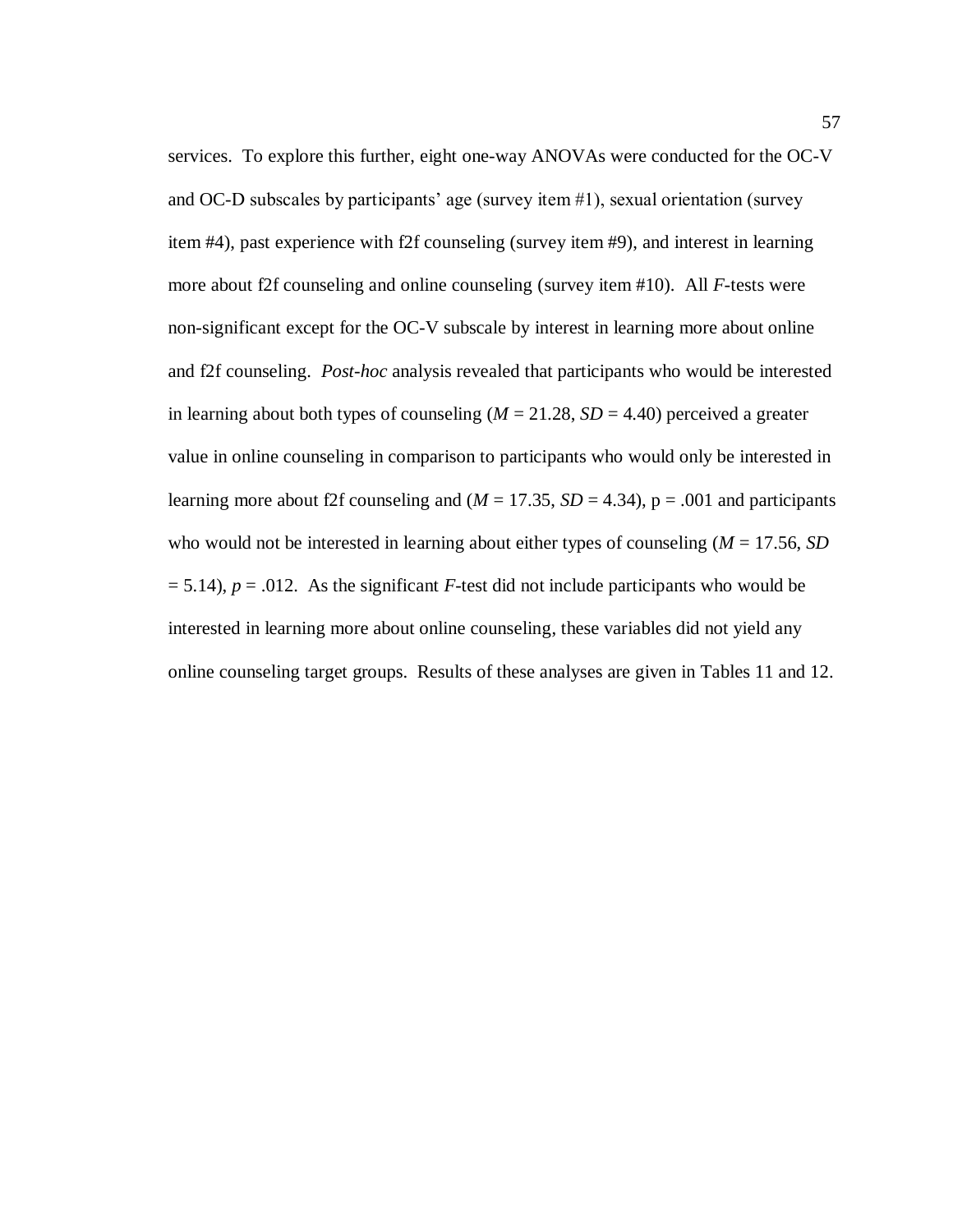## Table 11

# *ANOVA Results for Perceived Value of Online Counseling (OC-V) by Demographic and Counseling Related Variables*

| $df_1$ | $df_2$ | $\,F$ | $\boldsymbol{p}$ | η   |
|--------|--------|-------|------------------|-----|
| 4      | 118    | 1.608 | .117             | .05 |
| 3      | 118    | .709  | .549             | .02 |
| 6      | 118    | .550  | .769             | .03 |
| 3      | 118    | 6.564 | $.001*$          | .15 |
|        |        |       |                  |     |

 $p < .01$ .

*Note*. A Tukey test was used for *post-hoc* analysis.

# Table 12

*ANOVA Results for Perceived Discomfort with Online Counseling (OC-D) by Demographic and Counseling Related Variables*

| Variables                                               | $df_1$ | $df_2$ | $\boldsymbol{F}$ | $\boldsymbol{p}$ | $\eta$ |
|---------------------------------------------------------|--------|--------|------------------|------------------|--------|
| Age                                                     | 4      | 118    | .497             | .738             | .02    |
| Sexual orientation                                      | 3      | 118    | .166             | .919             | .004   |
| Previous counseling<br>experience                       | 6      | 118    | .117             | .983             | .009   |
| Interest in learning about<br>online and f2f counseling | 3      | 118    | 1.254            | .294             | .03    |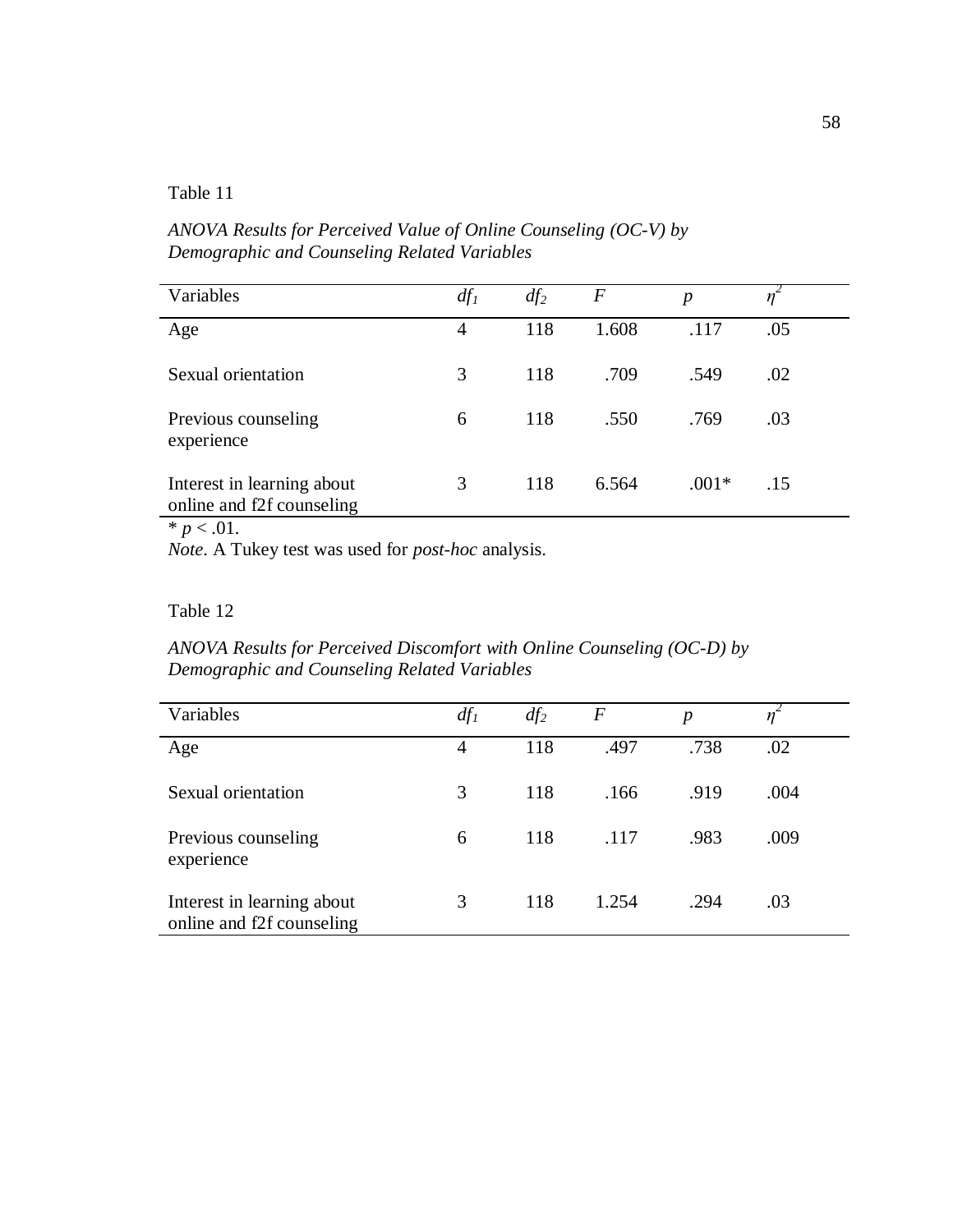# **CHAPTER 6 DISCUSSION**

The purpose of this study was to explore college students' knowledge of and interest in online counseling services and factors that might relate to use by college students. Results of the hypotheses and research questions provided partial support for belief in the perceived value and interest in online counseling by this sample of college students ( $N = 119$ ). Consistent with the literature (e.g., Richards, 2009; Rochlen, Beretvas, & Zack, 2004), participants appeared to have neutral to marginally positive attitudes towards online counseling, an interest in various online services, and a desire to seek out additional knowledge about and/or experience with online counseling. Exploratory survey items also revealed important program development considerations for college counseling centers. Participants have specific preferences regarding the time they would be willing to wait for a counselor's email reply and interest in using more advanced technology. The possibility of addressing social anxiety concerns in online counseling was appealing to some participants and provides useful information about how online treatment may improve the quality of care for certain conditions.

Contrary to the stated hypothesis, no significant gender differences were identified regarding the belief in the perceived value and interest in online counseling. Men and women expressed nearly equal ratings in their perceived discomfort and value with online counseling (as measured by the OCAS scale) and potential use of online services if psychological support were sought. These findings are consistent with the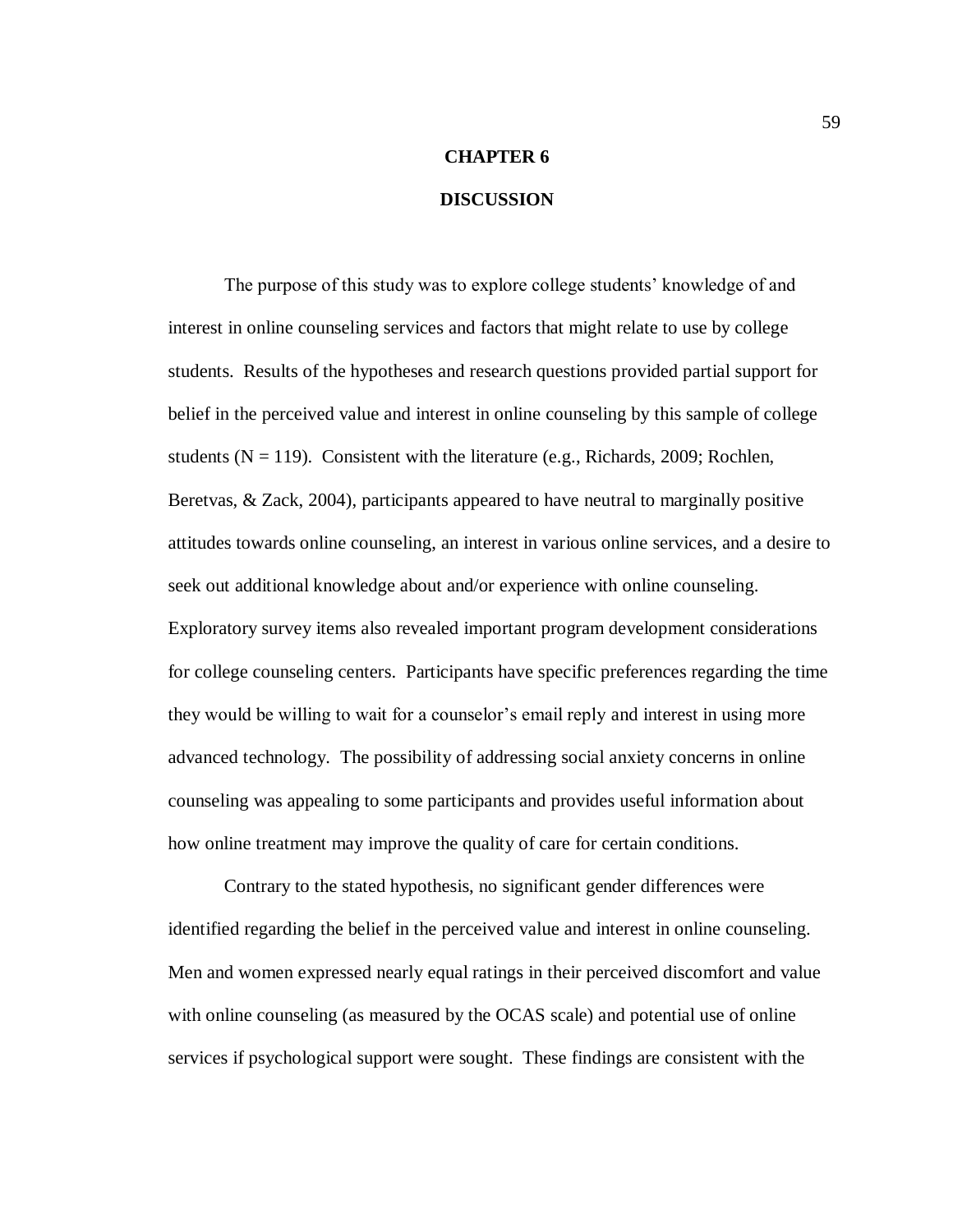results of the OCAS scale reported by Rochlen, Beretvas, and Zack (2004). A possible explanation for these results relates to the emergence of online counseling as recently as the 1990s and the fact that not enough time has elapsed for gender differences to become evident. Another possible conclusion, also highlighted by Rochlen, Beretvas, and Zack (2004), is that gender differences do not exist as the more distant nature of online counseling decreases vulnerability thereby making online counseling more accessible. The lack of gender differences found in this study contradicts student use of online counseling at Trinity College in which females used online counseling disproportionately more than males when compared to the gender breakdown of f2f counseling services (Richards, 2009). This last finding suggests that online counseling parallels the gender breakdowns traditionally found in f2f counseling and that this new modality of treatment may not be an effective method to increase utilization of mental health services by men.

A key advantage of online counseling emphasized throughout the literature is the flexibility it offers for both clients and practicing clinicians (Leibert et al., 2006; Recupero & Harms, 2010; Richards, 2009). This study's results were consistent in that participants who reported conflicts in accessing the college counseling center also endorsed email online counseling as a good mental health alternative. These findings are comparable to the considerable student use of online services at Trinity College outside of the regular counseling center hours (Richards, 2009) and resembles the research of Leibert et al. (2006) in which participants rated "flexibility" as the second highest advantage of the modality after disinhibition. In contrast, ambivalence in the perceived value of online counseling with this subgroup of participants was also identified. No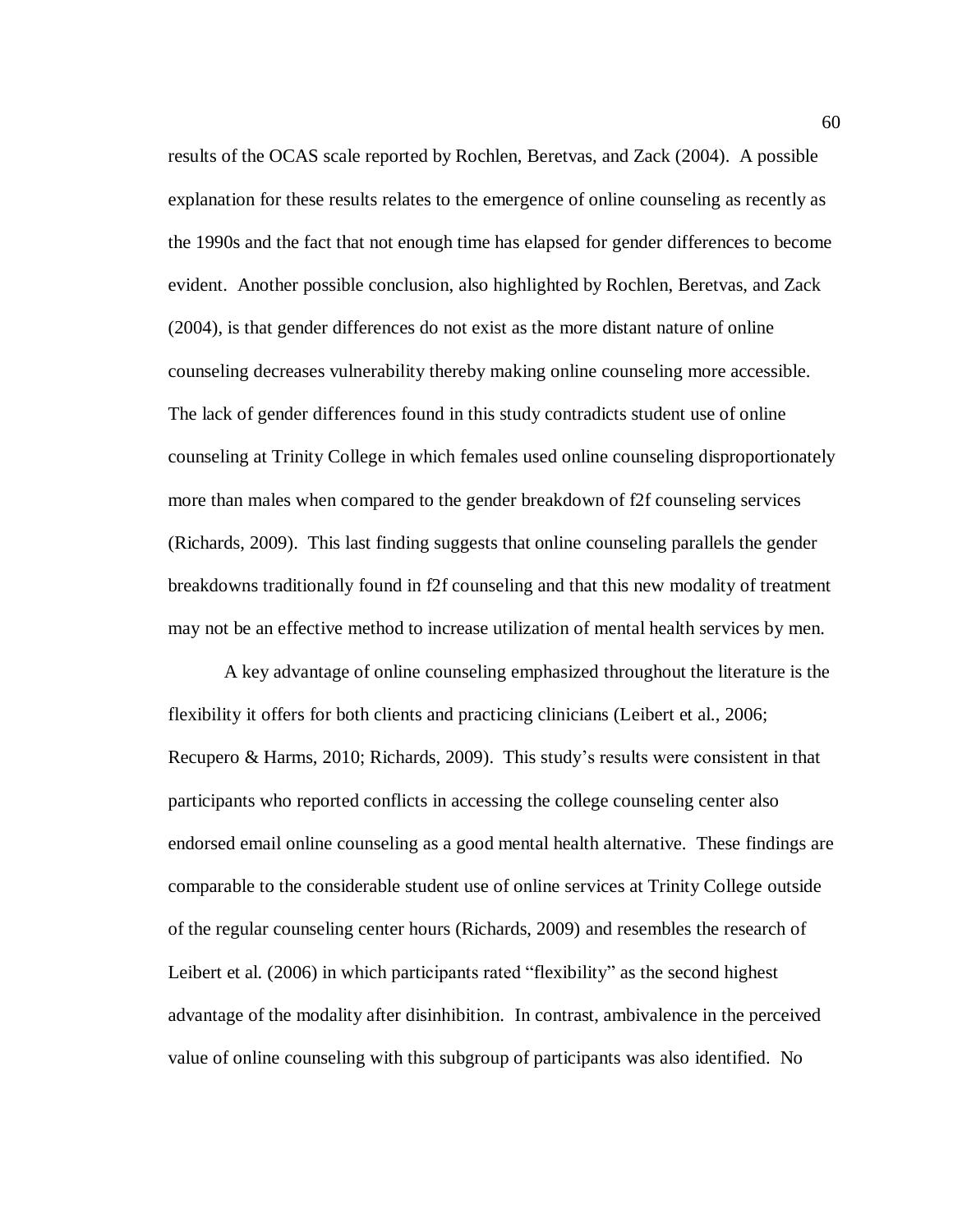significant differences were found for belief in the perceived value and expected discomfort of online counseling (as measured by the OCAS scale) between participants who were able and not able to access the college counseling center. This last finding suggests a lack of understanding regarding how online counseling may be useful and highlights the fact that interest in online services may not transfer to actual utilization if the value of such program is in question.

The results also indicated that weekly time spent on the internet for personal reasons is not an important factor regarding belief in the perceived value and interest in online counseling. This finding contrasts with previous research in which Leibert et al. (2006) determined that people who used the internet for more than 10 hours per week for personal reasons were more likely to seek online mental health services than individuals who used the internet less often. The results of this study most likely differ with Leibert et al. (2006) simply because more people are using the internet at the present time. More recently and consistent with the results of this study, Klein and Cook (2010) reported no significant differences in access to technology (e.g., home internet access, public internet access through cell phone/technology device, and video-conferencing) between participants who preferred internet-based mental health services in comparison to participants who preferred traditional f2f counseling. This evidence suggests that individuals who are interested in online counseling are not limited by technology and that other factors (e.g., availability of services, insufficient experience with the modality, and required out-of-pocket payment) may possibly be limiting the widespread dissemination of this treatment option.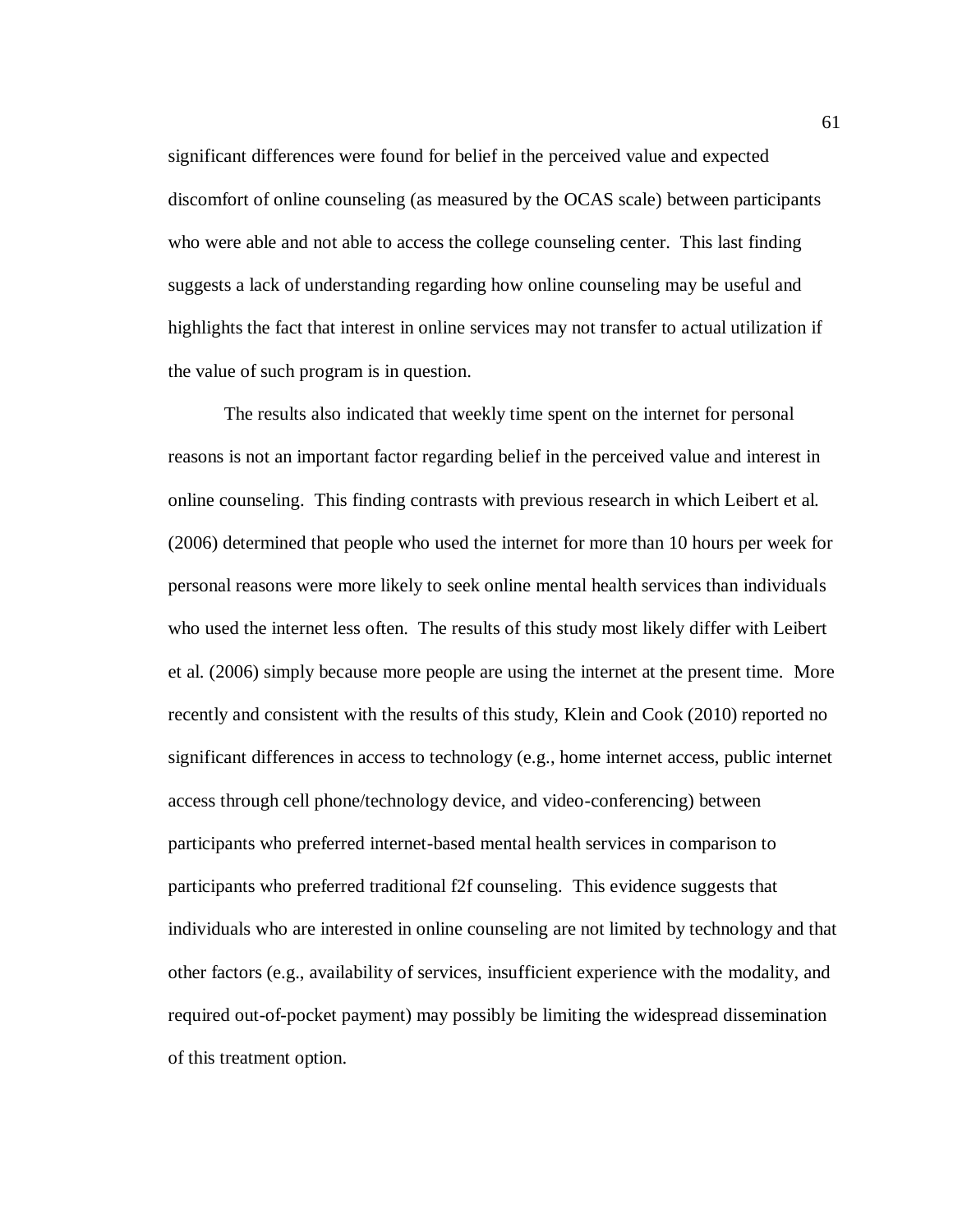Identifying possible correlations between general help-seeking behavior and belief in the perceived value of f2f counseling and online counseling is another method that has been used to examine interest in online counseling (Rochlen, Beretvas, & Zack, 2004). Consistent with the literature on f2f counseling (e.g., Deane & Todd, 1996), a strong and significant correlation  $(r = .50)$  emerged between general help-seeking attitudes (as measured by the ATSPPHS) and the perceived value of f2f counseling (as measured by the FC-V subscale). Interestingly, a much weaker but significant correlation (*r* = .18) was found between general help-seeking attitudes (as measured by the ATSPPHS) and belief in the perceived value of online counseling (as measured by the OC-V subscale). These contrasting correlational values are comparable to the results reported by Rochlen, Beretvas, and Zack (2004) (*r* = .43 to .64 between the ATSPPHS and FCAS and  $r = .15$  to 30 between the ATSPPHS and the OCAS), and suggests that participants conceptualize the value of f2f counseling and online counseling differently. The most likely explanation for these findings, also highlighted by Leibert et al. (2006), is that certain qualities unique to online counseling, including increased client control and disinhibition, are not adequately assessed by current online counseling measures. The FCAS and OCAS are identical measures except for the phrase "face-to-face" is substituted with the word "online" for all statements on the OCAS. If online counseling specific survey items related to client control and disinhibition were incorporated into an online counseling scale general help-seeking behavior may correlate more positively with online counseling.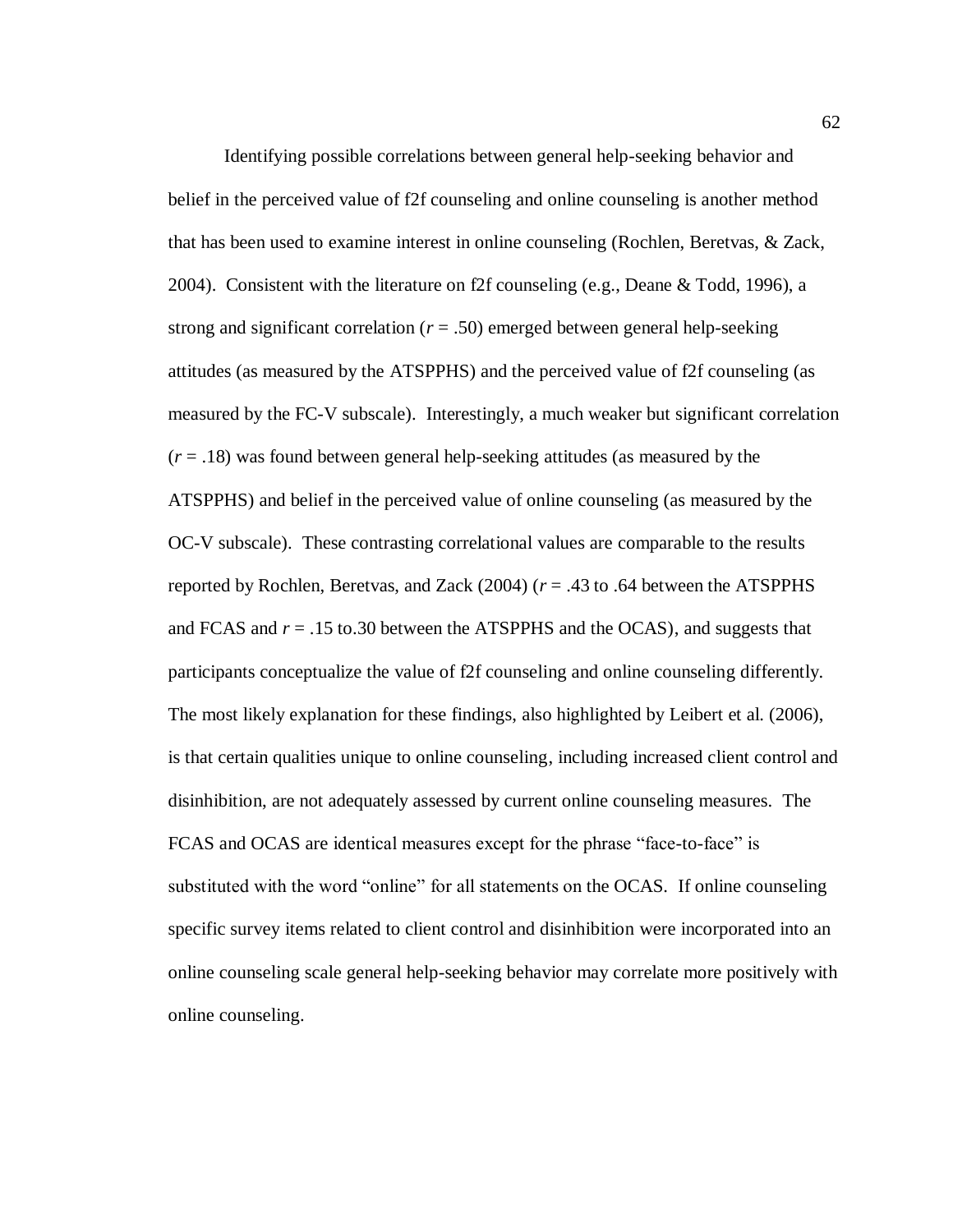This study additionally investigated several variables with limited research including the use of expressive writing techniques, perceived client control in online counseling, whether online users would provide emergency contact information, and interest in using online counseling for social anxiety concerns. Drawing from the professional opinion of Suler (2010), this study sought to explore how an individual's current use of various writing style techniques (e.g., emoticons, parenthetical expressions, trailers, and expressive acronyms) may be related to interest in online counseling. No significant correlation was found between participants' interest in online counseling (as measured by the OC-V subscale) and use of writing style techniques, suggesting that ability to communicate effectively with an online counselor is not a factor in the belief in the perceived value of online counseling. Evaluation of these results within the context of other research is limited and anecdotal (e.g., Fenichel, 2010; Suler, 2010) but does question the notion that the modality requires a completely new skill set. It is likely that the use of social networking sites (e.g., Facebook and online dating sites) and the integration of email communication into everyday life has already provided potential clientele the necessary experience to communicate emotions through words or opinion. In terms of program development, this information indicates that the use of writing style techniques is not an efficient method to identify potential candidates for online counseling.

An important advantage of online counseling emphasized throughout the literature (e.g., Haas et al., 2008; Richards, 2009; Rochlen, Zack, & Speyer, 2006; Suler, 2010) is the potential for increased client control. To examine this concept several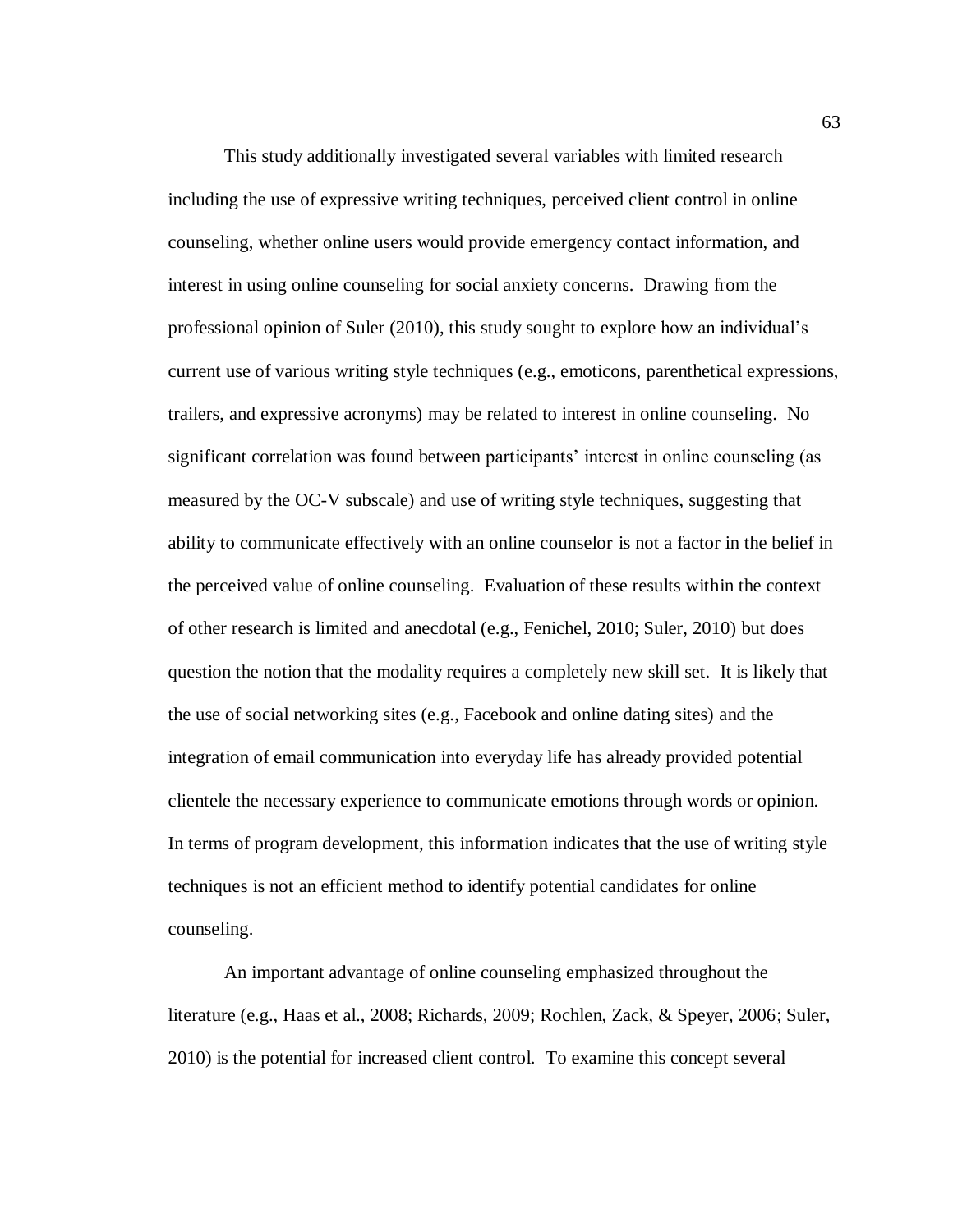survey items asked about participants' comfort with not seeing the counselor's face, if they thought writing versus talking was more self-reflective, if they thought they would be able to discuss their concerns more openly, and if they thought online counseling in comparison to f2f counseling would allow for greater client control (e.g., when to initiate contact, pace and parameter of self-disclosure, power differential between professional and client). This study found significantly higher mean ratings for the OC-V subscale by participants who believed online counseling permitted increased client control (with all four client control variables) in comparison to participants who felt more in control with f2f counseling. These findings are consistent with the research of Haas et al. (2008) and Richards (2009) and suggest that some individuals are especially attracted to and find value in online counseling because of the potential for increased client control. To assess perceptions of online counseling more accurately, it appears imperative that online counseling scales incorporate items that evaluate perceived client control in online modalities. A possible question might include "I would feel more comfortable and be able to express myself more openly in email online counseling versus face-to-face counseling." Lastly, these results suggest a possible target group for this treatment modality.

With over a 70% endorsement rate of several safety measures (e.g., accurate identification and emergency contact information, immediate f2f counseling session and immediate telephone counseling session), results from this study suggest that universities can ethically consider online services within the realm of college counseling centers. However, the fact that only 62.2%  $(n = 74)$  of participants endorsed that they would be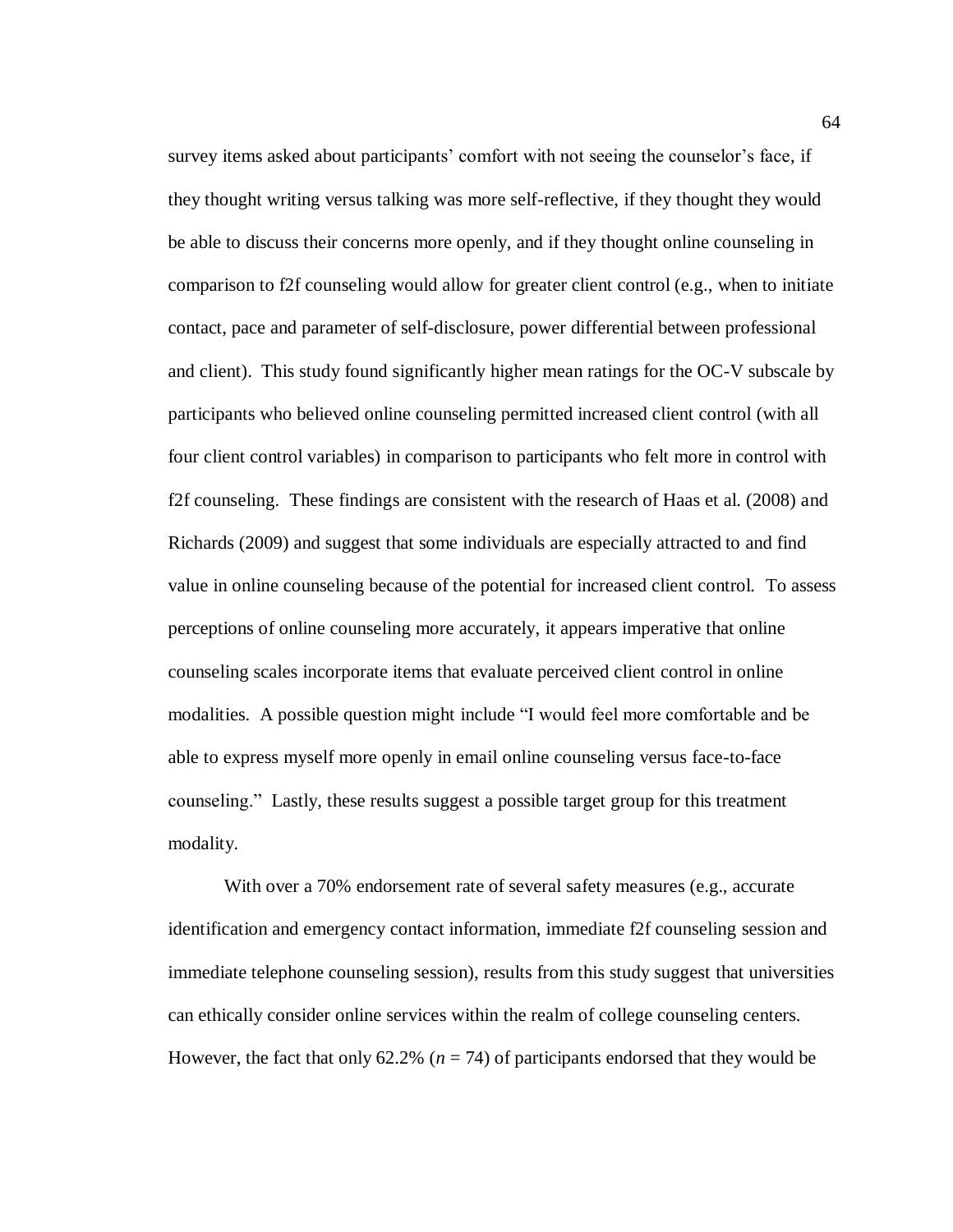willing to provide their student identification number also indicates a level of concern regarding how entering treatment may impact confidentiality and/or academic standing. This uncertainty of how online services may impact privacy and educational goals was also noted by Haas et al. (2008) in an interactive web-based outreach suicide program. To increase the comfort level of the user, it appears students need confirmation that a goal of the college counseling center is to support students so that they can remain in school and to better understand the limitations of confidentiality. A method to facilitate this process may be to provide examples of common difficult college experiences in which a student may be advised to withdraw or consultation may be required (e.g., suicide attempt, failing a majority of classes, and current child abuse of a minor sibling).

Participants in this study also demonstrated considerable interest in using online counseling as a psychoeducational resource. Significant mean differences were found on the OC-V subscale by participants who expressed interest in reading posted emails between students and counselors and/or would be willing to post a personal interaction with a counselor in comparison to participants who did not endorse an interest in such a service,  $d = 0.52$  and  $d = 0.59$ , respectively. These positive results mirror the experiences of such a forum at Trinity College and on the "Ciao" health website for adolescents [\(http://www.ciao.ch\)](http://www.ciao.ch/) (Michaud & Colom, 2003; Richards, 2009). Most notably, the results highlight how a psychoeducational forum may act as a stepped care approach and may improve the high student demand for counseling services. Both Michaud and Colom (2003) and Richards (2009) reported how posted responses provided an individual with possible solutions to their concerns or prompted an individual to seek additional support.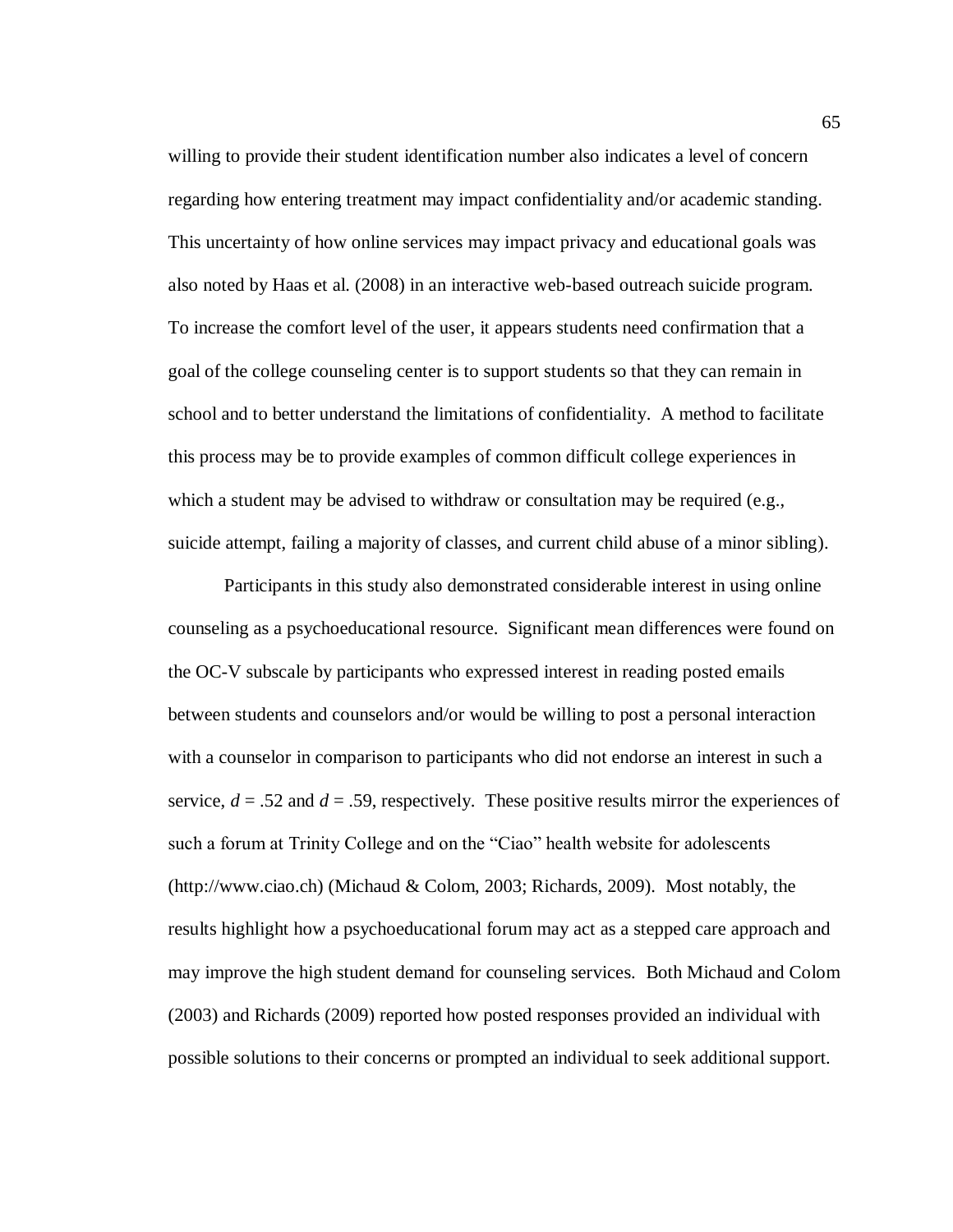Within the context of a college counseling center, a psychoeducational forum may decrease counselors' case loads, provide another point of student contact, and be a good interim solution for student waitlists. The high percentage of participants who expressed a willingness to post their own interactions with a counselor in an online forum supports the viability of such a service.

In terms of specific conditions for which online counseling may be suitable, a substantial number of participants  $(n = 54)$  in this study expressed interest in utilizing online support for symptoms related to social anxiety. Participants who expressed interest in online counseling concerning a lack of friends or being shy/uncomfortable in social situations in comparison to participants who would not use online counseling for social anxiety displayed significantly higher ratings for belief in the perceived value of online counseling (as measured by the OCAS scale). These results are very promising given the increasing empirical support for online social anxiety programs (e.g., Andrews et al. 2011; Tillfors et al. 2008) and the low utilization of f2f counseling by individuals with social anxiety (Kessler, 2003). Most importantly, the results on social anxiety indicated a willingness to use online counseling as a stepped care approach. Out of the participants who would engage in online counseling for social difficulties, 67% (*n* = 36) stated they could consider using email and f2f counseling concurrently and  $81\%$  ( $n = 44$ ) were open to the idea of seeking f2f counseling if they had a positive experience with online counseling. These findings question and provide a possible solution to the concerns raised by Leibert et al. (2006) regarding how clients may not apply interpersonal skills learned over the internet to everyday interactions. To optimize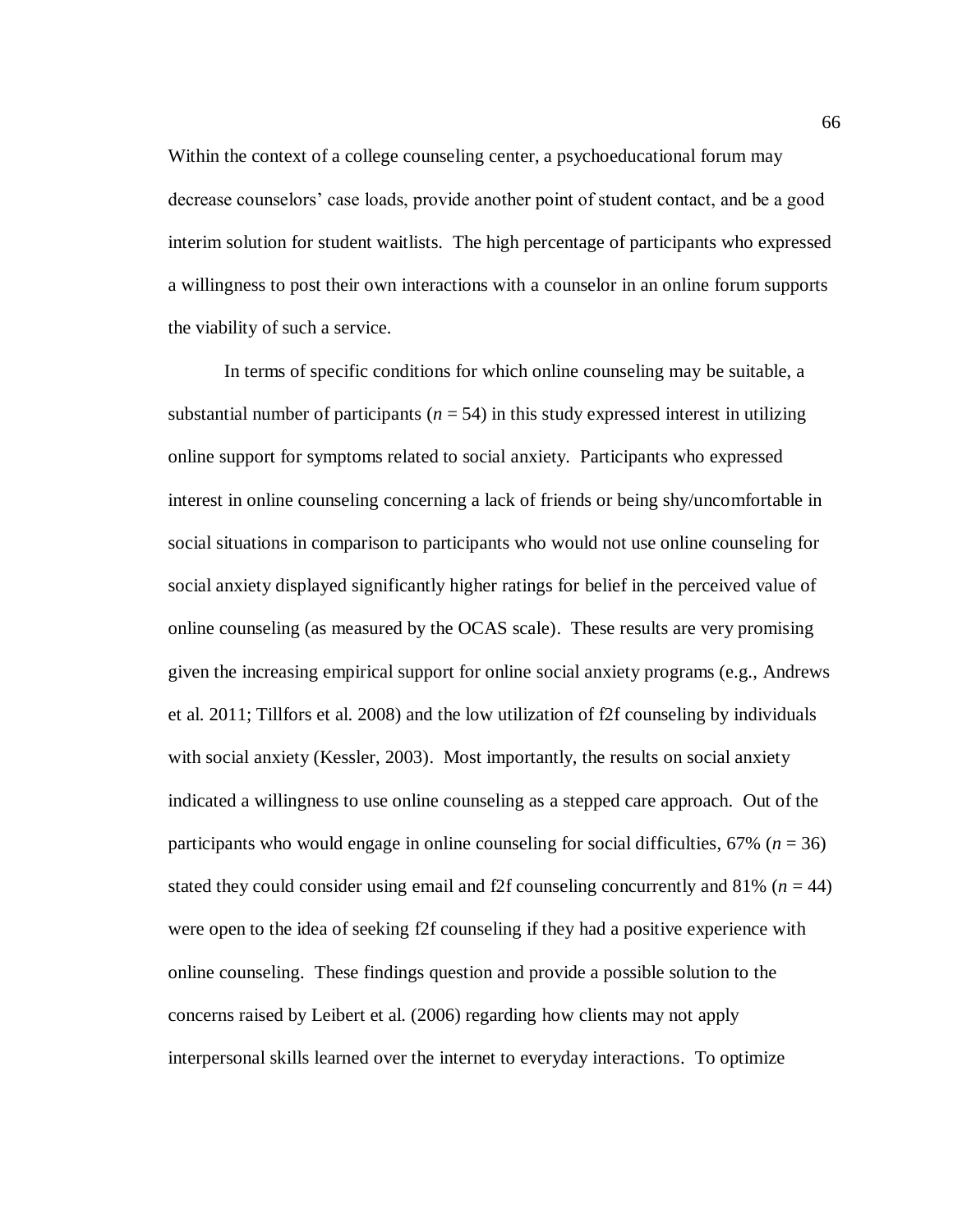treatment within a college setting, students could first start with an online social anxiety program that then built up to a social skills group.

### **Strengths and limitations**

While several hypotheses were inconclusive, the current study exhibits noteworthy strengths. For example, the use of three measures to assess general helpseeking behavior (ATSPPHS), perceptions of f2f counseling (FCAS), and perceptions of online counseling (OCAS), provided a more complete understanding of how online counseling may fit into current f2f counseling treatment standards and replicates the work of Rochlen, Beretvas, and Zack (2004), completed eight years ago. Frequent evaluation of online services is essential due to the rapid progression of technology and new ways people are integrating the internet into everyday life. Another strength of the study was the inclusion of a brief description of online counseling and how it compares to f2f counseling as previous research has demonstrated a general lack of understanding and/or exposure to online counseling by sampled participants, some of whom were of college age (Klein & Cook, 2010). Due to the current fiscal constraints and high student demands for mental health services on college campuses, a final strength of the current study was its focus on how online counseling may be applicable at the university level. The development of several survey items by the researcher provided a way to examine student interests and preferences if online services were offered by a college counseling center and encourages discussion about how to best meet student needs.

Several limitations exist in the present study as well. First, participants were a sample of convenience and consisted primarily of undergraduates from one university.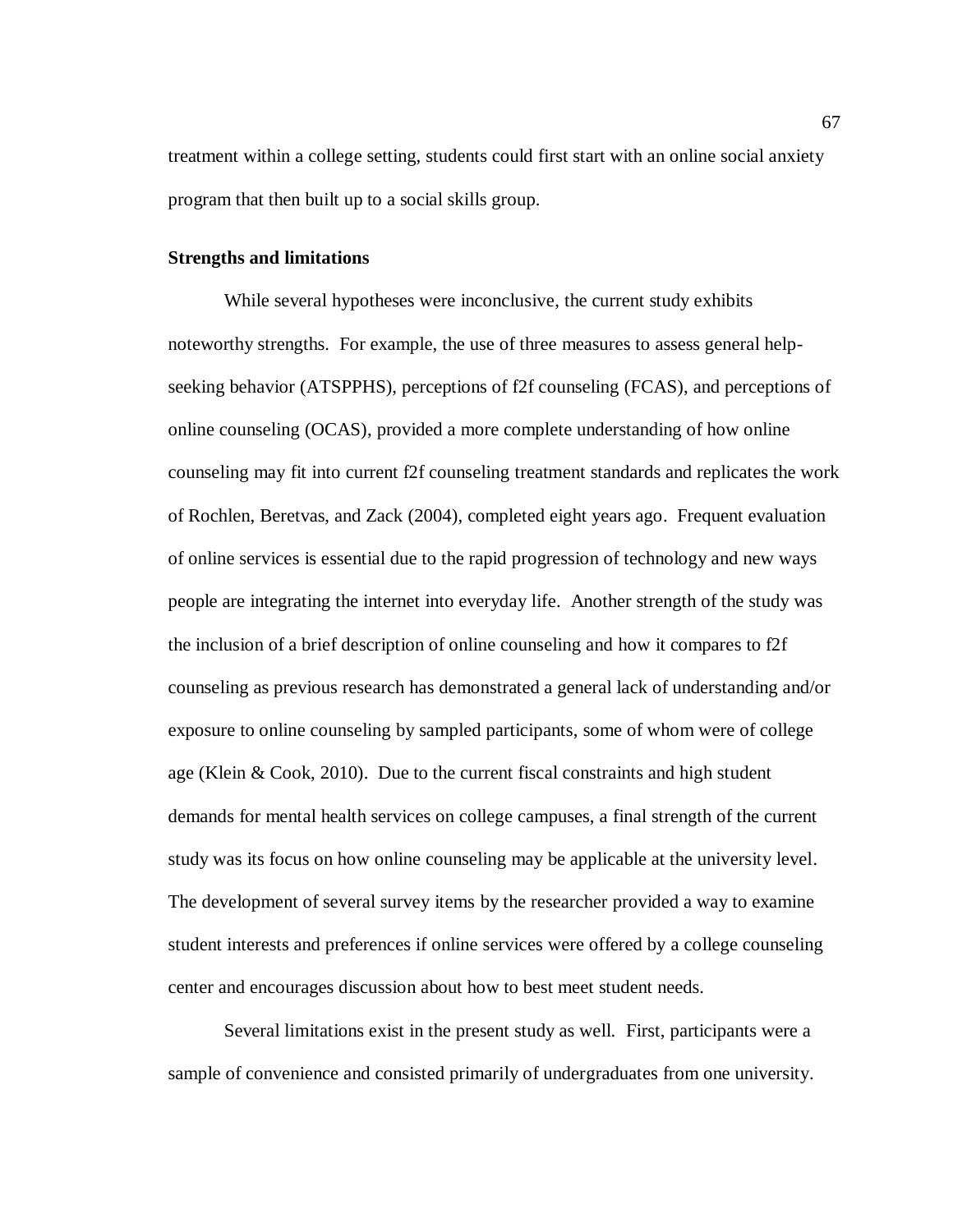An attempt to broaden the range of respondents was made by posting the survey to several websites frequently visited by college students, but that only generated an additional 27 participants. Likewise, it is important to note that the participants from HSU received the same amount of credit for their participation in the study regardless of how long it took them to complete the questionnaires.

A second limitation relates to the nonsignificant findings found for hypothesis #4 (general help-seeking attitudes, perceived value with f2f, and perceived value with online counseling would all correlate positively) and the low internal consistency reliability coefficient found for the ATSPPHS scale. A likely explanation for these discrepant findings relates to the fact that the majority of participants took approximately 15-20 minutes to complete a fairly lengthy survey. A number of participants might have answered the survey too quickly at the expense of thoroughly reading and/or considering the content of each question.

The chosen research design introduces another limitation as the constructs were measured by a single survey item. For example, participants were asked to determine whether online counseling would be a good mental health alternative by the following statement (survey item #58): "An email online counseling program through the college counseling center would be a good alternative for meeting my mental health needs." Constructs measured by a single survey item considerably increases the chances for error (e.g., not reading the question thoroughly, testing fatigue) and the difficulty in capturing the complete construct being assessed.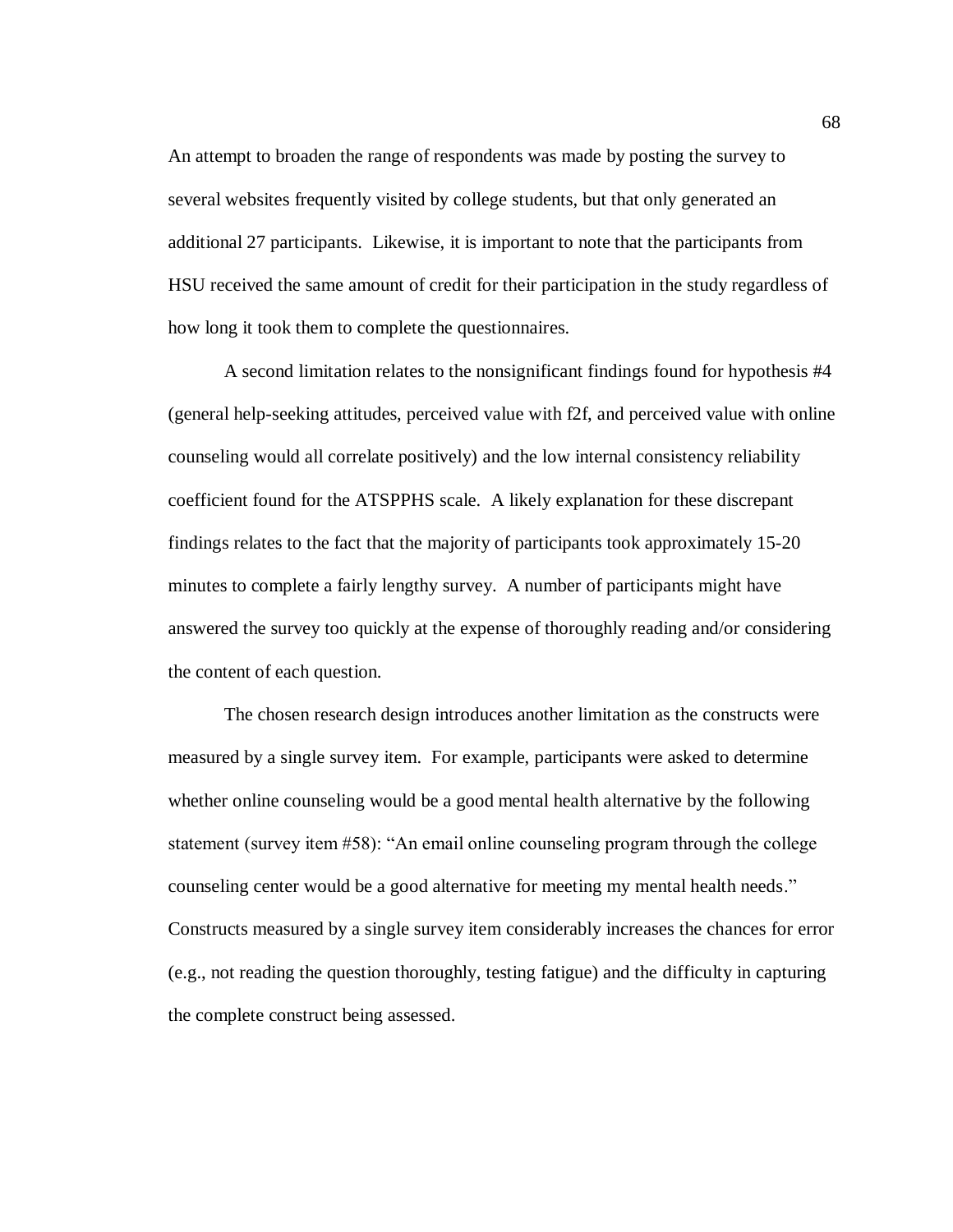Finally, it is important to note that this study only surveyed participants' *potential* interest in and utilization of online services which does not necessarily translate to actual future behavior. In context of the theory of planned behavior (Ajzen, 1985), this study adequately assessed possible motivational factors for seeking online counseling (e.g., perceived value of online counseling as measured by the OCAS and researcher developed survey items) but did not explicitly assess participants' volitional control in utilizing online services. Therefore, potential interest in online counseling is not likely to translate to actual behavior for participants who found value in online counseling but did not believe they had the personal will to actually utilize such services.

### **Clinical implications**

Though this study has several inherent limitations, the findings are promising and can be applied to clinical settings in a variety of ways. First, paralleling the results of Klein and Cook (2010), the data demonstrate that online counseling is still a very new form of mental health treatment that is not yet widely accepted or understood. Participants' belief in the perceived value of online counseling was lower than f2f counseling and distinctly different. Although interpreting how individuals perceive f2f counseling and online counseling differently is beyond the scope of this study, the results indicate that more exposure and education about what online counseling entails is needed for potential users. At the college level, an online counseling seminar could be incorporated into new student orientation with additional tutorials found on the college counseling center website. This outreach effort would not only make online counseling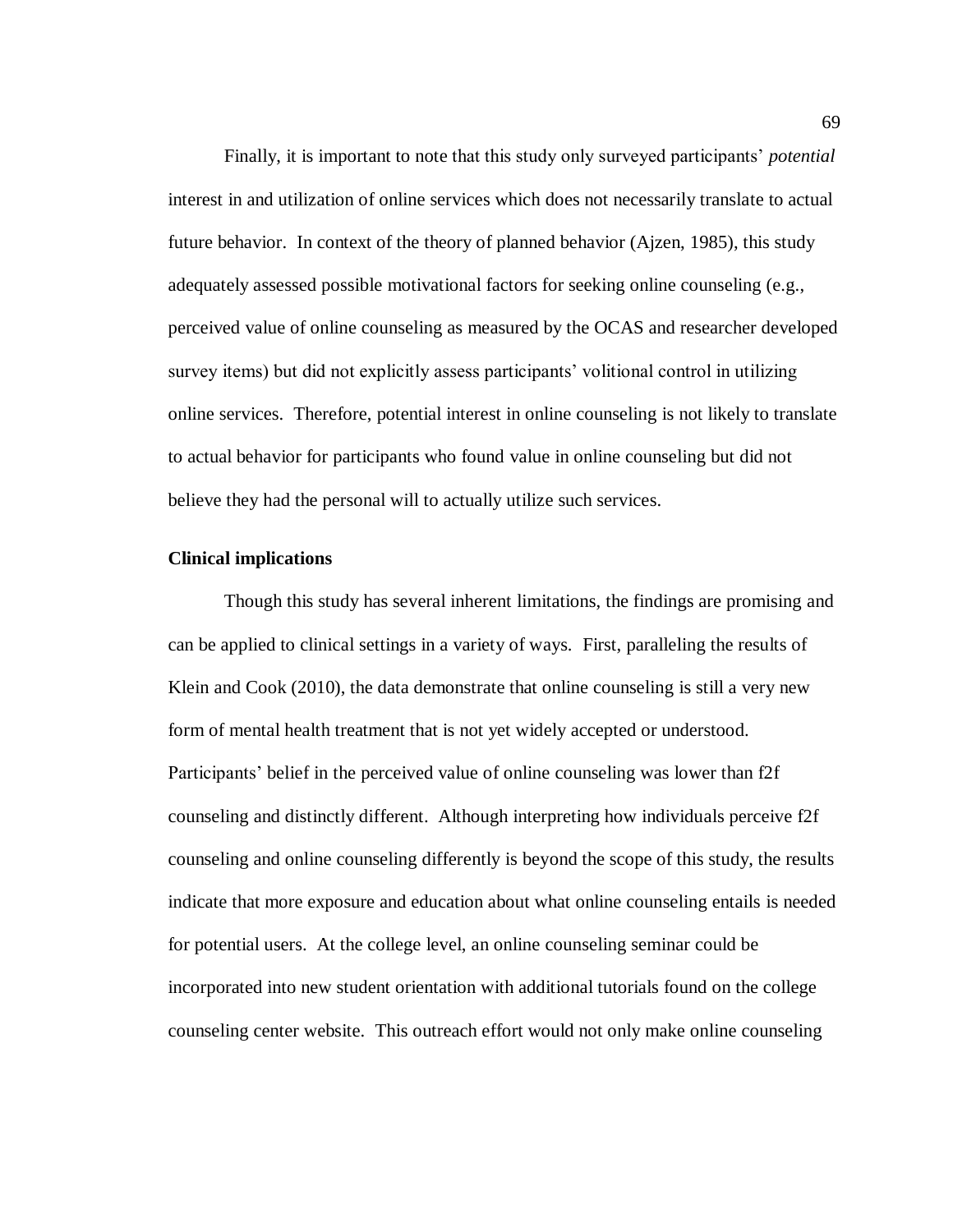easier to use but would also normalize the possible need for counseling when in college because it is a time of transition with many unknowns and first time experiences.

Second, the findings indicate that despite some uncertainty, young adults have a fairly positive view of online counseling and are especially attracted to the flexibility and increased client control it offers. Sampled college students also displayed considerable interest in using online counseling as a psychoeducational tool, when access to the college counseling center is limited, and for issues in which seeking f2f counseling may be too challenging. Ultimately, the results suggest that online counseling is a worthwhile endeavor for college counseling centers to seriously consider while providing useful program development information.

### **Directions for future research**

As the demand for online mental health services increases, it will be imperative that future studies continue to explore public attitudes and people most likely to be interested in online counseling. For example, common variables such as demographic information, general help-seeking attitudes, and past experiences with f2f counseling that have been useful to identify possible candidates for f2f counseling (Gonzalez, Alegría, Prihoda, Copeland, & Zeber, 2011; Silva & Blay, 2010), did not yield any viable target groups for online counseling in this study. A greater understanding is needed of the variables unique to internet modalities (e.g., lack of f2f cues, greater self-expression, and user generated psychoeducational resources) that attract and/or discourage people from seeking online support. Another key question is why and how people conceptualize f2f counseling and online counseling so differently. Answers to this question will most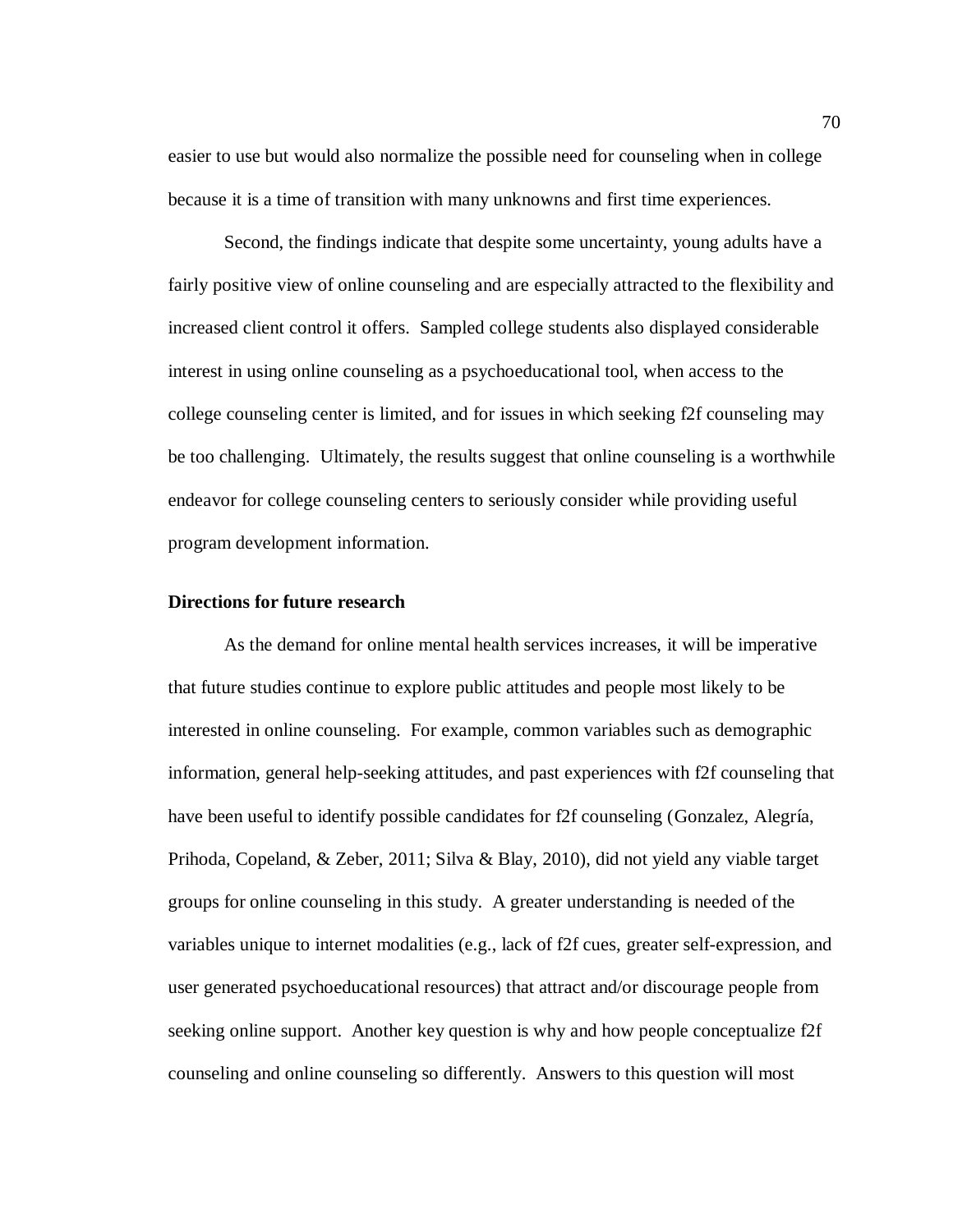likely generate several hypotheses as to why people, including college students, are hesitant to engage in this new modality of treatment. To address these research areas, it is likely additional measures need to be created that get at the core value of online counseling including disinhibition, anonymity, and increased client control. Finally, information can also be gained from professionals in the field and clients who used online counseling. Online mental health support is still in a trial and error phase of development and many questions remain. The results of this study however, are promising in that it demonstrates considerable interest and curiosity about the new treatment modality and shows that online counseling is finding its place within the mental health field.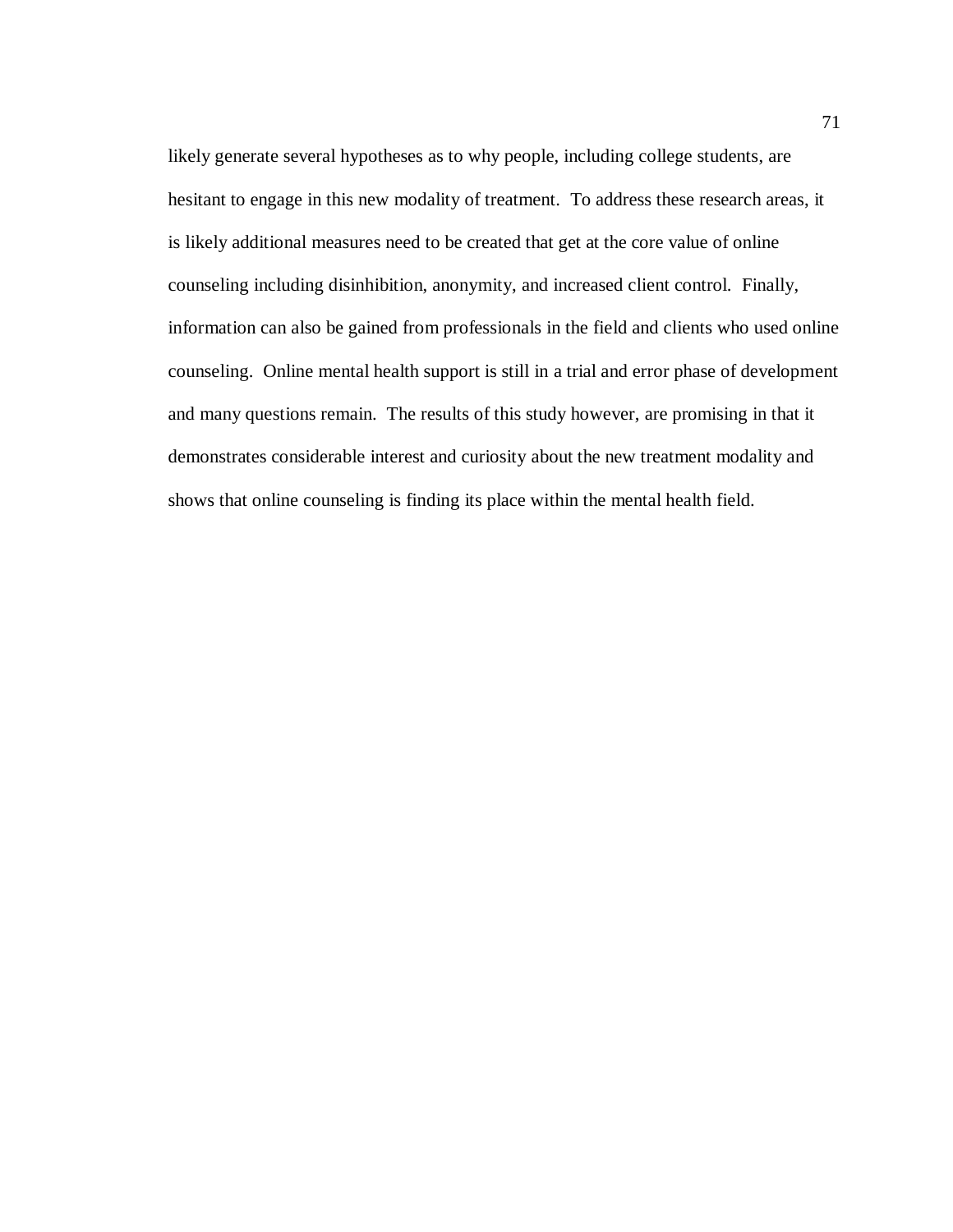#### **REFERENCES**

- Ajzen, I. (1991). The theory of planned behavior. *Organizational Behavior and Human Decision Processes*, 179-211.
- American Counseling Association (2005). *ACA Code of Ethics*. Retrieved from <http://www.counseling.org/resources/codeofethics/TP/home/ct2.aspx>
- American Mental Health Counselors Association. (2010). *American Mental Health Counselors Association code of ethics.* Retrieved October 17, 2010 from Retrieved from [https://www.amhca.org/assets/news/AMHCA\\_Code\\_of\\_Ethics\\_2010\\_w\\_paginati](https://www.amhca.org/assets/news/AMHCA_Code_of_Ethics_2010_w_pagination_cxd_51110.pdf)

[on\\_cxd\\_51110.pdf](https://www.amhca.org/assets/news/AMHCA_Code_of_Ethics_2010_w_pagination_cxd_51110.pdf)

- American Psychological Association. (2010). *American Psychological Association ethical principles of psychologists and code of conduct 2010 amendments.*  Retrieved from<http://www.apa.org/ethics/code/index.aspx>
- An, L.C., Betzner, A., Schillo, B., Luxenberg, M.G., Christenson, M., Wendling, A.,... Kavanaugh, A. (2010). The comparative effectiveness of clinic, work-site, phone, and web-based tobacco treatment programs. *Nicotine & Tobacco Research, 12,*  989-996. doi: 10.1093/ntr/ntq133
- Andrews, G., Davies, M., & Titov, N. (2011). Effectiveness randomized controlled trail of face to face versus internet cognitive behavior therapy for social phobia. *Australian and New Zealand Journal Psychiatry, 45,* 337-340.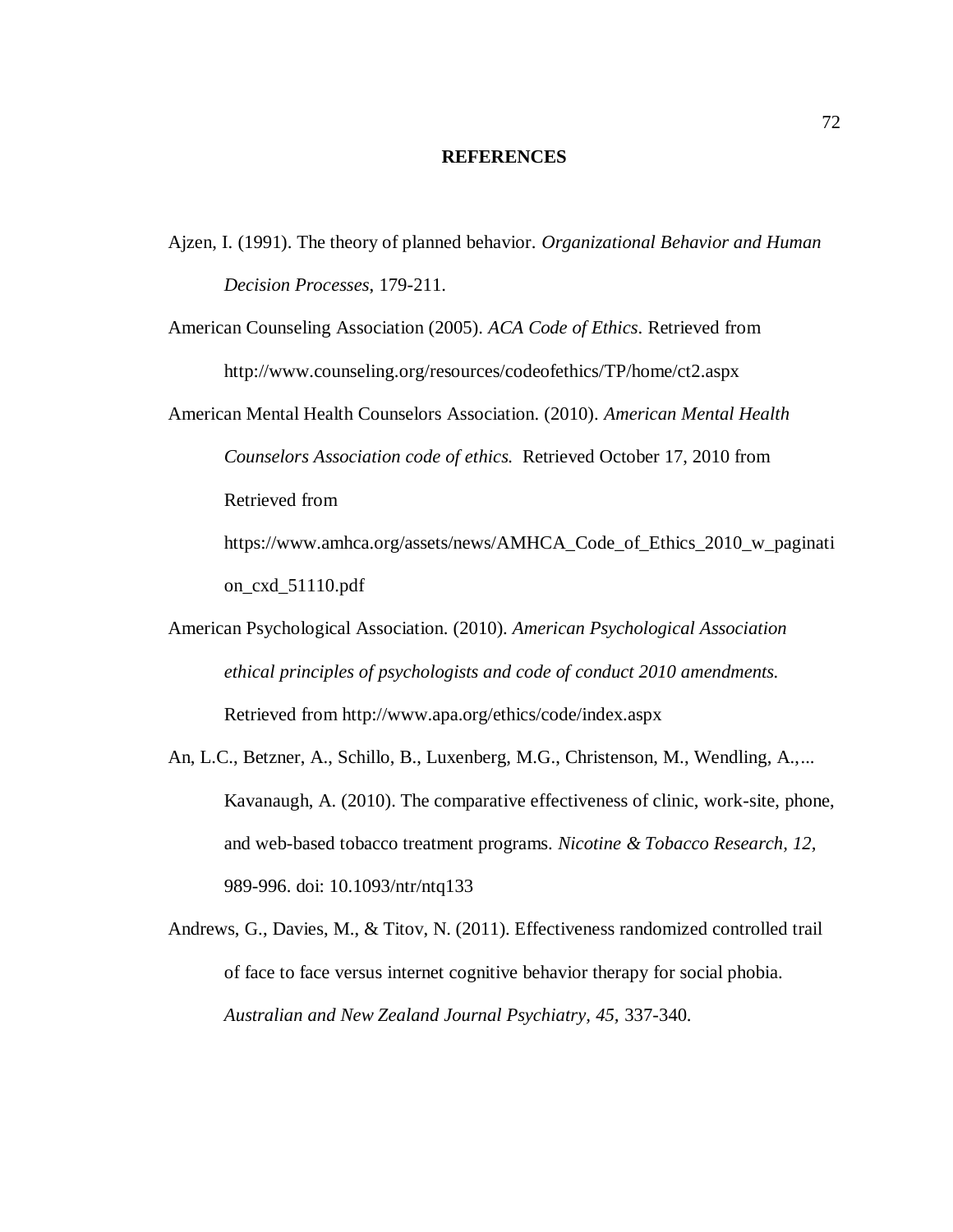- Barak, A., Hen, L., Boniel-Nissim, M., & Shapira, N. (2008). A comprehensive review and a meta-analysis of the effectiveness of internet-based psychotherapeutic interventions. *Journal of Technology in Human Services, 26*, 109-160. doi: 10.1080/15228830802094429
- Barak, A., Klein, B., & Proudfoot, J. (2009). Defining internet-supported therapeutic interventions. *Annals of Behavioral Medicine, 38,* 4-17. doi: 10.1007/s12160-009- 9130-7
- Benton, S.A., Robertson, J.M., Tseng, W., Newton, F.B., & Benton, S.L. (2003). Changes in counseling center client problems across 13 years. *Professional Psychology: Research and Practice, 34*, 66-72. doi: 10.1037/0735-7028.34.1.66
- California State University Select Committee on Mental Health. (2010). *Select committee on mental health report to the CSU board of trustees.* Retrieved from <http://www.calstate.edu/bot/agendas/may10/edu-policy.pdf>
- Cartreine, J.A., Ahern, D.K., & Locke, S.E. (2010). A roadmap to computer-based psychotherapy in the United States. *Harvard Review of Psychiatry*, *18*(2), 80-95. doi: 10.3109/10673221003707702
- Chisholm, M.S. (1998). Colleges need to provide early treatment of students' mental illnesses. *The Chronicle of Higher Education, 44*(36B), 6-7.
- Cohen, J. (1988). *Statistical power analysis for the behavioral sciences* ( $2<sup>nd</sup>$  ed.). Hillsdale, NJ: Erlbaum.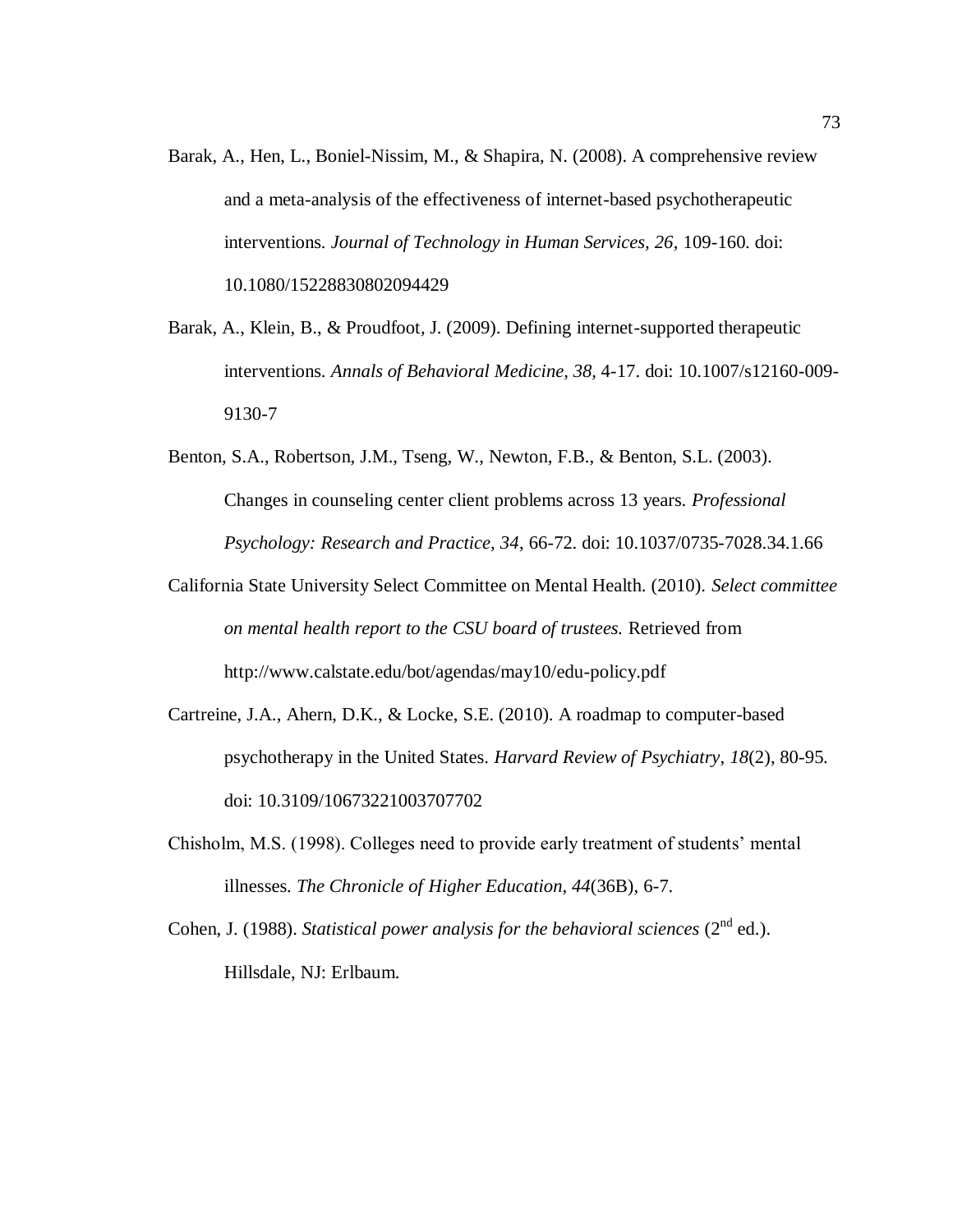- Cooke, R., Bewick, B.M., Barkham, M., Bradley, M., Audin, K. (2006). Measuring, monitoring, and managing the psychological well-being of first year university students. *British Journal of Guidance & Counseling, 34*, 505-515. doi: 10.1080/03069880600942624
- Deane, F.P., & Todd, D.M. (1996). Attitudes and intentions to seek professional psychological help for personal problems or suicidal thinking. *Journal of college student psychotherapy, 10,* 45-59. doi: 10.1300/J035v10n04\_06
- Derrig-Palumbo, K. (2010). Using chat and instant message (IM) to conduct a therapeutic relationship. In Anthony, K., Nagel, D.M., & Goss, S. (Eds.), *The use of technology in mental health [applications, ethics and practice]* (pp. 15-28). Springfield, IL: Charles C Thomas Publisher, LTD.
- Fenichel, M.A. (2010). Online behavior, communication, and experience. In R. Kraus, J.S. Zack, & G. Stricker (Eds.), *Online counseling: A handbook for mental health professionals* (2<sup>nd</sup> ed.) (pp.3-20). San Diego, CA: Elsevier Academic Press.
- Fischer, E.H., & Farnia, A. (1995). Attitudes toward seeking professional psychological help: A shortened form and considerations for research. *Journal of College Student Development, 36*, 368-373.
- Fischer, E.H., & Turner, J.L. (1970). Orientations to seeking professional help: Development and research utility of an attitude scale. *Journal of Consulting and Clinical Psychology, 35*, 79-90.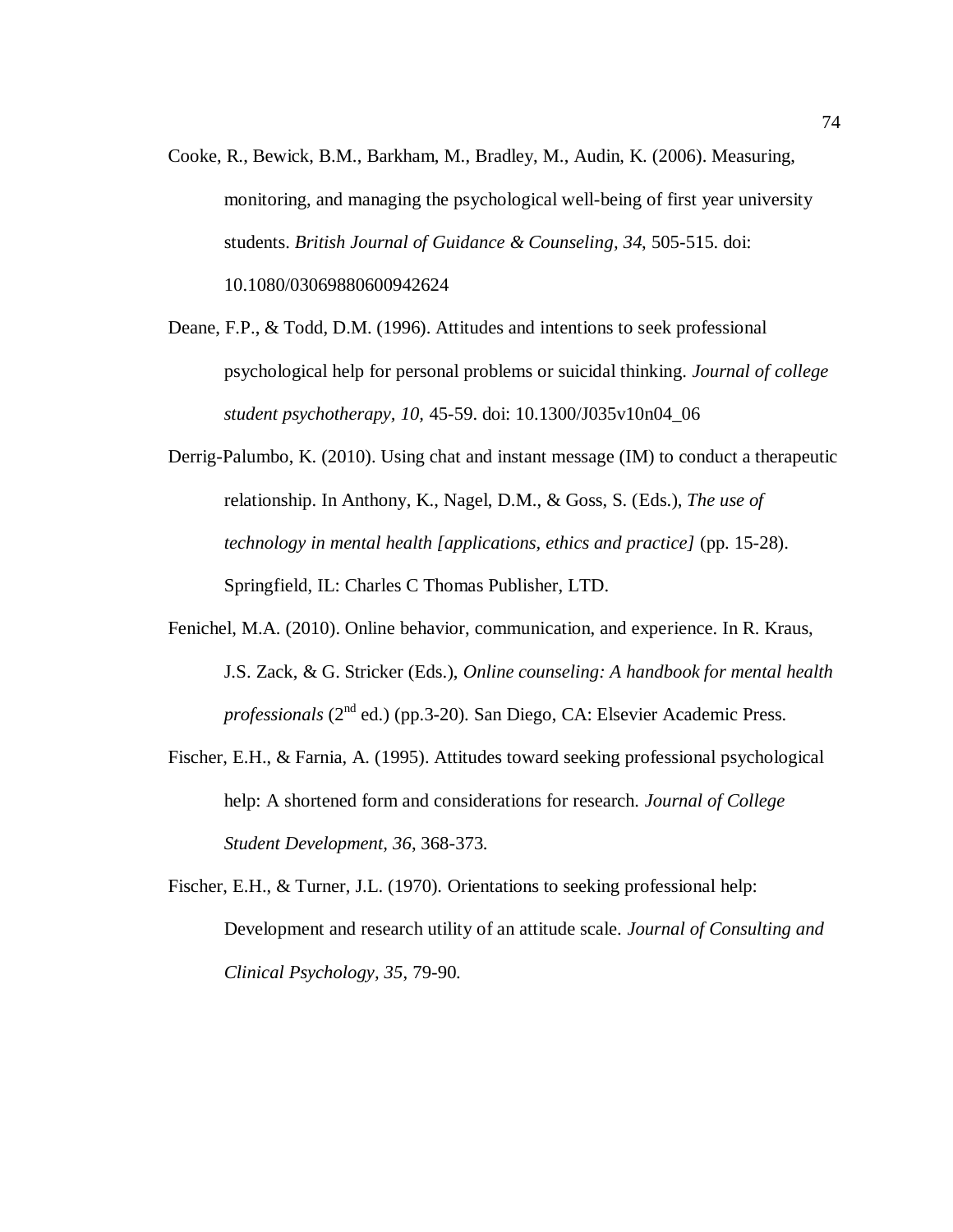- Freeman, E., Barker, C., & Pistrang, N. (2008). Outcome of an online mutual support group for college students with psychological problems. *Cyber Psychology and Behavior, 11*, 591-593. doi: 10.1089/cpb.2007.0133
- Gallagher, R. (2010). *National survey of counseling center directors 2010*. Alexandria, VA: International Association of Counseling Services, Inc. Retrieved from <http://www.iacsinc.org/NSCCD%202010.pdf>
- Gonzalez, J.M., Alegría, M., Prihoda, T.J., Copeland, L.A., & Zeber, J.E. (2011). How the relationship of attitudes toward mental health treatment and service use differs by age, gender, ethnicity/race and education. *Social Psychiatry and Psychiatric Epidemiology, 46*, 45-57. doi: 10.1007/s00127-009-0168-4
- Grohol, J.M. (2004). Online counseling: A historical Perspective. In R. Kraus, J.S. Zack, & G. Stricker (Eds.), *Online counseling: A handbook for mental health professionals* (pp.51-68). San Diego, CA: Elsevier Academic Press.
- Gulec, H., Mezei, A., Kohls, E., Túry, F., Moessner, M., & Bauer, S. (2011). Internetbased maintenance treatment for patients with eating disorders. *Professional Psychology: Research and Practice, 42*, 479-486. doi: 10.1037/a0025806
- Haas, A., Koestner, B., Rosenberg, J., Moore, D., Garlow, S.J., Sedway,… Nemeroff, C.B. (2008). An interactive web-based method of outreach to college students at risk for suicide. *Journal of American College Health, 57*(1), 15-22.
- Hanley, T., & Reynolds, D.J. (2009). Counseling psychology and the internet: A review of the qualitative research into online outcomes and alliances within text-based therapy. *Counseling Psychology Review, 24*(2), 4-13.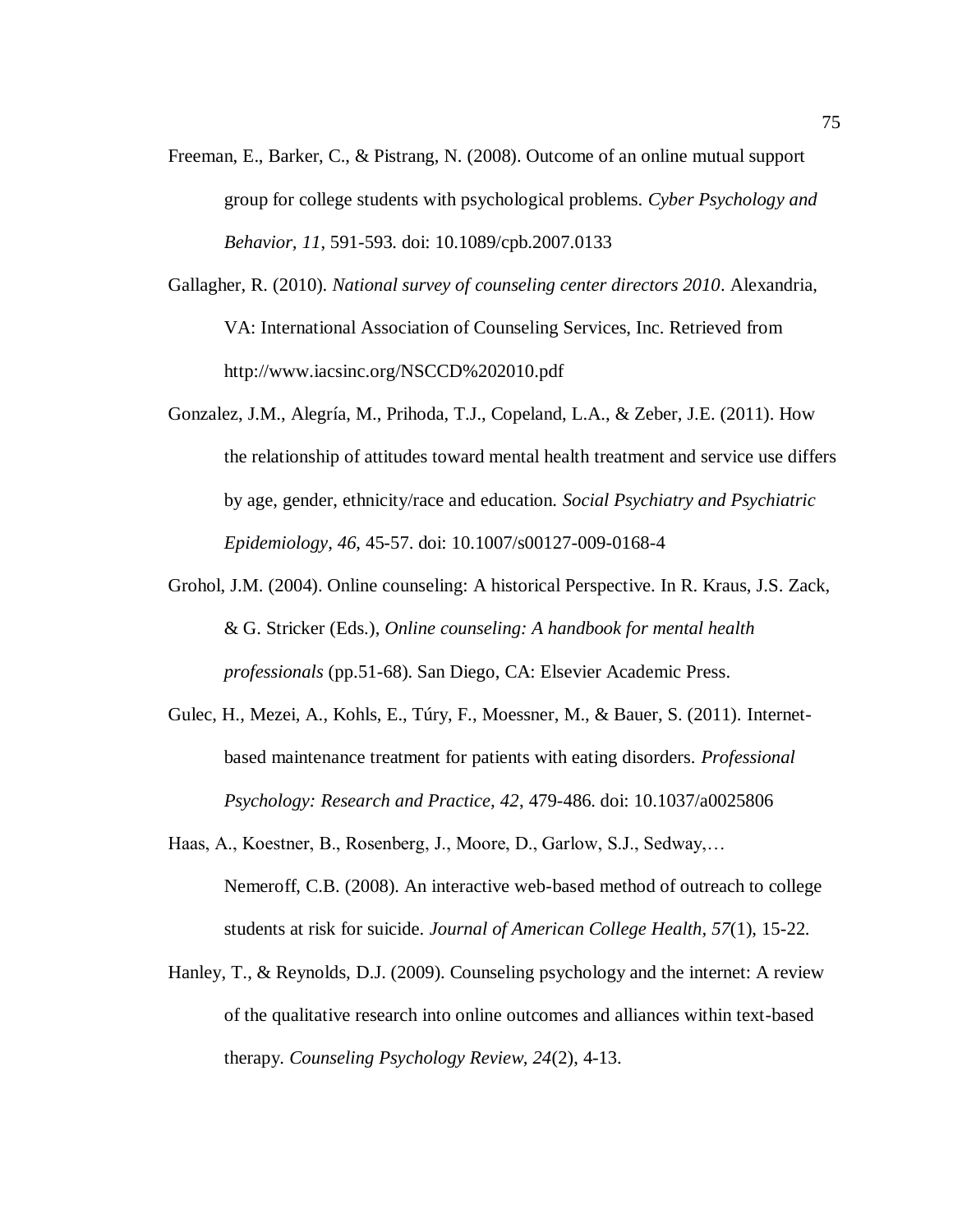Health and Human Services Regulation on Telehealth, 42, C.F.R. § 410.78 (2010).

- Hutton, H.E., Wilson, L.M., Apelberg, B.J., Tang, E.A., Odelola, O., Bass, E.B., & Chander, G. (2011). A systematic review of randomized controlled trials: Webbased interventions for smoking cessation among adolescents, college students, and adults. *Nicotine & Tobacco Research, 13*, 227-238. doi: 10.1093/ntr/ntq252
- International Society for Mental Health Online (2011). *Assessing a person's suitability for online counseling.* Retrieved from

[https://www.ismho.org/therapy\\_suitability\\_assessment.asp](https://www.ismho.org/therapy_suitability_assessment.asp)

- Kessler, R.C. (2003). The impairments caused by social phobia in the general population: Implications for interventions. *Acta Psychiatr Scand, 108*, 19-27.
- Khasanshina, E.V., Wolf, W.L., Emerson, E.N., & Stachura, M.E. (2008). Counseling center-based tele-mental health for students at a rural university. *Telemedicine and e-Health, 14*(1), 35-41. doi: 10.1089/tmj.2006.0038
- Klein, B., & Cook, S. (2010). Preferences for e-mental health services amongst an online Australian sample. *Electronic Journal of Applied Psychology, 6*(1), 27-38.
- Klein, B., Mitchell, J., Abbot, J., Shandley, K., Austin, D., Gilson, K.,… Redman, T. (2010). A therapist-assisted cognitive behavior therapy internet intervention for posttraumatic stress disorder: Pre-, post-and 3-month follow-up results from an open trial. *Journal of Anxiety Disorders, 24,* 635-644. doi: 10.1016/j.janxdis.2010.04.005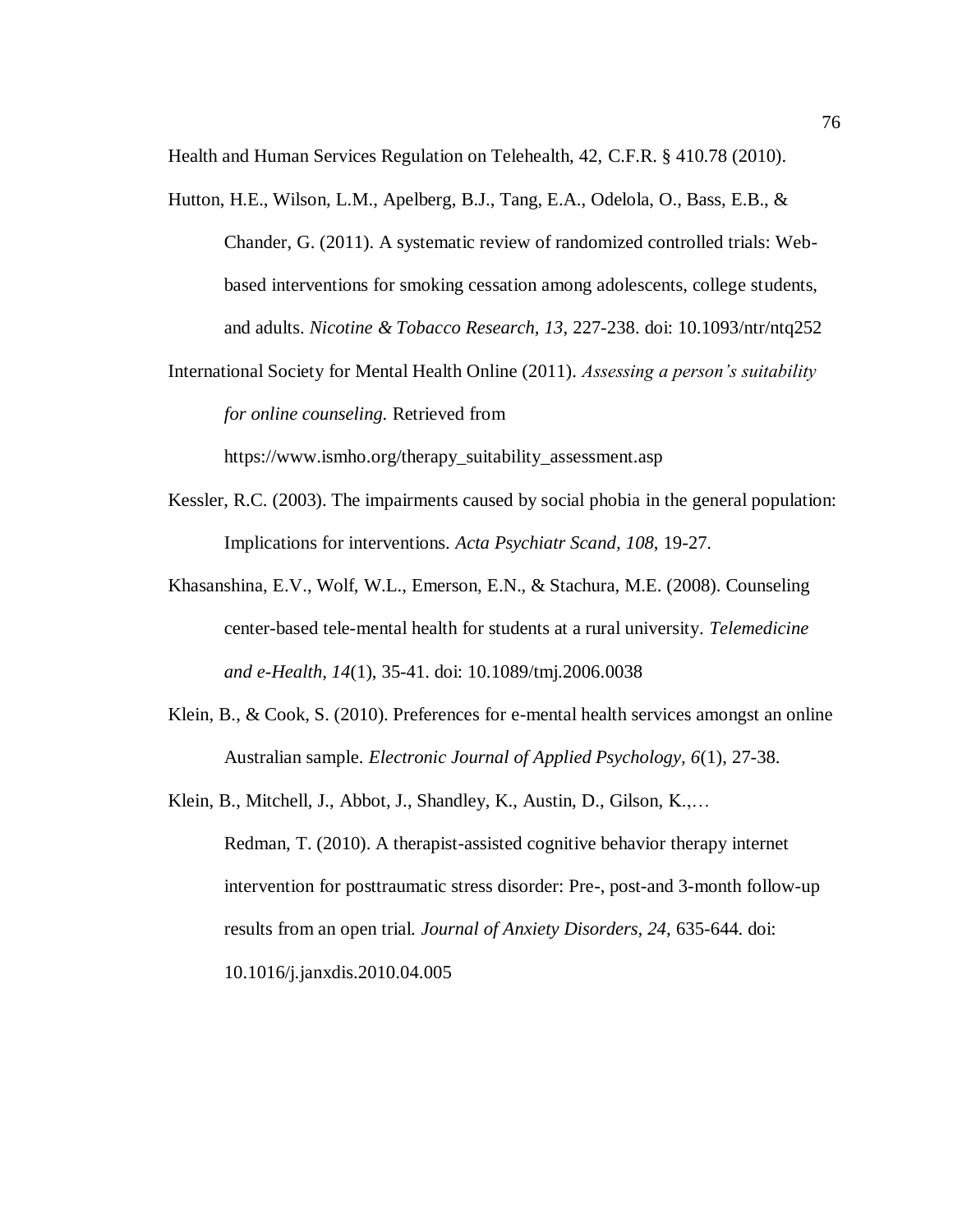Kraus, R. (2010). Ethical issues in online counseling. In R. Kraus, J.S. Zack,

& G. Stricker (Eds.), *Online counseling: A handbook for mental health professionals* (2<sup>nd</sup> ed.) (pp.85-106). San Diego, CA: Elsevier Academic Press.

- Lambert, M. & Ogles, B. (2004). The efficacy and effectiveness of psychotherapy. In M. Lambert (Ed.), *Bergin and Garfield's handbook of psychotherapy and behavior change* ( $5<sup>th</sup>$  ed., pp.139-193). New York: John Wiley.
- Leibert, T., Archer, J., Munson, J., & York, G. (2006). An exploratory study of client perceptions of internet counseling and the therapeutic alliance. *Journal of Mental Health Counseling, 28*(1)*,* 69-83.
- Lindenberg, K., Moessner, M., Harney, J., McLaughlin, O., & Bauer, S. (2011). E-health for individualized prevention of eating disorders. *Clinical Practice & Epidemiology in Mental Health, 7,* 74-83.
- McMurtry, S.L., & Hudson, W.W. (2000). The client satisfaction inventory: Results of an initial validation study. *Research on Social Work Practice, 10,* 644-663.
- Michaud, P., & Colom, P. (2003). Implementation and evaluation of an internet health site for adolescents in Switzerland. *Journal of Adolescent Health, 33*, 287-290. doi: 10.1016/S1054-139X(03)00181-2

Mowbray, C.T., Maniberg, J.M., Stein, C.H., Kopels, S., Curlin, C., Megivern, D... Lett, R. (2006). Campus mental health services: Recommendations for change. *American Journal of Orthopsychiatry*, *76*, 226-237. doi: 10.1037/0002- 9432.76.2.226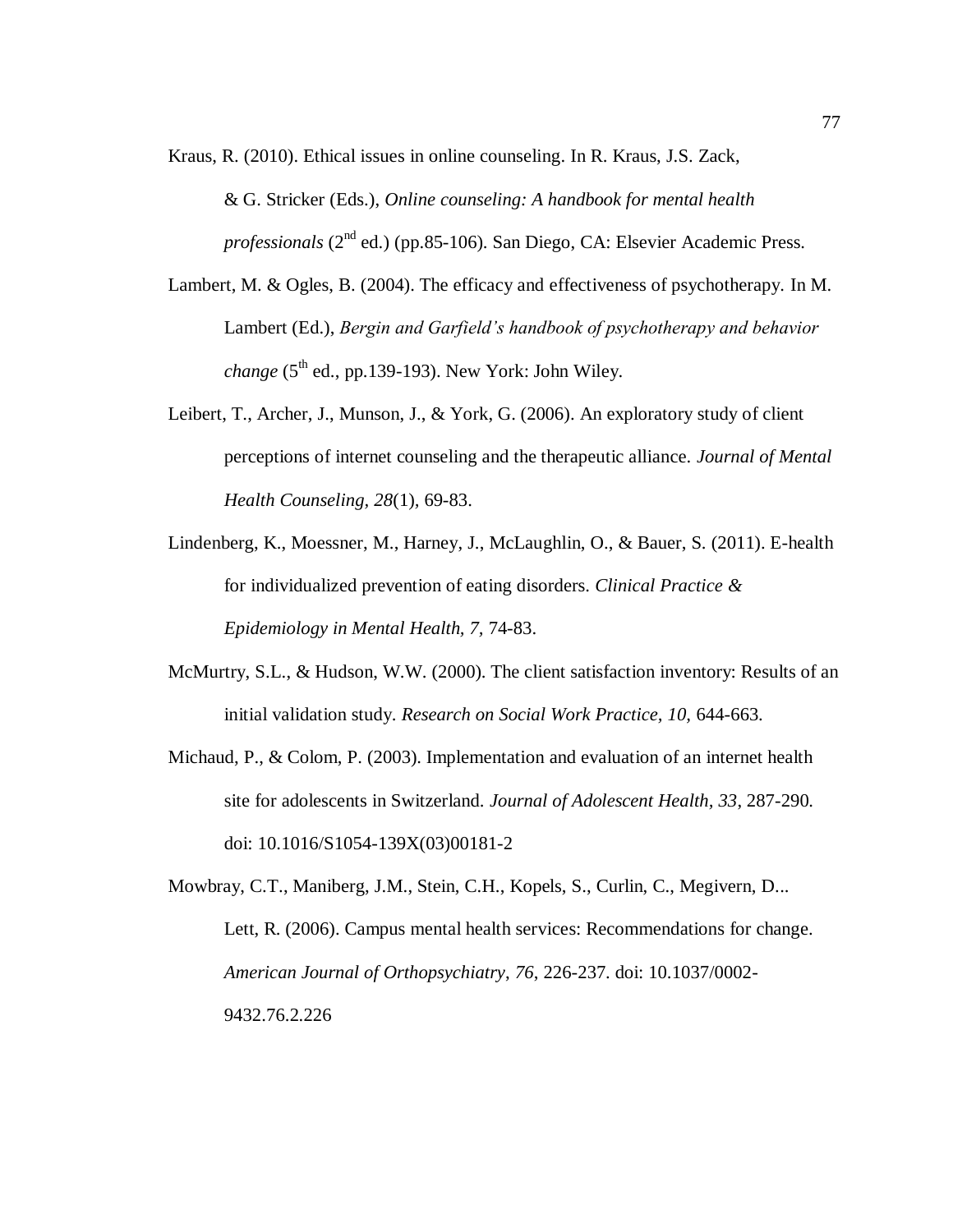- Murphy, L., & Mitchell, D.L. (1998). When writing helps to heal: E-mail as therapy. *British Journal of Guidance and Counseling, 26*, 25-32.
- Murphy, L.J., Parnass, P. Mitchell, D.L., Hallett, R., Cayley, P., & Seagram, S. (2009). Client satisfaction and outcome comparisons of online and face-to-face counseling methods. *British Journal of Social Work, 39,* 627-640. doi: 10.1093/bjsw/bcp041
- Proudfoot, J.G., Parker, G.B., Benoit, M., Manicavasagar, V., Smith, M.,& MCrim, A.G. (2009). What happens after diagnosis? Understanding the experiences of patients with newly-diagnosed bipolar disorder. *Health Expectations, 12,* 120-129. doi: 10.1111/j.1369-7625.2009.00541.x
- Recupero, P.R., & Harms, S. (2010). Using email to conduct a therapeutic relationship. In Anthony, K., Nagel, D.M., & Goss, S. (Eds.), *The use of technology in mental health [applications, ethics and practice]* (pp. 3-14). Springfield, IL: Charles C Thomas Publisher, LTD.
- Richards, D. (2009). Features and benefits of online counseling: Trinity college online mental health community. *British Journal of Guidance & Counseling, 37*, 231- 242. doi: 10.1080/03069880902956975
- Rochlen, A.B., Beretvas, S.N., Zack, J.S. (2004). The online and face-to-face counseling attitudes scales: A validation study. *Measurement and Evaluation in Counseling and Development 37*, 95-111.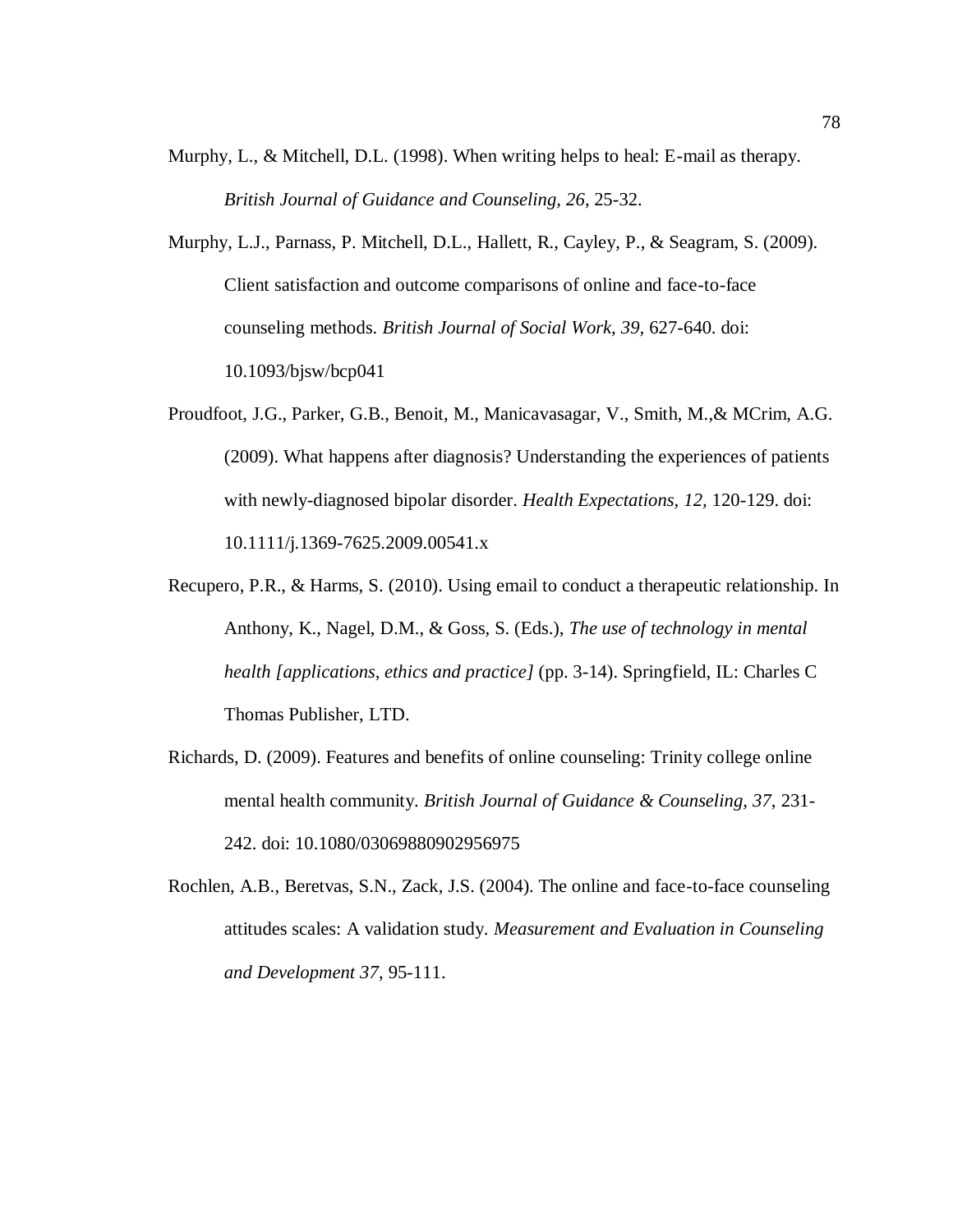- Rochlen, A.B., Land, L.N., & Wong, Y.J. (2004). Male restrictive emotionality and evaluations of online versus face-to-face counseling. *Psychology of Men & Masculinity, 5,* 190-200. doi: 10.1037/1524-9220.5.2.190
- Rochlen, A.B., Zack, J.S., & Speyer, C. (2004). Online therapy: Review of relevant definitions, debates, and current empirical support. *Journal of Clinical Psychology, 60*, 269-283. doi: 10.1002/jclp.10263
- Ruscio, A.M., Brown, T.A., Chiu, W.T., Sareen, J., Stein, M.B., & Kessler, R.C. (2008). Social fears and social phobia in the USA: Results from the National Comorbidity Survey Replication. *Psychological Medicine, 38*, 15-28. doi: 10.1017/S0033291707001699
- Ryan, M.L., Shochet, I.M., & Stallman, H.M. (2010). Universal online interventions might engage psychologically distressed university students who are unlikely to seek formal help. *Advances in Mental Health, (9)*1, 73-83.
- *SAHAR*. (n.d.). Retrieved from http://www.sahar.org.il
- *Samaritans.* (n.d.). Retrieved from<http://www.samaritans.org/>
- Samaritans. (2010). *Information resource pack 2010.* Retrieved from [http://www.samaritans.org/pdf/Samaritans%20Information%20Resource%20Pack](http://www.samaritans.org/pdf/Samaritans%20Information%20Resource%20Pack%202010.pdf) [%202010.pdf](http://www.samaritans.org/pdf/Samaritans%20Information%20Resource%20Pack%202010.pdf)
- Silva, P.F., & Blay, S.L. (2010). Prevalence and characteristics of outpatient psychotherapy use. *The Journal of Nervous and Mental Disease, 198*, 783-789.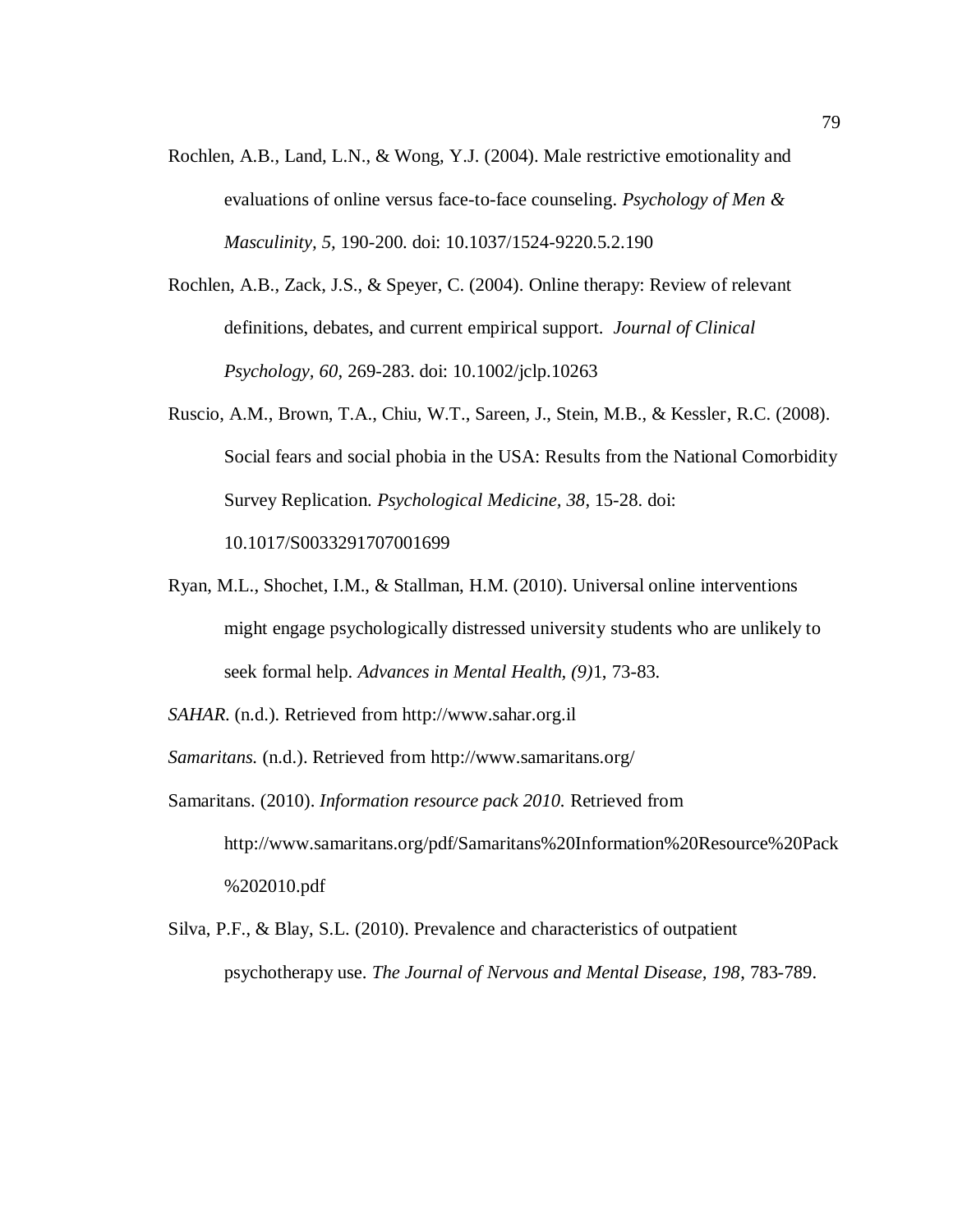- Sloan, D.M., Gallagher, M.W., Feinstein, B.A., Lee, D.J., & Pruneau, G.M. (2011). Efficacy of telehealth treatments for posttraumatic stress-related symptoms: a meta-analysis. *Cognitive Behavior Therapy, 40,* 111-125. doi: 10.1080/16506073.2010.550058
- Stofle, G.S. (2001). Choosing an online therapist. Harrisburg, PA: White Hat Communications.
- Storrie, K., Ahern, K., & Tuckett, A. (2010). A systematic review: Students with mental health: A growing problem. *International Journal of Nursing Practice, 16, 1-6*. doi: 10.1111/j.1440-172X.2009.018.01813.x
- Suler, J. (2010).The psychology of text relationships. In R. Kraus, J.S. Zack, & G. Stricker (Eds.), *Online counseling: A handbook for mental health professionals* (2nd ed.) (pp.3-18). San Diego, CA: Elsevier Academic Press.
- Tillfors, M., Carlbring, P. Furmark, T., Lewenhaupt, S., Spak, M., Eriksson, A... & Andersson, G. (2008). Treating university students with social phobia and public speaking fears: Internet delivered self-help with or without live group exposure sessions. *Depression and Anxiety, 25,* 708-717. doi: 10.1002/da.20416
- Tsan, J.Y., & Day, S.X. (2007). Personality and gender as predictors of online counseling use. *Journal of technology in human services, 25,* 39-55. doi: 10.1300/J017v25n03\_03
- University of California Office of the President. (2006). *Student health committee final report.* Retrieved from

<http://www.universityofcalifornia.edu/regents/regmeet/sept06/303attach.pdf>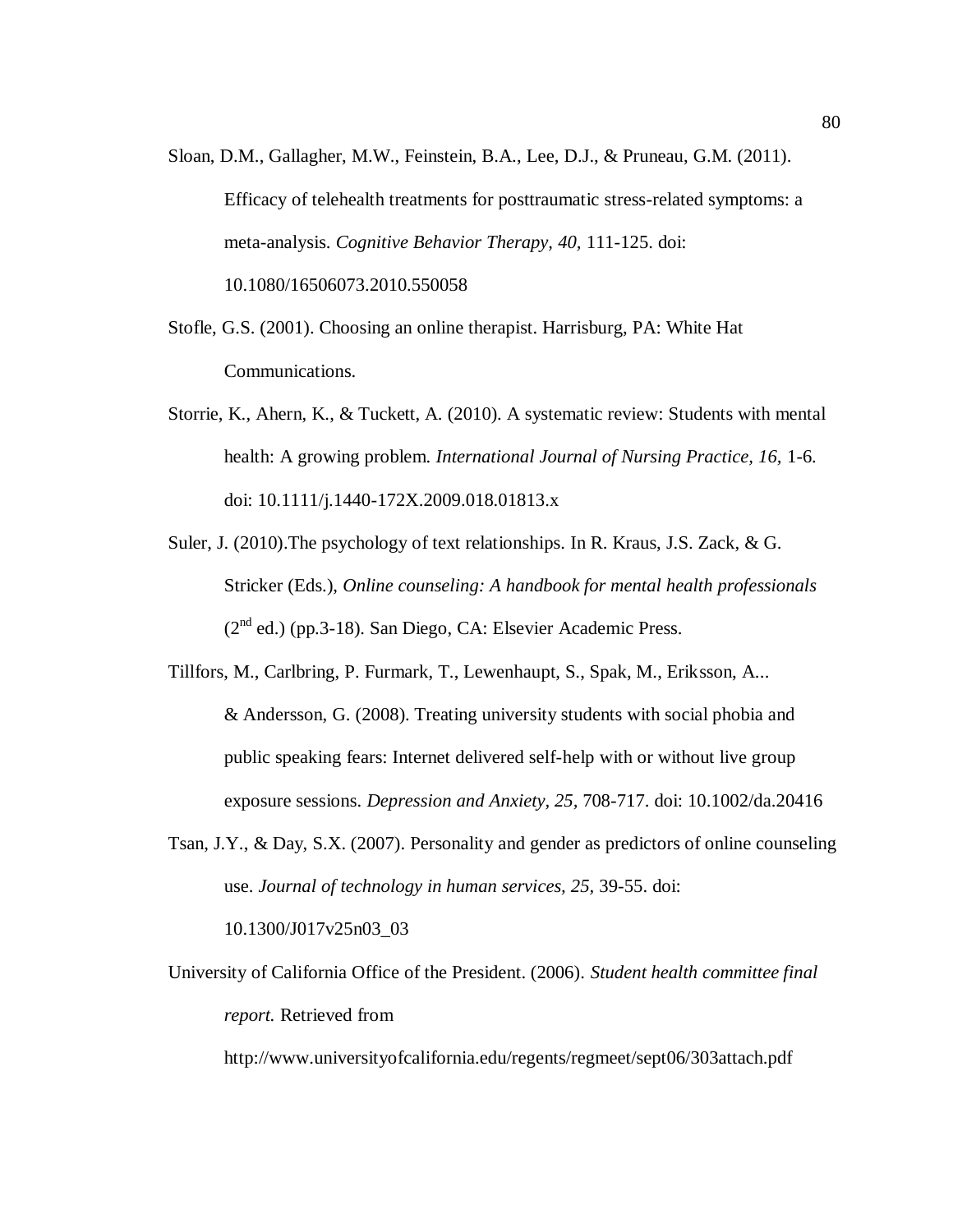University of California, University Affairs. (2008). *Facts about the University of California*: *Student mental health*. Retrieved from [http://www.universityofcalifornia.edu/news/factsheets/mentalHealthFacts\\_0308.p](http://www.universityofcalifornia.edu/news/factsheets/mentalHealthFacts_0308.pdf) [df](http://www.universityofcalifornia.edu/news/factsheets/mentalHealthFacts_0308.pdf)

Vernmark, K., Lenndin, J., Bjärehed, J., Carlsson, M., Karlsson, J., Öberg, J… Andersson, G. (2010). Internet administered guided self-help versus individualized e-mail therapy: A randomized trial of two versions of CBT for major depression. *Behavior Research and Therapy, 48,* 368-376. doi: 10.1016/j.brat.2010.01.005

Yahpe, J., & Speyer, C. (2010). Text-based online counseling: Email. In R. Kraus, J.S. Zack, & G. Stricker (Eds.), *Online counseling: A handbook for mental health professionals* (2nd ed.) (pp.3-18). San Diego, CA: Elsevier Academic Press.

Zack, J.S. (2010). Legal issues for online counseling. In R. Kraus, J.S. Zack, & G. Stricker (Eds.), *Online counseling: A handbook for mental health professionals* (2<sup>nd</sup> ed.) (pp.85-106). San Diego, CA: Elsevier Academic Press.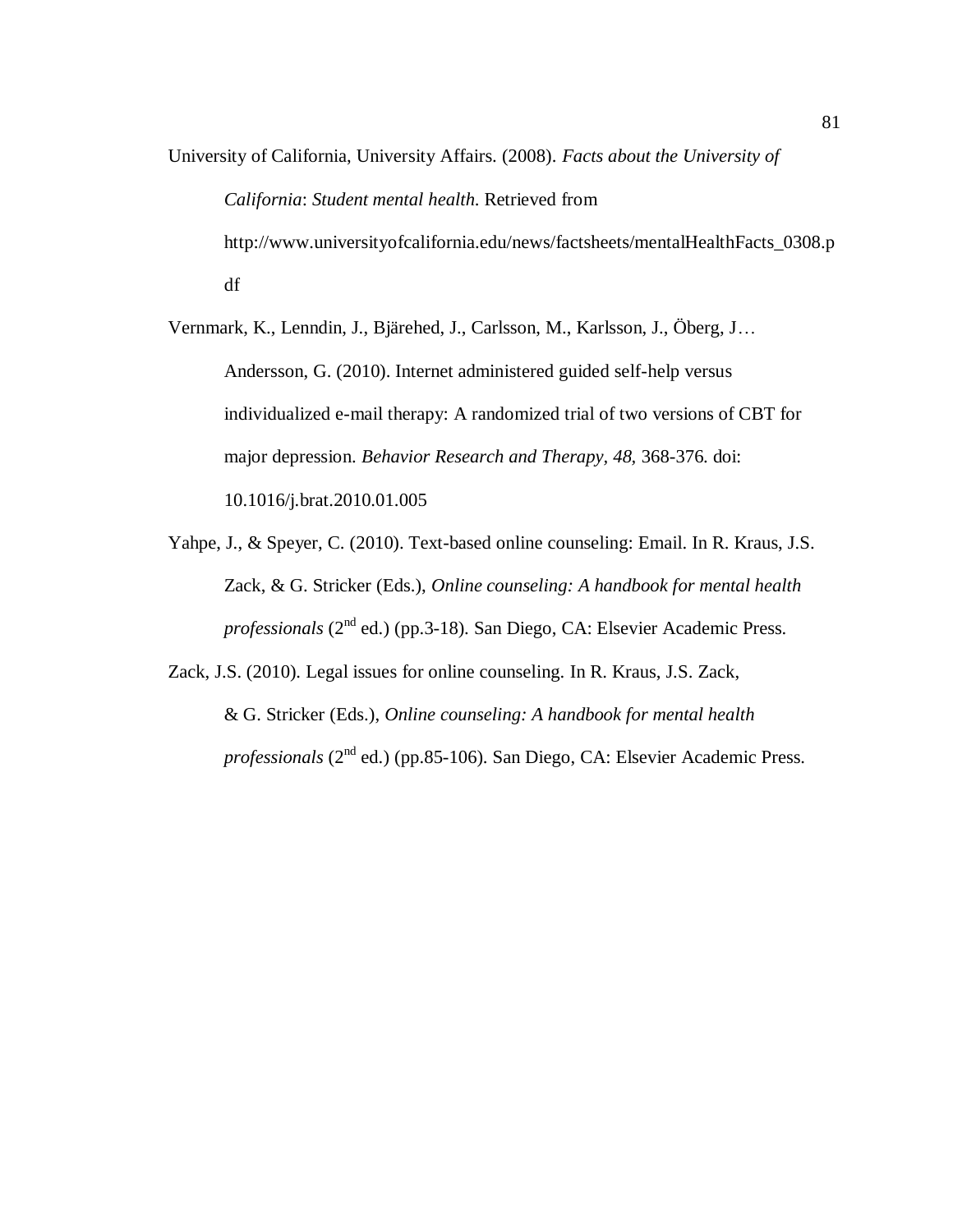### **APPENDIX A**

### **Script for Research Assistant**

### **This script will be read after a participant enters the lab:**

To begin, thank you for your time and willingness to participate in this study conducted by Chloe Brown, a graduate student in the HSU masters in counseling program. [The PI who is conducting the study that day will then introduce her/himself.] Psychological research is important because it often aids researchers and clinicians in developing new interventions for better therapeutic outcomes. Your participation in this study is important to psychological research as the results of this study will contribute to scientific literature. Participation in the study is completely voluntary and you can withdraw from the study without penalty at any time. You must be 18 years of age or older for us to use your data in this study. Participation in this study is and will remain completely anonymous so please do not put your name on any of the questionnaires or forms. Upon completing the questionnaire please detach the last page of the packet to take with you. If you are interested in the results of this study you may contact Chloe Brown at a later date for more information. Do you have any questions?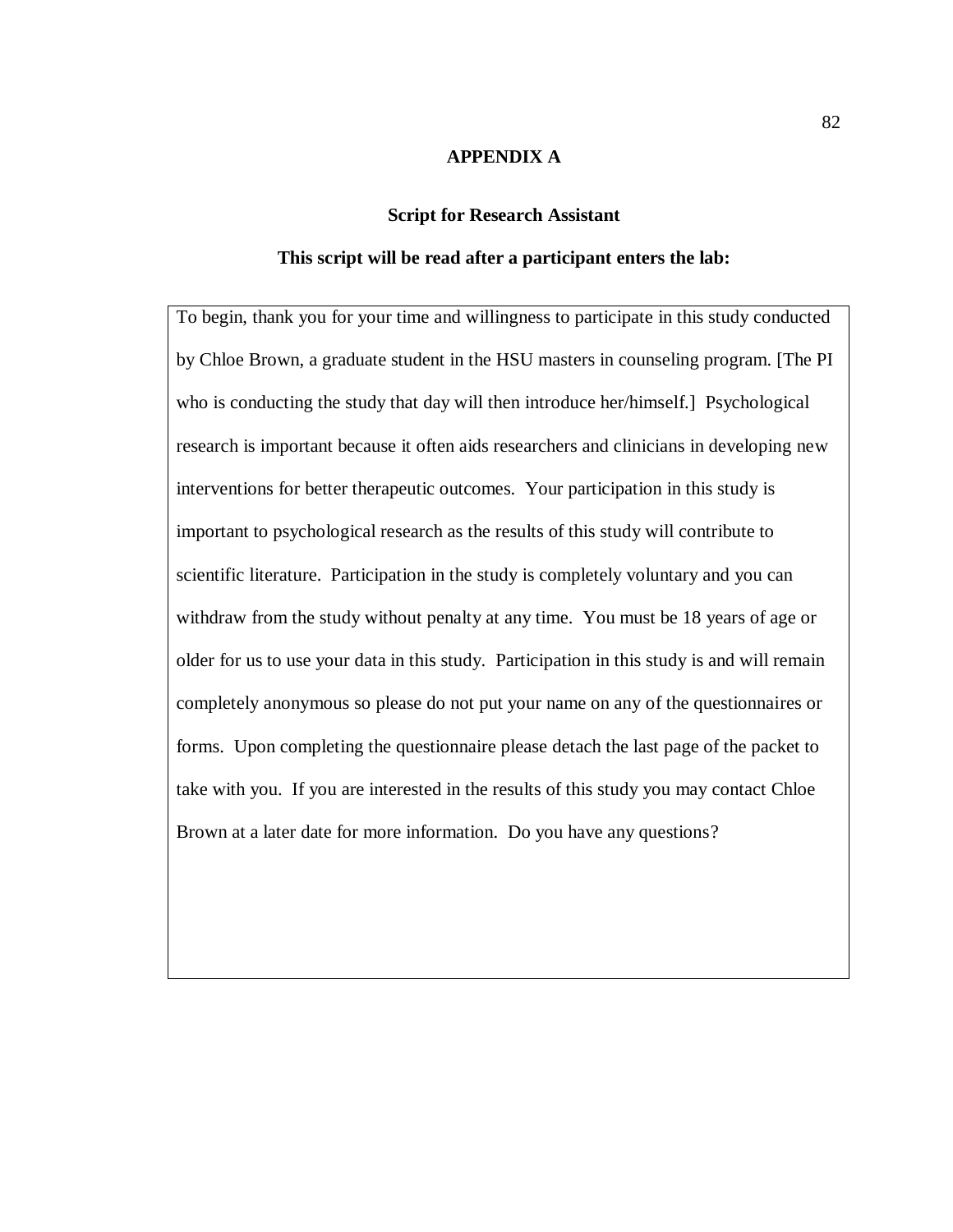### **APPENDIX B**

### **Participant Instructions**

**Participation** in this study **is completely voluntary** and therefore you can withdraw from the study at any point without penalty. By completing the following questionnaires it is assumed that you are providing your consent to participate. Your **participation in this study will remain completely anonymous** and therefore please **do not put your name on any of the questionnaires**. In view of the fact that some of the information being gathered is possibly of a personal nature, there is a potential risk that you may experience some negative feelings. As a result, upon completion of the questionnaires **please detach the last page of this packet and take it with you**. This page includes information about local counseling services available to students as well as other community members. We estimate that the questionnaires will take you approximately 30-45 minutes to fill out.

If you have any questions, please contact Chloe Brown either by phone at: (831) 917- 0379, or by email at: [cbb26@humboldt.edu,](mailto:cbb26@humboldt.edu) or the supervising professor, Dr. Beth Eckerd either by phone at: (707) 826-3757, or by email at: beth.eckerd@humboldt.edu.

Thank you very much for your participation.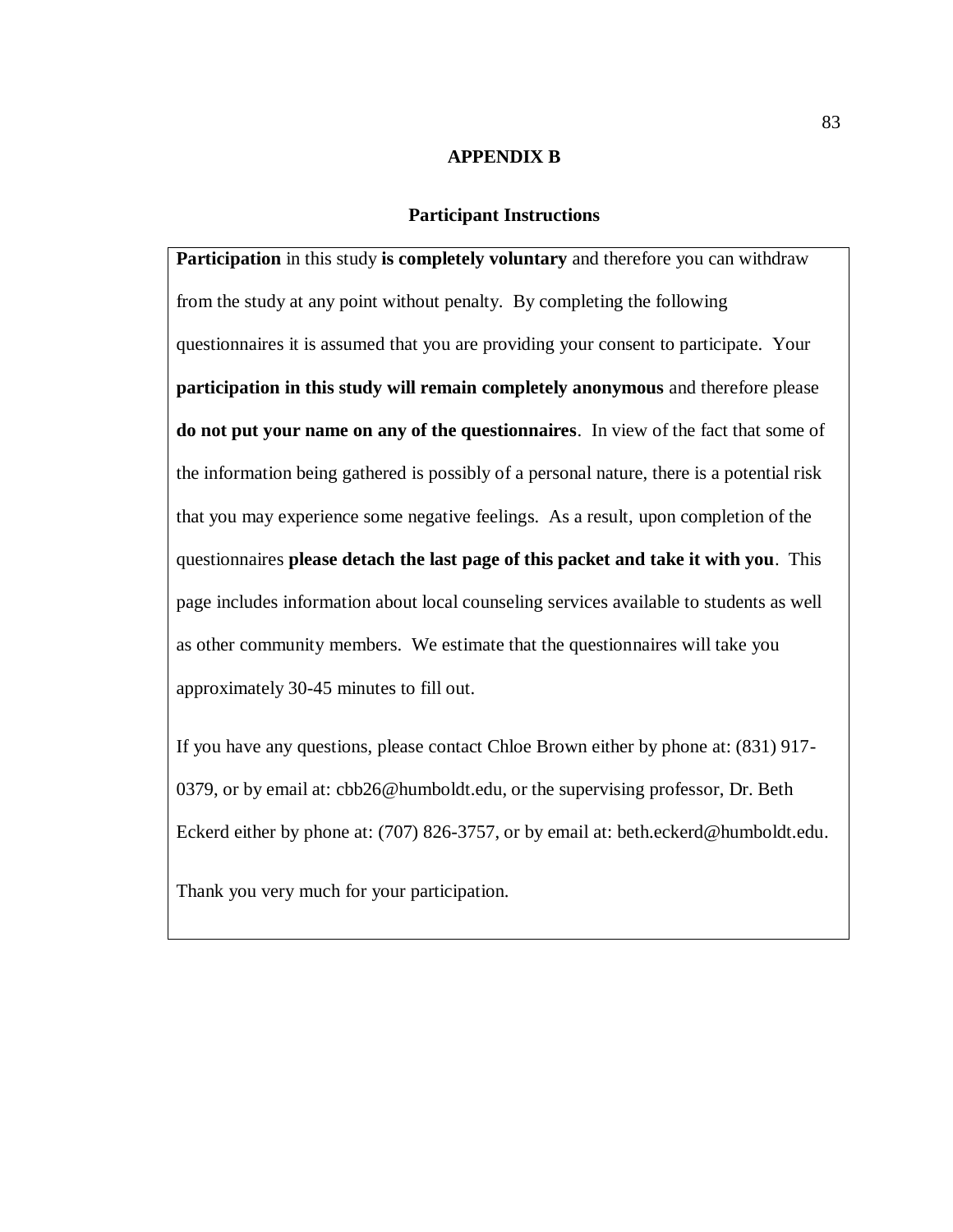### **APPENDIX C**

### **Online Counseling Survey**

Introduction to Online Counseling

Counseling is a helping relationship that is different from just talking with a family member or a friend and occurs when a person talks with a trained mental health professional (e.g., counselor). Counseling helps people to develop the skills to better confront and cope with uncertainties and/or conflicts by creating a non-judgmental and collaborative environment between the counselor and his/her client. Counseling can be for one person or a group (e.g., couple or family) and can be delivered through a variety of methods including face-to-face dialogue, group work, telephone, email, and written material.

The following terms are used throughout the survey. Please carefully read the all terms and their corresponding definition before continuing.

- 1. Asynchronous online counseling: a form of online counseling where the counselor and client are not communicating to each other at the same time. When taking part in this form of online counseling, the counselor and client would most likely communicate through email or on a message board.
- 2. Synchronous online counseling: a form of online counseling where the counselor and client have access to a computer and written or spoken dialogue occurs in "real time." Common examples of this form of online counseling might include Skype, audio-video conferencing, and instant messaging.
- 3. Psychotropic medication: Drugs that are prescribed for the purpose of altering behavior and/or treating mental disorders. Common examples include antidepressants, anti-anxiety, and anti-psychotic medications.

Please read each question carefully as the questions frequently change between face-to-face and online counseling methods. There are no "wrong" answers, and the only "right" answer is the one you honestly feel or believe. Thank you for your participation.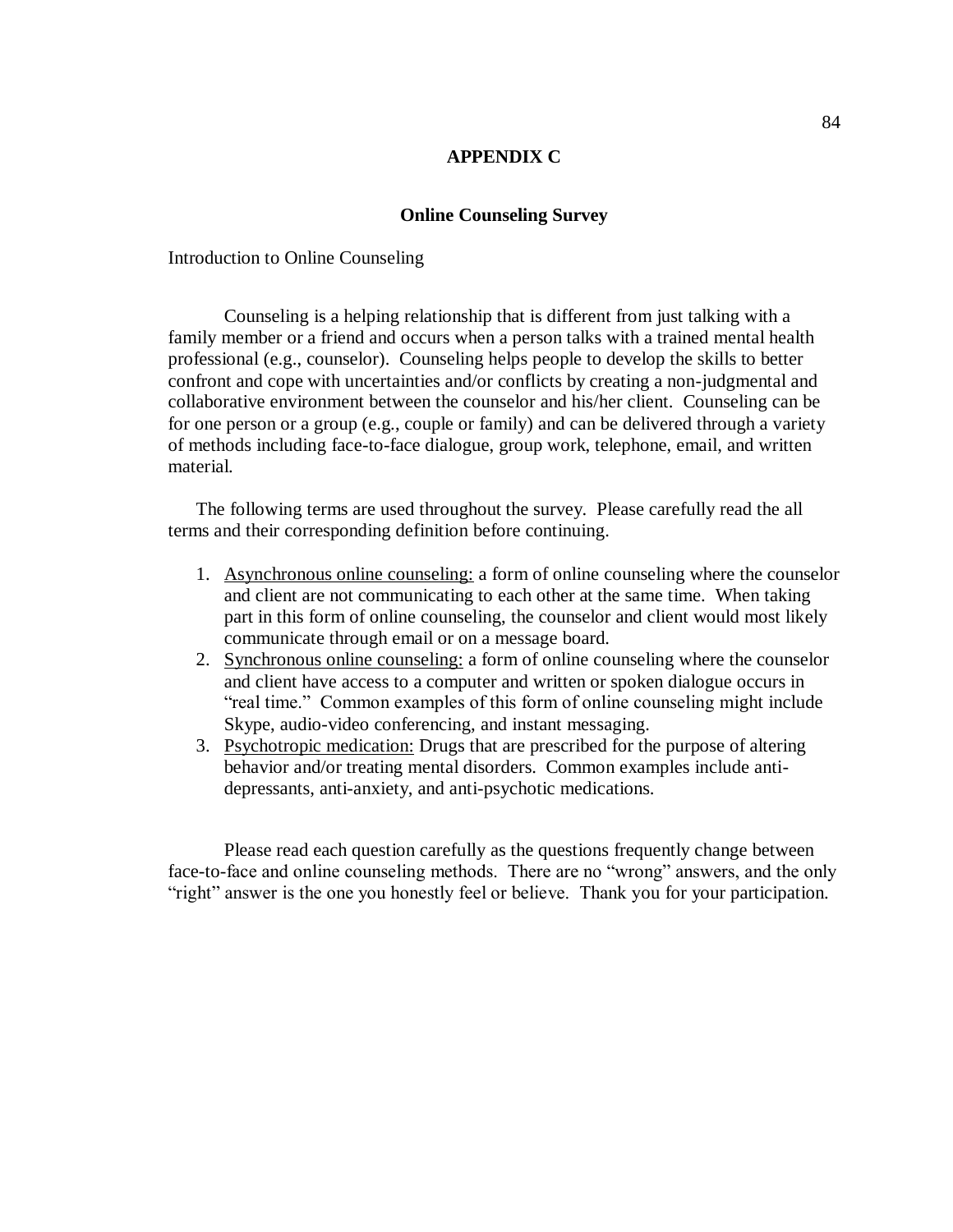# **INSTRUCTIONS: For the following six statements, please circle the ONE best answer that applies to you.**

- 1. Age
	- a. 18-19
	- b. 20-21
	- c. 22-23
	- d. 24-25
	- e. 26 and older
- 2. Gender
	- a. Male
	- b. Female
	- c. Transgender
	- d. Other
- 3. Ethnicity
	- a. African American
	- b. Hispanic/Latino
	- c. Native American/Alaska Native
	- d. White/European-American
	- e. Asian American
	- f. Multiracial
	- g. Other
- 4. Sexual orientation
	- a. Heterosexual
	- b. Bisexual
	- c. Homosexual
	- d. Other
- 5. Class rank
	- a. Freshman
	- b. Sophomore
	- c. Junior
	- d. Senior
	- e. Graduate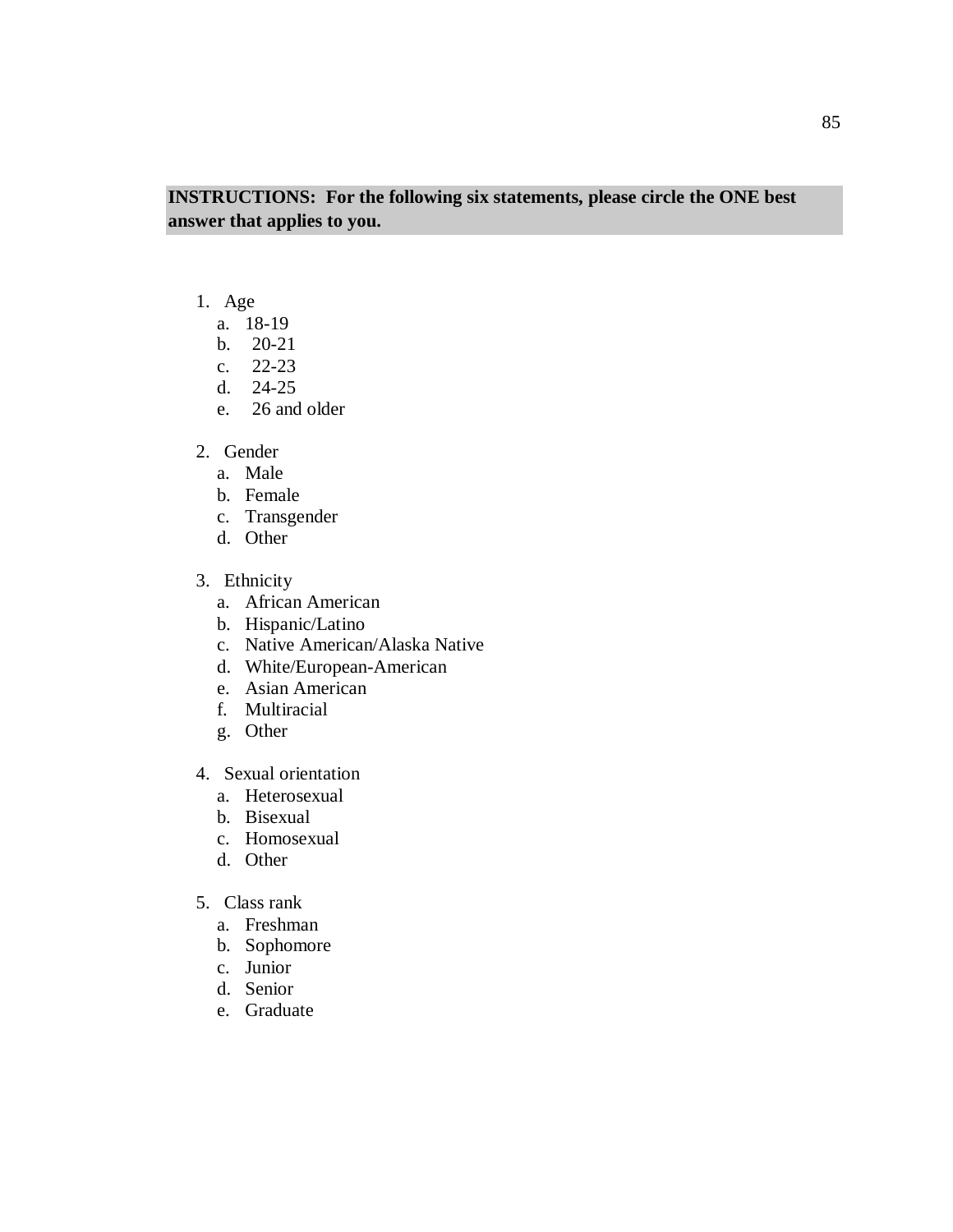- 6. Major
	- a. Arts and humanities (e.g., English, journalism, philosophy, language, art, music, and theatre)
	- b. Social sciences (e.g., political science, communications, anthropology, psychology, sociology, and economics)
	- c. Natural sciences (e.g., biology, marine science, natural resources, chemistry, physics, mathematics, and computer science)
	- d. Undecided

## **INSTRUCTIONS: For the following two statements, please check all boxes that may apply.**

- 7. When receiving counseling, it is the counselor's responsibility to set the boundaries for his/her client's safety. If I were to engage in **online** counseling I would agree to:
- | Provide accurate identification and emergency contact information.
- $\Box$  Provide my student identification number.
- $\Box$  Agree to an immediate face-to-face counseling session if my counselor thought it was necessary.
- $\Box$  Agree to an immediate telephone counseling session if my counselor thought it was necessary.
- Call a mental health hotline if my emotional condition worsened and my personal safety became at risk.
	- 8. I have engaged in these alternatives to **face-to-face** counseling:
- | Telephone counseling
- Asynchronous contact (e.g., email)
- $\Box$  Synchronous contact (e.g., instant messaging, video conferencing)
	- No experience with alternative counseling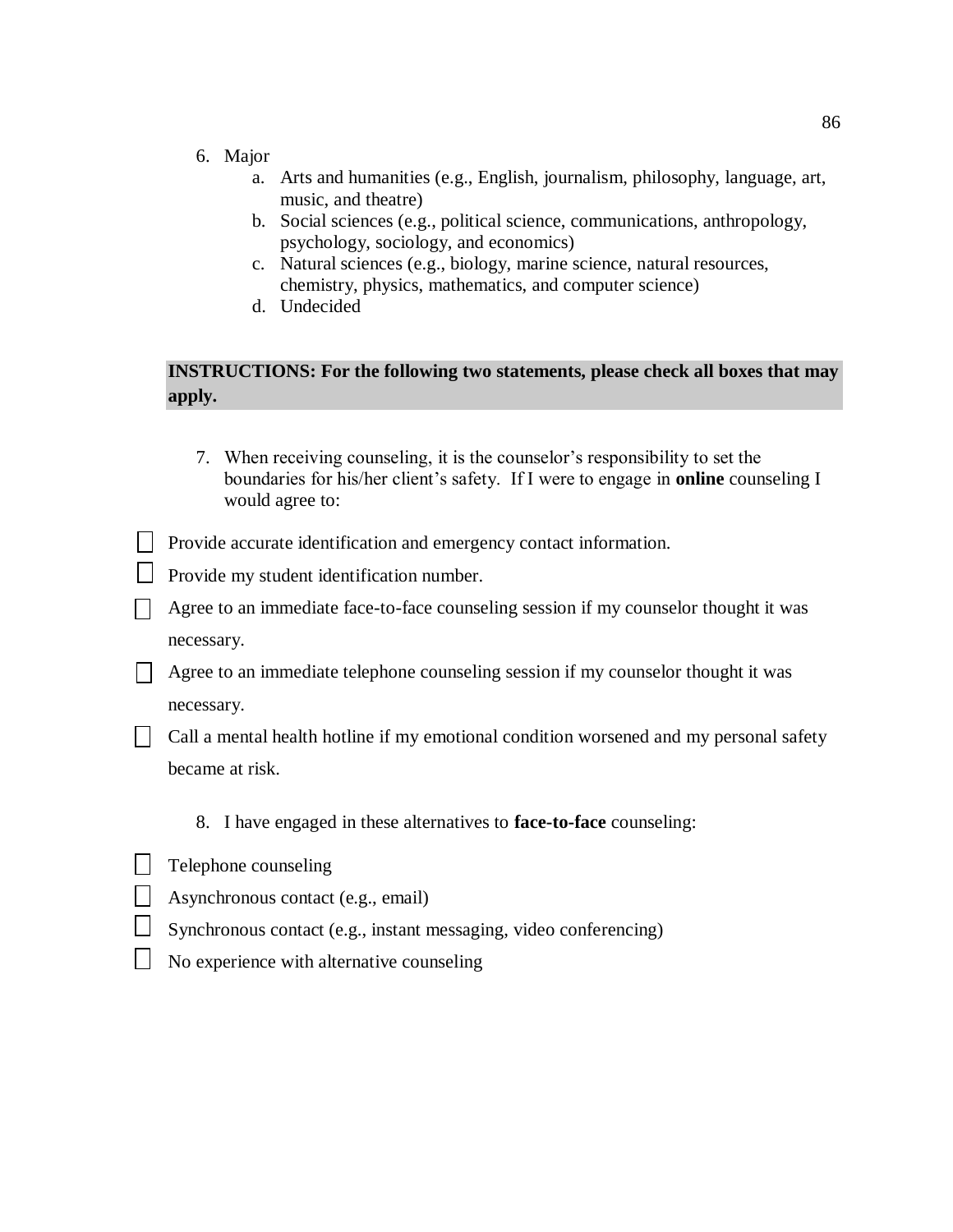### **INSTRUCTIONS: For the following two statements, please circle the ONE best answer that applies to you.**

- 9. I have engaged in **face-to-face** individual counseling over my entire life for (overall length of time during lifespan, does not have to be over a consecutive time period):
	- a. Never
	- b. 1-6 sessions
	- c. 7-12 sessions
	- d. 13-18 sessions
	- e. 19 sessions to 1 year of counseling
	- f. 1-2 years of counseling
	- g. More than 2 years

### 10. I am interested in learning more about:

- a. **Face-to-face** counseling
- b. **Online** counseling (e.g., email, instant messaging, video conferencing)
- c. Both types of counseling
- d. Neither

**INSTRUCTIONS: Below are 4 statements with which you may agree or disagree. Using the 0-1 scale below, indicate your agreement with each item by placing the appropriate number in the line preceding that item. Please be open and honest in your responding.**

 $0 = Disagree$ 

 $1 = \text{Agree}$ 

\_\_\_\_\_\_11. If I were to seek counseling services, it would be difficult for me to discuss my problem(s) with a face-to-face counselor.

\_\_\_\_\_\_12. If I were to seek counseling services, it would be difficult for me to discuss my problem(s) with an online counselor.

\_\_\_\_\_\_13. I have been prescribed psychotropic medication by my physician before (e.g., anti-depressants, anti-anxiety, and anti-psychotic medications).

\_\_\_\_\_\_14. I am currently taking psychotropic medication (e.g., anti-depressants, antianxiety, and anti-psychotic medications).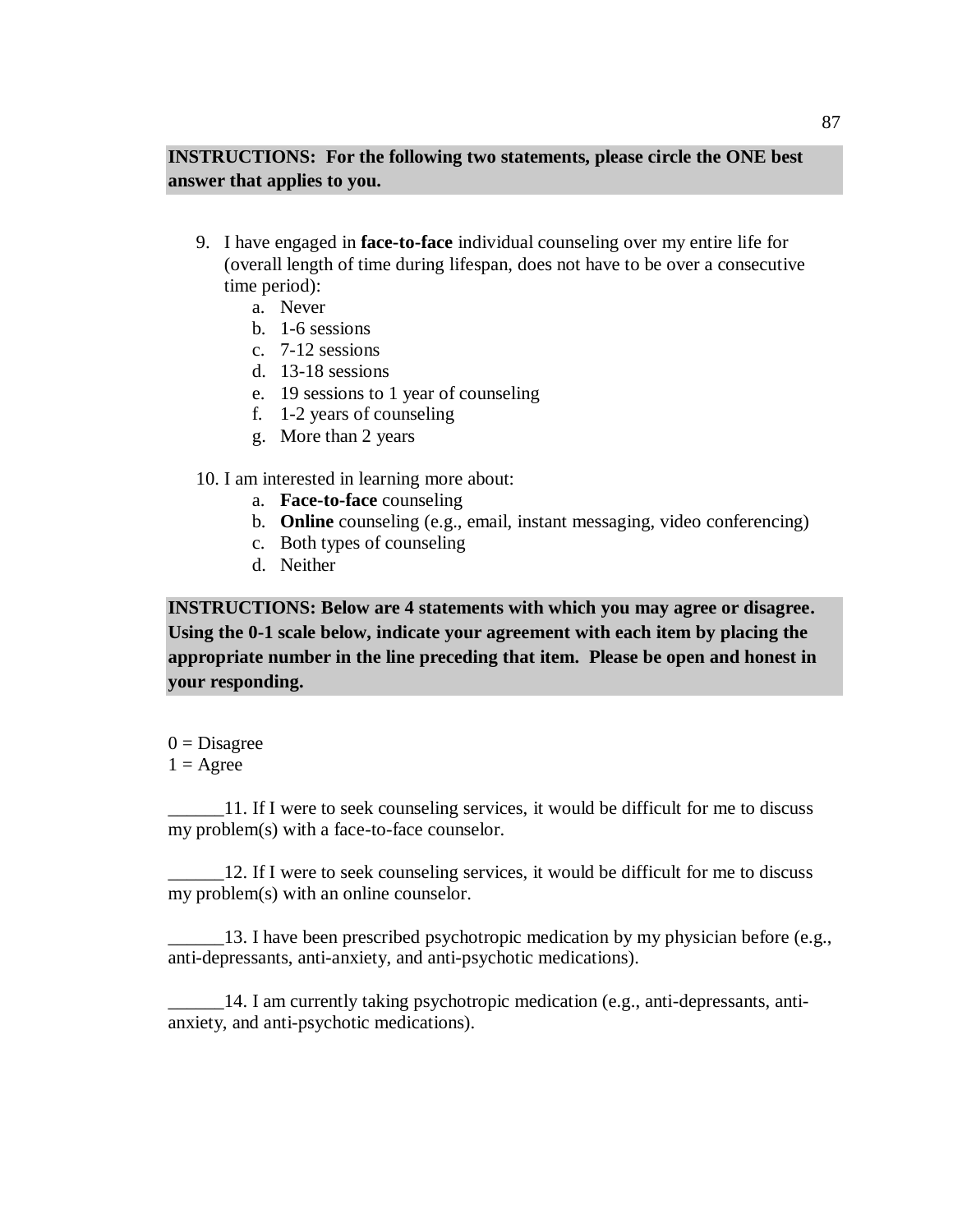# **INSTRUCTIONS: Indicate your agreement with the following 10 statements on a 0-3 scale, where 0 = strongly disagree, 1= disagree, 2 = agree, and 3 = strongly agree**

| 15. If I believed I was having a mental<br>breakdown, my first inclination would<br>be to get professional attention.                                                    | 1            | 2              | 3 | $\overline{4}$ | 5 | 6 |
|--------------------------------------------------------------------------------------------------------------------------------------------------------------------------|--------------|----------------|---|----------------|---|---|
| 16. The idea of talking about problems with<br>a psychologist strikes me as a poor way to get<br>rid of emotional conflicts.                                             | 1            | $\overline{2}$ | 3 | $\overline{4}$ | 5 | 6 |
| 17. If I were experiencing a serious emotional<br>crisis at this point in my life, I would be confident<br>that I could find relief in psychotherapy.                    |              | 2              | 3 | 4              | 5 | 6 |
| 18. There is something admirable in the<br>attitude of a person who is willing to cope<br>with his or her conflicts and fears without<br>resorting to professional help. | $\mathbf{1}$ | $\overline{2}$ | 3 | $\overline{4}$ | 5 | 6 |
| 19. I would want to get psychological help<br>if I were worried or upset for a long<br>period of time.                                                                   | $\mathbf{1}$ | $\overline{2}$ | 3 | $\overline{4}$ | 5 | 6 |
| 20. I might want to have psychological<br>counseling in the future.                                                                                                      | $\mathbf{1}$ | $\overline{2}$ | 3 | $\overline{4}$ | 5 | 6 |
| 21. A person with an emotional problem is<br>not likely to solve it alone; he or she is likely<br>to solve it with professional help.                                    | 1            | $\overline{2}$ | 3 | $\overline{4}$ | 5 | 6 |
| 22. Considering the time and expense involved<br>in psychotherapy, it would have doubtful value<br>for a person like me.                                                 | 1            | 2              | 3 | $\overline{4}$ | 5 | 6 |
| 23. A person should work out his or her<br>own problems; getting psychological<br>counseling would be a last resort.                                                     | $\mathbf{1}$ | 2              | 3 | $\overline{4}$ | 5 | 6 |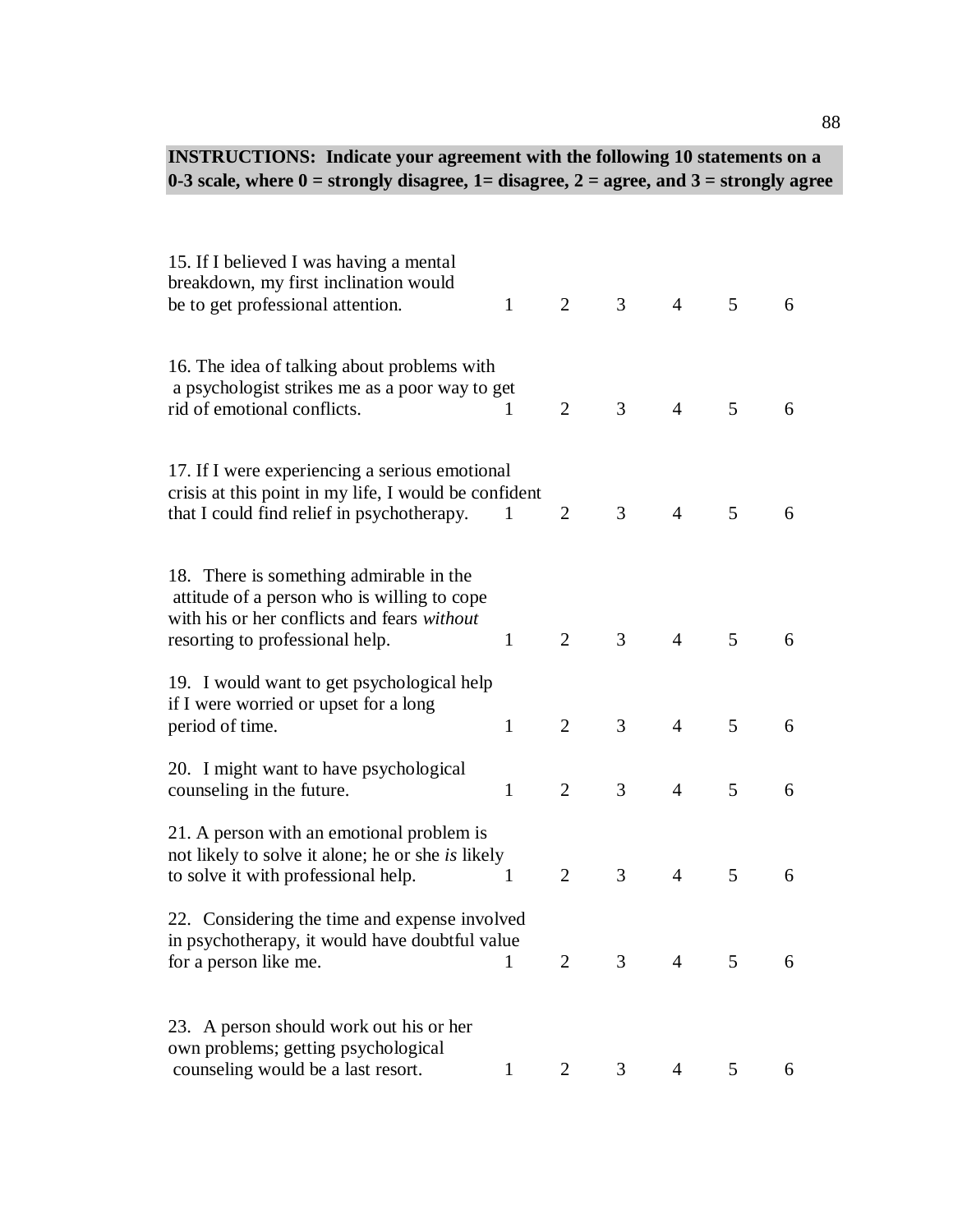24. Personal and emotional troubles, like many things, tend to work

| like many things, tend to work |  |                         |  |
|--------------------------------|--|-------------------------|--|
| out by themselves.             |  | $1 \t2 \t3 \t4 \t5 \t6$ |  |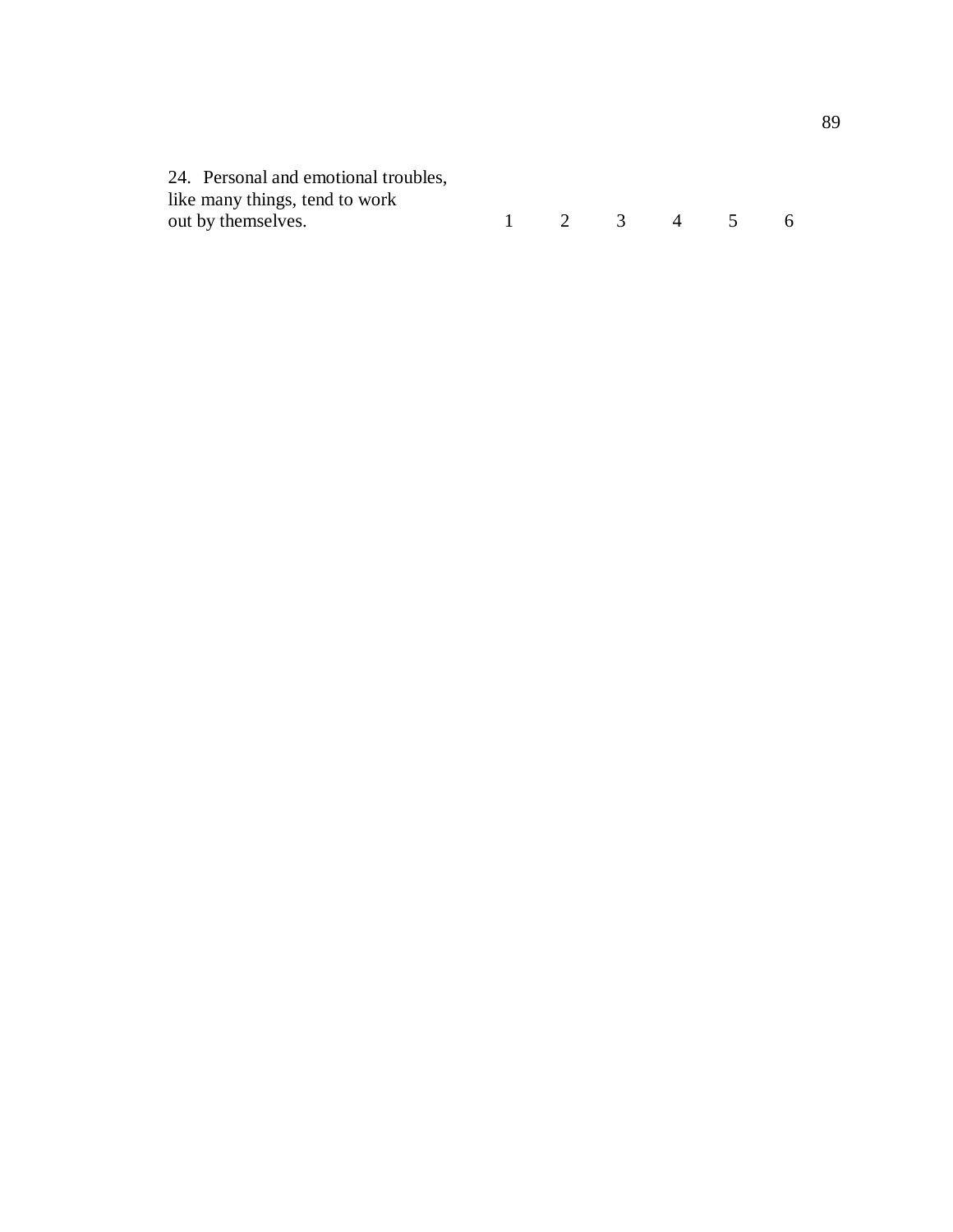The next two parts ask about your attitudes toward seeking counseling through either of two methods: (a) online counseling (where you would interact with a counselor using the internet) or (b) face-to-face counseling (where you would go to a counselor's office in person). For the purpose of this study, consider having your choice of corresponding with a counselor through emails or through an online "real time" text chat arrangement such as Skype. A client using email counseling services would typically submit questions or comments to a counselor and would receive a response within a short period of time (typically 1-2 days). With online "real time" chat, you would have a set time each week when you would meet in a private secure "chat room" to discuss concerns. Please read the questions carefully because the sets of questions are similar. However, the first 10 pertain to online counseling and the last 10 pertain to face-to-face counseling. There are no "wrong" answers, and the only right ones are the ones you honestly feel or believe.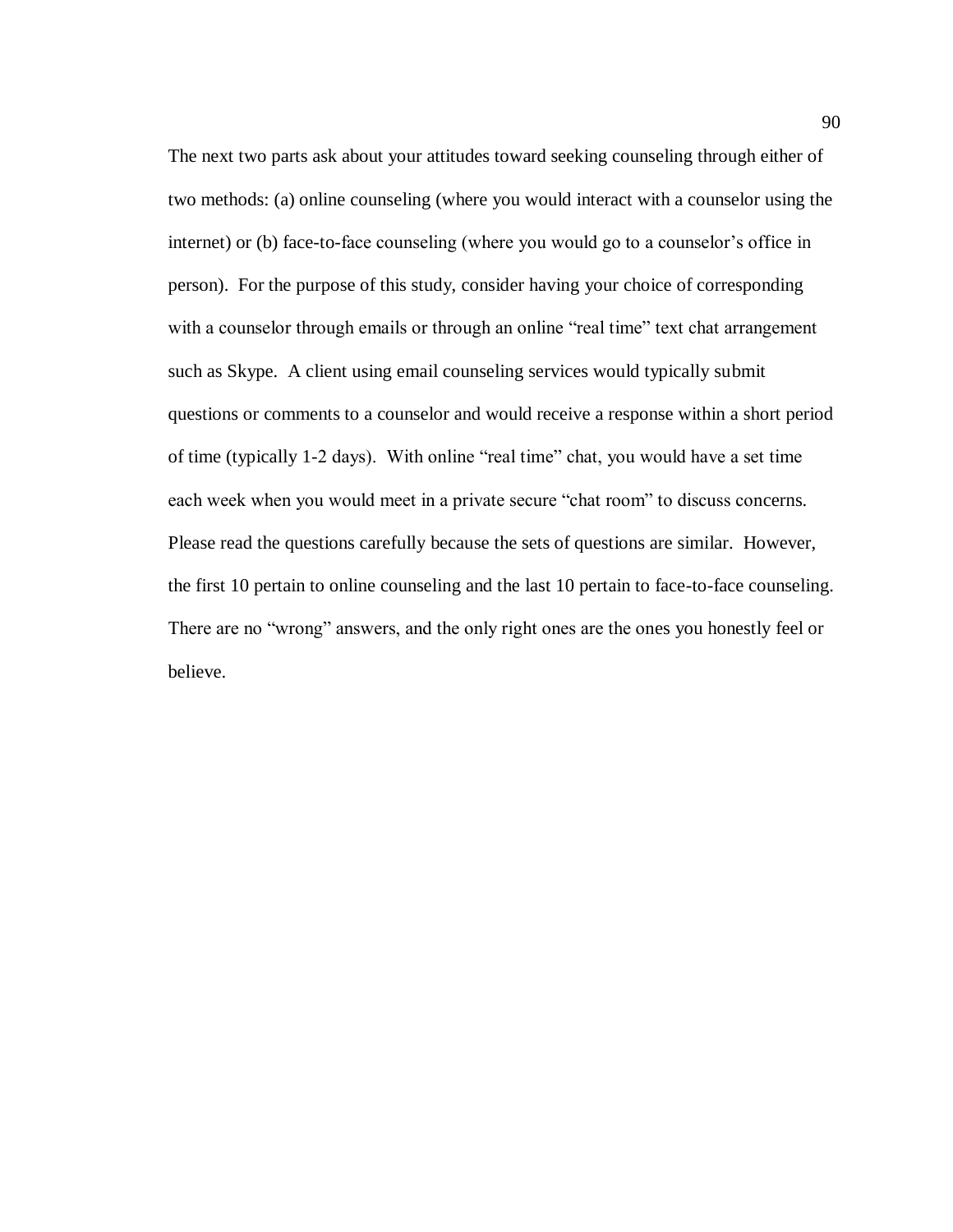# **INSTRUCTIONS: Indicate your agreement with the following 10 statements on a 1-6 scale, where 1 = strongly disagree, 2 = disagree, 3 = somewhat disagree, 4 = somewhat agree, 5 = agree, and 6 = strongly agree**

| 25. Using online counseling would help<br>me learn about myself.                                                                | $\mathbf{1}$ | $\overline{2}$ | 3 | $\overline{4}$ | 5 | 6 |
|---------------------------------------------------------------------------------------------------------------------------------|--------------|----------------|---|----------------|---|---|
| 26. If a friend had personal problems, I<br>might encourage him or her to consider<br>online counseling.                        | $\mathbf{1}$ | $\overline{2}$ | 3 | $\overline{4}$ | 5 | 6 |
| 27. I would confide my personal problems<br>with an online counselor.                                                           | 1            | $\overline{2}$ | 3 | $\overline{4}$ | 5 | 6 |
| 28. It could be worthwhile to discuss my<br>personal problems with an online counselor. 1                                       |              | $\overline{2}$ | 3 | $\overline{4}$ | 5 | 6 |
| 29. If online counseling were available<br>at no charge, I would consider trying it.                                            | $\mathbf{1}$ | $\overline{2}$ | 3 | $\overline{4}$ | 5 | 6 |
| 30. If I were having a personal problem,<br>seeking help with an online counselor<br>would be the last option I would consider. | $\mathbf{1}$ | $\overline{2}$ | 3 | $\overline{4}$ | 5 | 6 |
| 31. I would feel uneasy discussing<br>emotional problems with an<br>online counselor.                                           | $\mathbf{1}$ | $\overline{2}$ | 3 | $\overline{4}$ | 5 | 6 |
| 32. I would dread explaining my<br>problems to an online counselor.                                                             | $\mathbf{1}$ | $\overline{2}$ | 3 | $\overline{4}$ | 5 | 6 |
| 33. I think it would take a major effort<br>for me to schedule an appointment with<br>an online counselor.                      | $\mathbf{1}$ | $\overline{2}$ | 3 | $\overline{4}$ | 5 | 6 |
| 34. I would be afraid to discuss stressful<br>events with an online counselor.                                                  | $\mathbf{1}$ | $\overline{2}$ | 3 | $\overline{4}$ | 5 | 6 |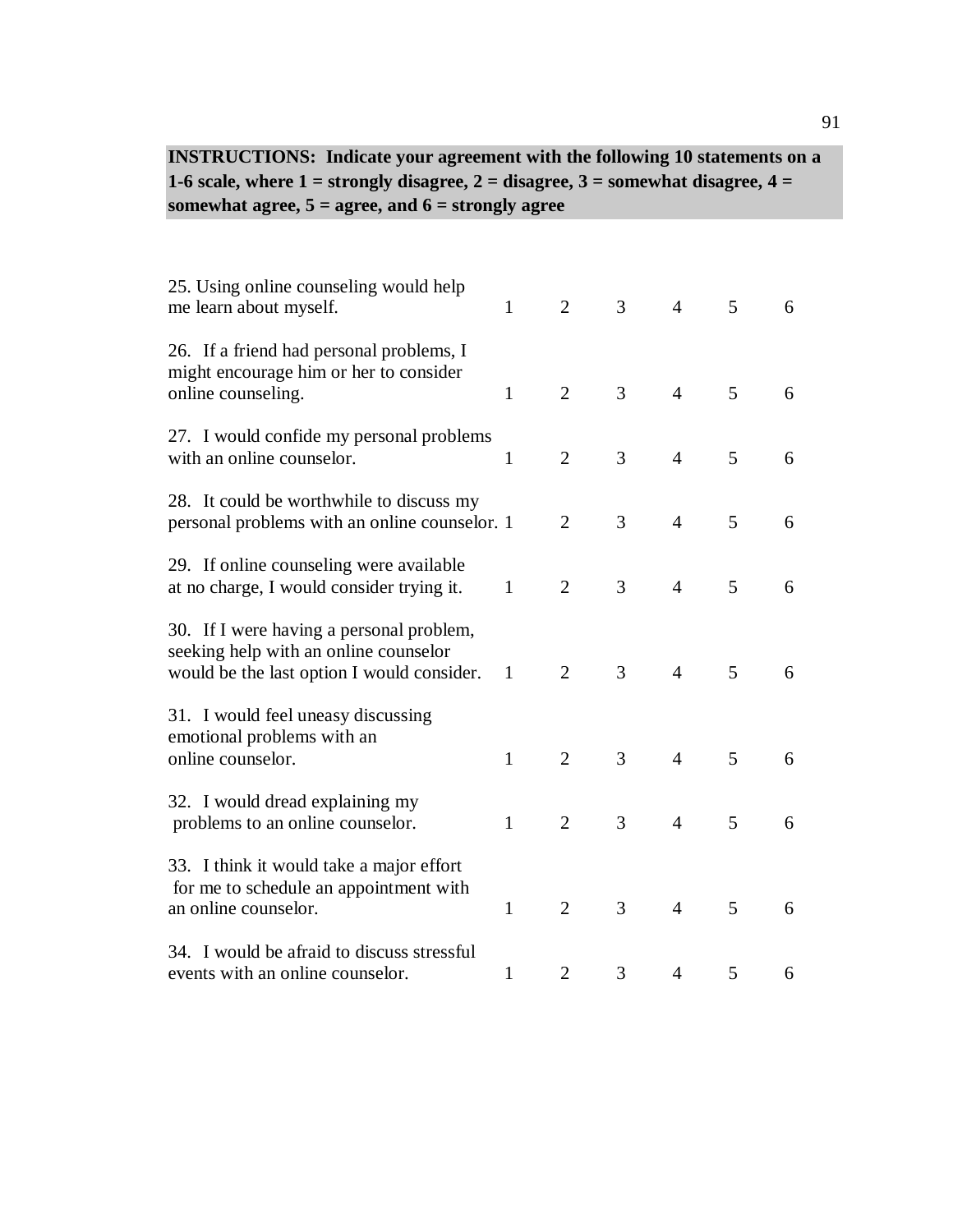# **INSTRUCTIONS: Indicate your agreement with the following 10 statements on a 1-6 scale, where 1 = strongly disagree, 2 = disagree, 3 = somewhat disagree, 4 = somewhat agree, 5 = agree, and 6 = strongly agree**

| 35. Using face-to-face counseling would<br>help me learn about myself.                                                               | $\mathbf{1}$ | $\overline{2}$ | 3 | 4              | 5 | 6 |
|--------------------------------------------------------------------------------------------------------------------------------------|--------------|----------------|---|----------------|---|---|
| 36. If a friend had personal problems, I<br>might encourage him or her to consider<br>face-to-face counseling.                       | $\mathbf{1}$ | $\overline{2}$ | 3 | $\overline{4}$ | 5 | 6 |
| 37. I would confide my personal problems<br>with a face-to-face counselor.                                                           | $\mathbf{1}$ | $\overline{2}$ | 3 | $\overline{4}$ | 5 | 6 |
| 38. It could be worthwhile to discuss my personal<br>problems with a face-to-face counselor.                                         | 1            | $\overline{2}$ | 3 | $\overline{4}$ | 5 | 6 |
| 39. If face-to-face counseling were available at<br>no charge, I would consider trying it.                                           | 1            | $\overline{2}$ | 3 | $\overline{4}$ | 5 | 6 |
| 40. If I were having a personal problem,<br>seeking help with a face-to-face counselor<br>would be the last option I would consider. | $\mathbf{1}$ | $\overline{2}$ | 3 | 4              | 5 | 6 |
| 41. I would feel uneasy discussing emotional<br>problems with a face-to-face counselor.                                              | 1            | $\overline{2}$ | 3 | $\overline{4}$ | 5 | 6 |
| 42. I would dread explaining my<br>problems to a face-to-face counselor.                                                             | $\mathbf{1}$ | $\overline{2}$ | 3 | 4              | 5 | 6 |
| 43. I think it would take a major effort for<br>me to schedule an appointment with a<br>face-to-face counselor.                      | $\mathbf{1}$ | $\overline{2}$ | 3 | $\overline{4}$ | 5 | 6 |
| 44. I would be a fraid to discuss stressful<br>events with a face-to-face counselor.                                                 | $\mathbf{1}$ | $\overline{2}$ | 3 | 4              | 5 | 6 |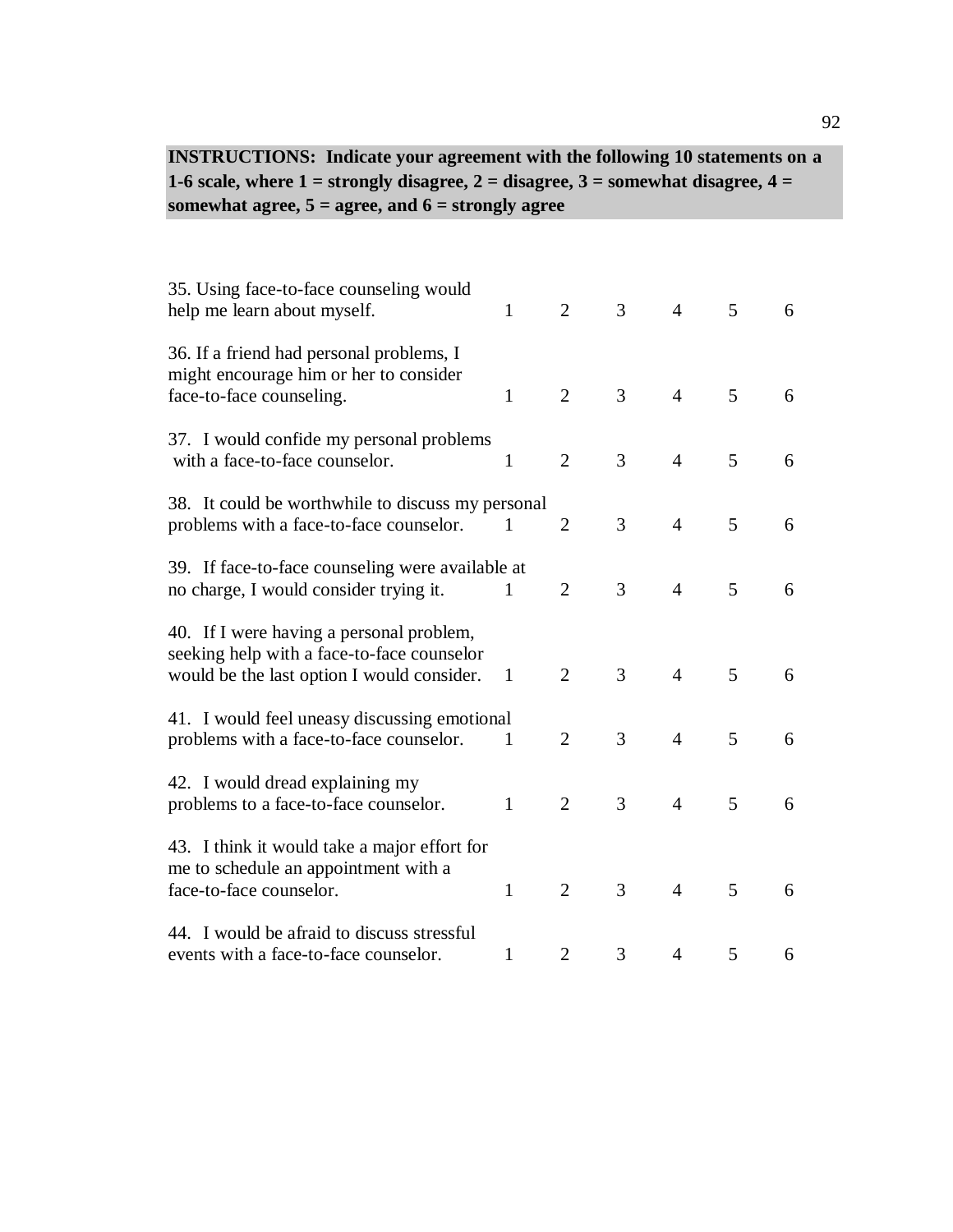**INSTRUCTIONS: Below are 6 statements with which you may agree or disagree. Using the 0-1 scale below, indicate your agreement with each item by placing the appropriate number in the line preceding that item. Please be open and honest in your responding.**

 $0 = Disagree$  $1 = \text{Agree}$ 

<sup>45</sup>. I like sending e-mails.

\_\_\_\_\_\_46. I think it is possible to communicate feelings through e-mail messages.

\_\_\_\_\_\_47. I have the computer skills necessary to communicate with a counselor by email.

\_\_\_\_\_\_48. I like chatting online in "real time" (e.g., instant messaging, video conferencing).

\_\_\_\_\_\_49. I think it is possible to communicate feelings by chatting online in "real time" (e.g., instant messaging, video conferencing).

\_\_\_\_\_\_50. I have the computer skills necessary to communicate with a counselor through an online "real time" text chat environment.

**INSTRUCTIONS: Please respond to the following statement using the 1-5 scale below.**

 $1 = < 1$  hour  $2 = 1-3$  hours  $3 = 4-6$  hours  $4 = 7-9$  hours  $5 = 10$  hours or more

51. I use the internet for personal use (e.g., facebook, youtube, email, instant messaging, and surfing the web) for hours per week.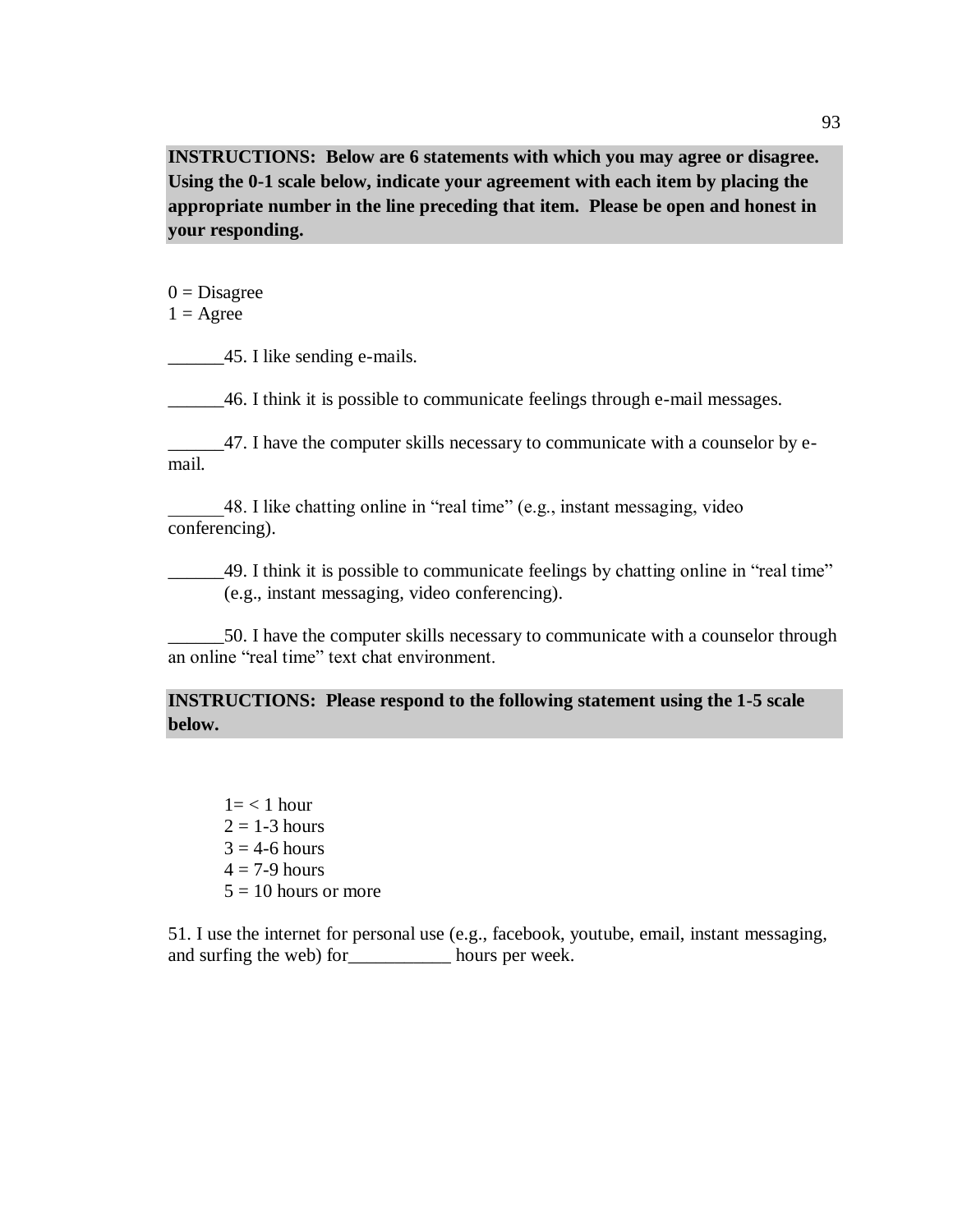## **INSTRUCTIONS: For the following four statements, please check all boxes that may apply.**

- 52. For what issue(s) have you previously sought or are you currently seeking individual face-to-face counseling?
- $\Box$  Relationship break-up
- Depression
- **Sales** Anxiety
- Questions/concerns about alcohol or drug use
- Moodiness/emotions feel like a roller coaster
- Eating too much and/or too little
- $\Box$  Concerns about weight or appearance
- $\Box$  Not having close friends
- $\Box$  Being shy or uncomfortable in social situations
- $\Box$  Death of a family member or friend
- $\Box$  Legal or judicial concerns
- Academic concerns (e.g., grades, major, study habits)
- $\Box$  Fantasies about hurting someone else physically
- $\Box$  Hurting someone else physically
- Unwanted sexual experiences
- $\Box$  Questions/concerns about sexuality
- Questions/concerns about gender identity
- $\Box$  Relationship concerns (e.g., with parent/s, partner, friends)
- Financial concerns (e.g., budgeting, depending on others and no enough money for education)
- $\Box$  Chronic physical and/or mental health condition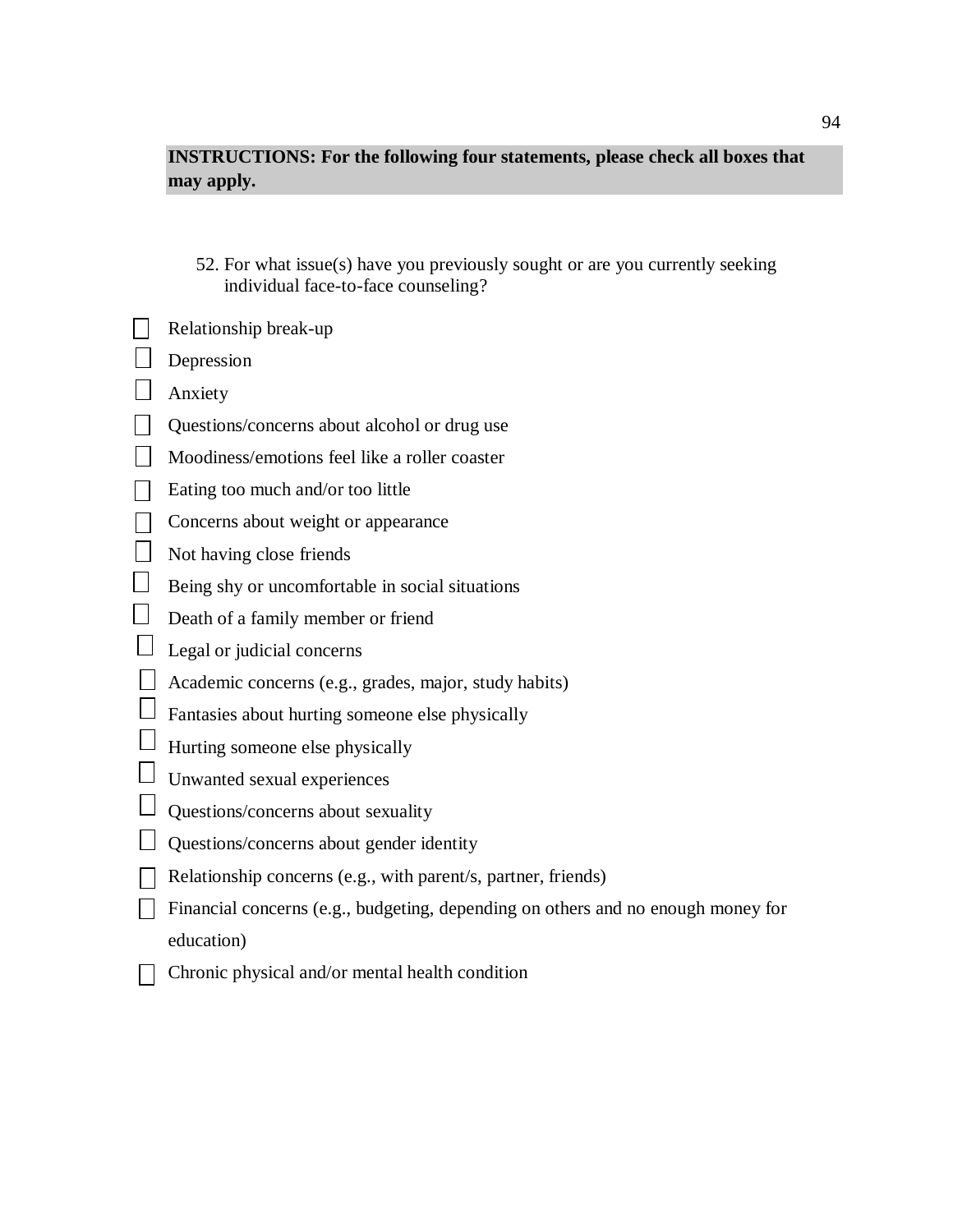53. For what issue(s) might you seek **email online counseling**?

| Relationship break-up                                                            |
|----------------------------------------------------------------------------------|
| Depression                                                                       |
| Anxiety                                                                          |
| Questions/concerns about alcohol or drug use                                     |
| Moodiness/emotions feel like a roller coaster                                    |
| Eating too much and/or too little                                                |
| Concerns about weight or appearance                                              |
| Not having close friends                                                         |
| Being shy or uncomfortable in social situations                                  |
| Death of a family member or friend                                               |
| Legal or judicial concerns                                                       |
| Academic concerns (e.g., grades, major, study habits)                            |
| Fantasies about hurting someone else physically                                  |
| Hurting someone else physically                                                  |
| Unwanted sexual experiences                                                      |
| Questions/concerns about sexuality                                               |
| Questions/concerns about gender identity                                         |
| Relationship concerns (e.g., with parent/s, partner, friends)                    |
| Financial concerns (e.g., budgeting, depending on others and no enough money for |
| education)                                                                       |

Chronic physical and/or mental health condition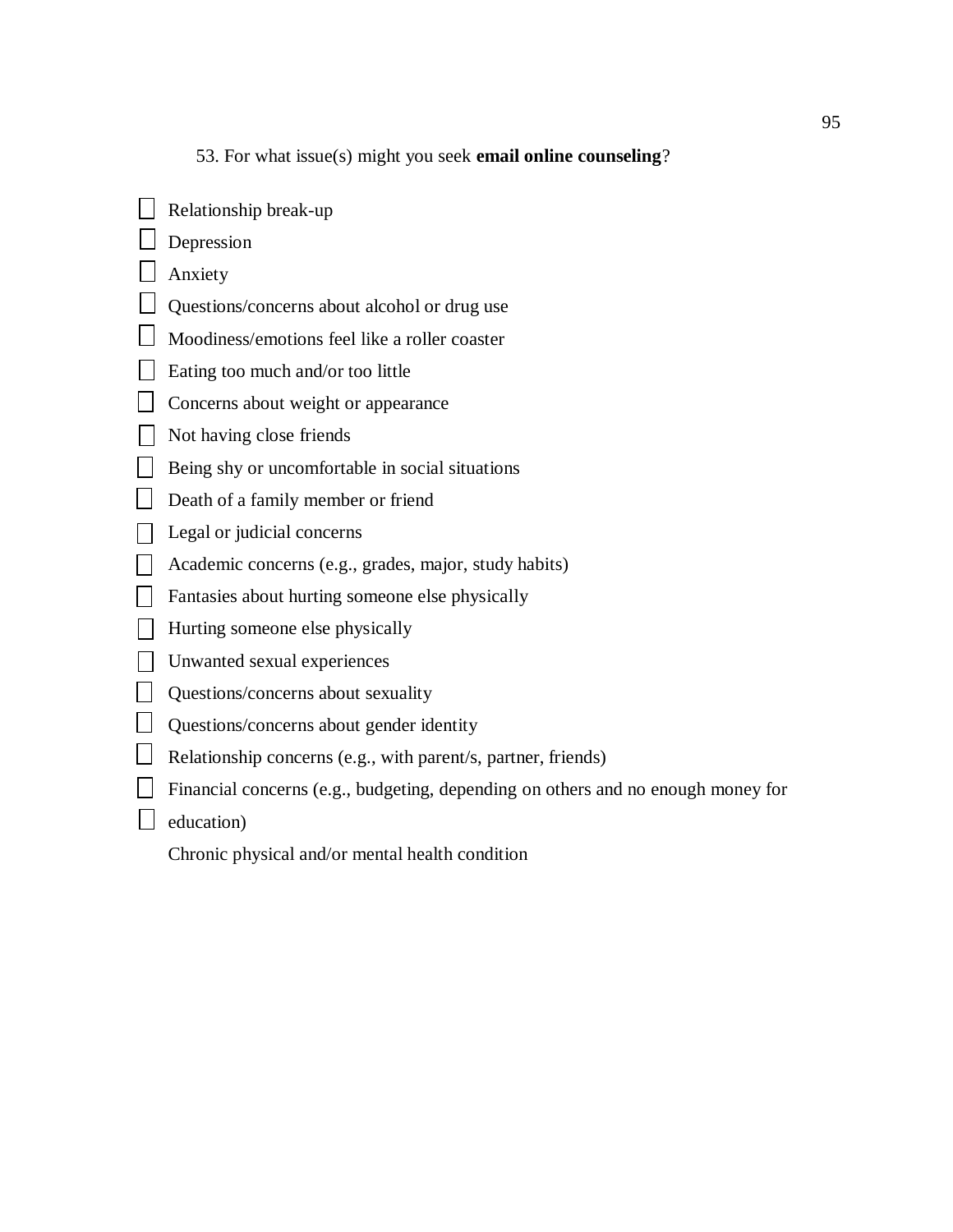54. To help me communicate through writing when I am online, I currently use:

- $\vert \vert$  Emoticons (e.g.,  $\odot$  and  $\odot$ )
- $\vert \vert$  Voice accentuations (e.g., \*ANGER\* to indicate a vocal emphasis)
- $\Box$  Trailers (e.g., as..., uh..., and um... to indicate a hesitation or break in one's train of thought)
	- Parenthetical expressions (e.g., sigh or "not sure how I feel" to indicate body language or thoughts and feelings)
- $\Box$  Acronyms (e.g., lol for "laugh out loud")
	- Figurative language: when metaphors, symbols, and expressions are used with a meaning that is different from the literal interpretation to make a specific linguistic point. For example, someone might write 'the sky is angry' in reference to the build-up of pressure in the air just before a storm to express the anger/frustration that they are currently experiencing.

### 55. To help me communicate to an **online counselor** through writing, I might be interested in learning more about: (check all that apply)

- Emoticons (e.g.,  $\odot$  and  $\odot$ )
- Voice accentuations (e.g., \*ANGER\* to indicate a vocal emphasis)
- Trailers (e.g., as..., uh..., and um... to indicate a hesitation or break in one's train of thought)
- $\vert \vert$  Parenthetical expressions (e.g., sigh or "feeling unsure right now" to indicate body language or thoughts and feelings)
- $\Box$  Acronyms (e.g., lol for "laugh out loud")
- $\Box$  Figurative language: when metaphors, symbols, and expressions are used with a meaning that is different from the literal interpretation to make a specific linguistic point. For example, someone might write 'the sky is angry' in reference to the build-up of pressure in the air just before a storm to express the anger/frustration that they are currently experiencing.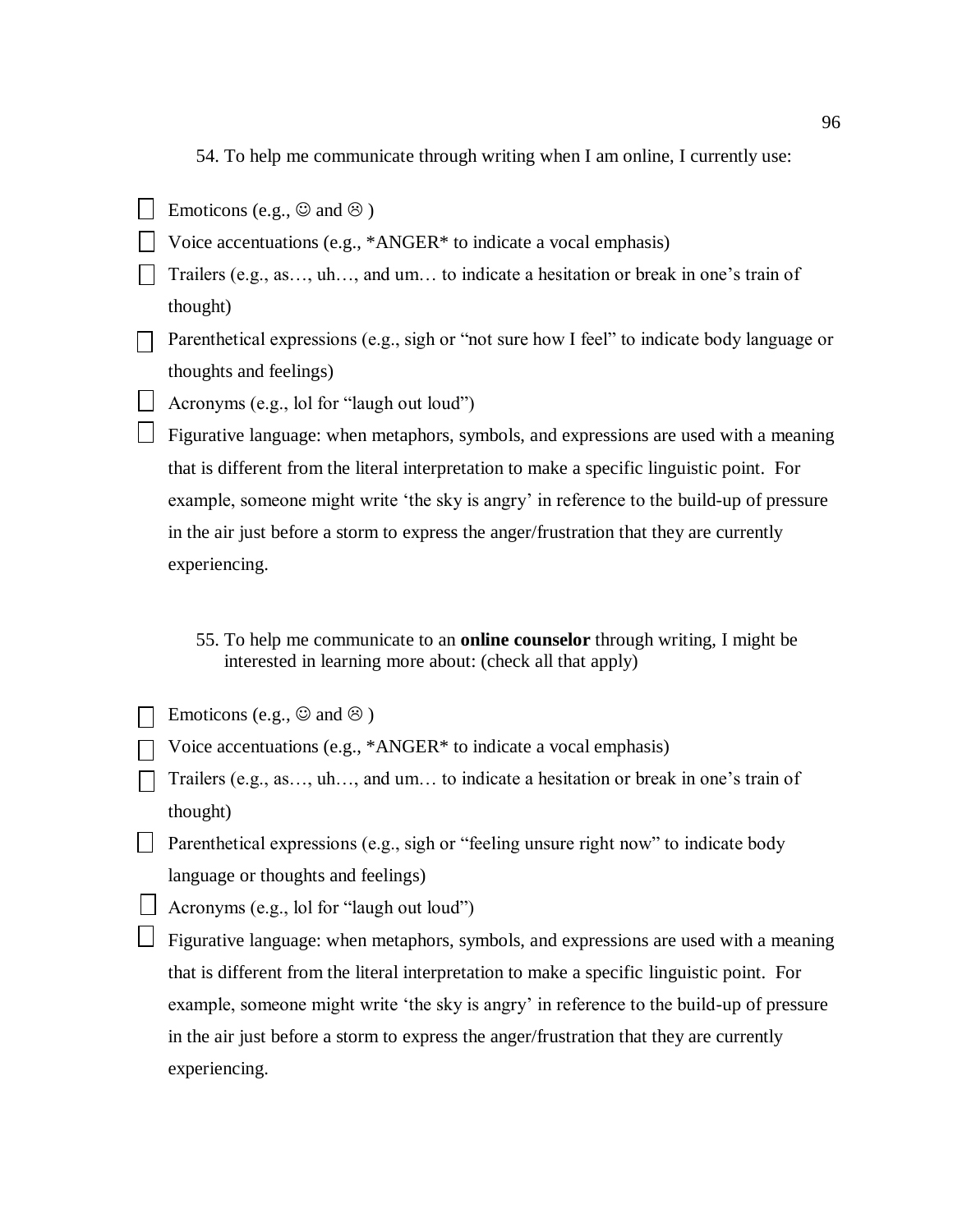**INSTRUCTIONS: Below are 14 statements with which you may agree or disagree. Using the 0-1 scale below, indicate your agreement with each item by placing the appropriate number in the line preceding that item. Please be open and honest in your responding.**

 $0 = Disagree$ 

 $1 = \text{Agree}$ 

 56. I am available to seek services from the college counseling center during their regular hours of operation (Mon-Fri 9am-5pm).

 57. I have physical disabilities, language barriers, or access limitations that would prevent me from accessing in-person services at the college counseling center.

 58. An **email online** counseling program through the college counseling center would be a good alternative for meeting my mental health needs.

 59. Assuming my identifying information is removed, I would agree to have my email message to a counselor and his/her response posted on an online webpage for other students to view.

 60. Not being able to see my counselor's facial expression(s) when reading my email message would be okay.

 61. Writing versus talking about my thoughts and feelings would allow me to be more self-reflective.

 62. I would feel more comfortable and be able to express myself more openly in **email online** counseling versus **face-to-face** counseling.

 63. I would feel more in control of my counseling experience in **email online** counseling versus **face-to-face** counseling (e.g., when to initiate contact, pace and parameter of self-disclosure, power differential between professional and client).

 64. I would save and likely review the email exchange between my counselor and myself, more than once.

 65. I would be interested in using **email online** counseling as psychoeducational tool by reading the other students' email communications (with identifying information removed) on an online forum that is accessible to all students.

 66. I would be interested in **email online** counseling while also attending weekly **face-to-face** counseling.

 67. If I had a good experience with **email online** counseling I would likely seek **face-to-face** services in the future.

 68. I would use **email online** counseling if I decided to seek psychological support.

69. I would feel anxious if a counselor did not reply to my message right away.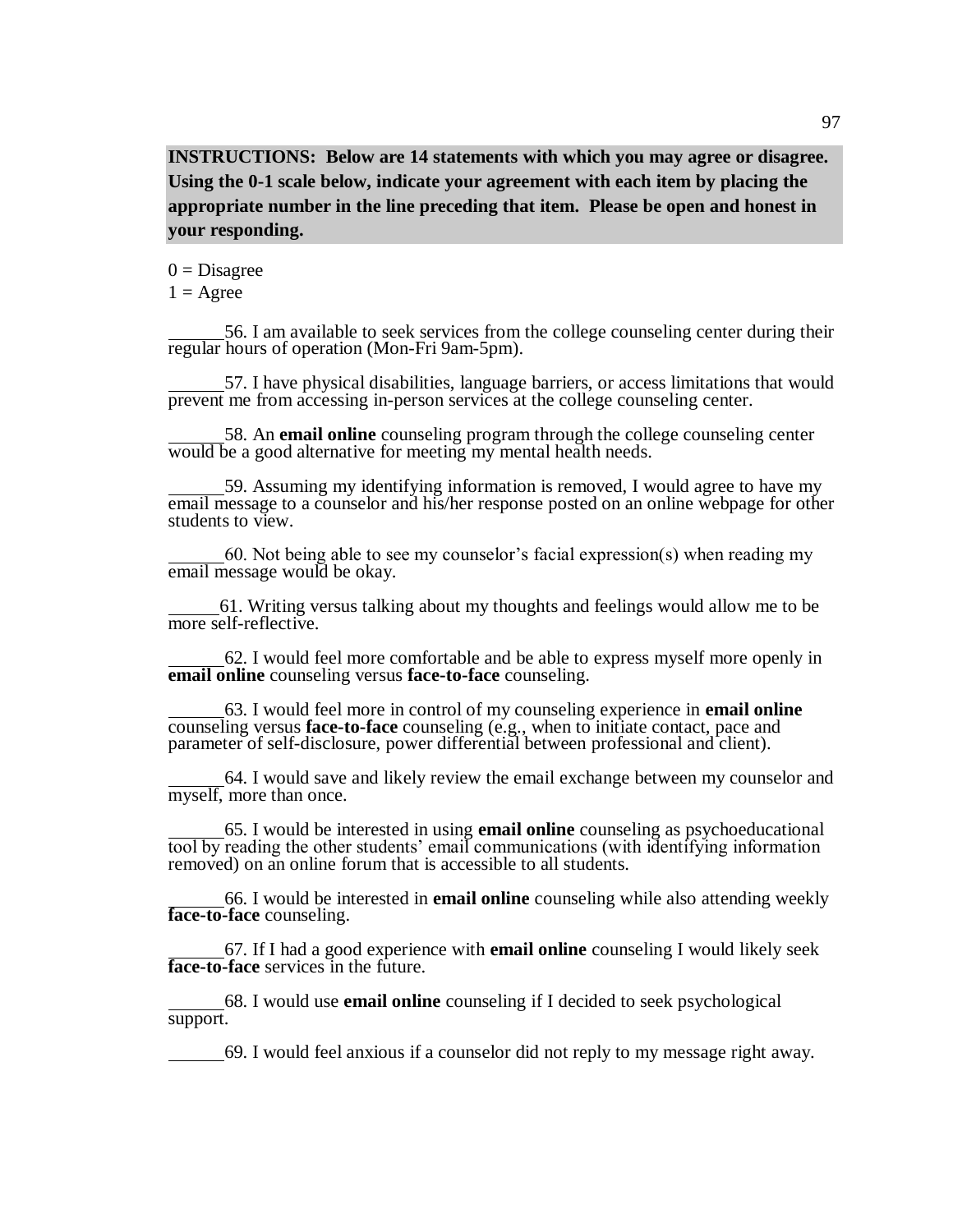## **INSTRUCTIONS: Please respond to the following statement using the 1-4 scale below.**

 $1 = < 12$  hours 2= 12-24 hours 3= 24-48 hours 4= 48-72 hours

\_\_\_\_\_\_70. I would be okay with waiting to receive a response from a counselor for up to:

## **INSTRUCTIONS: For the following question, please circle the ONE best answer that describes your preference.**

71. If I had a choice between **email or instant message online** counseling, I would prefer:

- a. Email
- b. Instant message
- c. No preference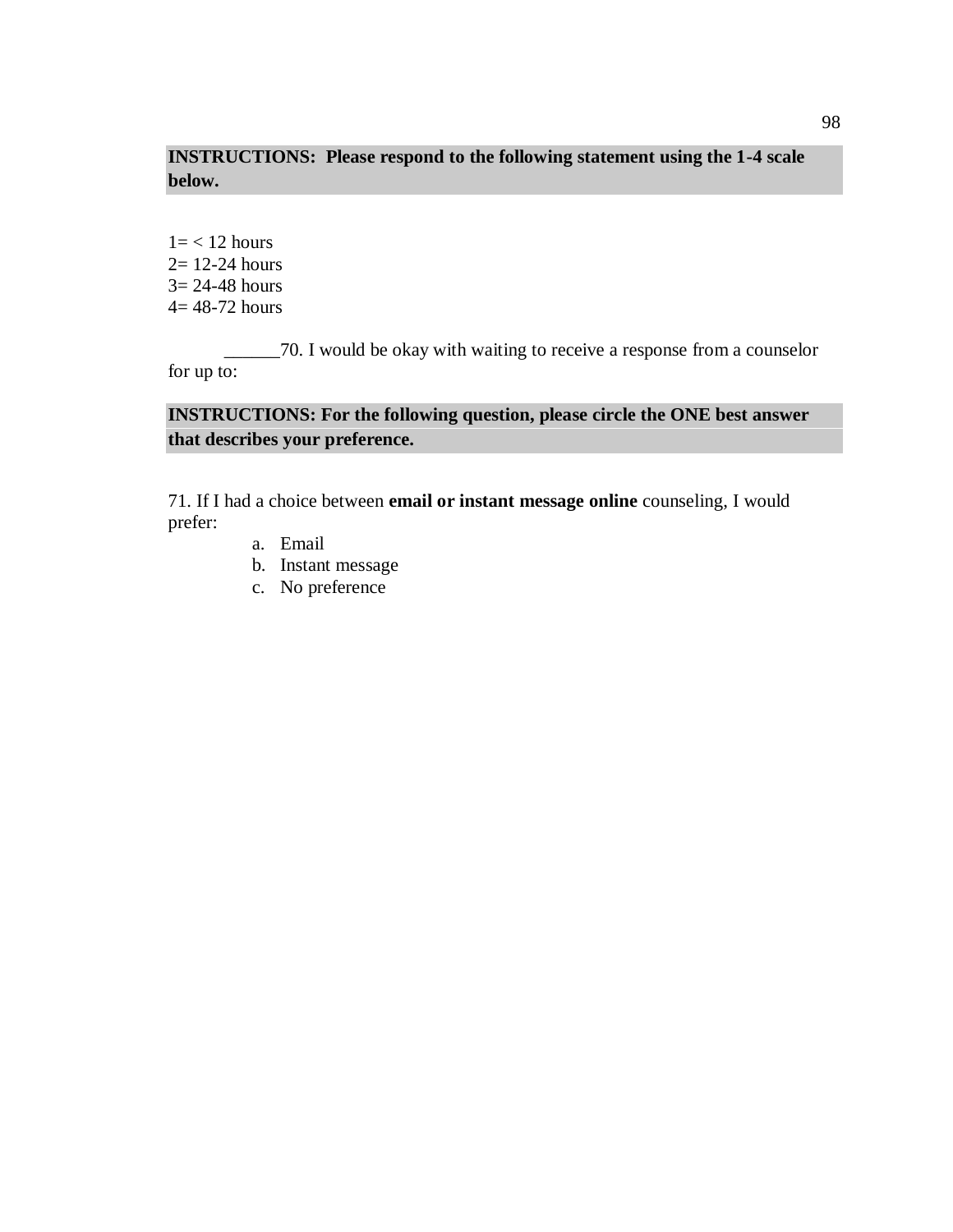| <b>INSTRUCTIONS:</b> For the following statement, please check all boxes that may |  |
|-----------------------------------------------------------------------------------|--|
| apply.                                                                            |  |

| 72. I would be interested in the following methods of <b>online</b> counseling:            |
|--------------------------------------------------------------------------------------------|
| $\Box$ Discussion boards (e.g., post an anonymous comment about a current concern and wait |
| for other students to reply)                                                               |
| $\Box$ Chat room discussions (e.g., engage in an anonymous "real time" discussion about a  |
| current concern with other students who join the chat room)                                |
| Individual video-conferencing with a counselor (e.g., Skype)                               |
| Email based peer support group (no mental health professional and only peer group          |
| members)                                                                                   |
| "Real time" peer support group (no mental health professional and only peer group          |
| members)                                                                                   |
| $\Box$ "Real time" group counseling (one mental health professional with several group     |

members)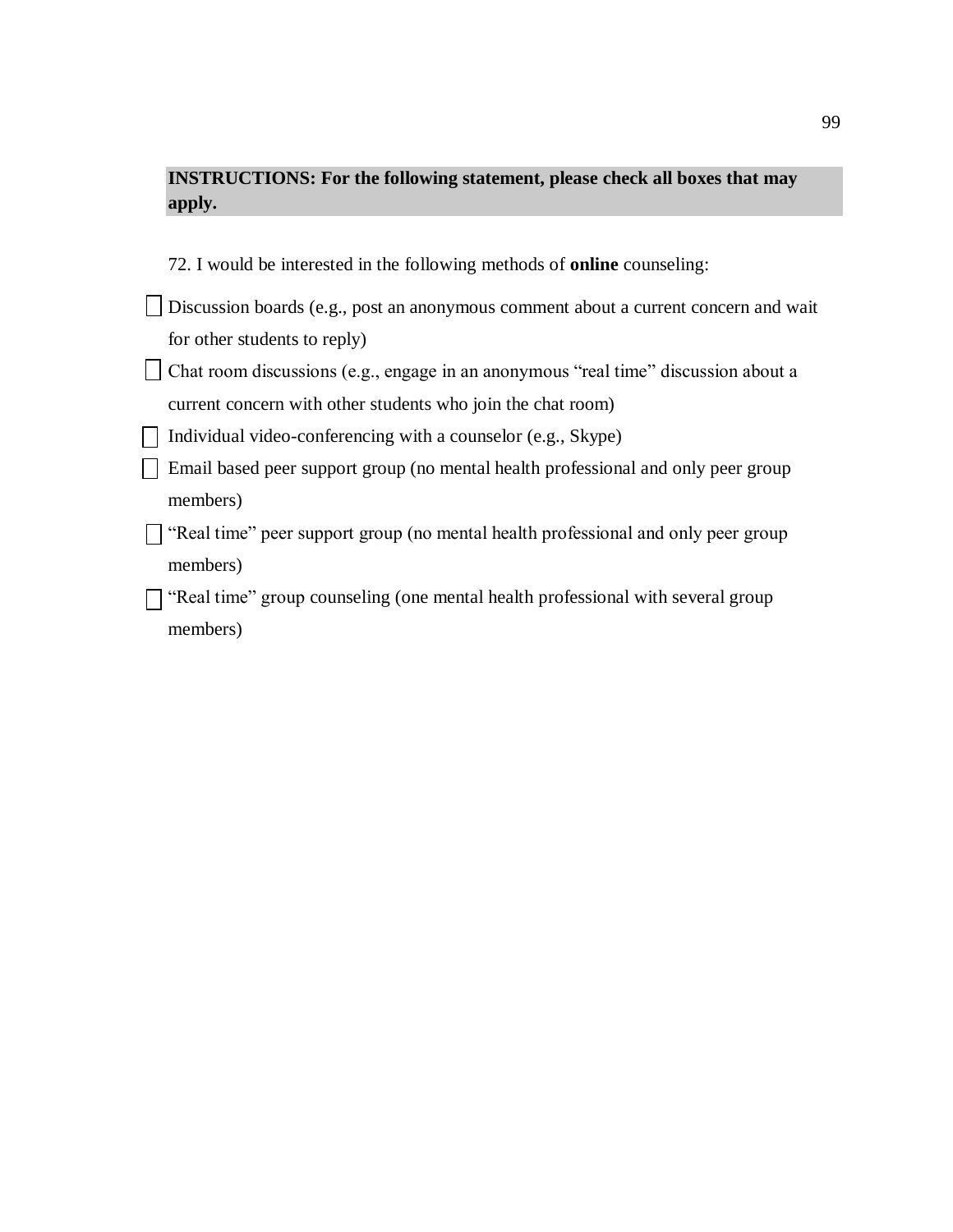## **Please remove this page from the packet and take it with you**

| We wish to thank you for volunteering in our study. We recognize that some of    |                   |  |
|----------------------------------------------------------------------------------|-------------------|--|
| these questions might bring up some negative emotions. As such we also           |                   |  |
| recognize that some of the questions asked may be potential areas of concern     |                   |  |
| for you. People sometimes, while completing the questionnaires, become aware     |                   |  |
| of behaviors and thoughts that may suggest the need to talk to a professional or |                   |  |
| seek out further information. If, after completing the questionnaires, you       |                   |  |
| recognize that there may be some issues or feelings that are a potential problem |                   |  |
| for you, we strongly urge you to contact a professional to talk to about your    |                   |  |
| concerns or to answer questions that you may have.                               |                   |  |
| The following agencies and resources are available for you to contact:           |                   |  |
| HSU Counseling & Psychological Services                                          | $(707)826 - 3236$ |  |
| (free to HSU students)                                                           |                   |  |
| <b>HSU Community Counseling Clinic</b>                                           | $(707)826 - 3921$ |  |
| Open Door Clinic                                                                 | $(707)441 - 1624$ |  |
| Humboldt County Mental Health                                                    | $(707)445 - 7715$ |  |

If you have any questions, please contact Chloe Brown either by phone at: (831) 917-0379, or by email at: [cbb26@humboldt.edu,](mailto:cbb26@humboldt.edu) or the supervising professor, Dr. Beth Eckerd either by phone at: (707) 826-3757, or by email at: beth.eckerd@humboldt.edu.

Thank you very much for your participation.

**Once again, we thank you for your participation in this research project.**